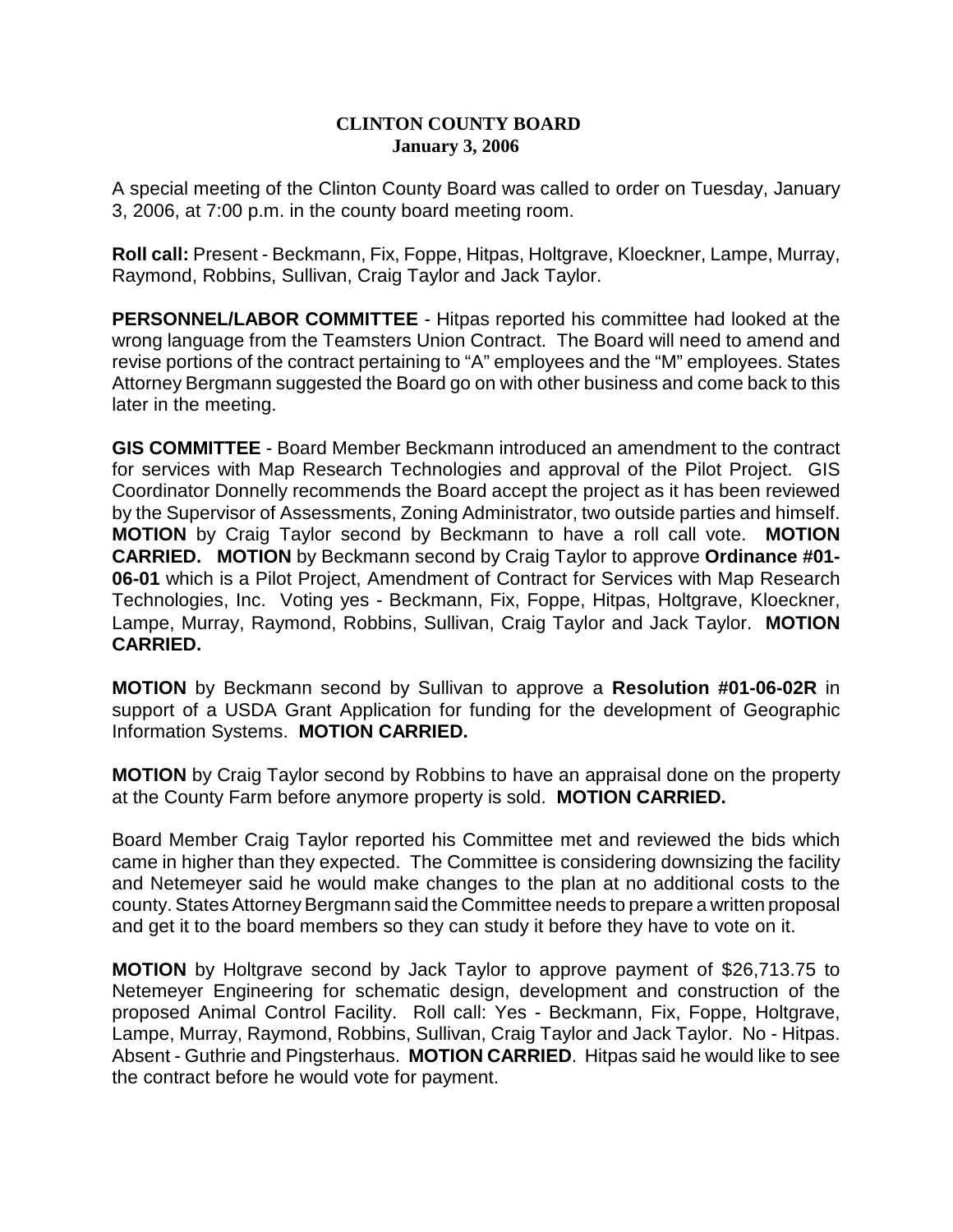Board Member Hitpas read an ordinance that clarifies the longevity increases for certain Administrative and Maintenance employees. **MOTION** by Hitpas second by Sullivan to approve an **Ordinance # 01-06-03** Amendment of the Clinton County Highway Department Personnel Policy effective 12/1/04 through 11/30/08. Roll call: Yes - Beckmann, Fix, Foppe, Hitpas, Holtgrave, Lampe, Murray, Raymond, Robbins, Sullivan, Craig Taylor and Jack Taylor. Absent - Guthrie and Pingsterhaus. **MOTION CARRIED.** 

**MOTION** by Robbins second by Beckmann to adjourn the meeting. **MOTION CARRIED.**

Ray Kloeckner Board Chairman

\_\_\_\_\_\_\_\_\_\_\_\_\_\_\_\_\_\_\_\_\_\_\_\_\_\_\_\_\_\_\_\_\_\_\_ Thomas LaCaze, County Clerk & Recorder

## **#01-06-01**

## **APPROVAL OF PILOT PROJECT, AMENDMENT OF CONTRACT FOR SERVICES, AND APPROVAL OF ADDITIONAL FUNDING MAP RESEARCH TECHNOLOGIES, INC.**

**WHEREAS,** Clinton County entered into a Contract for Services (Contract) with Map Research Technologies, Inc. (MRT), on September 7, 2005, for the completion of certain data conversion with respect to the completion of county-wide GIS project.

**WHEREAS**, said Contract provided for the completion of a Pilot Project for review by Clinton County within 60 days, and

**WHEREAS**, MRT completed the Pilot Project on October 2, 2005, and

**WHEREAS**, the County and MRT have agreed to extend the time for the County to complete it review of the Piolt Project fy 5 additional days, and also extend the time for the Contract's final completion by 5 additional days, and

**WHEREAS**, the GIS Committee has reviewed the Pilot Project submitted by MRT and finds the same acceptable in all respects,

**WHEREAS**, the Contract calls for the election of certain optional provisions at the time of accepting the Pilot Project.

**WHEREAS,** the GIS Committee recommends exercising the First Optional Provision on Schedule B of the Contract,

**WHEREFORE, BE IT RESOLVED** that Clinton County Board does hereby approve the Pilot Project submitted by MRT and authorize the completion of the final phase of the Contract.

**WHEREFORE, BE IT RESOLVED** that the Clinton County Board does hereby authorize the Amendment of said Contract pursuant to the terms outlined in Exhibit B hereto, and

**WHEREFORE, BE IT RESOLVED** that Clinton County Board does hereby authorize the expenditure of an additional \$4,000.00 from the GIS Budget for completion of the work outlined in the First Optional Provision on Schedule B of the Contract.

**ADOPTED, ORDAINED and APPROVED** January 3, 2006, by a vote of the Corporate Authorities of the County of Clinton, Illinois.

> S/ Ray Kloeckner Board Chairman

S/ Thomas LaCaze County Clerk & Recorder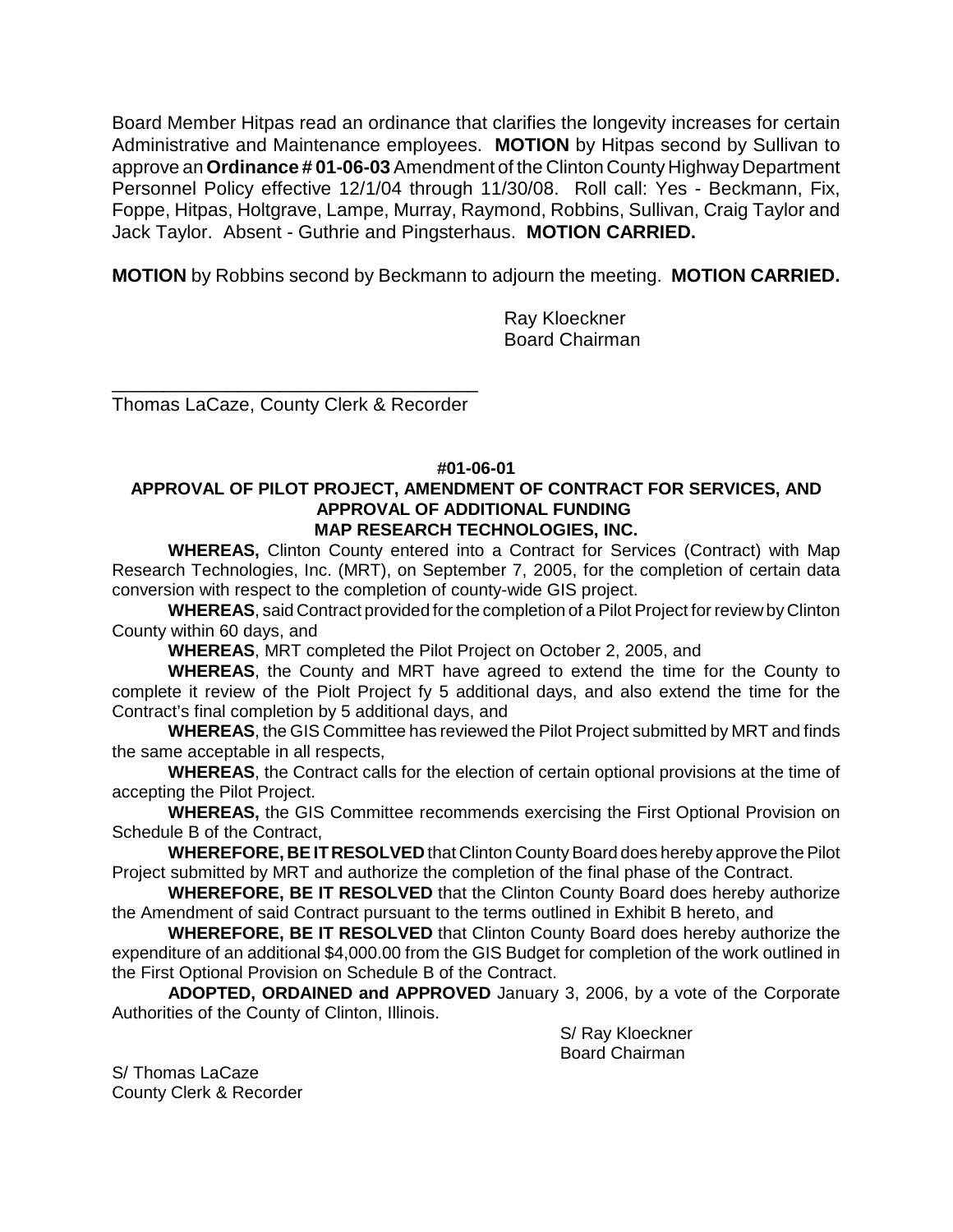## **#01-06-02R**

## **RESOLUTION IN SUPPORT OF USDA GRANT APPLICATION**

**WHEREAS,** Clinton County recognizes a Geographic Information System will benefit the citizens of Clinton County, and

**WHEREAS**, the United States Department of Agriculture (USDA) provides grants for the development of Geographic Information Systems.

**WHEREFORE, BE IT RESOLVED** that Clinton County Board does hereby authorize the GIS Administrator to prerpare and submit an application for such funding to the USDA.

**ADOPTED, ORDAINED and APPROVED** January 3, 2006, by a vote of the Corporate Authorities of the County of Clinton, Illinois.

> S/ Ray Kloeckner Board Chairman

Attest: S/ Thomas LaCaze County Clerk & Recorder

## **#01-06-03**

# **AMENDMENT OF CLINTON COUNTY HIGHWAY DEPARTMENT PERSONNEL POLICY**

## **Effective 12/1/04 through 11/30/08**

**WHEREAS,** Clinton County Board approved a revised Clinton County Highway Department Personnel Policy effective December 1, 2004 through November 30, 2008 (Policy), at the Clinton County Board meeting held on December 19, 2005.

**WHEREAS**, said Policy included unclear provisions for longevity increases for certain Administrative and Maintenance employees (so-called "A" and "M" employees respectively),

**WHEREAS,** said Policy must be clarified in order to accurately reflect the wage increases proposed by the Clinton County Board under said Policy,

**WHEREFORE BE IT RESOLVED** that Clinton County Board does hereby amend the aforementioned Policy as follows:

## **ADMINISTRATIVE EMPLOYEES, SO-CALLED "A" EMPLOYEES:**

[In the last paragraph of this section.]

...... will be paid an additional \$0.25 per hour. All "A" Employees shall receive a single longevity increase under this paragraph effective on their  $5<sup>th</sup>$ , 10<sup>th</sup>, 15<sup>th</sup> or 20<sup>th</sup> anniversary date of employment with Clinton County. All ""A" Employees with more than 5 years of employment shall not be entitled to cumulate the longevity increase for prior anniversaries of 5, 10, 15 or 20 years of employment, even if a longevity increase was not previously given to the employee on the 5<sup>th</sup>,  $10<sup>th</sup>$ ,  $15<sup>th</sup>$ , or  $20<sup>th</sup>$  anniversary dates of his or her employment. All "A" Employees shall only be entitled to receive a 5, 10, 15 or 20 year longevity increase once under this paragraph during their employment with Clinton County. Except that any "A" Employee, who passed their 20 year anniversary date prior to December 1, 2004 without receiving a 20 year longevity increase, shall receive a single 20 year longevity increase effective December 1, 2004.

**MAINTENANCE EMPLOYEES, SO CALLED "M" EMPLOYEES:**

[In the fourth paragraph of this section.]

.......after fifteen years of employees may be classified M-15 and may be paid an additional twenty cents (\$0.20) per hour up to \$21.04 per hour; after twenty years employees may be classified M-20 and may be paid an additional twenty-five cents (\$0.25) per hour up to \$21.29 per hour. All "M" Employees shall receive a single longevity increase under this paragraph effective on their  $5<sup>th</sup>$ ,  $10<sup>th</sup>$ ,  $15<sup>th</sup>$  or  $20<sup>th</sup>$  anniversary date of employment with Clinton County. All "M" Employees with more than 5 years of employment shall not be entitled to cumulate the longevity increases for prior anniversaries of 5, 10, 15 or 20 years of employment, even if a longevity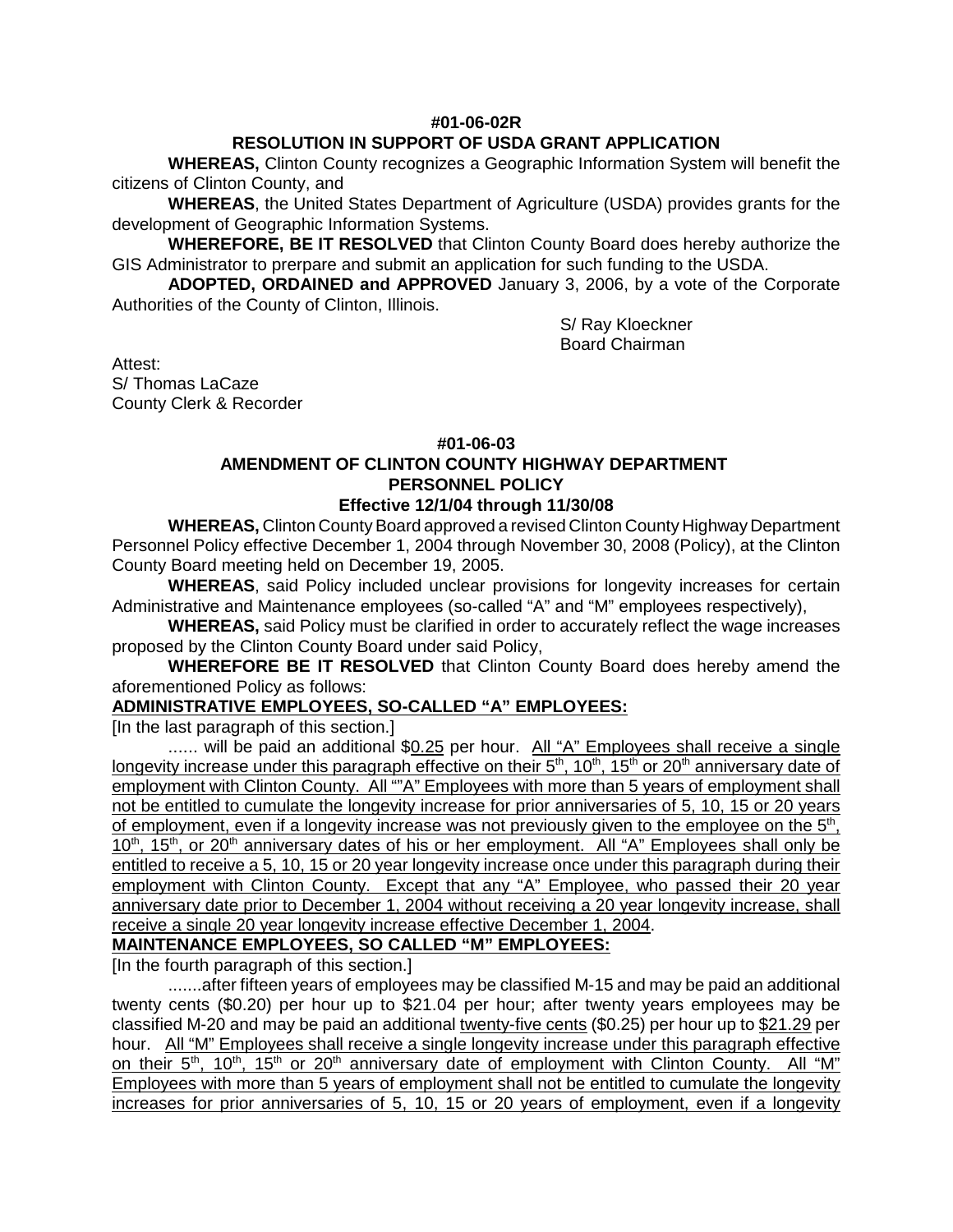increase was not previously given to the employee on the  $5<sup>th</sup>$ , 10<sup>th</sup>, 15<sup>th</sup> or 20<sup>th</sup> anniversary dates of his or her employment. All "M: Employees shall only be entitled to receive a 5, 10, 15 or 20 year longevity increase once under this paragraph during their employment with Clinton County. Except that any "M" Employee, who passed their 20 year anniversary date prior to December 1, 2004, without receiving a 20 year longevity increase, shall receive a single 20 year longevity increase effective December 1, 2004.

The above amendments shall take effect immediately upon passage, and be retroactive to December 19, 2005.

**ADOPTED, ORDAINED AND APPROVED** January 3, 2006, by a vote of the Corporate Authorities of the County of Clinton, Illinois.

> S/ Ray Kloeckner Board Chairman

Attest S/ Thomas LaCaze County Clerk & Recorder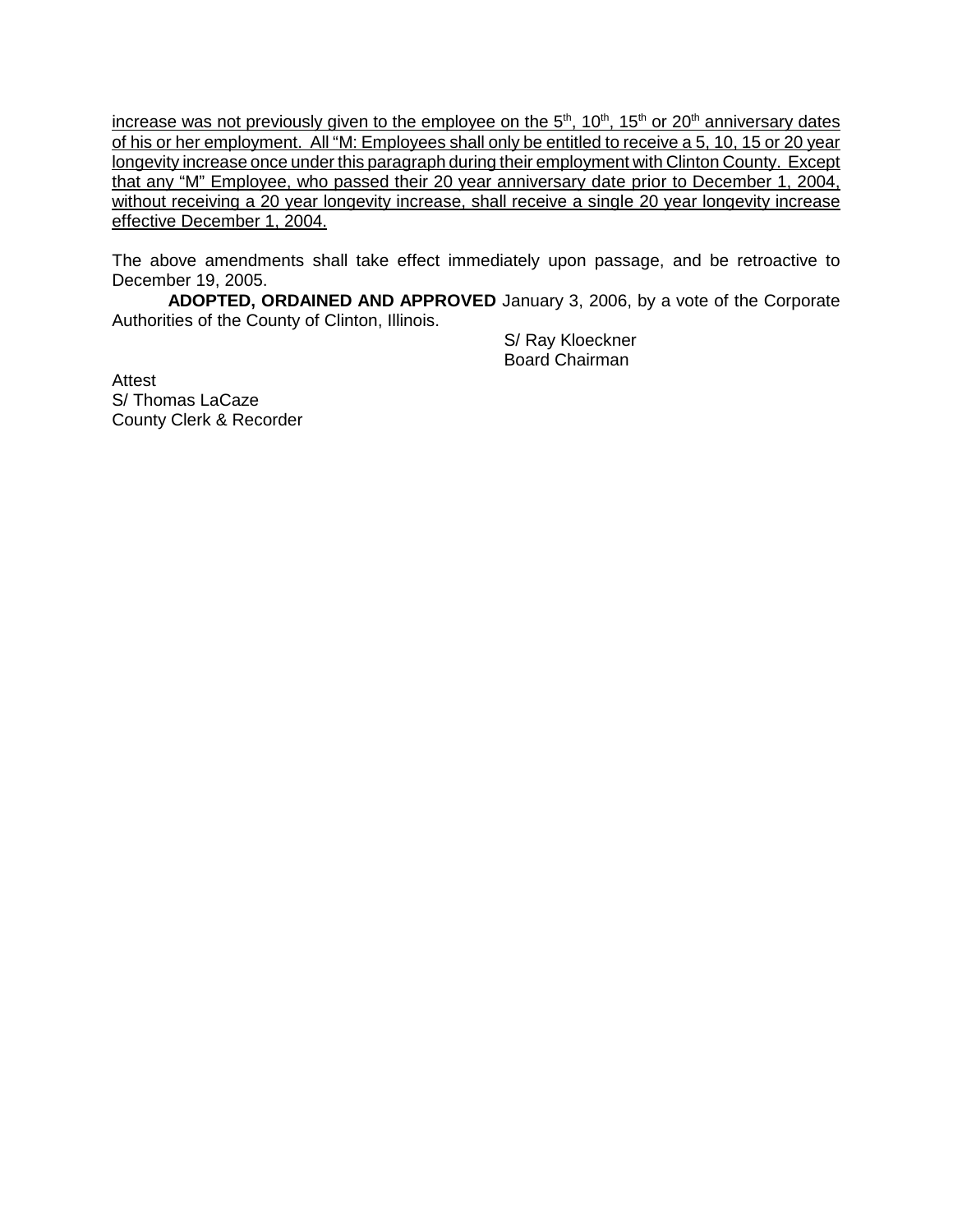## **CLINTON COUNTY BOARD February 21, 2006**

The monthly meeting of the Clinton County Board was called to order by Sheriff Mike Kreke on Tuesday, February 21, 2006, at 7:00 p.m.

Roll call: Present - Foppe, Guthrie, Hitpas, Holtgrave, Kloeckner, Lampe, Murray, Pingsterhaus, Raymond, Robins, Sullivan, and Craig Taylor.

The Pledge of Allegiance was recited. All visitors and guests introduced themselves.

**MOTION** by Craig Taylor second by Lampe to approve the minutes of the previous meeting as written. **MOTION CARRIED**.

**MOTION** by Holtgrave second by Raymond to approve the appointment of Robert Rolves, Jr. as Trustee of the Albers Sanitary District to fill the vacancy created by the resignation of Arnold Huegen. Rolves term will expire April 30, 2007. **MOTION CARRIED**.

**MOTION** by Craig Taylor second by Sullivan to approve the appointment of Nick Dickhaut as Trustee of the New Memphis Public Water District replacing Robert E. Kehrer who moved out of the District. **MOTION CARRIED**.

First readings of appointments: Clifford Behrmann - Tri-Township Water District; Steve Horstmann - Clin-Clair Fire Protection District; Daniel Poettker - Albers Sanitary District; Carroll Schmitt - Keyesport Fire Protection District; and Ernest Fruend - Clinton County East Public Water District.

**MOTION** by Foppe second by Robbins to approve Resolution #02-06-01 for Participation in the State of Illinois Federal Surplus Property Program. **MOTION CARRIED**.

**MOTION** by Sullivan second by Craig Taylor to approve an contract agreement with Southwestern IL Planning Commission to provide planning, management and technical services for the county and be compensated in the amount of \$5,000.00. **MOTION CARRIED**.

Chairman Kloeckner read a letter he received from Regional Superintendent of Schools David Erlinger announcing his retirement date of June 1, 2006. In his letter, Erlinger asked Chairman Kloeckner to cast his vote for Keri Garrett to be appointment as regional superintendent effective June 1, 2006.

Chairman Kloeckner also received a letter from board member Brian Guthrie stating that he will assume the duties of the Assistant Regional Superintendent of Schools sometime after June 1, 2006. He indicated he would continue his service on the county board until his appointment.

**MOTION** by Craig Taylor second by Jim Sullivan to approve Ordinance #02-06-02 Sheriff Fees Increase Based on Cost Study with a roll call vote. Roll call: Aye - Foppe, Guthrie, Hitpas, Holtgrave, Lampe, Murray, Pingserhaus, Raymond, Robbins, Sullivan and Craig Taylor. Nay - none.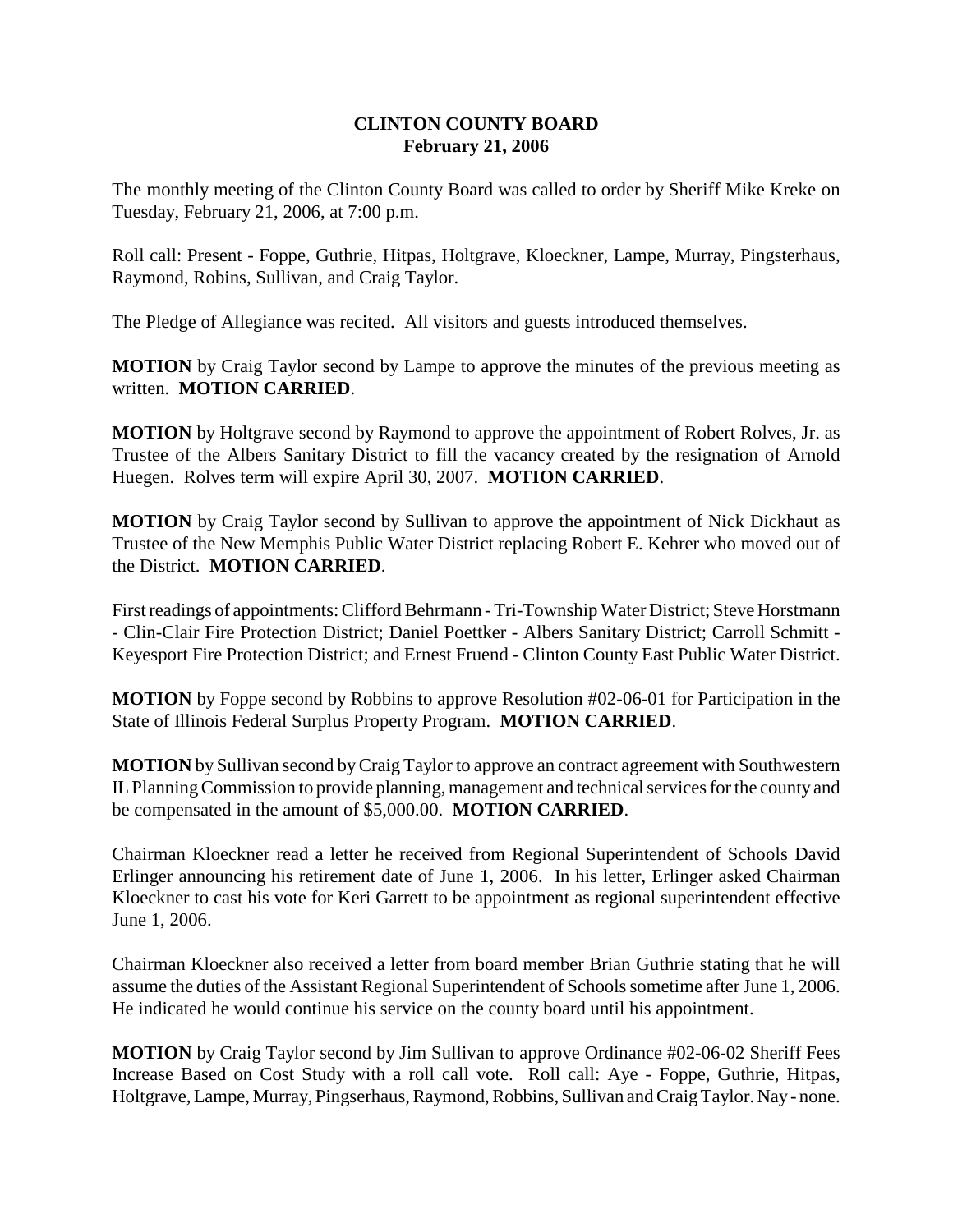Absent - Beckmann, Fix and Jack Taylor. **MOTION CARRIED**.

**MOTION** by Holtgrave second by Foppe to approve Ordinance #02-06-03 GIS Fee Increase Based on Cost Study with a roll call vote. Roll call: Aye - Foppe, Guthrie, Hitpas, Holtgrave, Lampe, Murray, Pingsterhaus, Raymond, Robbins, Sullivan and Craig Taylor. Nay - none. Absent - Beckmann, Fix and Jack Taylor. **MOTION CARRIED**.

**MOTION** by Sullivan second by Craig Taylor to approve Ordinance #02-06-04 Zoning Administrator Agreement with a roll call vote. Roll call: Aye - Foppe, Guthrie, Hitpas, Holtgrave, Lampe, Murray, Pingsterhaus, Raymond, Robbins, Sullivan, and Craig Taylor. Nay - none. Absent - Beckmann, Fix and Jack Taylor. **MOTION CARRIED**.

**MOTION** by Sullivan second by Craig Taylor to approve Ordinance # 02-06-05 Charter Business Internet Service Agreement with a roll call vote. Roll call: Aye - Foppe, Guthrie, Hitpas, Holtgrave, Lampe, Murray, Pingsterhaus, Raymond, Robbins, Sullivan, and Craig Taylor. Nay - none. Absent - Beckmann, Fix and Jack Taylor. **MOTION CARRIED**.

The following committees had no report: County Farm, Unincorporated Area Improvement Committee, Safety Committee, 708 Mental Health Board, 9-1-1, Veteran's Memorial, Law Enforcement, General Services and Environmental Concerns.

- **INSURANCE TRUST**  Foppe reported the Trust is doing better financially with their investments. The nine counties that comprise the Trust will have an additional contribution this year so the Trust will last as long as the bonds are slated for maturity.
- **INSURANCE COMMITTEE** Raymond reported his committee has enrolled in a certified county officials program that will educate officials in making decisions concerning various county policies. He would like to have five or more members enroll so the county would qualify for further certification.

The Committee was notified of a 4.3% increase in the dental premiums with Delta Dental of Illinois. Since this meets the county's guidelines on rate increases for insurance, the county will not be seeking bids on the dental insurance. **MOTION** by Raymond second by Pingsterhaus to accept the 4.3% rate increase on dental premiums. **MOTION CARRIED.**

The Committee also receive notification that the medical plan with Blue Cross/Blue Shield will be increasing by 31%. The Committee has been meeting to discuss and consider various options and ways to reduce the costs and keep the coverage for employees. The new rate increase will be going into effect March 1, 2006. The Committee is looking into going to a bidding process.

**EDUCATION COMMITTEE** - Guthrie reported the next meeting is March 2, 2006, at 4:45 p.m. at the Regional Office of Education in Carlyle.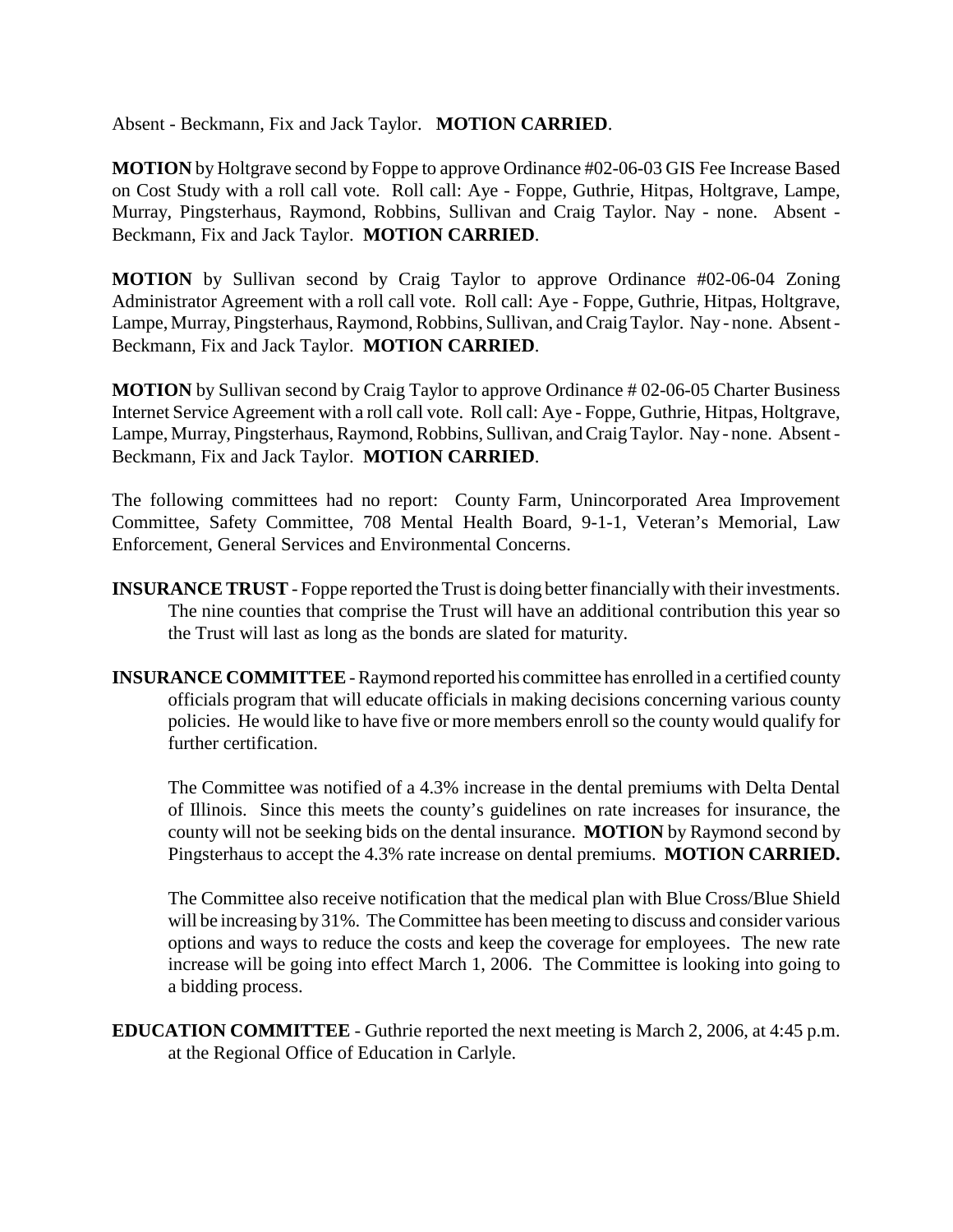**GIS COMMITTEE** - The next meeting will be Monday, February  $27<sup>th</sup>$  at  $5:00$  p.m.

- **RC&D COUNCIL** Lampe reported the next meeting will be March 21, 2006.
- **SOLID WASTE COMMITTEE** Holtgrave reported the next meeting will be February 27, 2006 at 7:00 p.m.
- **TOURISM COMMITTEE** Holtgrave reported the last meeting was centered around the upcoming Breese Sesquicentennial. The Vietnam Memorial Wall will be at Breese at that time.
- **PERSONNEL/LABOR COMMITTEE** Hitpas reported the arbitrators award with the Fraternal Order of Police was done on December 8, 2005. The arbitrator agreed with the county on the health insurance and with the FOP on wages. He will get a copy of the arbitrator's ruling to the board members.

Hitpas reported his committee met with Department Heads on February 15<sup>th</sup>. States Attorney Bergmann is looking into the mid-term office holders status.

## **ZONING/SUBDIVISION COMMITTEE** -

**MOTION** by Holtgrave second by Craig Taylor to approve Ordinance #02-06-06 re-zoning from Agricultural to Industrial 20 acres located in Section 14 of Lake Township by roll call vote. The property is owned by Roy and Ray Bassen.Roll call: Aye - Foppe, Guthrie, Hitpas, Holtgrave, Lampe, Murray, Pingsterhaus, Raymond, Robbins, Sullivan and Craig Taylor. Nay - none. Absent - Beckmann, Fix and Jack Taylor. **MOTION CARRIED**.

**MOTION** by Lampe second by Raymond to approve Ordinance #02-06-07 re-zoning from Agricultural to Commercial 3 acres located in Section 7 of Germantown Township by roll call vote. The property is owned by Cyril Korte. Roll call: Aye - Foppe, Guthrie, Hitpas, Holtgrave, Lampe, Murray, Pingsterhaus, Raymond, Sullivan and Craig Taylor. Nay - none. Absent - Beckmann, Fix and Jack Taylor. **MOTION CARRIED**.

**MOTION** by Lampe second by Craig Taylor to approve Ordinance #02-06-08 re-zoning from Agricultural to Commercial 8 acres located in Section 14 of Wade Township by roll call vote. The property is owned by Chris and Steve Gebke Partnership. Roll call: Aye - Foppe, Guthrie, Hitpas, Holtgrave, Lampe, Murray, Pingsterhaus, Raymond, Robbins, Sullivan and Craig Taylor. Nay - none. Absent - Beckmann, Fix and Jack Taylor. **MOTION CARRIED.**

**MOTION** by Craig Taylor second by Hitpas to approve a variance for no fire hydrants and the maximum length of cul-de-sac from 500 feet to 691.35 feet in Hillbrooke Estates 2<sup>nd</sup> Subdivision. **MOTION CARRIED**.

**MOTION** by Sullivan second by Craig Taylor to approve a preliminary plat of Hillbrooke Estates 2nd Subdivision. **MOTION CARRIED**.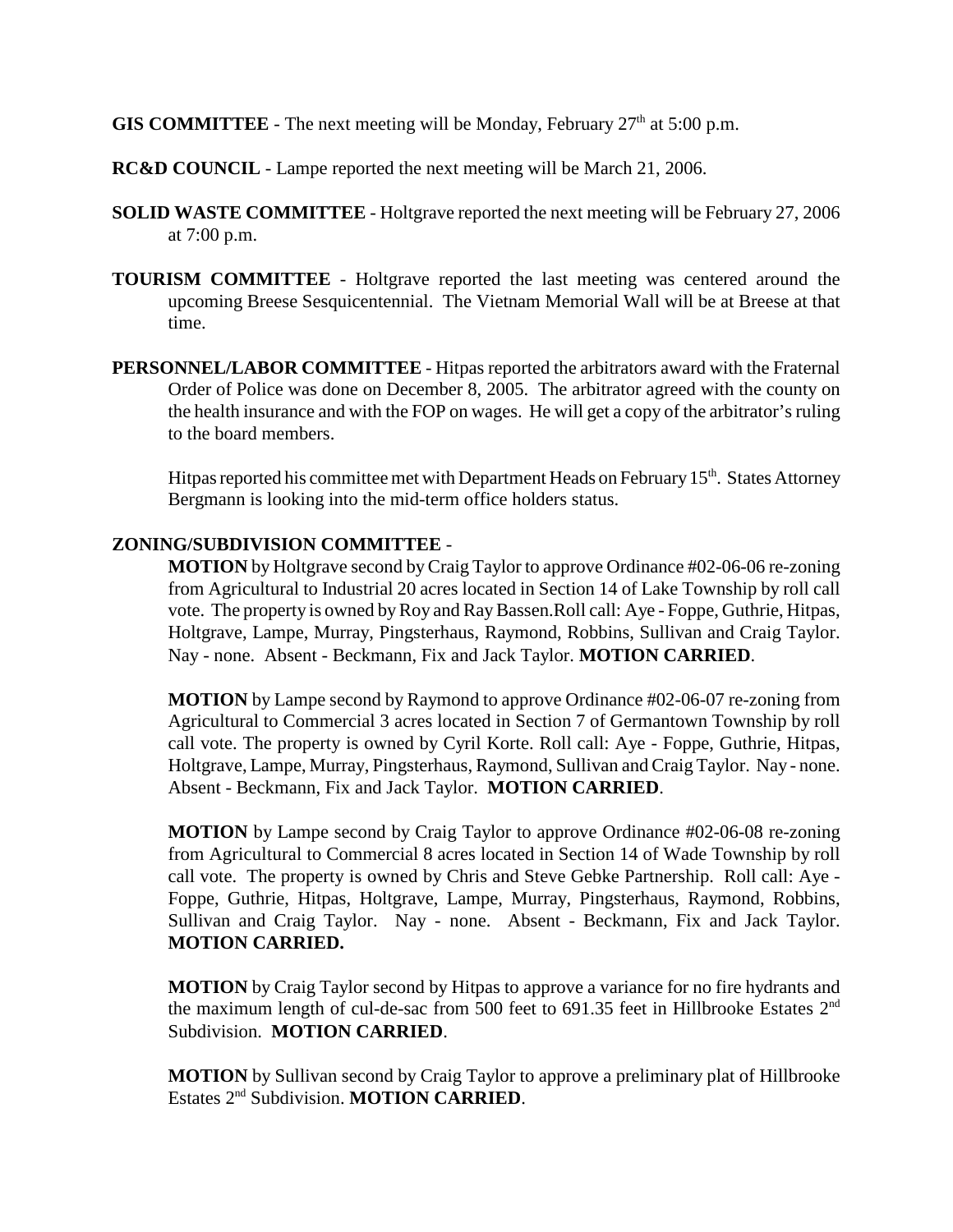**ECONOMIC DEVELOPMENT/ SCIGA/SWIIDA COMMITTEE** - Sullivan reported the meeting concerning the extension of Route 409 around Lebanon was well attended. He has scheduled a meeting for April 24, 2006, at 7:00 p.m. in Carlyle with legislators and county mayors to discuss this further. Lampe questioned if the improvements to make a four-lane highway on Route 409 through Clinton County was still going to be pursued. Sullivan said the bottleneck at Lebanon needs to be taken care of first and then the four lane Route 409 project.

# **ROAD & BRIDGE COMMITTEE** -

**MOTION** by Raymond second by Craig Taylor to approve Resolution #02-06-09 awarding the low bid for a new mowing tractor to  $A \& W$  Equipment of St Rose in the amount of \$22,559.00. **MOTION CARRIED**.

Mitchell reported the culvert Project on Washington Street in Keyesport is almost completed. The bid letting for county and township metal culverts will be March 15, 2006. The bridge over Lost Creek on Shattuc Road will be on the March 10, 2006 IDOT letting.

## **FINANCE/HEALTH SERVICES/RLF COMMITTEE** -

**MOTION** by Guthrie second by Lampe to approve the Monthly Budget and Financial Report of the Treasurer's Office. **MOTION CARRIED**.

Treasurer Mueller reported he has sent the reports of Exxon, EPA, County Board Chairman and Finance Committee Chairman on the Pearl Sand Account. He also send letters to all five districts involved in the Pearl Sand Account concerning dispersing the remaining funds.

Mueller asked the minutes of the December, 2005, meeting be corrected to read the surplus funds for SSA #13, #14, and #15 should have read \$12,400, not \$11,100.00.

Fred Becker of Glass & Shuffett presented copies of the Annual Audit Report. He gave a brief report and noted the county has complied with the state requirements regardiing GASB 34. **MOTION** by Holtgrave second by Foppe to approve the Annual Audit Report which also consists of the audit for the Circuit Clerk's Office. **MOTION CARRIED**.

**FACILITIES COMMITTEE** - Craig Taylor reported his committee is recommending approval of a request from the Carlyle Rotary Club asking to mount a small message board on the Health Department's building by Imming Park. **MOTION** by Craig Taylor second by Lampe to approve the request. **MOTION CARRIED.**

Taylor also reported the Carlyle Booster Club is now recycling newspapers and ask permission to install a container for collection. **MOTION** by Craig Taylor second by Hitpas to approve. **MOTION CARRIED**.

Taylor said his committee has set up a procedure to follow for remodeling the storage area at the Health Department. His committee will get advertise for proposals and designs and bring it back to the board for approval. **MOTION** by Craig Taylor second by Lampe to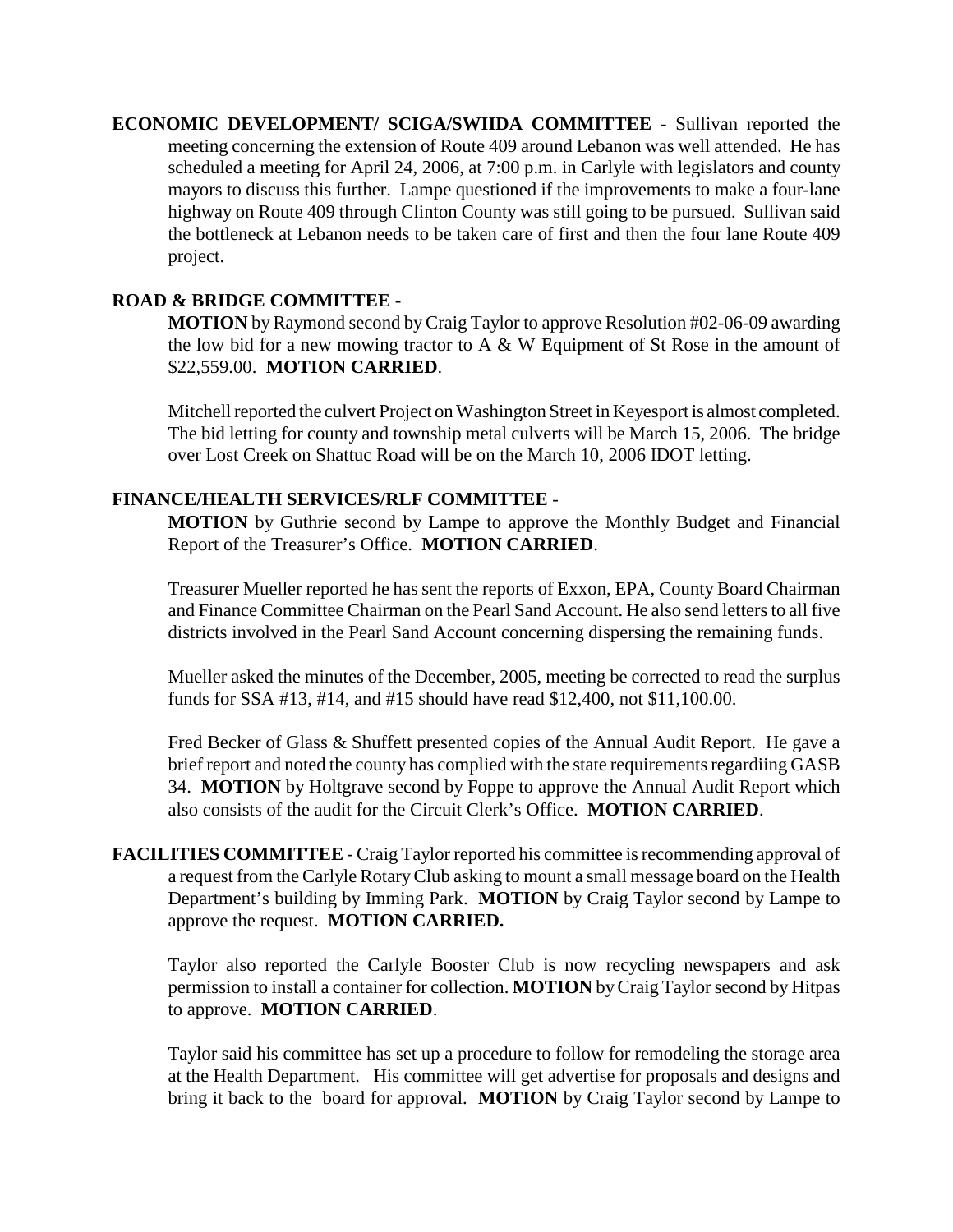approve the procedure set up by the Facilities Committee. **MOTION CARRIED**.

**LIQUOR COMMITTEE** - Holtgrave reported there was a new application for a liquor license at the Twin Oaks Golf Course.

**MOTION** by Guthrie second by Craig Taylor to approve payment of the Accounts Payable. **MOTION CARRIED**.

**MOTION** by Craig Taylor second by Hitpas to go into Executive session. Roll call vote: Aye - Foppe, Guthrie, Hitpas, Holtgrave, Lampe, Murray, Pingsterhaus, Raymond, Robbins, Sullivan and Craig Taylor. Nay - none. Absent - Beckmann, Fix and Jack Taylor. **MOTION CARRIED**.

The Board went into executive session concerning a personnel matter.

Executive Session.

The Board came back into regular session.

The Board recommends that Dan Behrens name be submitted to IL Department of Transportation for the test as County Engineer.

The Board will have a resolution/ordinance prepared addressing the wages and benefit package for Chief Deputy Mark Etter for approval at next month's meeting.

MOTION by Craig Taylor second by Raymond to approve the contract/engagement letter with Joseph Rakers Appraisal Service for an appraisal of the County Farm property at a cost of \$400.00. MOTION CARRIED.

MOTION by Robbins second by Lampe to adjourn the meeting. MOTION CARRIED.

Ray Kloeckner Board Chairman

Thomas LaCaze, County Clerk

\_\_\_\_\_\_\_\_\_\_\_\_\_\_\_\_\_\_\_\_\_\_\_\_\_\_\_\_\_\_\_\_\_\_\_\_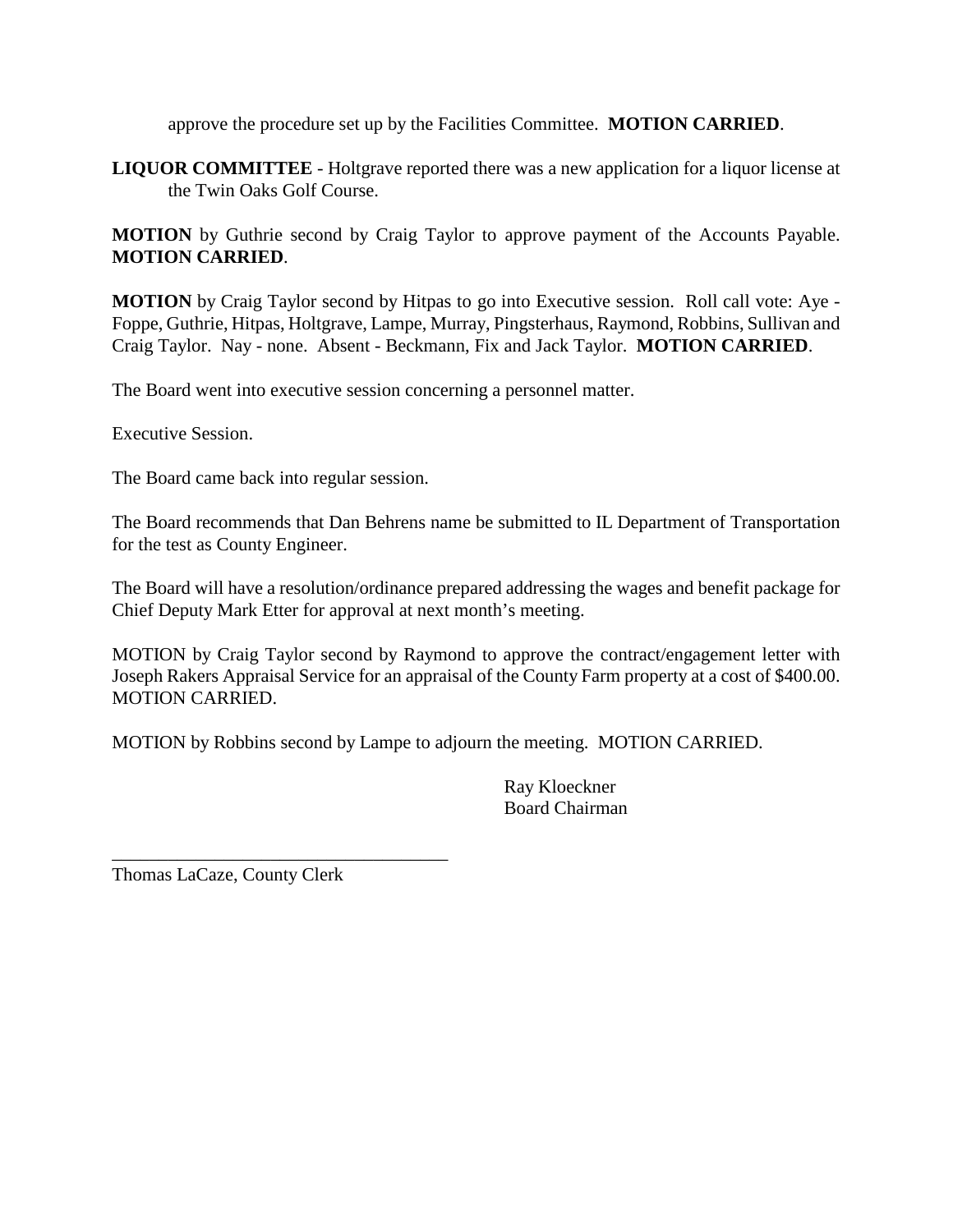### **RESOLUTION #02-06-01**

### **PARTICIPATION IN STATE OF ILLINOIS FEDERAL SURPLUS PROPERTY PROGRAM**

WHEREAS, the County of Clinton has limited fiscal resources available for the procurement of heavy-duty construction equipment, vehicles, commodities, and other property; and

WHEREAS, the State of Illinois' Federal Surplus Property Program offers a variety of surplus property at approximately 5-25 percent of the acquisition value, effectively reducing program costs by acquiring items that have been used to their life expectancy or property that must be replaced for safety or economic reasons, and

WHEREAS, the County of Clinton agrees to the following terms and conditions: to use the surplus property only in the official program which it represents; and upon receipt, agrees to place the surplus property into use within one year; and it agrees that the property shall e used for a period of one year (certain items, eighteen months); that it agrees it will not sell, loan, trade or tear down the property without written consent from the State of Illinois; and

WHEREAS, the County of Clinton understands that surplus property must be used in an authorized program and that personal use or non-use of surplus property is not allowed.

THEREFORE, We the Elected Officials of Clinton County do hereby consent and decree that the County of Clinton is authorized to participate in the State of Illinois Federal Surplus Property Program.

PASSED AND APPROVED by the Clinton County Board at their monthly meeting held at Carlyle, IL Dated at Carlyle, Illinois, this 21<sup>st</sup> day of February, 2006.

S/ Thomas LaCaze

County Clerk

Attest: Board Chairman

S/ Ray Kloeckner

## **ORDINANCE # 02-06-02 SHERIFF FEES INCREASE BASED ON COST STUDY**

**WHEREAS**, 55ILCS 5/4-5001 provides that the statutory Sheriff fees may be increased by the County Board if an increase is "justified by an acceptable cost study showing that the fees allowed by this Section (55ILCS 5/4-5001) are not sufficient to cover the cost of providing the services," and

WHEREAS, 55ILCS 5/4-5001 requires a statement of the costs of providing each service, program and activity shall be prepared and be part of the public record; and

**WHEREAS**, a statement of costs (see record) and cost analysis by MAXIMUS has been prepared; and

**WHEREAS**, based on the MAXIMUS study, the County Board recommends the County Code be amended to increase the Sheriff fees.

**NOW, THEREFORE, BE IT ORDAINED** that the County Code is amended to reflect each of the Sheriff fee increases shown in the Exhibits A-1 and A-2 under Column heading "Board Adopted Price."

**Roll call:** Yes - Foppe, Guthrie, Hitpas, Holtgrave, Lampe, Murray, Pingsterhuas, Raymond, Robbins, Sullivan, and Craig Taylor. No - None. Absent - Beckmann, Fix and Jack Taylor.

**ADOPTED, ORDAINED and APPROVED** February 21, 2006 by the voice/roll call vote of the Corporate Authorities of the County of Clinton, Illinois.

S/ Ray Kloeckner Attest: Board Chairman

S/Thomas LaCaze County Clerk

.

### **ORDINANCE #02-06-03 GIS FEE INCREASE BASED ON COST STUDY**

**WHEREAS,** 55ILCS 5/3-5018 provides that the statutory GIS (Geographic Information System) fees may be increased by the County Board if an increase is "justified by an acceptable cost study showing that the fees allowed by this Section (55ILCS 5/3-5018) are no sufficient to cover the cost of providing the services; and **WHEREAS,** 55ILCS 5/3-5018 requires a statement of the costs of providing each service, program and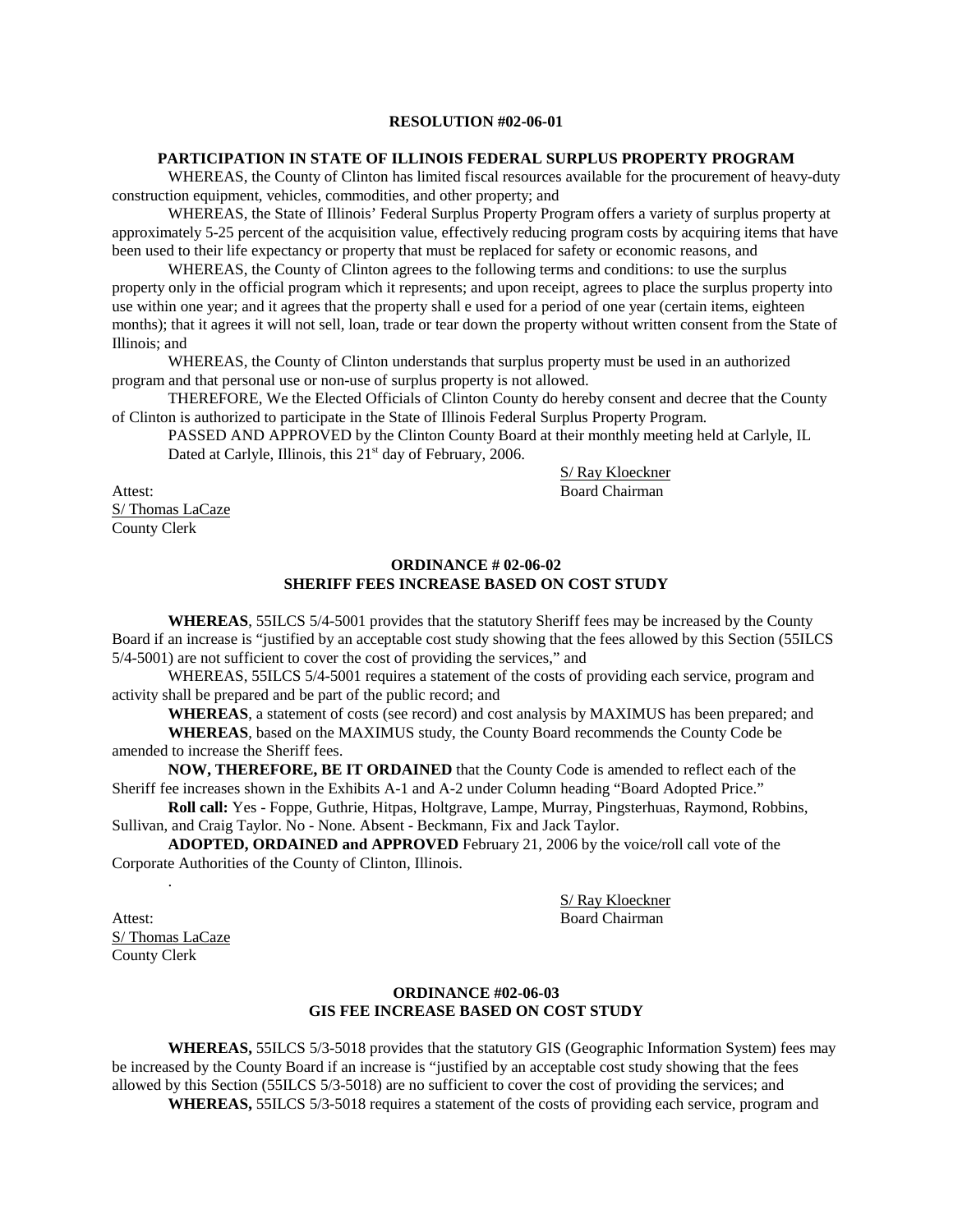activity shall be prepared and be part of the public record; and

**WHEREAS**, a statement of costs (see record) and cost analysis by MAXIMUS has been prepared; and WHEREAS, based on the MAXIMUS study, the County Board, recommends the County Code be amended to increase the GIS fees.

**NOW, THEREFORE, BE IT ORDAINED** that the County Code is amended as follows:

## **ADD**

**36-2-13 GEOGRAPHIC INFORMATION SYSTEM FEE**. The Recorder shall charge and collect an additional fee of Fifteen Dollars (\$15.00) for filing every instrument, paper, or notice for record, in order to implement and maintain the Clinton County Geographic Information System. Fourteen Dollars (\$14.00) of this fee shall be used for the implementation and maintenance of the Clinton County Geographic Information System and in order to defray the cost of providing electronic access to Clinton County's Geographic Information System. One dollar (\$1.00) of this fee shall be retained by the Recorder to reimburse the cost of collecting the Geographic Information System fee and be deposited into the special fund established under 36-2-12 of the Clinton County Code.

**36-2-14 GEOGRAPHIC INFORMATION SYSTEM FUND**. A special fund shall be set up by the Treasurer and such fees collected pursuant to 36-2-13 for the implementation and maintenance of the Clinton County GIS shall be deposited into said special fund shall be used solely for the equipment, materials and necessary expenses incurred in implementing and maintaining the Geographic Information System, and in order to defray the cost of providing electronic access to Clinton County's Geographic Information System records.

**Roll call:** Yes - Foppe, Guthrie, Hitpas, Holtgrave, Lampe, Murray, Pingsterhuas, Raymond, Robbins, Sullivan, and Craig Taylor. No - None. Absent - Beckmann, Fix and Jack Taylor..

**ADOPTED, ORDAINED AND APPROVED** February 21, 2006, by a voice/roll call vote of the Corporate Authorities of the County of Clinton, Illinois.

S/ Ray Kloeckner Attest: Board Chairman

S/ Thomas LaCaze County Clerk

### **ORDINANCE #02-06-04 ZONING ADMINISTRATOR AGREEMENT**

**WHEREAS**, the Joyce Lucas' contract with Clinton County for employment as Zoning Administrator has expired and is in need of renewal;

**WHEREAS**, the Joyce Lucas desires to e reappointed to the position of Zoning Administrator under Section 1-6-4 of the Clinton County Code (hereinafter, Code);

**WHEREAS**, the County Board Chairperson has re-appointed Joyce Lucas, Zoning Administrator, with the advice and consent of the Clinton County Board;

**WHEREAS**, the Joyce Lucas and Clinton County desires to enter into a written agreement regarding the terms of Joyce Lucas's appointment and employment as Zoning Administrator;

**WHEREFORE, BE IT RESOLVED** that Clinton County Board does hereby agree to enter into the Clinton County Zoning Administrator Agreement, attached hereto as Exhibit A (see record), with Joyce Lucas under the terms and conditions outlined therein.

**WHEREFORE, BE IT FURTHER RESOLVED** that Clinton County Board does hereby adopt an initial lengthen term for the Zoning Administrator from December 19, 2005 to the December 2012 County Board meeting following the first Monday in December 2012, in order that the renewal of the Zoning Administrator's term coincide with renewal of the Supervisor of Assessment's term in December 20212, and every 4 years thereafter.

**Roll call:** Yes - Foppe, Guthrie, Hitpas, Holtgrave, Lampe, Murray, Pingsterhuas, Raymond, Robbins, Sullivan, and Craig Taylor. No - None. Absent - Beckmann, Fix and Jack Taylor.

**ADOPTED, ORDAINED and APPROVED** February 21, 2006, by a roll call vote of the Corporate Authorities of the County of Clinton, Illinois.

Attest: Board Chairman S/ Thomas LaCaze County Clerk

S/ Ray Kloeckner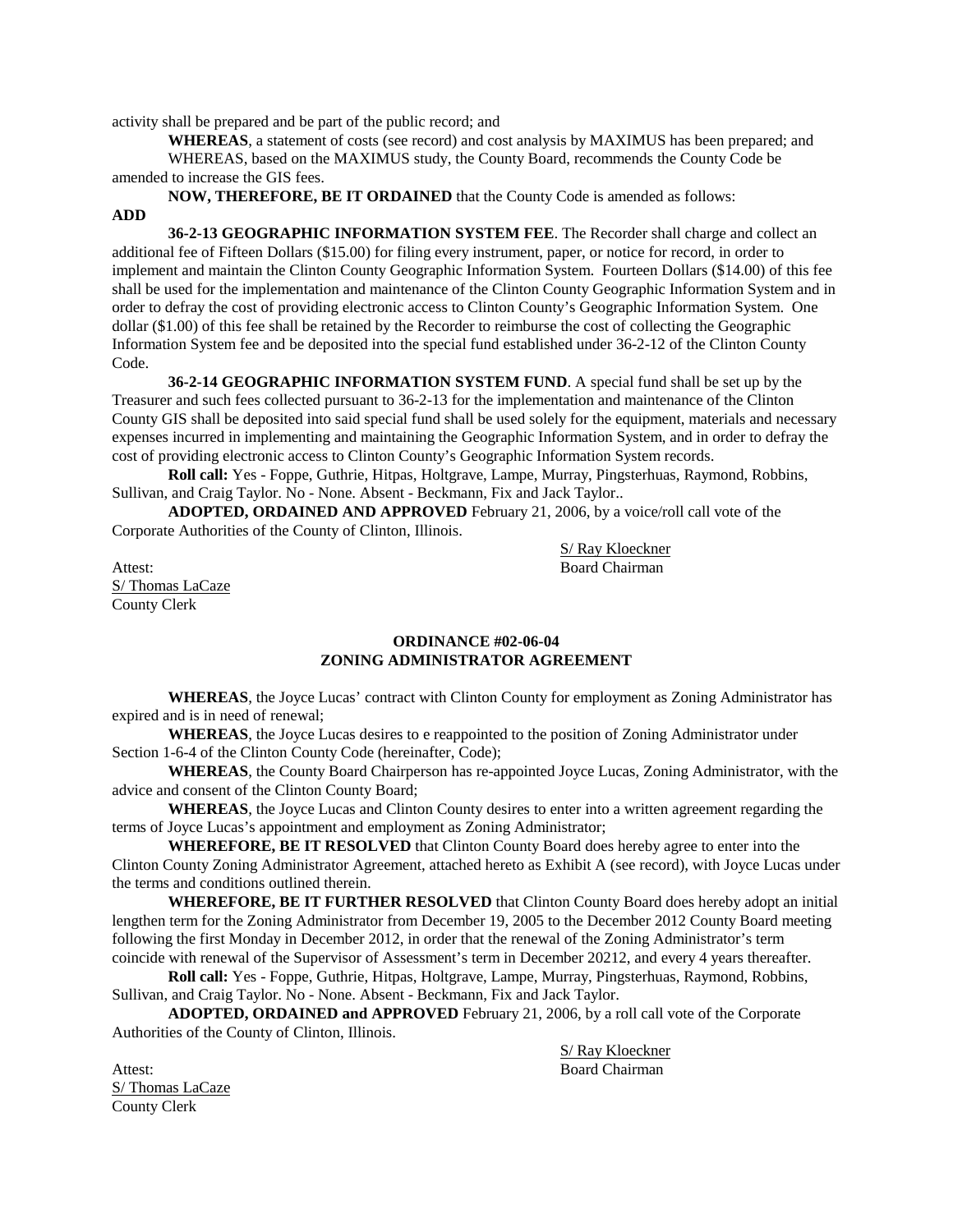### **ORDINANCE # 02-06-05 CHARTER BUSINESS INTERNET SERVICE AGREEMENT**

**WHEREAS,** Clinton County is in need of internet access for the offices in the Courthouse and County Jail buildings;

**WHEREAS**, the current internet services are not adequate to accommodate the level of usage needed;

**WHEREAS,** an agreement has been reached with Charter Communication to provide internet service to the Courthouse and Jail Buildings for a period of 24 months;

**WHEREAS,** a copy of the proposed contract is attached hereto as Exhibit A (see record):

**WHEREFORE, BE IT RESOLVED**, that the Clinton County does hereby enter into said Agreement, attached hereto as Exhibit A, with Charter Business for internet services at the Court House and County Jail Building.

**Roll call:** Yes - Foppe, Guthrie, Hitpas, Holtgrave, Lampe, Murray, Pingsterhuas, Raymond, Robbins, Sullivan, and Craig Taylor. No - None. Absent - Beckmann, Fix and Jack Taylor.

**ADOPTED, ORDAINED and APPROVED** February 21, 2006, by a roll call vote of the Corporate Authorities of the County of Clinton, Illinois.

S/ Ray Kloeckner Attest: Board Chairman

S/ Thomas LaCaze County Clerk

### **ORDINANCE # 02-06-06**

### **BE IT ORDAINED BY THE COUNTY OF CLINTON, ILLINOIS AS FOLLOWS:**

**Pursuant** to Article 40-3-2 of the Clinton County Zoning Code, as amended, the following described real estate shall be re-zoned from Agricultural (A) to Industrial (I);

A part of the North Half of the Northwest Quarter of Section 14, Township 1 North, Range 2 West of the Third Principal Meridian, Clinton County, Illinois, being more particularly described as follows:

The West 20 Acres, with the east line of said 20 Acres being parallel with the west line of said Quarter of that part of said Half Quarter lying south of the south right-of-way line of Illinois Route 161, as said right-of-way is described in a document dated January 18, 1937, containing 20 Acres.

Case No. 2-1-2006-4 (formerly case number 1-6-2006-3) Property location: Lake Twp. Request for a Map Amendment (40-9-30) submitted by: David Bassen, 111 Lyle Drive, P. O. Box 281, Hoffmann, Illinois to re-zone from Agricultural (A) to Industrial (I). Property is owned by: Roy and Rebecca Bassen and Ray and Jacqueline Bassen, 6807 Bassen Road, Centralia, IL.

**Roll call:** Yes - Foppe, Guthrie, Hitpas, Holtgrave, Lampe, Murray, Pingsterhuas, Raymond, Robbins, Sullivan, and Craig Taylor. No - None. Absent - Beckmann, Fix and Jack Taylor.

**ADOPTED, ORDAINED and APPROVED** February 21, 2006, by a roll call vote of the Corporate Authorities of the County of Clinton, Illinois.

S/ Ray Kloeckner Attest: Board Chairman

S/ Thomas LaCaze County Clerk

### **ORDINANCE # 02-06-07**

### **BE IT ORDAINED BY THE COUNTY OF CLINTON, ILLINOIS AS FOLLOWS:**

**Pursuant** to Article 40-3-2 of the Clinton County Zoning Code, as amended, the following described real estate shall be re-zoned from Agricultural (A) to Commercial (C):

Beginning at the N.E. (Northeast) corner of Section 7, Township 1 North, Range 4 West of the  $3<sup>rd</sup>$ Principal Meridian, thence, South along the East line of said Northeast Quarter of Section 7, 166.0 feet; thence, West, 156.0 feet; thence, South 140.00 feet, thence West, 358.0 feet; thence North, 306.0 feet to the North line of said Northeast Quarter of Section 7; thence, East, 514.0 feet to the point of beginning, containing 3.0 acres, more or less.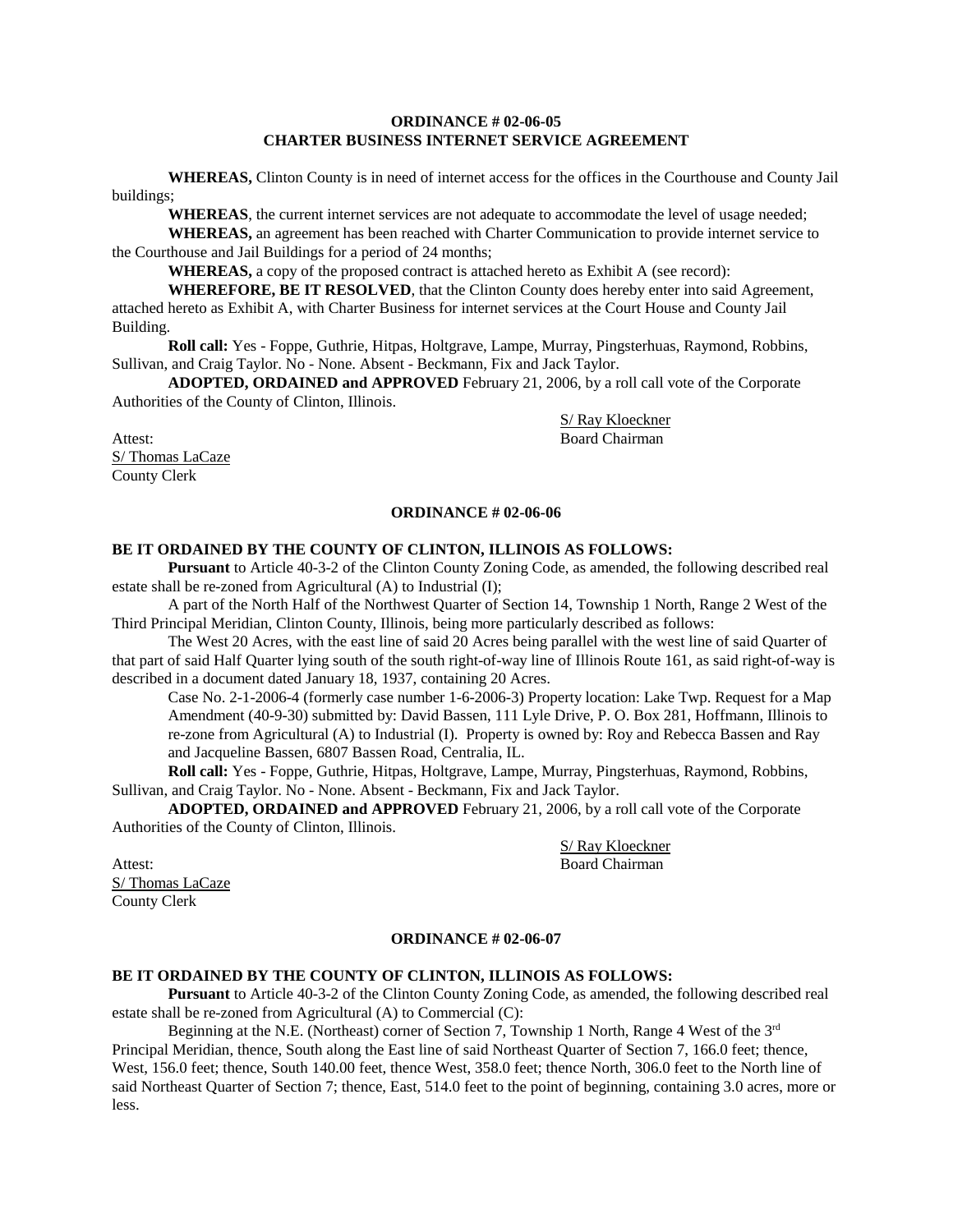Case No. 2-1-2006-4T Property location: Germantown Township, T1N, R4W of  $3<sup>rd</sup>$  Principal Meridian Request for a Map Amendment (40-9-30) submitted by: Cyril F. Korte, 6860 Rt 161, Germantown, Illinois, 62245 to re-zone the above described tract from Agricultural (A) to Commercial (C). Property is owned by Cyril F. Korte, 6860 Rt 161, Germantown, IL 62245

**Roll call:** Yes - Foppe, Guthrie, Hitpas, Holtgrave, Lampe, Murray, Pingsterhuas, Raymond, Robbins, Sullivan, and Craig Taylor. No - None. Absent - Beckmann, Fix and Jack Taylor.

**ADOPTED, ORDAINED and APPROVED** February 21, 2006, by a roll call vote of the Corporate Authorities of the County of Clinton, Illinois.

S/ Ray Kloeckner Attest: Board Chairman

S/ Thomas LaCaze County Clerk

### **ORDINANCE # 02-06-08**

### **BE IT ORDAINED BY THE COUNTY OF CLINTON, ILLINOIS AS FOLLOWS:**

**Pursuant** to Article 40-3-2 of the Clinton County Zoning Code, as amended, the following described real estate shall be re-zoned from Agricultural (A) to Commercial (C):

Beginning at a point 20 ft. East of and 33 ft. North of the Southwest corner of Section 14, Township 2 North, Range 3 west of the Third Principal Meridian, said point being on the North right-of-way line of US Rt 50; running thence North 645 fe along a line 20 ft East of and parallel to the West line of said Section 14; thence East 540.28 ft along a line parallel to the North right-of-way line of said US Rt 50 thence South, Parallel to the West line of said Section 14 a distance of 645 ft to the North right-of-way line of said US Rt 50; thence West 540.28 ft along the North right-of-way line of US Rt 50 to the point of beginning, containing 8.0 acres, more or less.

Case No. 2-1-2006-4T Property location: Wade Township, T2N, R3W of 3<sup>rd</sup> Principal Meridian Section 14, SW Cor SW SW, Request for a Map amendment (40-9-30) submitted by: Chris and Steve Gebke Partnership, 450 South  $8<sup>th</sup>$  Street, Carlyle, Illinois, 62231 to re-zone the above described tract from Agricultural (A) to Commercial (C). Property owned by: Chris and Steve Gebke Partnership, 450 South 8<sup>th</sup> Street, Carlyle, IL

**Roll call:** Yes - Foppe, Guthrie, Hitpas, Holtgrave, Lampe, Murray, Pingsterhuas, Raymond, Robbins, Sullivan, and Craig Taylor. No - None. Absent - Beckmann, Fix and Jack Taylor.

**ADOPTED, ORDAINED and APPROVED** February 21, 2006, by a roll call vote of the Corporate Authorities of the County of Clinton, Illinois.

S/ Ray Kloeckner Attest: Board Chairman

S/Thomas LaCaze County Clerk

### **#02-06-09**

**WHEREAS,** bids were taken by the Road & Bridge Committee and County Engineer by authority invested on them by the Clinton County Board for trading in an AGCO 6690 Tractor (S/N 1927) toward the purchase of a new mowing tractor and

**WHEREAS**, notice of this letting was published in a local newspaper and all dealers in the County were notified and given an opportunity to furnish a quotation or bid on a new tractor and

**WHEREAS**, quotations were received and considered by the County Engineer and the Road and Bridge Committee;

**NOW, THEREFORE, BE IT RESOLVED** that from quotations submitted the County Engineer is

hereby authorized to purchase a new tractor from:

A & W Equipment LLC, 18017 St. Rose Road, St. Rose, IL 62230

Total amount: \$ 22,559.00

**BE IT FURTHER RESOLVED** that the County Clerk be and is hereby authorized and instructed to furnish the County Engineer with two (2) certified copies of this resolution.

I, Thomas LaCaze, County Clerk of Clinton County, do hereby certify that this is a true and correct copy of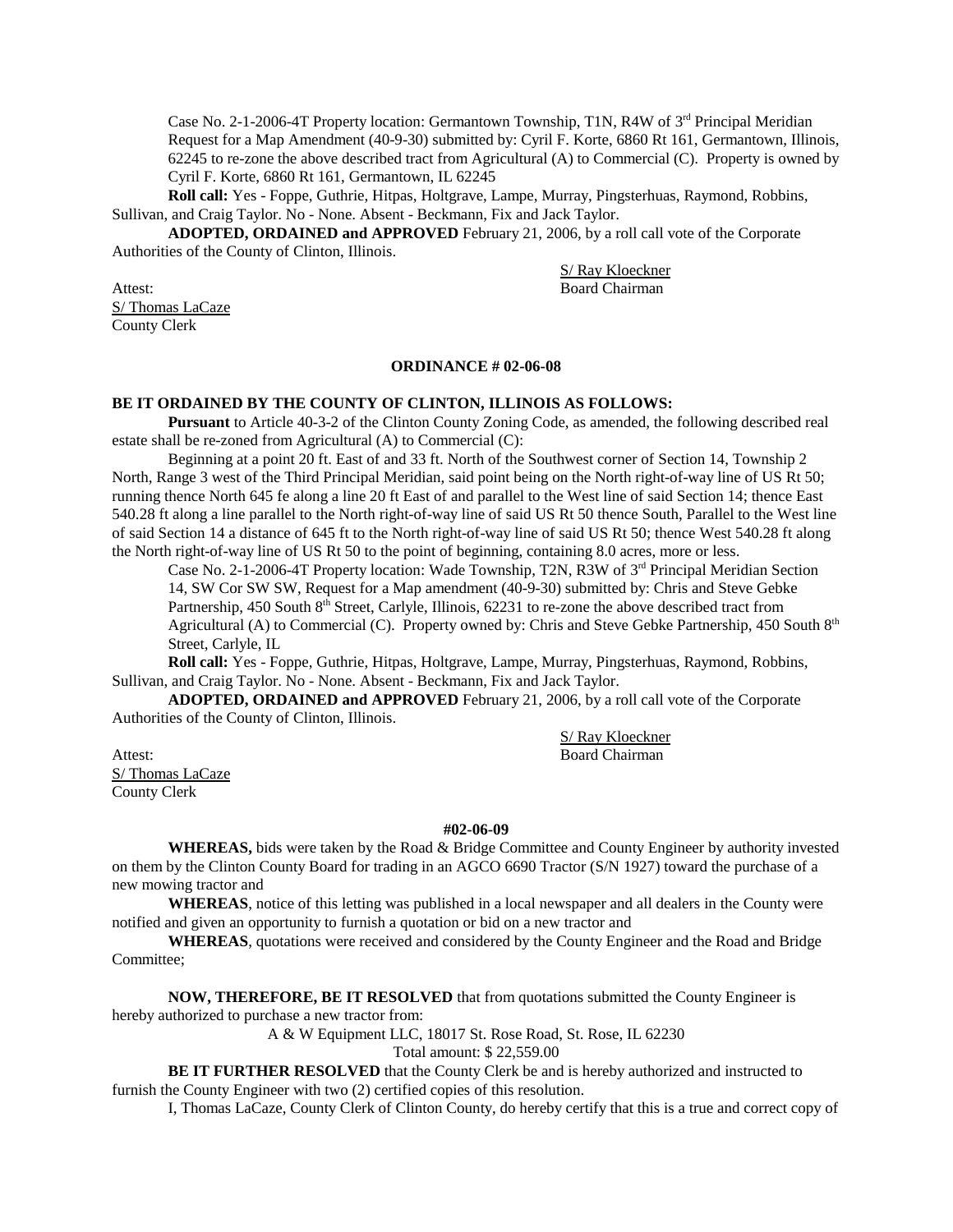a Resolution approved and adopted at the regular meeting of the Clinton County Board held on February 21, 2006 at Carlyle, Illinois.

Given under my hand and seal this  $21<sup>st</sup>$  day of February, 2006 SEAL S/ Thomas LaCaze

County Clerk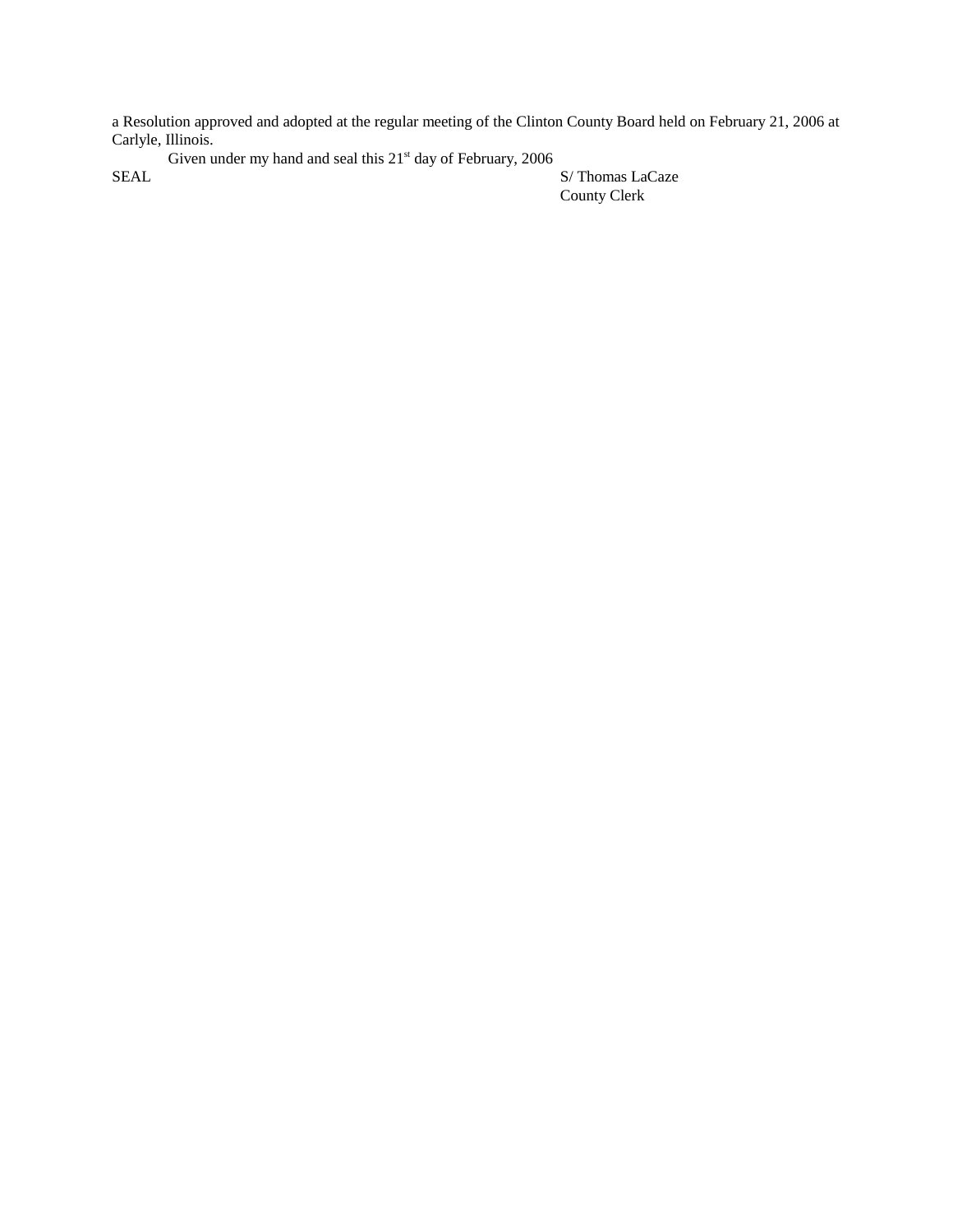# **CLINTON COUNTY BOARD March 20, 2006**

The March meeting of the Clinton County Board was called to order by Sheriff Mike Kreke on Monday, March 20, 2006, at 7:00 p.m.

**ROLL CALL**: Present - Beckmann, Fix, Foppe, Hitpas, Holtgrave, Kloeckner, Lampe, Murray, Pinsgterhaus, Raymond, Robbins, Sullivan, Craig Taylor and Jack Taylor. Absent - Guthrie.

The Pledge of Allegiance was recited and all visitors and guests identified themselves.

**MOTION** by Lampe second by Raymond to approve the minutes of the previous meeting. **MOTION CARRIED.**

# **APPOINTMENTS -**

**MOTION** by Jack Taylor second by Craig Taylor to approve the appointment of Clifford Behrmann as Trustee of the Tri-Township Water District for a five-year term. **MOTION CARRIED.**

**MOTION** by Beckmann second by Robbins to approve the appointment of Steve Horstmann as Trustee of the Clin-Clair Fire Protection District for a three-year term. **MOTION CARRIED.**

**MOTION** by Sullivan second by Beckmann to approve the appointment of Daniel Poettker as Trustee of the Albers Sanitary District for a three-year term.. **MOTION CARRIED.**

**MOTION** by Jack Taylor second by Holtgrave to approve the appointment of Carroll Schmitt as Trustee of the Keyesport Fire Protection District for a three year term. **MOTION CARRIED**.

**MOTION** by Robbins second by Murray to approve the appointment of Ernest Fruend as Trustee of the Clinton County East Public Water District for a five-year term. **MOTION CARRIED**.

**FIRST READING OF APPOINTMENTS** - Duane Kampwerth - Germantown Fire Protection District; Harry Jackson - Carlyle Fire Protection District; and Margie Lanter - Wade Township Fire Protection District.

**MOTION** by Craig Taylor second by Sullivan to approve Resolution **#03-06-01** recognizing the St. Rose Girls' Basketball Team on placing first in state in Class "S" competition. **M O T I O N CARRIED.**

**MOTION** by Sullivan second by Beckmann to approve Ordinance **#03-06-02** appointing the Personnel Committee to act as the county's representative in dealing with the Laborer's International Union of North America (LIUNA) who is the representative of the Maintenance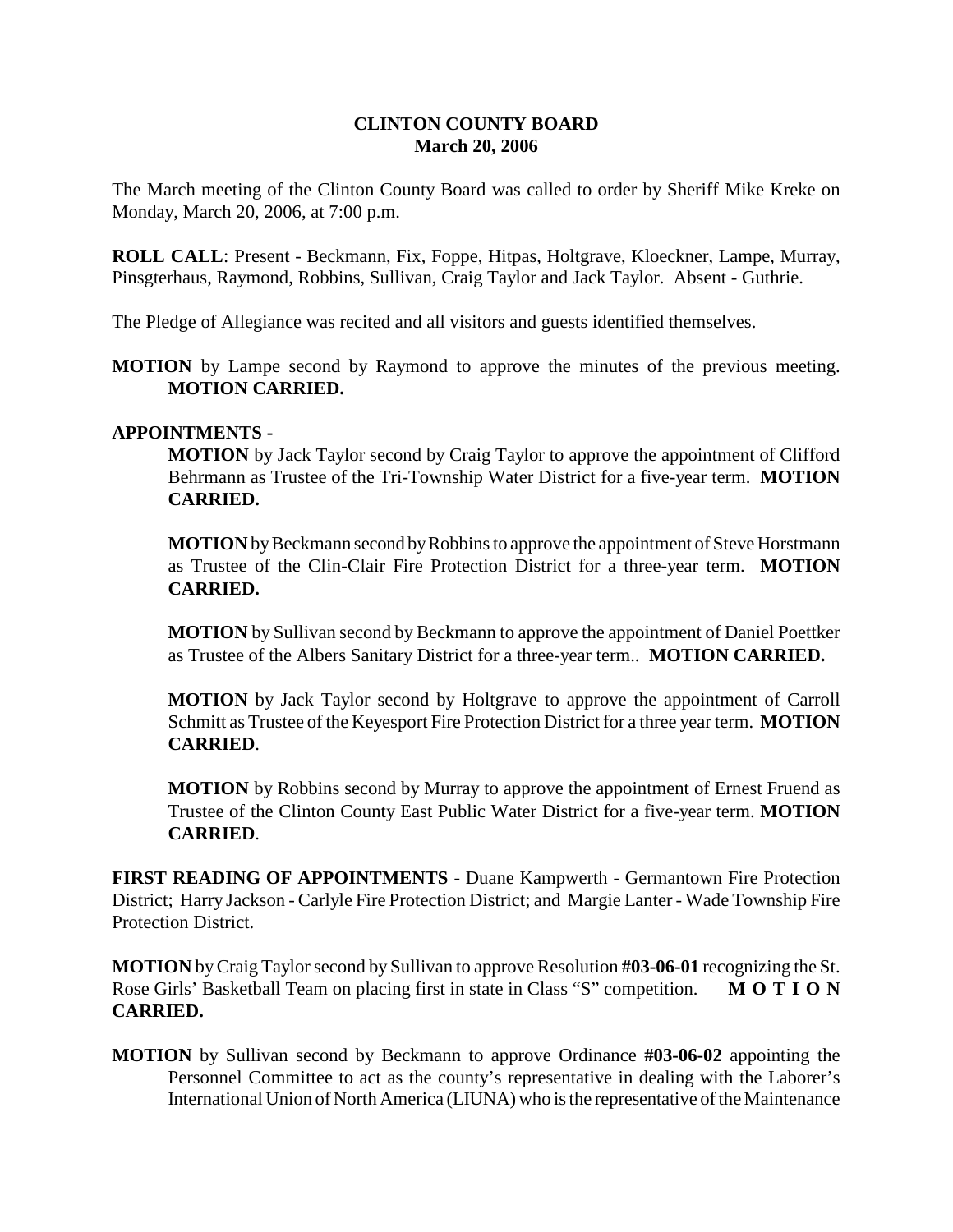Employees at the County Highway Department. Roll call: Yes - Hitpas, Murray, Robbins, Pingsterhaus, Jack Taylor, Raymond, Fix, Holtgrave, Foppe, Sullivan, Craig Taylor, Beckmann and Lampe. Absent - Guthrie. **MOTION CARRIED**.

- **MOTION** by Holtgrave second by Fix to approve Resolution **#03-06-03** certifying names to take the examination for County Engineer in the State of Illinois. Dan Behrens is listed on the resolution. Roll call vote: Yes - Beckmann, Fix, Foppe, Hitpas, Holtgrave, Lampe,Murray, Pinsterhaus, Raymond, Robbins, Sullivan, Craig Taylor, and Jack Taylor. **MOTION CARRIED.**
- **MOTION** by Lampe second by Craig Taylor to approve the adjournment of the Board of Review. **MOTION CARRIED**.

Pay increases for elected and appointed officials - States Attorney Bergmann asked the matter be placed on the agenda for the April meeting.

- **MOTION** by Sullivan second by Hitpas to approve Ordinance **#03-06-04** salary increase for Chief Deputy Mark Etter effective December 1, 2004. Roll call: yes - Hitpas, Murray, Robbins, Pingsterhaus, Jack Taylor, Raymond, Fix, Holtgrave, Foppe, Sullivan Craig Taylor, Beckmann and Lampe. **MOTION CARRIED**.
- **COUNTY FARM COMMITTEE** Craig Taylor reported that in May, 2005, the committee had agreed to sell Jerry Middeke some property at the County Farm. According to the agreement he had 30 days to purchase the property after the road was put in. The County has decided not to put the road in. Middeke wants to buy 12.75 acres at \$4,300 an acre and he will put the road in and he will be responsible for the utilities.. **MOTION** by Craig Taylor second by Lampe to approve the sale of 12.75 acres to Jerry Middeke. **MOTION CARRIED**. Taylor said Middeke has sent in a 10% down payment.

**IL COUNTY INSURANCE TRUST** - Foppe said the ICIT Board wants to meet with Chairman Kloeckner on Human Resource issues.

**INSURANCE COMMITTEE** - Raymond reported his committee has deliberated on all options re group health insurance. After reviewing all the information the committee unanimously decided to put it out for bids. Notice for bids was published in the five area newspapers. The deadline for receiving bids is 4:00 p.m. March 28, 2006, with opening to follow. Interviews with finalists will be held within 10 working days. Raymond said the committee is looking at a May 1, 2006 effective date.

The following committees had no reports: Unincorporated Area Improvement, Safety, Education, RC&D Council, 911, Law Enforcement, Economic Development, General Services, and Environmental Concerns.

**708 MENTAL HEALTH BOARD** - Foppe reported Jim Kuper asked him to attend a meeting in Springfield on March  $29<sup>th</sup>$ . The Area Agency on Aging will be presenting their public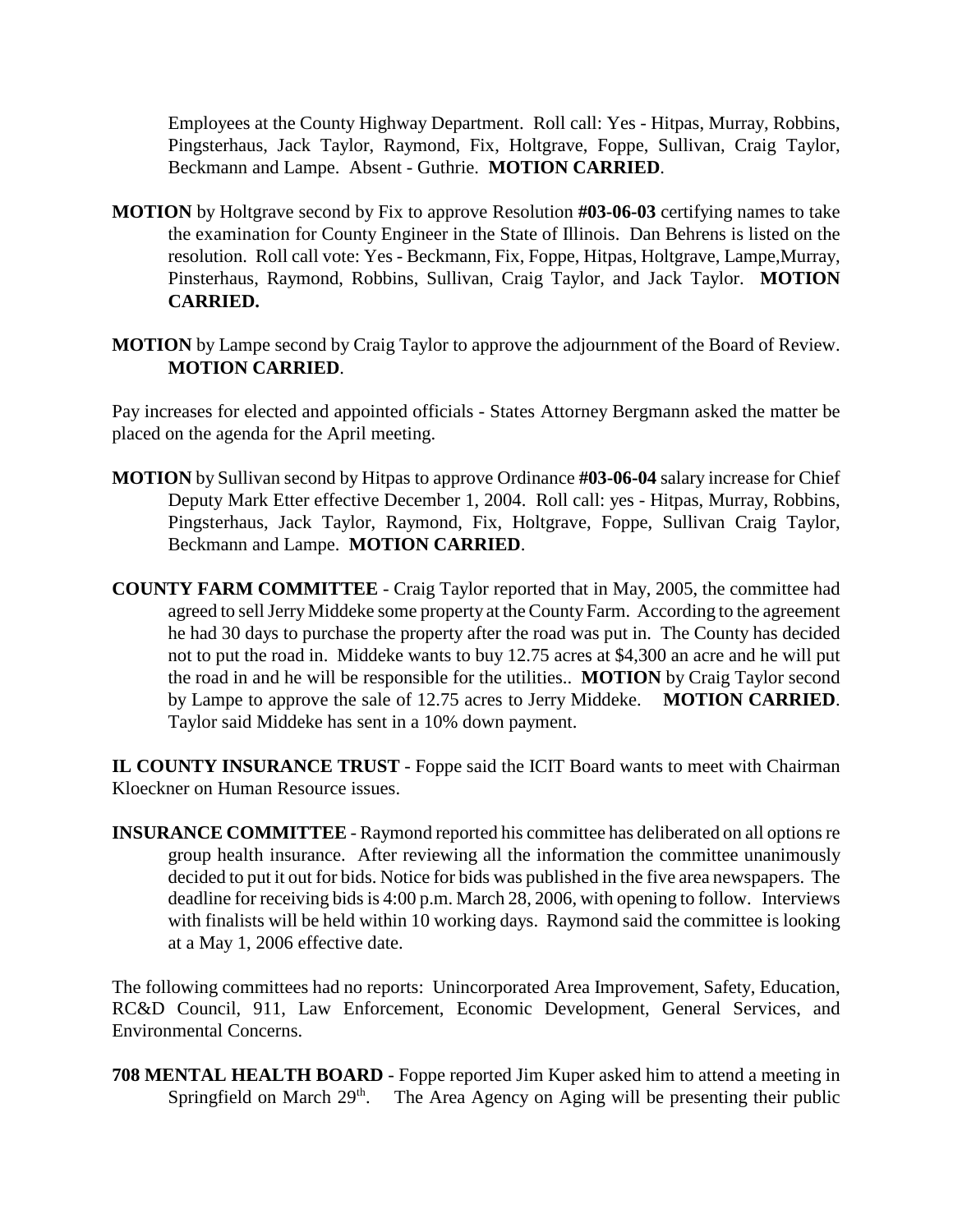document on Thursday.

**GIS COMMITTEE** - Beckmann reported the next meeting is Monday, March  $27<sup>th</sup>$  at  $5:00$  p.m.

**SOLID WASTE COMMITTEE** - Holtgrave reported the next meeting is scheduled for Wednesday, March  $22<sup>nd</sup>$  at 6:00 p.m.

**TOURISM COMMITTEE** - Holtgrave reported there will be meeting tomorrow evening.

**PERSONNEL/LABOR COMMITTEE** - Hitpas reported there are some issues with 911 Dispatchers and the road deputies. He said his committee should have everything ready for the board to ratify at the April meeting.

**VETERANS MEMORIAL COMMITTEE** - Lampe reported the Prisoner of War plaque was installed and Richard Pax will notify family members as to when the dedication ceremony will be held.

## **ZONING/SUBDIVISION COMMITTEE -**

 **MOTION** by Fix second by Holtgrave to approve Ordinance **#03-06-05** a Map Amendment from Residential to Commercial for part of Lot 1 and all of Lot 2 in Block A Westermann's South Addition in Germantown. The property is owned by Germantown Trust and Savings Bank. Roll call vote: Yes - Beckmann, Fix, Foppe, Hitpas, Holtgrave, Kloeckner, Lampe, Murray, Pingsterhaus, Raymond, Robbins, Sullivan, Craig Taylor and Jack Taylor. **MOTION CARRIED.**

**MOTION** by Lampe second Beckmann to approve Ordinance **#03-06-06** a Map Amendment from Agriculture to Commercial for 2.70 acres located in Section 5, Lookingglass Township. The property is owned by Gary and Pam Staser. Roll call vote: Yes - Beckmann, Fix, Foppe, Hitpas, Holtgrave, Kloeckner, Lampe, Murray, Pingsterhaus, Raymond, Robbins, Sullivan, Craig Taylor and Jack Taylor. **MOTION CARRIED**.

## **ROAD & BRIDGE COMMITTEE** -

**MOTION** by Jack Taylor second by Lampe to approve a permit for the Village of Beckemeyer to bore under County Highway #3 (Carter Street) for a new sewer line. **MOTION CARRIED**.

**MOTION** by Jack Taylor second by Robbins to approve a Resolution **#03-06-07** awarding the bids for culverts for the various townships to Thompson Culvert Co. of Hazelwood, MO. **MOTION CARRIED**.

**MOTION** by Jack Taylor second by Robbins to approve Resolution **#03-06-08** awarding the bid for culverts for the county to Thompson Culvert Co. of Hazelwood, MO, in the amount of \$14,052.32. **MOTION CARRIED.**

**MOTION** by Murray second by Jack Taylor to authorize the Highway Department to sell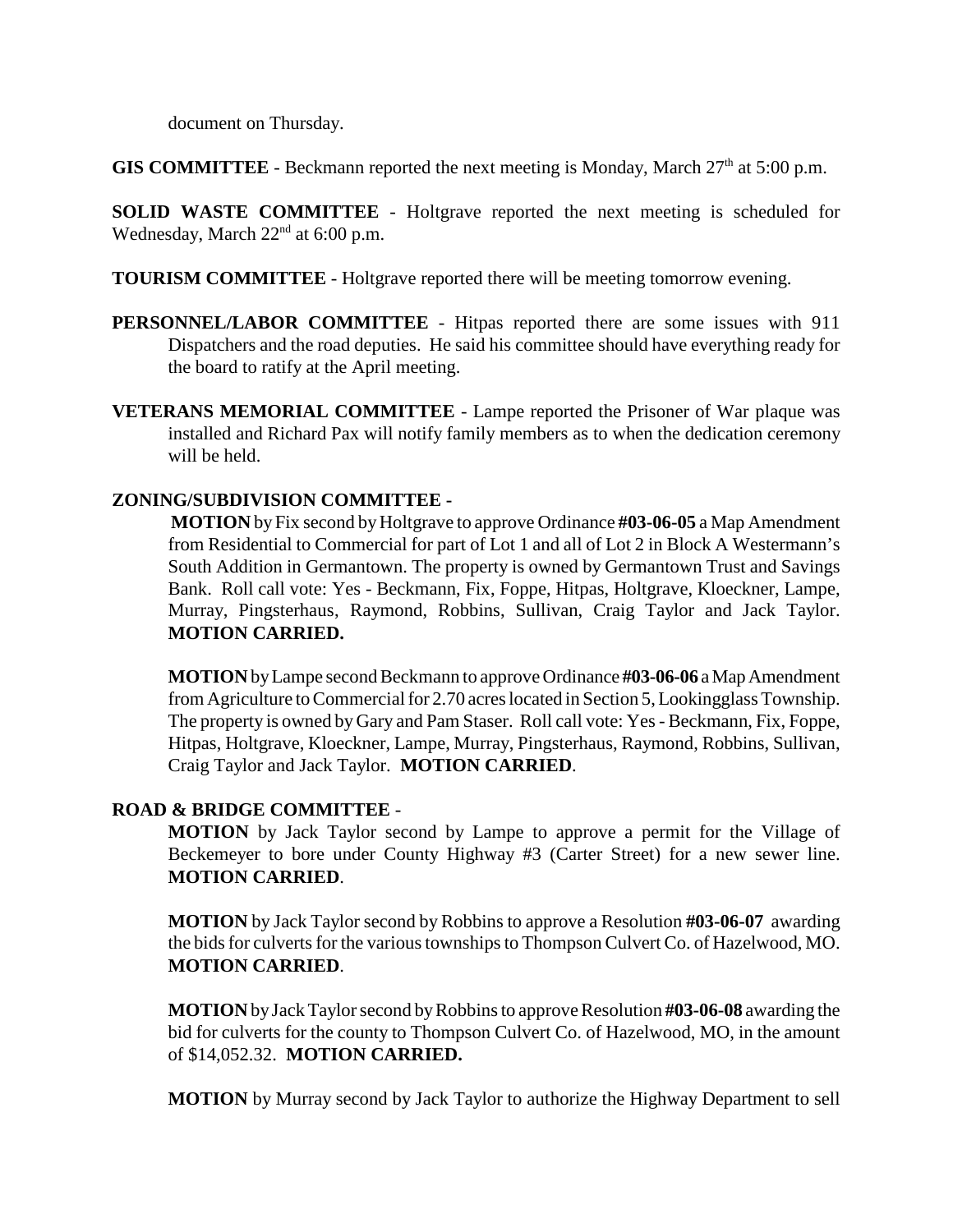an old dump truck by sealed bids. **MOTION CARRIED.**

**MOTION** by Jack Taylor second by Holtgrave to give the Road & Bridge Committee authority to act on awarding the bid for a new crew cab pickup truck. **MOTION CARRIED**.

Engineer Mitchell reported IDOT notified him that Plocher Construction of Highland was the low bidder at \$234,646.50 for a new bridge on County Highway #5 (Shattuc Road). He also mentioned the road oil letting for county and townships will be April  $4<sup>th</sup>$ . The next meeting of the Road and Bridge Committee will be April 12, 2006.

## **FINANCE COMMITTEE -**

Jack Taylor said there were three bills from the Coroner's Office that he felt the County should not be liable for. Revolving Loan - nothing to report.

**MOTION** by Robbins second by Raymond to approve the Monthly Budget and Financial Report of the County Treasurer's Office. **MOTION CARRIED**.

**MOTION** by Craig Taylor second by Fix to approve the yearly report of the Animal Control Office. **MOTION CARRIED**.

Treasurer Mueller reported there has been no action on the pearl sand account. He is waiting for letters that were sent to the districts to be signed off on. States Attorney Bergmann suggests waiting until Carlyle S/W Public Water District returns their letter before making any pay outs.

Mueller also reported the IL Dept of Veterans Affairs Office will be open on the  $2<sup>nd</sup>$  and  $4<sup>th</sup>$ Wednesdays from 9:00 a.m. to 3:30 p.m. at the Carlyle Senior Citizens Office. The oil check received this month was for \$9,006.95.

**MOTION** by Jack Taylor second by Hitpas to approve the monthly reports of Health Department for the months of January and February. **MOTION CARRIED**.

**FACILITIES COMMITTEE** - Craig Taylor reported he received a proposal Netemeyer Engineering for the "Wiegmann" Building project.

**LIQUOR COMMITTEE** - Holtgrave reported the committee had visited with the new owners of the Twin Oaks Golf Course at Keyesport.

County Clerk Tom LaCaze reported he needs election judges in several areas of the County. Election judges are currently paid \$100 a day. Chairman Kloeckner said the Negotiation Committee is going to look into an increase for them.

**MOTION** by Craig Taylor second by Jack Taylor to approve payment of the Accounts Payable claims. **MOTION CARRIED**.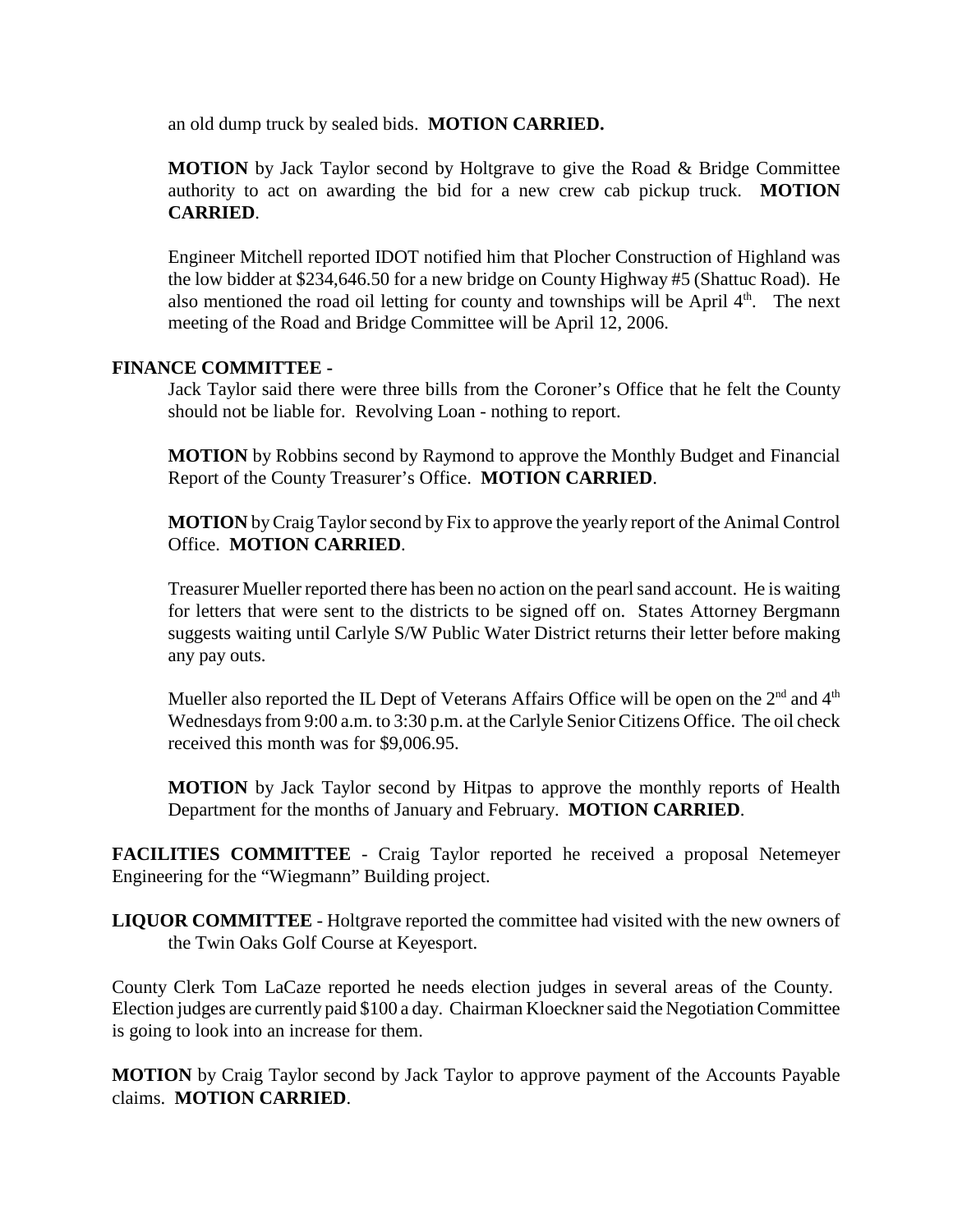Sullivan asked about senior citizens issue, if it will be a referendum? At last month's meeting is was talked about putting it on the ballot. States Attorney Bergmann will get the correct language for the ballot.

**MOTION** by Robbins second by Raymond to adjourn the meeting. **MOTION CARRIED**.

Raymond Kloeckner Board Chairman

Thomas LaCaze, County Clerk

\_\_\_\_\_\_\_\_\_\_\_\_\_\_\_\_\_\_\_\_\_\_\_\_\_\_\_\_\_\_\_\_\_

**#03-06-01**

**WHEREAS**, the County Board of Clinton County, Illinois, has a policy of recognizing excellence in any field of endeavor by Clinton County residents; and

**WHEREAS**, the Clinton County Board desires to recognize the athletic achievement of students in Clinton County; and

**WHEREAS**, St. Rose Grade School Girl's Basketball team has distinguished itself by winning first place in the state competition of the Illinois Junior High School Athletic Association, Class "S", in the State of Illinois;

**NOW, THEREFORE, BE IT RESOLVED** by the Clinton County Board at their regular meeting, March 20, 2006, that the St. Rose Grade School Girl's Basketball Team be recognized for its outstanding achievement.

**Dated** this 20th day of March, 2006.

S/ Ray Kloeckner, Chairman **ATTEST:** Clinton County Board

S/ Thomas LaCaze Clinton County Clerk

## **#03-06-02**

**WHEREAS,** a Certificate of Representative was issued on February 8, 2006, in the case of the County of Clinton (Highway Department)(hereinafter, County) and Laborers' International Union of North America (Midwest Region) (hereinafter, LIUNA), S-RC-06-120, recognizing said LIUNA as the representative of Maintenance Employees (Class M) at the County Highway Department.

**WHEREAS,** the County is need of a representative to meet with LIUNA to negotiate the terms of an employment agreement for the Maintenance Employees at the County Highway Department;

**WHEREAS**, the Personnel Committee for the County has previously dealt with various labor organization on behalf of the County in negotiating such agreement;

**WHEREAS,** the Personnel Committee is willing to undertake such task on behalf of the County;

**WHEREFORE BE IT RESOLVED** that the County does hereby appoint the Personnel Committee to represent the County in negotiations with the LIUNA on behalf of Maintenance Employees (Class M) at the County Highway Department;

**FURTHER BE IT RESOLVED** that the County directs the Personnel Committee to submit to the County monthly reports on the status of said negotiations, submit any final proposed agreement to the entire Clinton County Board for final approval, and submit a recommendation to the Clinton County Board regarding the adoption or rejection of said agreement.

**ADOPTED, ORDAINED AND APPROVED** March 20, 2006, by a voice/roll call vote of the Corporate Authorities of the County of Clinton, Illinois.

**S/ Ray Kloeckner, Chairman ATTEST:** Clinton County Board

S/ Thomas LaCaze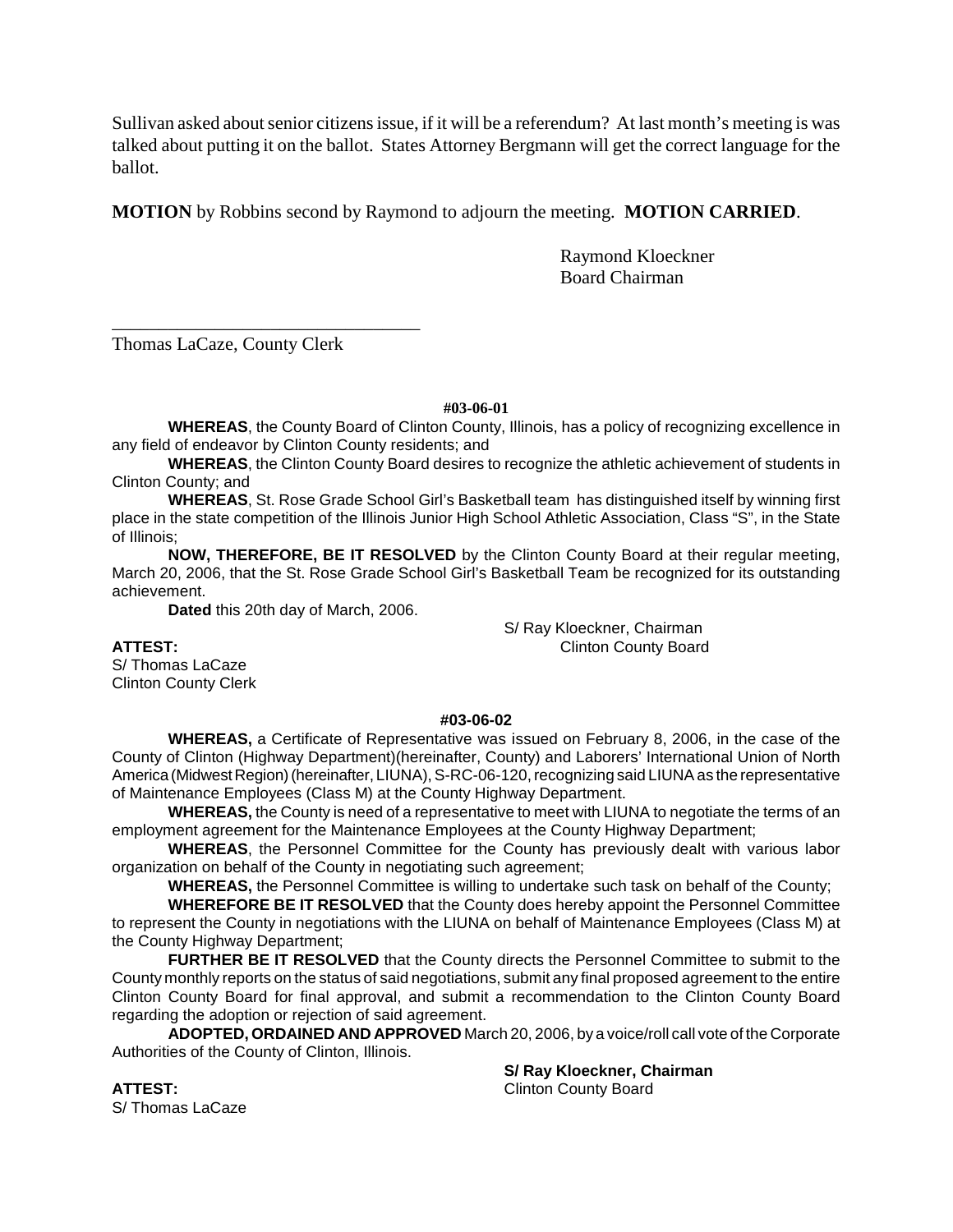Clinton County Clerk

### **#03-06-03**

## **CERTIFYING NAMES TO TAKE THE EXAMINATION FOR COUNTY ENGINEER**

**WHEREAS**, a vacancy will exist in the office of County Engineer in Clinton County, Illinois, due to the Expiration of the six-year term (resignation, retirement, etc.) of the incumbent county engineer Ronald C. Mitchell which will occur on June 23, 2006, and

**WHEREAS**, in accordance with Section 5-201 of the IL Highway Code, the County Board must certify to the Department a list of not more than five persons, residents of the State, who hold a currently valid certificate of registration as a registered professional engineer in Illinois, who are candidates for the office, and who meet the qualifications provided therein;

**THEREFORE, BE IT RESOLVED**, that the County Board of Clinton County does hereby submit the following names as a candidate to take the examination for County Engineer of said county:

Daniel L. Behrens, 590B 5<sup>th</sup> Street, Carlyle, IL 62231

Registered Professional Engineer - Cert # 062-050860

**BE IT FURTHER RESOLVED**, the Clerk is hereby directed to transmit two (2) certified copies of this resolution to the Department of Transportation, Division of Highways, through its Regional Engineer's office, Collinsville, IL.

## **STATE OF ILLINOIS)**

## **CLINTON COUNTY**)

I, Thomas LaCaze, County Clerk in and for said County, in the State aforesaid, and keeper of the records and files thereof, as provided by statute do hereby certify the foregoing to be a true, perfect and complete copy of a resolution adopted by the Clinton County Board at its regular meeting held at Carlyle, IL on March 20, 2006.

In testimony whereof I have hereunto set my hand and affixed the seal of said County at my office in Carlyle, in said County this  $20<sup>th</sup>$  day of March, 2006.

> S/ Thomas LaCaze County Clerk

## **#03-06-04**

## **SALARY INCREASE FOR CHIEF DEPUTY**

**WHEREAS**, Officer Mark Etter has been employed by the Clinton County Sheriff's Office as Chief Deputy since 2002;

**WHEREAS,** the Personnel Committee has reviewed a proposed pay increase for Chief Deputy Etter; **WHEREAS,** the Personnel Committee is recommending a pay increase for Chief Deputy Etter in

## the amount shown below;

**WHEREAS,** Chief Deputy Etter's hourly rate as of November 30, 2004 was \$25.55;

**WHEREFORE,** be it resolved that Clinton County does hereby authorize the following hourly rate of pay for Chief Deputy Etter as of the effective dates shown:

Starting December 1, 2004, an hourly rate of \$26.57,

Starting December 1, 2005, an hourly rate of \$27.64,

Starting December 1, 2006, an hourly rate of \$28.75, and

Starting December 1, 2007, an hourly rate of \$29.90;

**WHEREFORE**, be it further resolved that Deputy Chief Etter's other employee benefits shall remain the same as those currently in effect for similarly situated employees of Clinton County.

**ADOPTED, ORDAINED and APPROVED** March 20, 2006, by a voice/roll call vote of the Corporate Authorities of County of Clinton, Illinois.

S/ Thomas LaCaze Clinton County Clerk

S/ Ray Kloeckner **ATTEST:** County Board Chairman

**#03-06-05**

**BE IT ORDAINED BY THE COUNTY OF CLINTON, ILLINOIS, AS FOLLOWS:**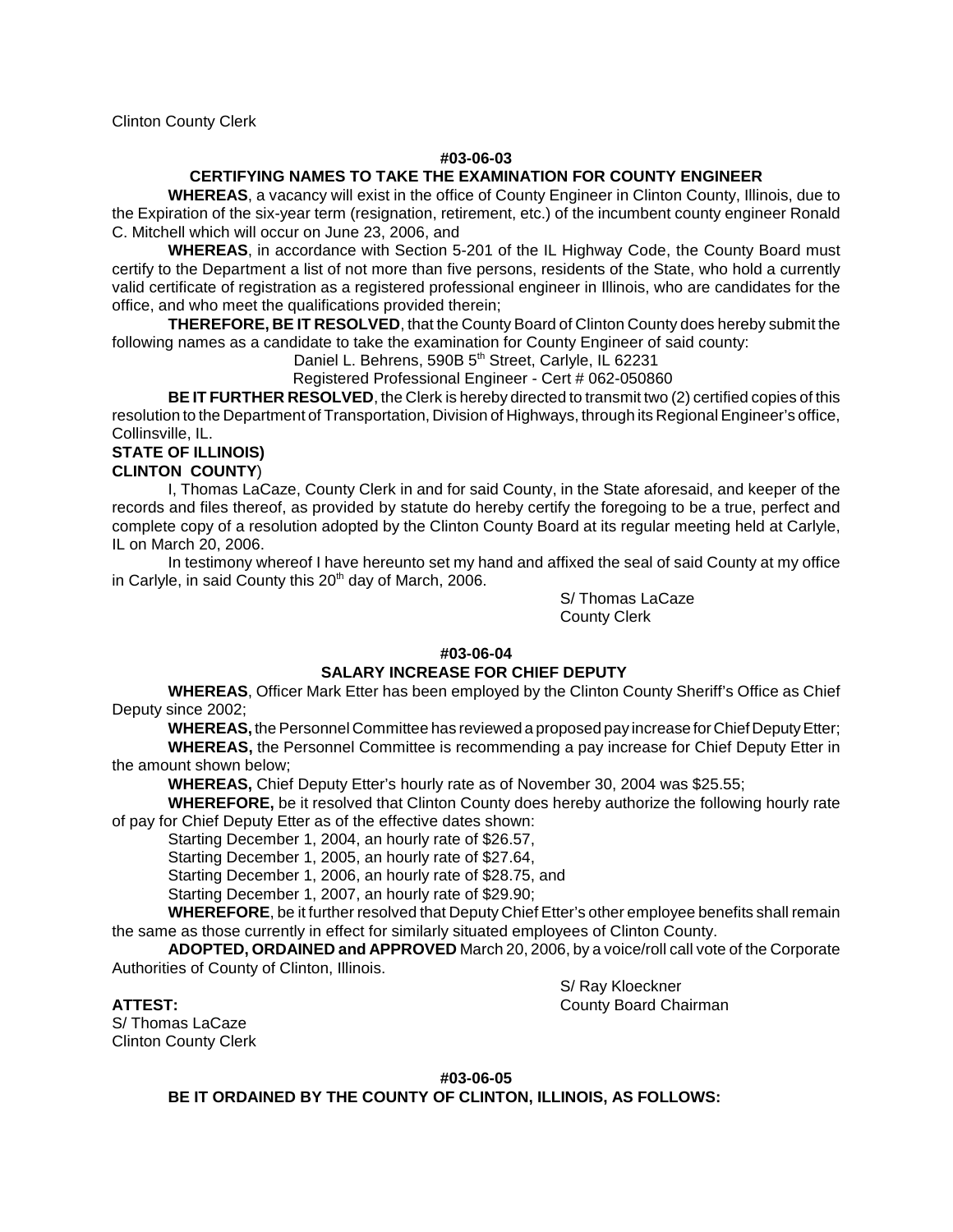Pursuant to Article 40-3-2 of the Clinton County Zoning Code, as amended the following described real estate shall be classified from Community Rresidential (R-2) to Commercial (C):

See Record for Legal Description

### **Case # 03-01-2006-1**

Property location: Corner of Locust and Sycamore Street in the Village of Germantown, Illinois. Request for a map amendment (4-9-30) submitted by Germantown Trust and Savings Bank, as Trustee, 601 Main Street, Germantown, Illinois 62245, to re-zone the above described tract from Commercial Residential (R-1) to Commercial (C).

Property is owned by Germantown Trust and Savings Bank

**ADOPTED, ORDAINED AND APPROVED** March 20, 2006, by a roll call/voice vote of the Corporate Authorities of the County of Clinton, this 20<sup>th</sup> day of March, 2006.

S/ Thomas LaCaze Clinton County Clerk

S/ Ray Kloeckner **ATTEST:** County Board Chairman

## **#03-06-06**

## **BE IT ORDAINED BY THE COUNTY OF CLINTON, ILLINOIS, AS FOLLOWS:**

Pursuant to Article 40-3-2 of the Clinton County Zoning Code, as amended, the following described real estate shall be classified from Agricultural (A) to Commercial (C):

See Record for Legal Description

## **Case #03-01-2006-2T**

Property location: Southeast Quarter of the Northeast Quarter of Section 5, Township 1 North, Range 4 West of the 3<sup>rd</sup> Principal Meridian in Clinton County, Illinois

Request for a map amendment (4-9-30) submitted by Gary and Pam Staser, 9615 Drive-In Road, Germantown, Illinois 62245, to re-zone the above described tract from Agricultural (A) to Commercial (C).

Property owned by Gary and Pam Staser.

**ADOPTED, ORDAINED AND APPROVED** March 20, 2006, by a roll call/voice vote of the Corporate Authorities of the County of Clinton, Illinois, this 20<sup>th</sup> day of March, 2006.

S/ Thomas LaCaze Clinton County Clerk

**ATTEST:** County Board Chairman

S/ Ray Kloeckner

## **#03-06-07**

**WHEREAS,** quotes were received at a letting held on March 15, 2006, at 10:00 a.m. for the purchase of metal culverts required in the maintenance of township roads, and

**WHEREAS,** quotes were received and considered by the County Engineer and the Highway Committee for the various townships,

**NOW, THEREFORE, BE IT RESOLVED** that from quotes submitted the metal culverts for the following townships are awarded to: Thompson Culvert Co.

|                  |             | P. O. Box 158      |             |
|------------------|-------------|--------------------|-------------|
|                  |             | Hazelwood, MO      |             |
| Township         | Amount      | Township           | Amount      |
| <b>Breese</b>    | \$14,469.94 | Lookingglass       | \$14,622.48 |
| <b>Brookside</b> | 1,071.30    | Meridian           | 1,034.10    |
| Carlyle          | 1,421.10    | Santa Fe           | 1,624.98    |
| Clement          | 986.10      | St. Rose           | 6,922.09    |
| Germantown       | 7,190.52    | <b>Sugar Creek</b> | 16,985.62   |
| Lake             | 943.92      | Wade               | 3,179.68    |
|                  |             | Wheatfield         | 837.30      |

**BE IT FURTHER RESOLVED** that the County Clerk be and is hereby authorized and instructed to furnish the County Engineer with two (2) certified copies of this resolution.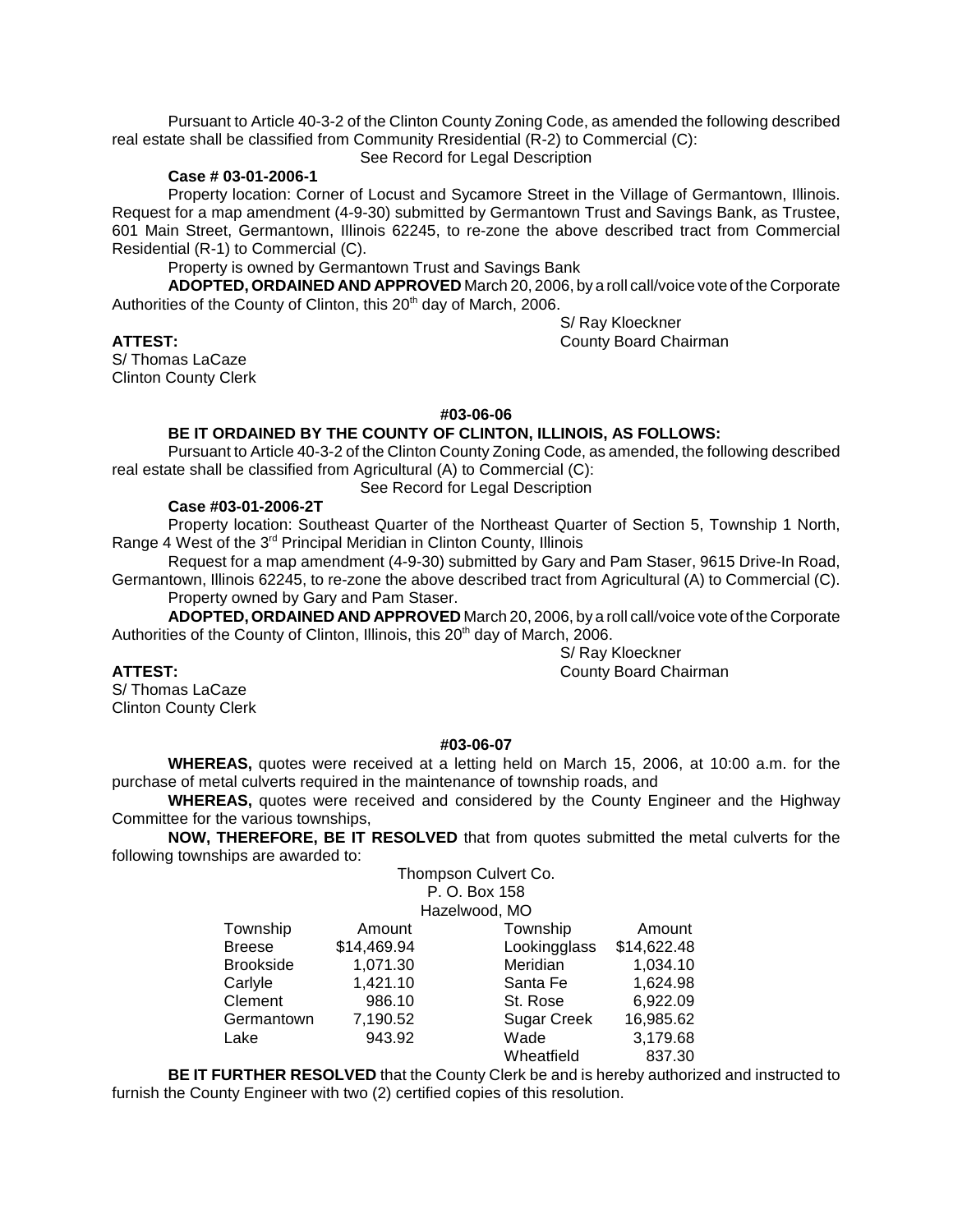### **STATE OF ILLINOIS) CLINTON COUNTY)**

I, Thomas LaCaze, County Clerk of Clinton County, do hereby certify that this is a true and correct copy of a Resolution approved and adopted at the regular meeting of the Clinton County Board held on March 20, 2006, at Carlyle, IL.

Given under my hand and seal this  $20<sup>th</sup>$  day of March, 2006.

**SEAL** S/ Thomas LaCaze Clinton County Clerk

## **#03-06-08**

**WHEREAS,** quotes were received at a letting held on March 15, 2006 at 10:00 a.m. for the purchase of metal culverts required in the maintenance of county roads, and in accordance with Section 605 ILCS 5/5- 501 of the IL Highway Code, and

**WHEREAS**, quotes were received and considered by the County Engineer and the Highway Committee,

**NOW, THEREFORE, BE IT RESOLVED** that from quotes submitted the County Engineer is hereby authorized to purchase metal culverts from:

> Thompson Culvert Co. P. O. box 158 Hazelwood, MO Amount: \$14,052.32

**BE IT FURTHER RESOLVED** that the County Clerk be and is hereby authorized and instructed to furnish the County Engineer with two (2) certified copies of this resolution.

# **STATE OF ILLINOIS)**

## **CLINTON COUNTY)**

I, Thomas LaCaze, County Clerk of Clinton County, do hereby certify that this is a true and correct copy of a Resolution approved and adopted at the regular meeting of the Clinton County Board held on March 20, 2006 at Carlyle, IL.

Given under my hand and seal this  $20<sup>th</sup>$  day of March, 2006.

**SEAL** S/ Thomas LaCaze Clinton County Clerk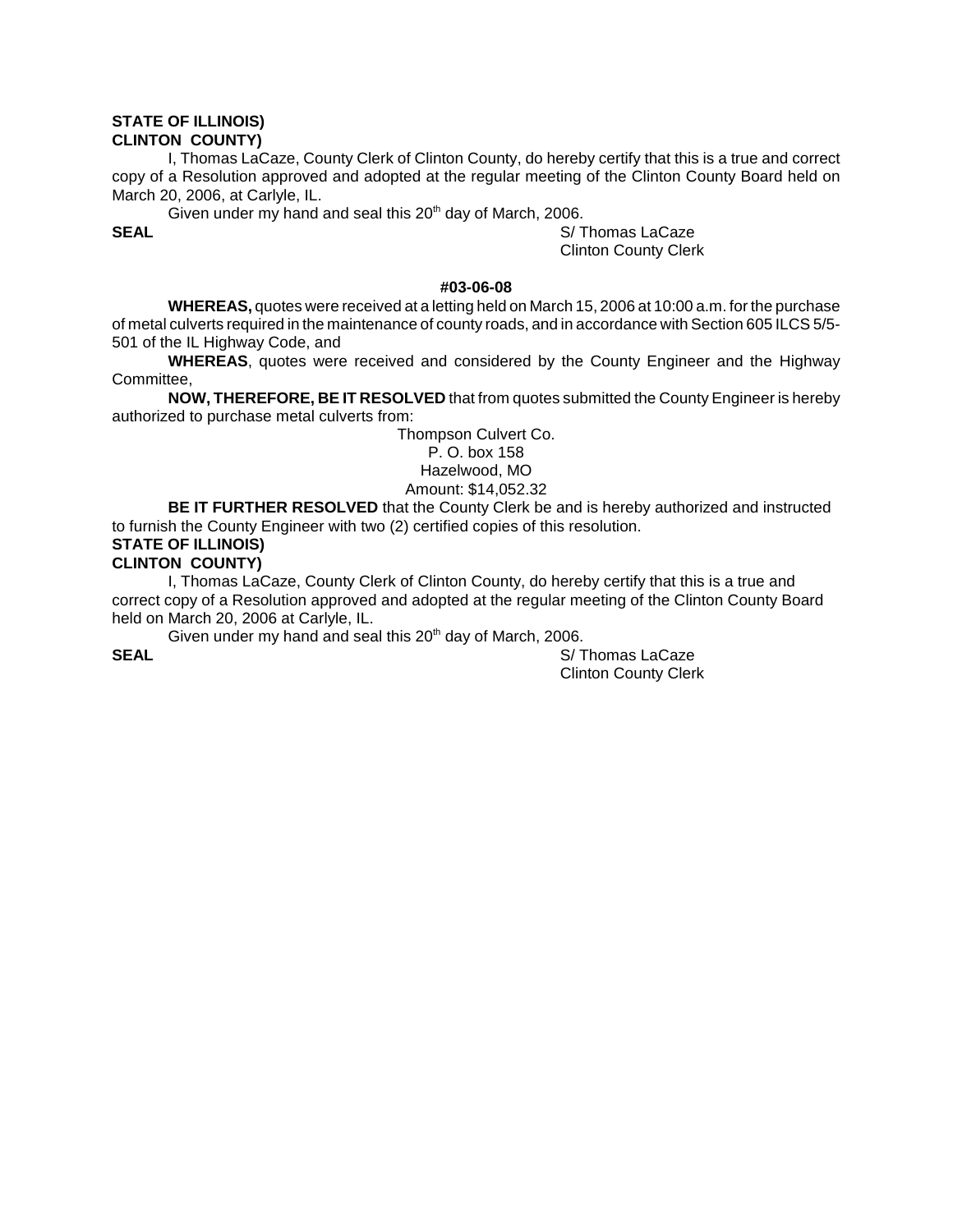# **CLINTON COUNTY BOARD May 15, 2006**

The May meeting of the Clinton County Board was called to order by Sheriff Mike Kreke on Monday, May 15, 2006, at 7:00 p.m.

Roll call: Present - Beckmann, Fix, Foppe, Guthrie, Hitpas, Holtgrave, Lampe, Murray, Pingsterhaus, Raymond, Robbins, Sullivan, Craig Taylor and Jack Taylor.

The Pledge of Allegiance was recited. All visitors and guests introduced themselves

**MOTION** by Lampe second by Hitpas to approve the minutes of the previous meeting . **MOTION CARRIED.**

## **APPOINTMENTS:**

**MOTION** by Lampe second by Jack Taylor to approve the appointment of Al Brueggemann as a Board of Review member for a two year term. **MOTION CARRIED**.

**MOTION** by Craig Taylor second by Jack Taylor to approve the appointment of Lavern Zurliene as Trustee of the Carlyle Southwest Public Water District for a five year term. **MOTION CARRIED**.

**MOTION** by Craig Taylor second by Lampe to approve the appointment of Brad Pingsterhaus as Commissioner of the Hanover Drainage & Levee District filling the vacancy created by the death of his father. **MOTION CARRIED**.

## **FIRST READINGS OF APPOINTMENTS:**

Roger Hanke - Trustsee of Huey, Ferrin, Boulder Fire Protection District; Don Timmermann - Trustee of Santa Fe Fire Protection District; Tom Padfield - Trustee of Sugar Creek Fire Protection District; Michael Schumacher - Trustee of St. Rose Sanitary District; Jane Kehrer - Trustee New Memphis Lighting District; Ernest Fruend - Trustee Shattuc Lighting District; James Lampe - Trustee Aviston Fire Protection District; Paul Rehkemper - Trustee of St. Rose Lighting District.

County Clerk LaCaze presented the list of people to serve as Election Judges that was submitted to him by the Chairmen of the Republican and Democrat Central Committees. **MOTION** by Foppe second by Robbins to approve the Judge of Election list. **MOTION CARRIED**.

**COUNTY FARM COMMITTEE** - Craig Taylor reported additional fencing is being installed at the Animal Control facility as required by our Insurance Trust. An appraisal of the county farm was done and the committee recommends changing the purchase price to \$12,900.00 an acre. **MOTION** by Craig Taylor second by Brian Hitpas to increase the purchase price of property at the County Farm to \$12,900.00 an acre. **MOTION CARRIED**.

**IL COUNTY INSURANCE TRUST** - Foppe reported a meeting is scheduled for Wednesday, May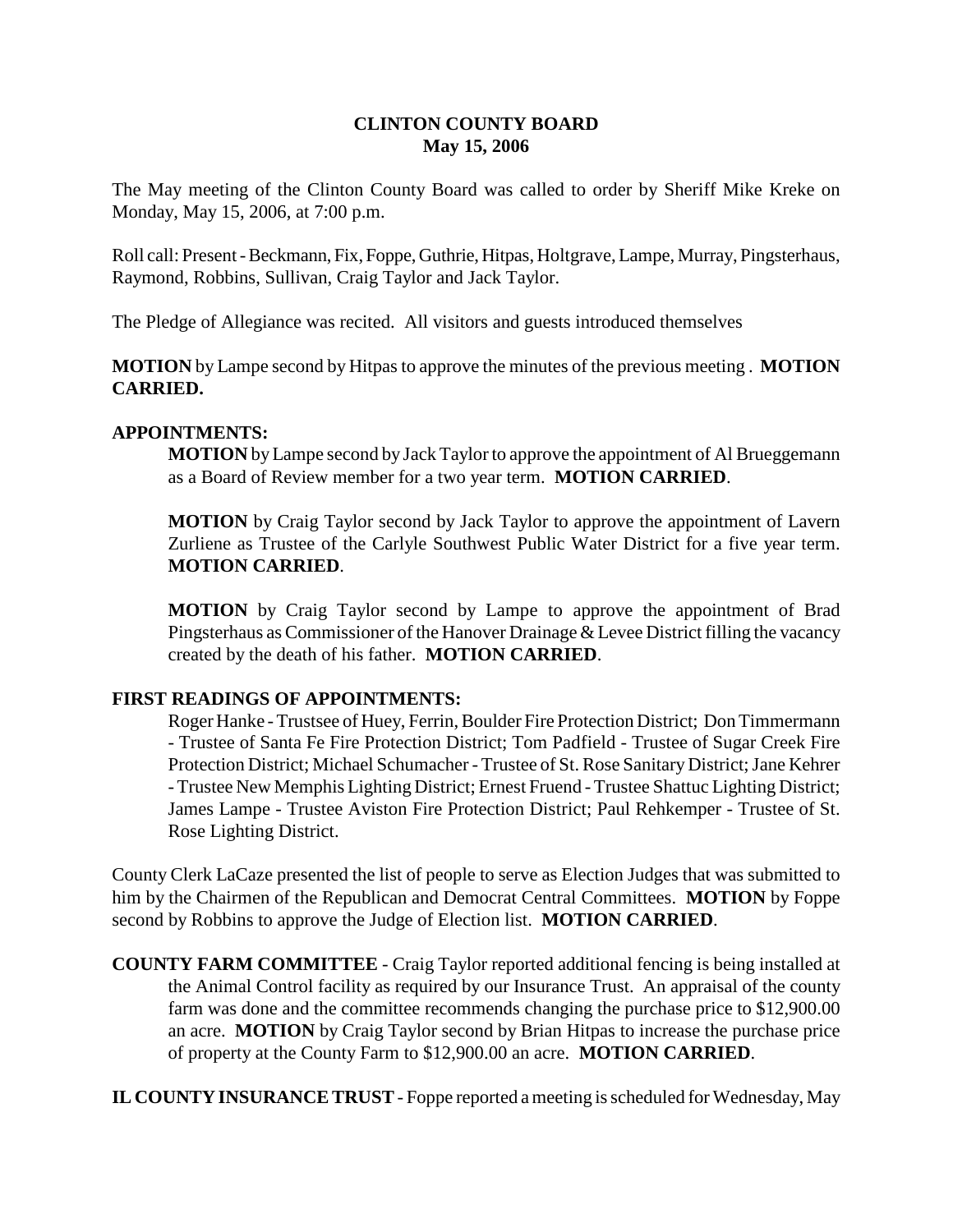17, 2006, at 9:00 a.m.

- **INSURANCE COMMITTEE**  John Raymond reported his Committee has not been able to get the high end prescription prices for cost of medicines yet. The figure will be available after prescriptions are filled and he should it by the group's quarterly meeting. The Committee reviewed a letter submitted regarding the bids for the health insurance and found no evidence to change decision already in place. All employees should have received their health and prescription cards. Explanation of Benefits (EOB) forms from employees have been requested to show deductibles met so far for this year. There was a problem with the prescription cards with a couple of numbers missing, but it has been resolved.
- **UNINCORPORATED AREA IMPROVEMENT COMMITTEE** Robbins reported a meeting is scheduled for Thursday, May 18, 2006, at 6:00 p.m. in Board room. There will be a Public Hearing in New Memphis on the June 6, 2006.

# **SAFETY COMMITTEE** - no report.

- **EDUCATION COMMITTEE** Guthrie reported a meeting is scheduled for July 6, 2006, at 4:45 p.m. in the Regional Office of Education.
- **708 MENTAL HEALTH BOARD** Foppe reported the Board met in May and reviewed half of the grant applications that have been submitted. The Board will meet again on June 6, 2006, at 7:00 p.m. to review the other half. Foppe said he will not be able to attend the Public Hearing at New Memphis because of a conflict of meeting dates and asked that members who represent that District attend as it is an important hearing.
- **GIS COMMITTEE**  Beckmann reported Map Research has delivered five of our townships on parcel matching and the rest should be completed within six months. The Committee's next meeting will be on May 22, 2006, at 5:00 p.m..
- **RC&D COUNCIL**  Lampe said there is a meeting tomorrow night in Mascoutah.
- **TOURISM COMMITTEE** Holtgrave reported the next meeting is scheduled for May 17, 2006. He also has a letter of commitment to Southwestern IL Tourism Bureau for \$16,500.00 from the Hotel/Motel Tax Fund, the same amount as last year. The amount is for FY2007 and payment does not need to be made until December of this year. **MOTION** by Holtgrave second by Foppe to approve the commitment for \$16,500.00 for FY2007 to Southwestern IL Tourism Bureau. **MOTION CARRIED**.
- **SOLID WASTE COMMITTEE** Holtgrave said the committee will have a meeting May 30, 2006.
- **911 COMMITTEE**  Fix reported at their meeting last week it was decided to purchase approximately 260 pagers and they are getting proposals from vendors. His committee is working on intergovernmental agreements with cities regarding new street names and house numbering. The committee is also working with GIS on this. Before subdivision plats are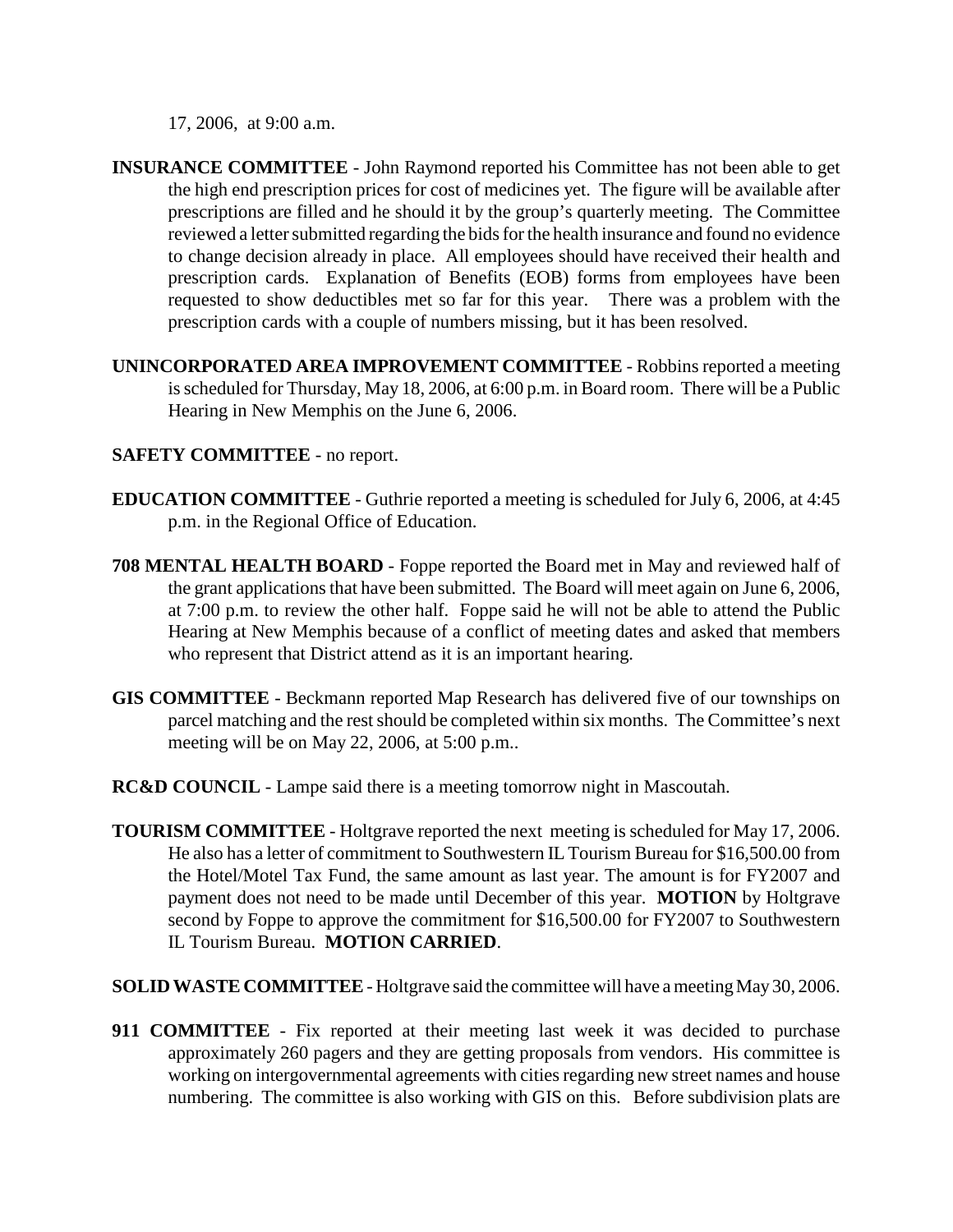approved, 911 would check them to see if there is a conflict with street names.

- **PERSONNEL/LABOR COMMITTEE**  Hitpas reported a meeting was held to review the Highway Department's proposal and have set up dates for negotiations. He asked that Jack Taylor, Finance Committee Chairman, attend these negotiation meetings. The first meeting date will be May 17, 2006.
- **VETERAN MEMORIAL COMMITTEE**  Lampe said the dedication ceremony of the POW plaque at the Court House went very well.

## **ZONING/SUBDIVISION COMMITTEE** -

**MOTION** by Craig Taylor second by Robbins to approve Ordinance #05-06-01 Map Amendment from Agriculture (A) to Agricultural Residential (AR) for 10 acres owned by Gary Siddell in East Fork Township by roll call vote: Yes - Beckmann, Fix, Foppe, Guthrie, Hitpas, Holtgrave, Lampe, Murray, Pingsterhaus, Raymond, Robbins, Sullivan, Craig Taylor and Jack Taylor. **MOTION CARRIED**.

**MOTION** by Craig Taylor second by Raymond to approve Ordinance #05-06-02 Map Amendment from Agriculture (A) to Agricultural Residential (AR) for 10 acres submitted by Rick and Michelle Schulte in Carlyle Township. Motion for the previous roll. Yes: Beckmann, Fix, Foppe, Guthrie, Hitpas, Holtgrave, Lampe, Murray, Pingsterhaus, Raymond, Robbins, Sullivan, Craig Taylor and Jack Taylor. **MOTION CARRIED.**

**LAW ENFORCEMENT/ESDA** - Pingsterhaus reported all bills were in order.

County Clerk LaCaze asked Hitpas the status of employee Holly Leonard. Hitpas said she is part of the bargaining unit. Clerk LaCaze informed him nothing has been received on it yet. Hitpas said some signatures are missing, but she is part of the bargaining unit.

**ECONOMIC DEVELOPMENT COMMITTEE** - Sullivan reported a meeting is scheduled for June 13, 2006 at 7:00 p.m. and he asked all board members to attend. The meeting concerns the Route 50 bypass. CIGGA will be meeting this Wednesday and SWIIDA will meet on Thursday.

# **ROAD & BRIDGE COMMITTEE:**

Engineer Mitchell reported IL Department of Transportation has determined that seven additional days, for a total of fourteen, are needed for the closure of Route 50 during the bridge repair project on Shoal Creek. **MOTION** by Raymond second by Pingsterhaus to approve IDOT's request to close Route 50 for fourteen days and detour traffic to CH#14 St. Rose Road & CH#13 Stolletown Road as alternate routes for the fourteen day period. **MOTION CARRIED.**

The IL Department of Transportation had the bid opening for a bridge on the Washington County line. The low bidder was DePew & Owen of Centralia. Mitchell informed the Board that this is by far the most expensive bridge the county has ever built. IL Department of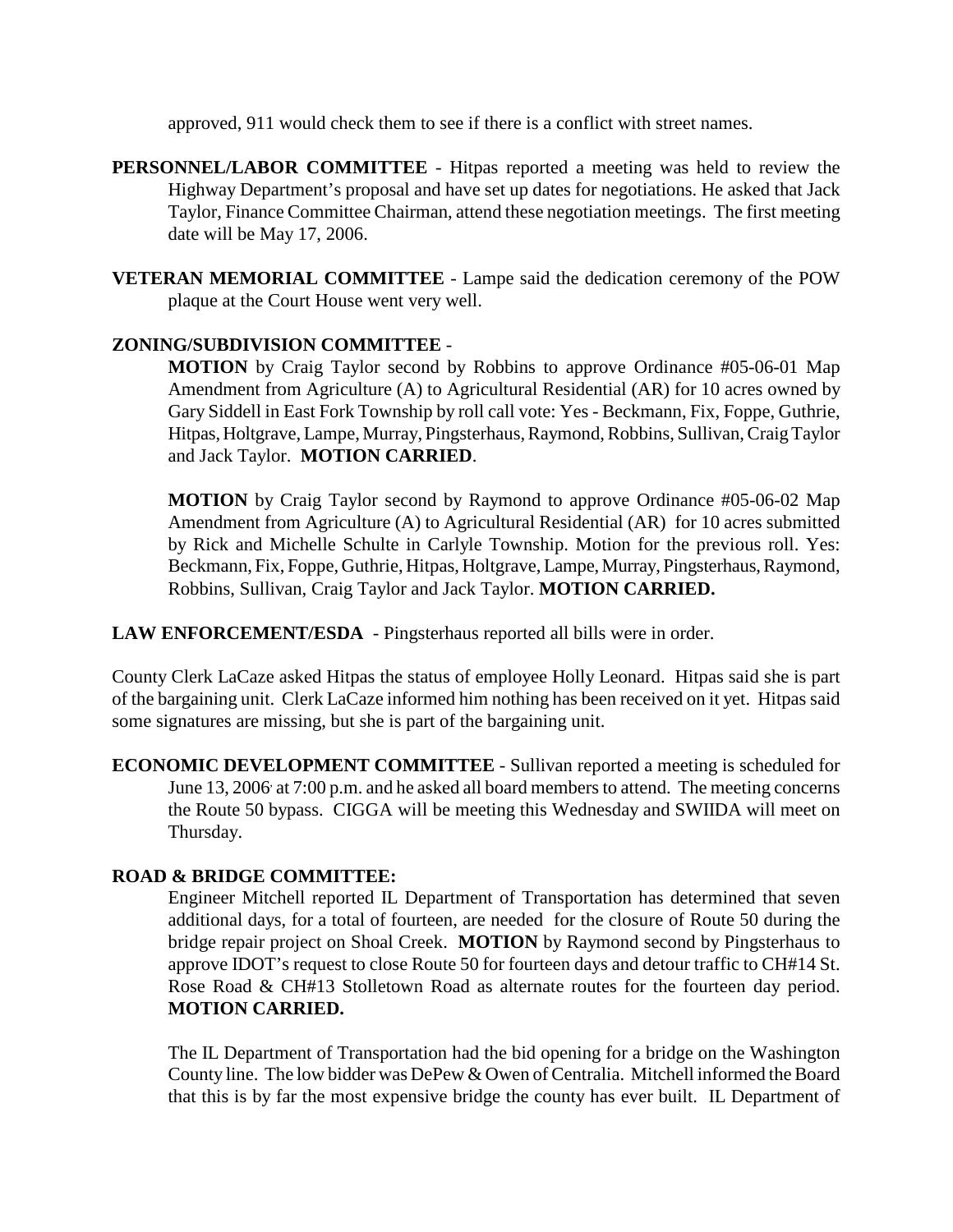Transportation will award the bid within the next few weeks and construction will begin as soon as possible.

Mitchell reported the bridge on CH#5 Shattuc Road should be completed by June 1, 2006. He presented a listing of the bridge projects to be built this year and a listing of all bridges that have been build since 1977.

The next meeting of the Road and Bridge Committee will be June 14, 2006.

Engineer Mitchell reported Dan Behrens has been notified that he passed the test in Springfield qualifying him for position of County Engineer.

## **FINANCE/HEALTH SERVICES** -

Jack Taylor reported Southern IL Bus Company, which has a Revolving Loan Fund (RLF) with the County, has requested an additional loan of \$25,000 from the City of Breese with whom they have an existing loan. They are requesting the County subordinate to the new bank loan and the City of Breese will have a "third" collateral position behind the County. **MOTION** by Jack Taylor second by Holtgrave to approve the request because it does not affect the collateral position or collateral amount of Clinton County. **MOTION CARRIED.**

The Finance Committee is suggesting a pay increase of an additional \$30.00 a day for Election Judges and Township Supervisors. The States Attorney will draw up a resolution for passage at next month's meeting.

Board member Sullivan has been working on getting a question on the ballot for funding Senior Citizens Centers. The proposed resolution would levy a tax to provide social services for senior citizens. **MOTION** by Sullivan second by Jack Taylor to bring it up to the full board at the June meeting. **MOTION CARRIED**.

**MOTION** by Craig Taylor second by Robbins to approve the Monthly Budget and Financial Report of the Treasurer's Office. **MOTION CARRIED**.

Treasurer Mueller reported 1,372 Mobile Home tax bills have been mailed and will be due July 12, 2006.

**MOTION** by Robbins second by Murray to approve the Monthly Report of the Health Department. **MOTION CARRIED**.

# **FACILITIES COMMITTEE** -

Craig Taylor reported the storage room at the Annex has been cleaned out. His committee met with Coroner David Moss, ESDA Director Richard Crocker, Mike McMillan, Health Department Administrator and the architect who is designing the interior of the building. Once the design stage is completed it will be available for review.

# **GENERAL SERVICES/JUDICIARY COMMITTEE** -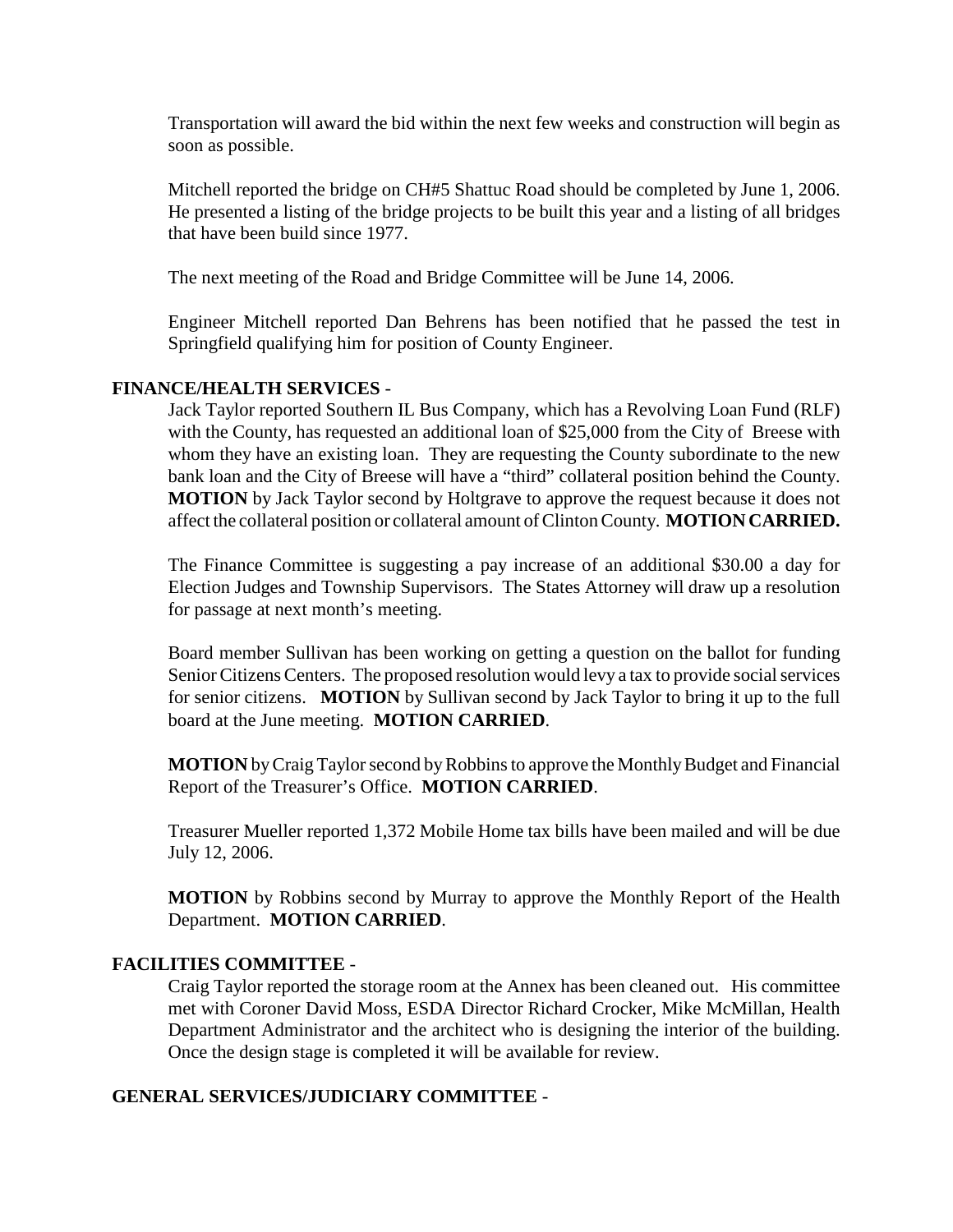Craig Taylor asked Board members to review an "Agreement for Professional Services between Justice Benefits, Inc. and Clinton County". JBI would do all the paperwork, training, etc., in applying for federal funds to help with juvenile cases in the Probation Office. There is no cost to the county because JBI would get their fees from monies generated from this Title IV-E Juvenile Maintenance

## **LIQUOR COMMITTEE** -

Holtgrave reported Cindy Fuehne of the Clinton County Tavern Association thanked the Board for their action on the Clean Air Act.

## **ENVIRONMENTAL CONCERNS COMMITTEE** -

Beckmann reported there will be meeting on Thursday, May 18, 2006 at 5:00 p.m.

**MOTION** by Craig Taylor second by Fix to approve payment of the Accounts Payable Claims. **MOTION CARRIED.**

**MOTION** by Hitpas second by Jack Taylor to go into executive session. Roll call: Yes - Beckmann, Fix, Foppe, Guthrie, Hitpas, Holtgrave, Lampe, Murray, Pingsterhaus, Raymond, Robbins, Sullivan, Craig Taylor and Jack Taylor. **MOTION CARRIED**. States Attorney Bergmann announced the purpose of the Executive session is to advise the County on the Stern case. After the executive session the public hearing issue will be discussed.

The Board went into Executive session.

The Board came back in regular session. There will be a hearing on the Notice of Objection and request for a Map Change by Richard M. Stern which was Case #4 from the May 2005 Zoning Board meeting.

Jay Dowling, Attorney for Richard Stern objected to the hearing. He stated it was not properly placed on the agenda. There is no court order stating that a hearing needs to be held, and there are no provisions in the County Zoning Code for a second hearing. States Attorney Bergmann asked Mr. Dowling to be seated.

Peggy Thole addressed the board on behalf of her brothers and herself. She presented a map that established their property borders 23.87% of the perimeter of Richard Stern's property. She felt she has stated her case and wants it noted that the numerical summation of the property is on record. The documents presented by Ms Thole were marked as exhibits so they can be entered into the record.

Mr. Dowling stated his objection that the hearing process is unconstitutional. It is in violation of his rights. He said there is no court order for a public hearing, and nothing provides for a second hearing. There is nothing in the records stating that 20% of frontage is owned by the Meyers and Thole. There is no evidence of the property being frontage. He asks that the zoning map amendment stand.

States Attorney Bergmann requested Chairman Kloeckner ask for a vote as to whether the protestors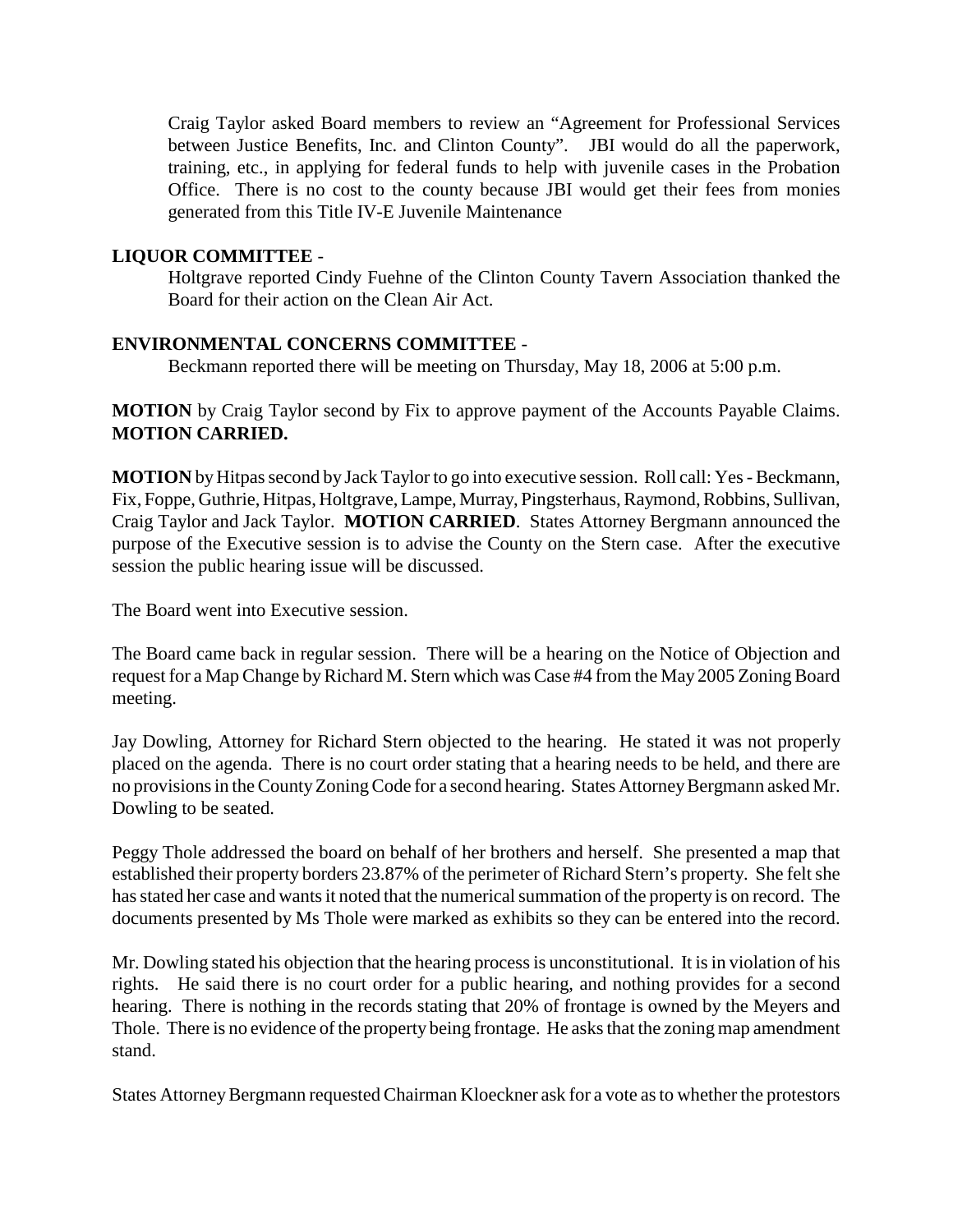have shown that they are 20% of the owners of the perimeter of the land owned by Richard Stern. **MOTION** by Fix second by Hitpas the protestors have shown they own more than the 20% required. **MOTION CARRIED**.

At this point Bergmann recommends a vote again on the amendment, and a 75% majority is needed. **MOTION** by Sullivan second by Mark Beckmann to approve the original recommendation of the Zoning Board of Appeals. **MOTION** by Robbins second by Jack Taylor to have a roll call vote. **MOTION CARRIED**. Roll call: Yes - Beckmann, Holtgrave, Murray, Pingsterhaus, Raymond, Robbins, Sullivan, Craig Taylor and Jack Taylor. Voting no- Fix, Foppe, Guthrie, Hitpas and Lampe. **MOTION CARRIED**.

**MOTION** by Robbins second by Craig Taylor to adjourn the meeting. **MOTION CARRIED**.

Ray Kloeckner Attest: Board Chairman

\_\_\_\_\_\_\_\_\_\_\_\_\_\_\_\_\_\_\_\_\_\_\_\_\_\_\_\_\_\_\_\_\_\_\_ Clinton County Clerk and Recorder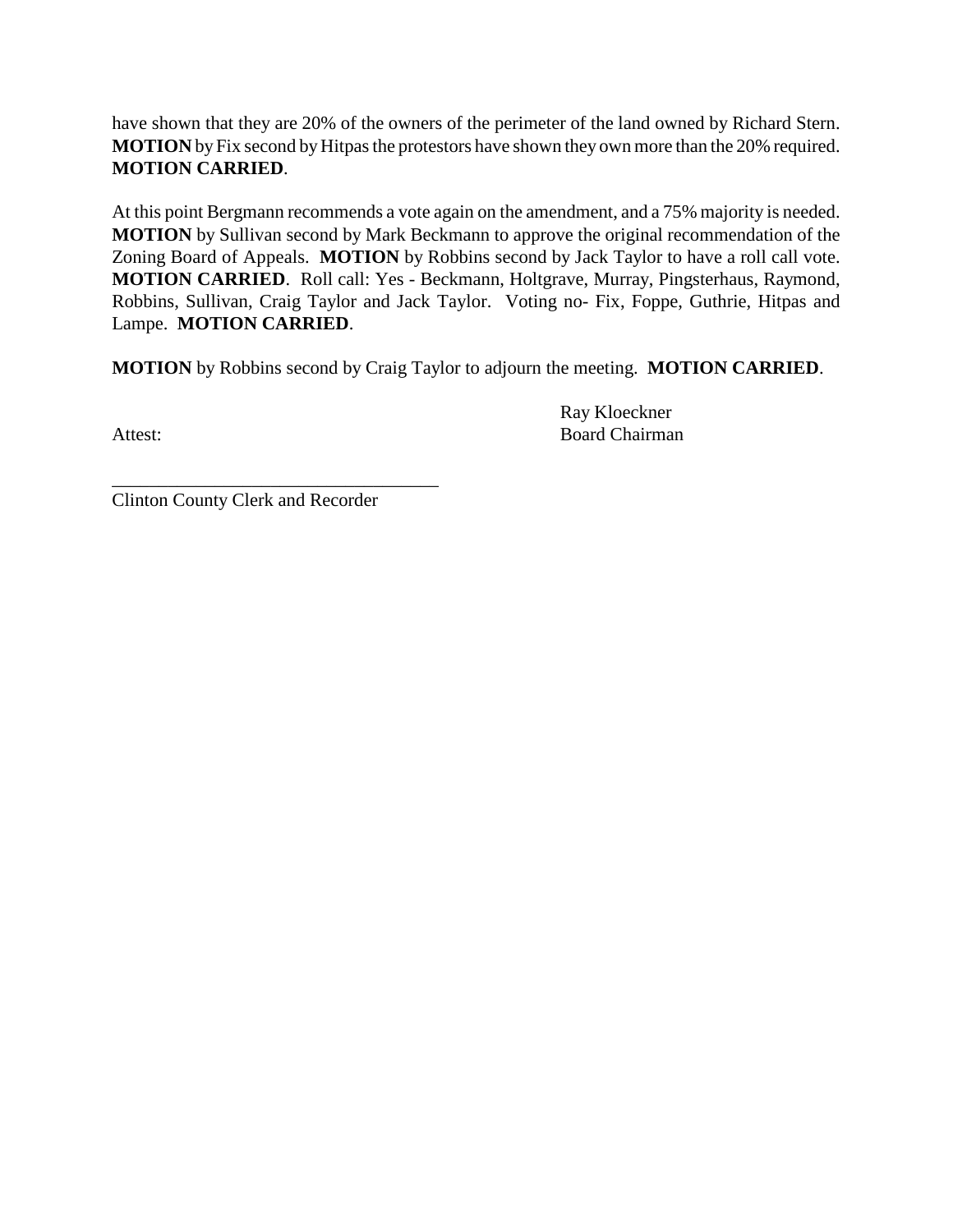### **ORDINANCE # 05-06-01**

### **BE IT ORDAINED BY THE COUNTY OF CLINTON, ILLINOIS, AS FOLLOWS:**

Pursuant to Article 40-3-2 of the Clinton County Zoning Code, as amended, the following described real estate shall be re-zoned from Agriculture (A) to Agricultural Residential (A-R);

Case No. 05-03-06-03 Property location: East Fork Township

Request for a Map Amendment (40-9-30) submitted by: Gary Siddell, 22303 U.S. Highway 50, Huey, Illinois 62252 to re-zone from Agricultural (A) to Agricultural/Residential (A-R).

Legal Description: A Part of the West Half of the Southeast Quarter of Section 17, Township 3 North, Range 1 West, of the Third Principal Meridian being more particularly described as follows: Beginning at the Southwest Corner of the Southeast Quarter of said Section 17, thence North along the West line of said Southeast Quarter of Section 17, a distance of 972 feet to the South line of fa 2 acre tract previously conveyed to; thence East parallel with the South line of said Southeast of Section 17, a distance of 448.15 feet; thence South parallel with the West line of said Southeast Quarter of Section 17, a distance of 972.00 feet; thence West along the South line of said Southeast Quarter of Section 17, a distance of f448.15 feet to the Point of Beginning. Said tract containing 10 acres more or less.

Property is owned by Gary W.. Sidddell.

**ADOPTED, ORDAINED AND APPROVED** by a voice/roll call vote of the Corporate Authorities of the County of Clinton, Illinois, this 15<sup>th</sup> day of May, 2006.

Roll call: Yes - Beckmann, Fix, Foppe, Guthrie, Hitpas, Holtgrave, Lampe, Murray, Pingsterhaus, Raymond, Robbins, Sullivan, Craig Taylor and Jack Taylor.

**APPROVED** by the Corporate Authorities of the County of Clinton, Illinois, this 15<sup>th</sup> day of May, 2006.

County Clerk

**ATTEST:** S/ Ray Kloeckner S/ Thomas LaCaze Board Chairman

### **ORDINANCE #05-06-02**

### **BE IT ORDAINED BY THE COUNTY OF CLINTON, ILLINOIS, AS FOLLOWS:**

Pursuant to Article 40-3-2 of the Clinton County Zoning Code, as amended, the following described real estate shall be re-zoned from Agriculture (A) to Agricultural Residential (A-R):

Case No. 05-03-06-03 Property location: Carlyle Township

Request for a Map Amendment (40-9-30) submitted by Rick and Michele Schulte, 590 Old Rte 50, P. O. Box 273, Beckemeyer, Illinois 62219 to re-zone from Agriculture (A) to Agricultural Residential (A-R).

Legal Description: See Record for the 10 acres in Section 6, T2N, R2W of  $3<sup>rd</sup>$  Principal Meridian.

Property owned by: Rick and Michele Schulte - 2.13 acres, Robert and Martha Diekemper - 4.90 acres and Dennis and Jane Buchele - 2.97 acres.

ADOPTED, ORDAINED AND APPROVED by a voice/roll call vote of the Corporate Authorities of the County of Clinton, Illinois, this 15day of May, 2006.

Roll call: Yes - Beckmann, Fix, Foppe, Guthrie, Hitpas, Holtgrave, Lampe, Murray, Pingsterhaus, Raymond, Robbins, Sullivan, Craig Taylor and Jack Taylor.

APPROVED by the Corporate Authorities of the County of Clinton, Illinois, this 15day of May, 2006.

S/Thoms LaCaze County Clerk

ATTEST:<br>S/ Thoms LaCaze Same Side and Chairman Side Board Chairman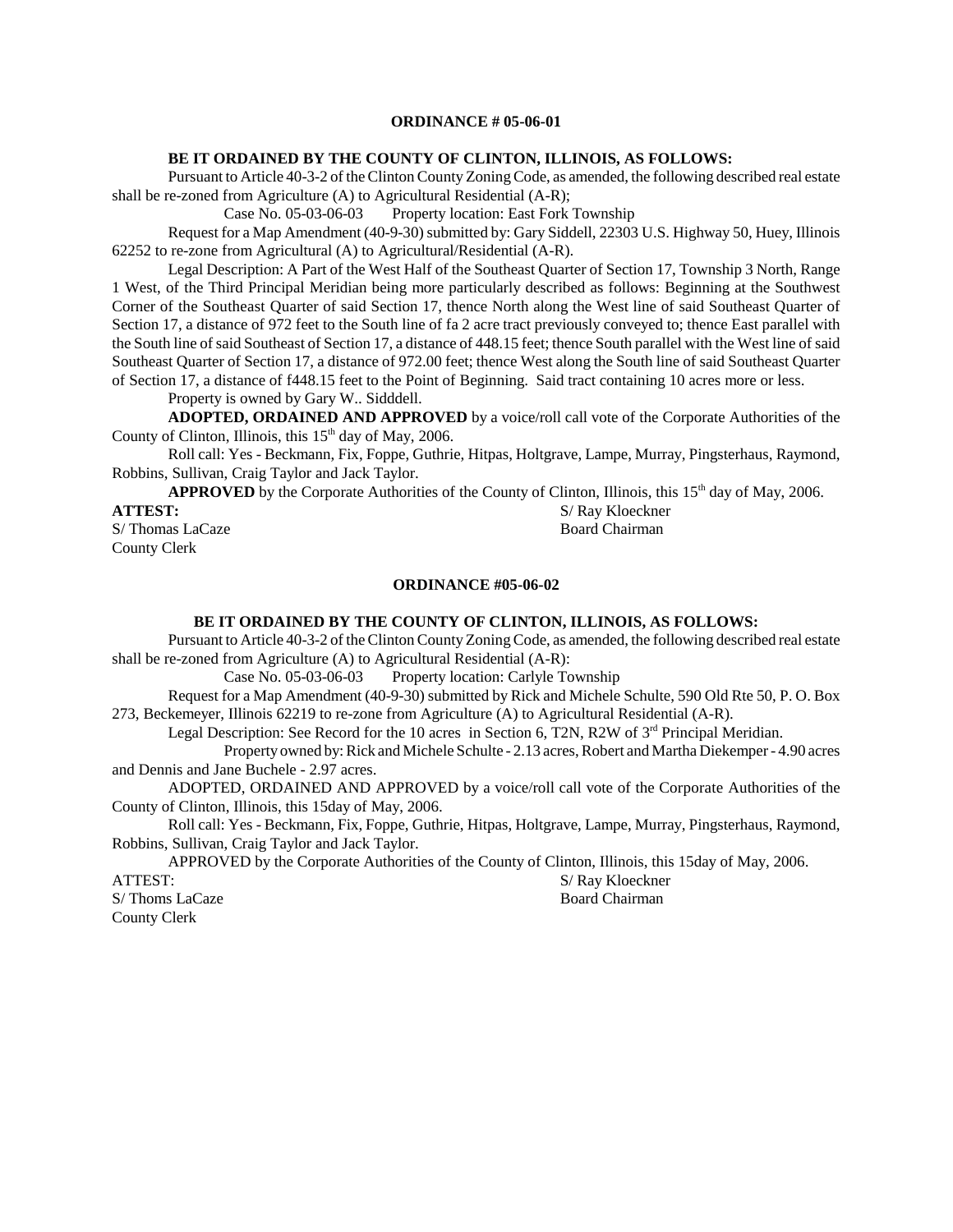# **CLINTON COUNTY BOARD June 19, 2006**

The Clinton County Board was called to order by Sheriff Mike Kreke on Monday, June 19, 2006 at 7:00 p.m.

**Roll call:** Present - Beckmann, Fix, Foppe, Guthrie, Hitpas, Holtgrave, Kloeckner, Lampe, Murray, Pingsterhaus, Raymond, Robbins, Sullivan, Craig Taylor and Jack Taylor.

**MOTION** by Lampe second by Sullivan to amend the agenda to include a resolution to place referendum on ballot to provide a tax for social services for senior citizens. This was overlooked when the agenda was prepared. **MOTION CARRIED**.

The Pledge of Allegiance was recited. All visitors and guests introduced themselves.

**MOTION** by Jack Taylor second by Lampe to approve the minutes of the previous meeting. **MOTION CARRIED.** 

**MOTION** by Sullivan second by Jack Taylor to approve Ordinance # 06-06-01 "Resolution to Place Referendum on Ballot to Provide a Tax for Social Services for Senior Citizens." **MOTION** by Craig second by Sullivan to have a roll call vote. **MOTION CARRIED.** Roll call: Voting yes - Beckmann, Fix, Foppe, Guthrie, Hitpas, Holtgrave, Kloeckner, Lampe, Murray, Pingsterhaus, Raymond, Robbins, Sullivan, Craig Taylor and Jack Taylor. **MOTION CARRIED**.

# **APPOINTMENTS:**

**MOTION** by Jack Taylor second by Robbins to approve the appointment of Roger Hanke as Trustee of the Huey, Ferrin, Boulder Fire Protection District for a three year term. **MOTION CARRIED**.

**MOTION** by Lampe second by Raymond to approve the appointment of Don Timmermann as Trustee of the Santa Fe Fire Protection District for a three year term. **MOTION CARRIED**.

**MOTION** by Sullivan second by Craig Taylor to approve the appointment of Tom Padfield as Trustee of the Sugar Creek Fire Protection District for a three year term. **MOTION CARRIED**.

**MOTION** Craig Taylor second by Sullivan to approve the appointment of Michael Schumacher as Trustee of the St. Rose Sanitary District for a three year term. **MOTION CARRIED**.

**MOTION** by Robbins second by Jack Taylor to approve the appointment of Jane Kehrer as Trustee of the New Memphis Lighting District for a three year term. **MOTION CARRIED**.

**MOTION** by Robbins second by Jack Taylor to approve the appointment of Ernest Fruend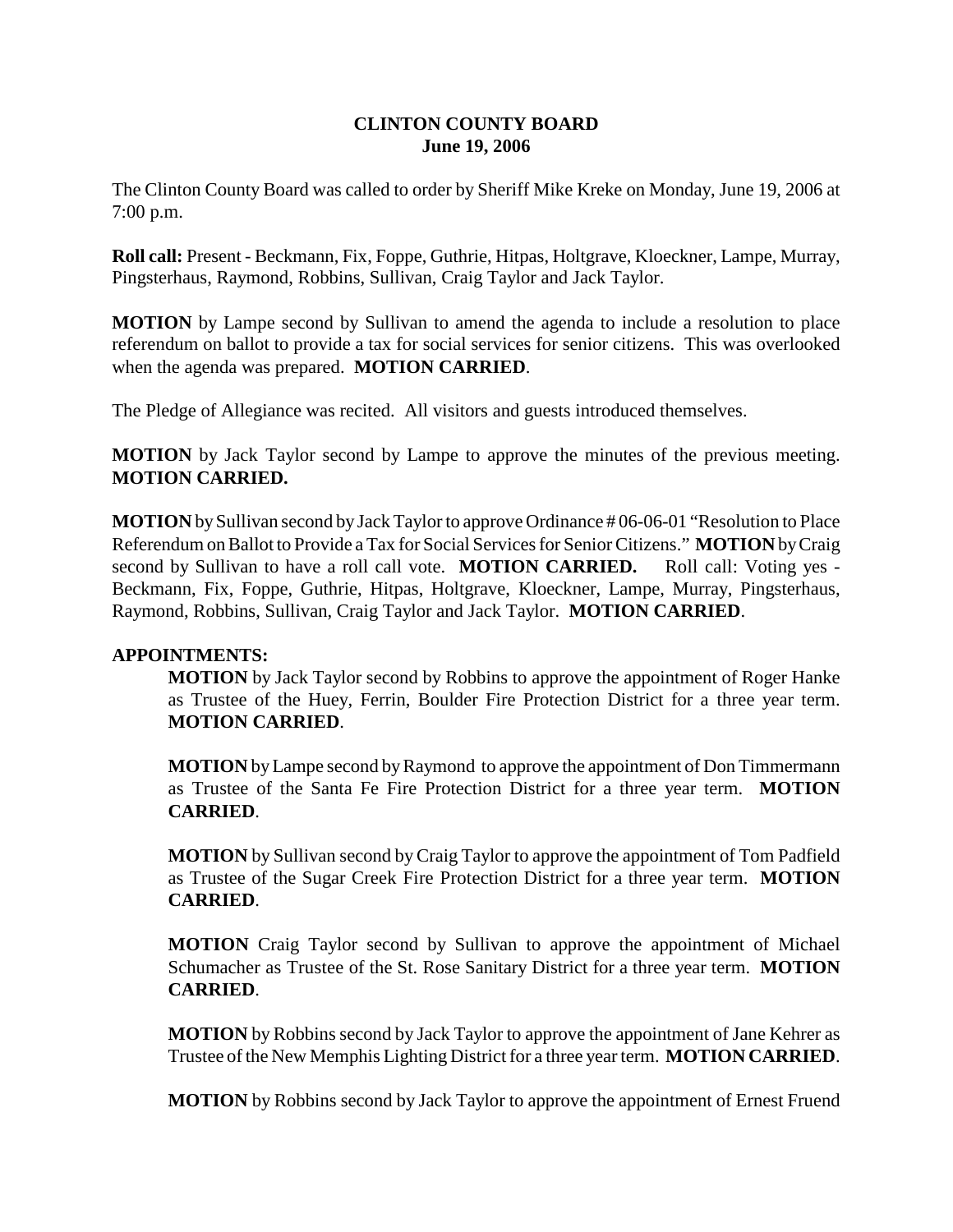as Trustee of the Shattuc Lighting District for a three year term. **MOTION CARRIED**.

**MOTION** by Lampe second Sullivan to approve the appointment of James Lampe as Trustee of the Aviston Fire Protection District for a three year term. **MOTION CARRIED.**

**MOTION** Craig Taylor second by Foppe to approve the appointment of Paul Rehkemper as Trustee of the St. Rose Lighting District for a three year term. **MOTION CARRIED**.

**MOTION** by Jack Taylor second by Beckmann to waive the first reading of appointment for Doug Kruse and Kathy Heimann as members of the Clinton County Health Board. **MOTION CARRIED**.

**MOTION** Jack Taylor second by Holtgrave to approve the appointments of Doug Kruse and Kathy Heimann as members of the Clinton County Health Board, both for three year terms. **MOTION CARRIED.**

## **FIRST READING OF APPOINTMENTS:**

Wayne Maschhoff to Hoffman Fire Protection District and Maurice Buehne to St. Rose Fire Protection District.

**MOTION** by Lampe second by Craig Taylor second to accept the resignation of Brian Guthrie as member of the County Board. **MOTION CARRIED**. Guthrie will send letter stating June 30, 2006 will be the effective date of his resignation. Chairman Kloeckner presented a plaque to Guthrie in appreciation of his service as a County Board member.

Chairman Kloeckner also presented plaques to Highway Department employees Dolor Voss and Henry Detmer who are both retiring this month. Dolor Voss is retiring with 33 years of service and Henry Detmer with 13 years of service.

Curt Strieker, Chairman of the Clinton County University of Illinois Extension Unit addressed the board, as did LaDean Scheurer and Elaine Carver, giving reports on various projects and programs offered by the Extension Service.

The County Clerk's report on real estate taxes was given by Deputy Sharon Hoelscher. The total assessed valuation of the County is \$436,466,021.00. Taxes were extended in the amount \$30,933,772.14 on 28,367 parcels. Of that amount \$4,648,055.08 will be used for county purposes. \$1,959,447.54 is for townships and road districts, \$3,759,3031.82 for cities and villages with \$1,844,161.18 for TIF districts. Schools will receive \$19,224,442.44 and the remaining \$1,342,525.26 will be divided among the fire districts, park, sanitary library and multi-township assessment districts.

**MOTION** by Holtgrave second by Raymond to approve the purchase of a software program called "In a Minute" for minutes of county board meetings. The purchase price is \$2,750.00 with an annual maintenance cost of \$500.00 for support. **MOTION CARRIED**.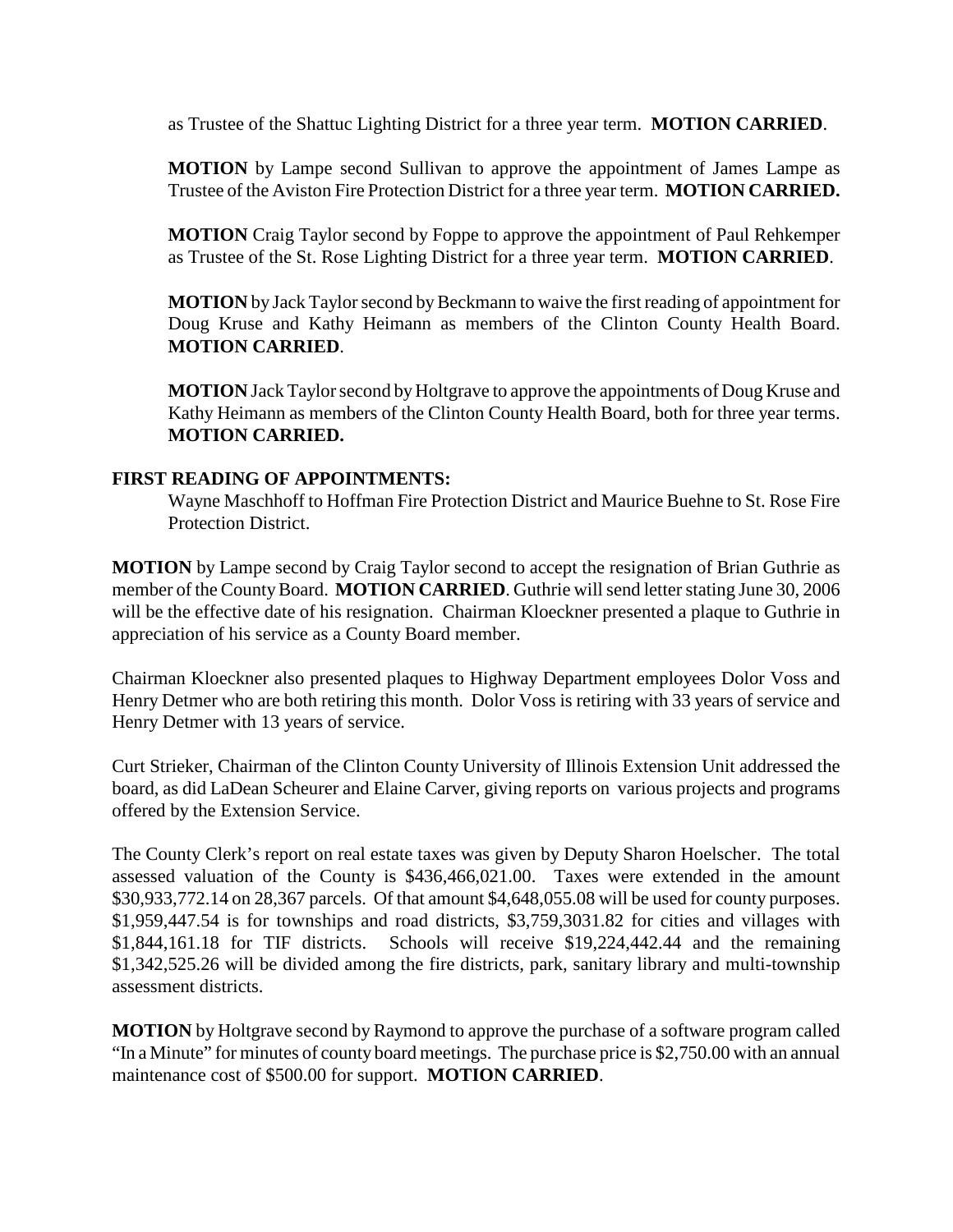**MOTION** by Pingsterhaus second by Sullivan to approve the Semi-Annual report of the County Clerk and Recorder's Office. **MOTION CARRIED**.

**MOTION** by Craig Taylor second by Foppe to allow the Carlyle Street Fair Committee use of the Court House grounds for the annual street fair in September with the stipulation they provide a certificate of insurance freeing the county of any liability. **MOTION CARRIED**.

The regular monthly meeting of the County Board next month will be Tuesday, July 18, 2006 at 7:00 p.m. The Clinton County Fair parade is held on the third Monday of July.

- **COUNTY FARM COMMITTEE** Craig Taylor reported the Middeke land purchase at the county farm fell through and the \$5,482.50 earnest money he had put down has been returned to him. Additional fencing has been added to the animal cages as per our insurance carrier's request. The Animal Control Warden has been directed to register dangerous dogs in the county.
- **INSURANCE TRUST** Foppe reported the Trust will meet Wednesday. ICIT will host a golf outing and dinner in September for all members of the Trust. In July the Trust will have two meetings. One will be with the 13 original members of the Trust and the other will be with the current 9 members of the Trust. At Wednesday's meeting members will be asked to vote on putting a deductible on each claim or paying a flat dollar amount like we did last year. The Trust will need an additional \$500,000 to keep operating.
- **INSURANCE COMMITTEE**  Raymond reported his committee reviewed and approved all the bills submitted. The transition with the new health insurance provider has been very smooth.

The following had no report: Unincorporated Area Improvement Committee, 911 Committee, Veteran's Memorial Committee, Zoning/Subdivision Committee, Law Enforcement/ESDA Committee, General Services/Judiciary Committee, Liquor Committee, Environmental Concerns Committee.

- **SAFETY COMMITTEE** Pingsterhaus reported there is a meeting June 28, 2006 at 1:00 p.m.
- **EDUCATION COMMITTEE** Guthrie reported the July 6, 2006 meeting will need to be rescheduled.
- **708 MENTAL HEALTH BOARD** Foppe reported the Committee has reviewed the six grant requests they received. He will meet with the Finance Committee and report more on this at the August meeting.
- **GIS COMMITTEE** Beckmann reported all bills were in order. The June meeting has been moved to Thursday, June 22, 2006 at 5:00 p.m.
- **RC&D COUNCIL** Lampe attended the meeting in Mascoutah last month and reported there are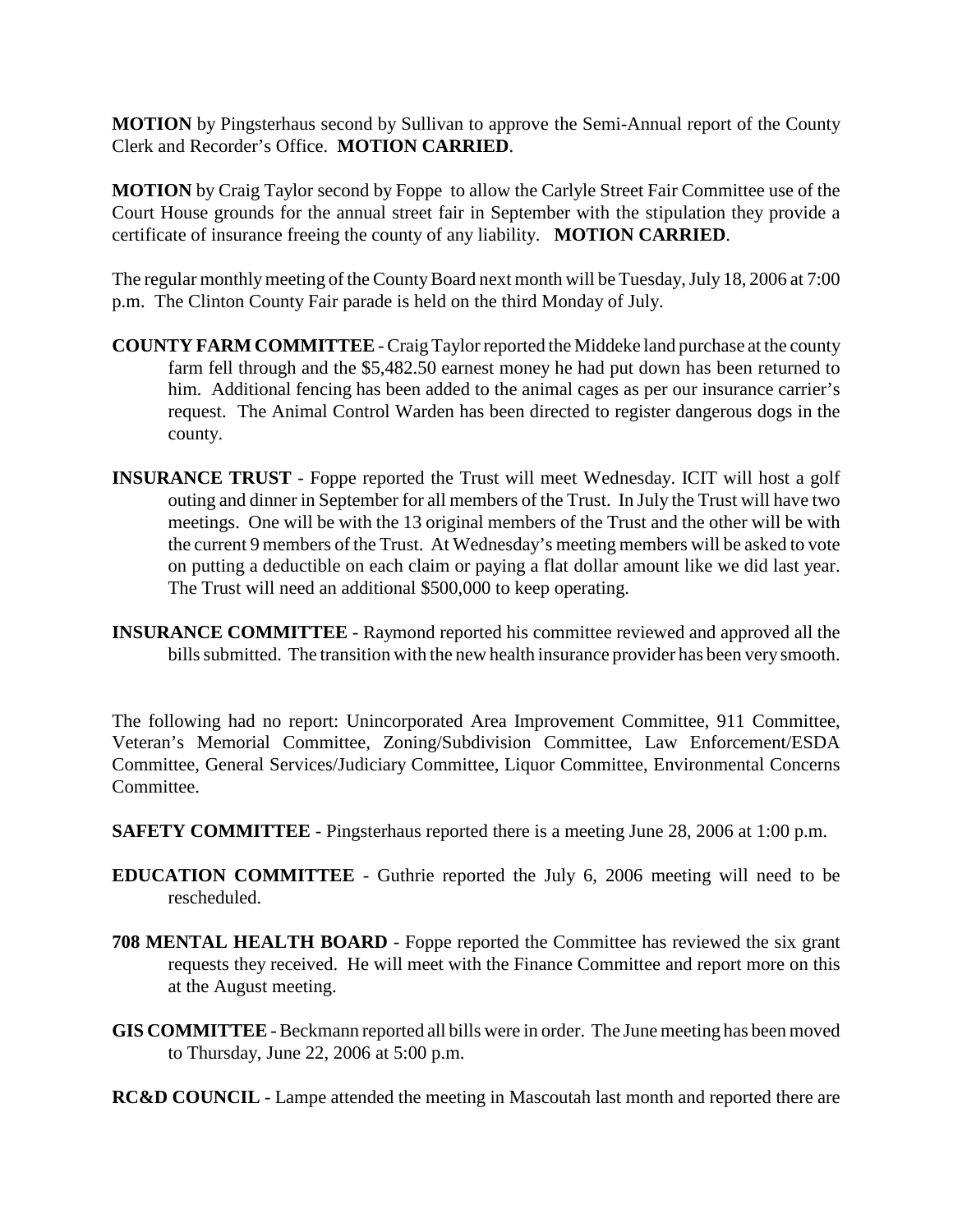a lot of projects going on but none that affect us directly. The Ethanol Research Committee has been dissolved.

- **SOLID WASTE COMMITTEE**  Holtgrave has a meeting scheduled for June 22, 2006. The Committee is looking into a central location for county-wide waste disposal. The site will probably be Carlyle High School.
- **TOURISM COMMITTEE**  Holtgrave said the committee will meet Wednesday, June 21, 2006.
- **PERSONNEL/LABOR COMMITTEE** Hitpas reported his committee met June 5<sup>th</sup> with the Highway Department on negotiations. The States Attorney's office has been helping his committee.

**MOTION** by Hitpas second by Jack Taylor to adopt Resolution # 06-06-02 appointing Dan Behrens as the Clinton County Engineer. **MOTION CARRIED**.

**MOTION** by Hitpas second by Jack Taylor to approve the contract agreement with Dan Behrens. **MOTION CARRIED.**

States Attorney Bergmann reported the State has funds to reimburse the county for 66-2/3% of the annual salary of the Public Defender. A resolution needs to be passed creating the position of Public Defender and needs to be forwarded to the IL Department of Revenue. **MOTION** by Sullivan second by Hitpas to adopt Ordinance #06-06-03 "Creation of Position of Public Defender"by roll call vote: Yes - Beckmann Fix, Foppe, Guthrie, Hitpas, Holtgrave, Lampe, Murray, Pingsterhaus, Raymond, Robbins, Sullivan, Craig Taylor and Jack Taylor. **MOTION CARRIED**.

- **ECONOMIC DEVELOPMENT COMMITTEE**  Sullivan reported approximately 20 people attended the last meeting and it was decided to meet with the mayor of the City of Lebanon. A meeting has been scheduled with the Lebanon Mayor and City Council for 12:00 noon on July 6, 2006 at the Trenton House Restaurant.
- **HIGHWAY COMMITTTEE**  Engineer Mitchell received a request from the City of Breese for an engineering study to determine if a 4-way stop is warranted at the intersection of North Walnut Street and Holy Cross Lane.
- **MOTION** by Jack Taylor second by Holtgrave to approve Resolution #06-06-04 awarding the bid to Baxmeyer Construction of Waterloo in the amount of \$103,313.83 for a new bridge on Fricker Road in St. Rose Township. **MOTION CARRIED**.

IDOT opened bids on June 16 for the bridge on CH1 (Keyesport Road) over Flat Branch Road and they will award the bid on it.

IDOT has awarded the bid for a bridge over Crooked Creek on Hoffman Road to Depew & Owen of Centralia. Work will begin July 10, 2006.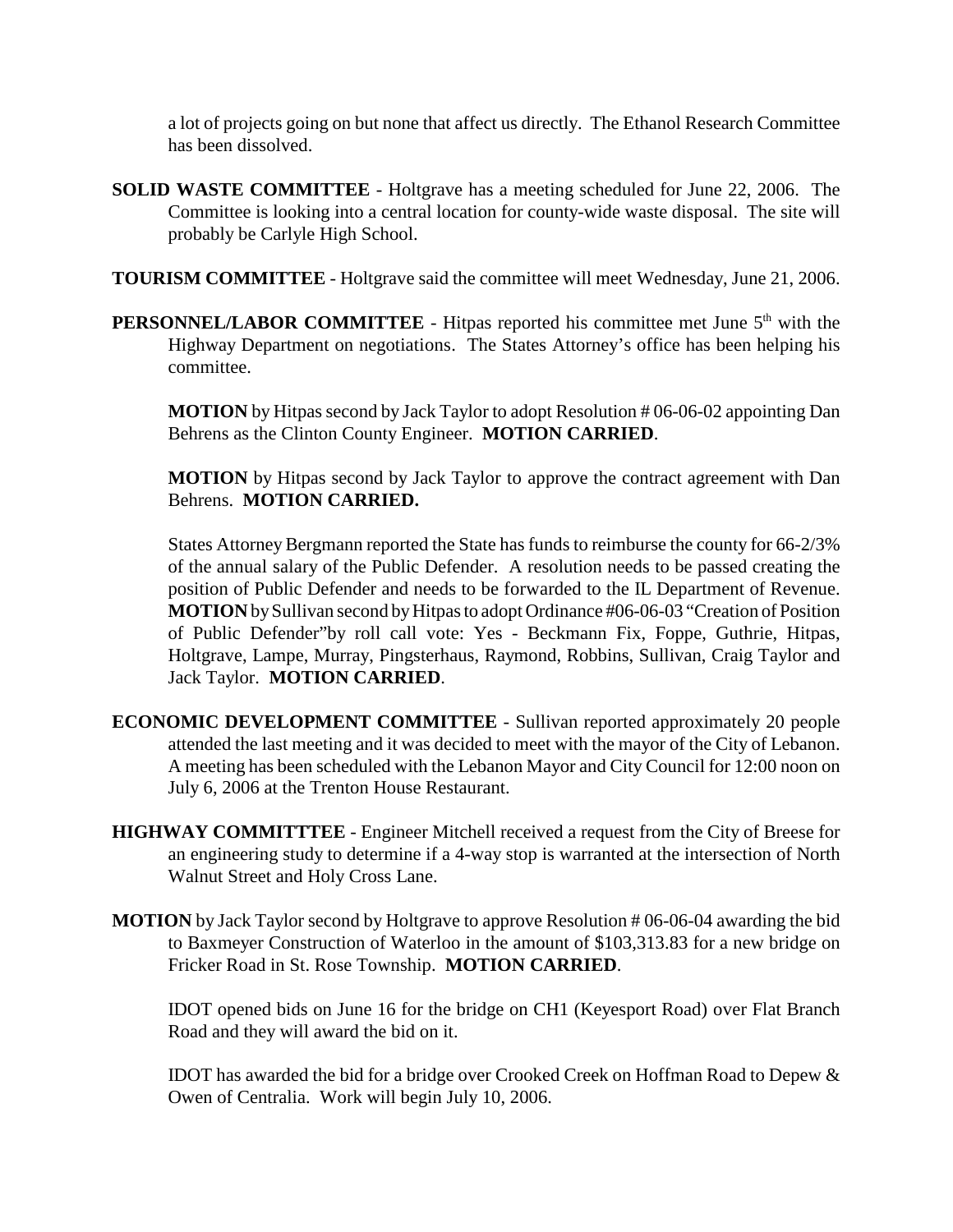Engineer Mitchell reported the bridge over Lost Creek on the Shattuc Road is finished. He also gave the board members a list of bridges that need to be replaced, bridges that need to be repaired and projects that are being programmed in.

Board Chairman Kloeckner presented a plaque to Ron Mitchell in appreciation for his 29 years of service as County Engineer. Mitchell is retiring this month.

- **FINANCE/HEALTH SERVICES/REVOLVING LOAN FUND COMMITTEE** Jack Taylor reported the bills were all approved.
- **MOTION** by Jack Taylor second by Hitpas to approve the Health Department's monthly report. **MOTION CARRIED.**
- **MOTION** by Robbins second by Craig Taylor to approve the monthly Budget and Financial report of the Treasurer's Office. **MOTION CARRIED**.

Treasurer Mueller reported the Wiegman loan has been paid in full. The 2005/06 Real Estate Tax Bills were mailed out June 8. Middeke has been paid the earnest money he has put down on property at the County Farm. He also reported the disbursement of funds to the 5 districts from the Pearl Sand Account has been taken care of.

- **FACILITIES COMMITTEE**  Craig Taylor reported his committee doesn't have any blueprints for the Annex Building yet.
- **MOTION** by Craig Taylor second by Holtgrave to approve payment of the Accounts Payable Claims. **MOTION CARRIED**.

**MOTION** by Robbins and Guthrie to adjourn the meeting. **MOTION CARRIED**.

Ray Kloeckner Board Chairman

County Clerk & Recorder

\_\_\_\_\_\_\_\_\_\_\_\_\_\_\_\_\_\_\_\_\_\_\_\_\_\_\_\_\_\_\_\_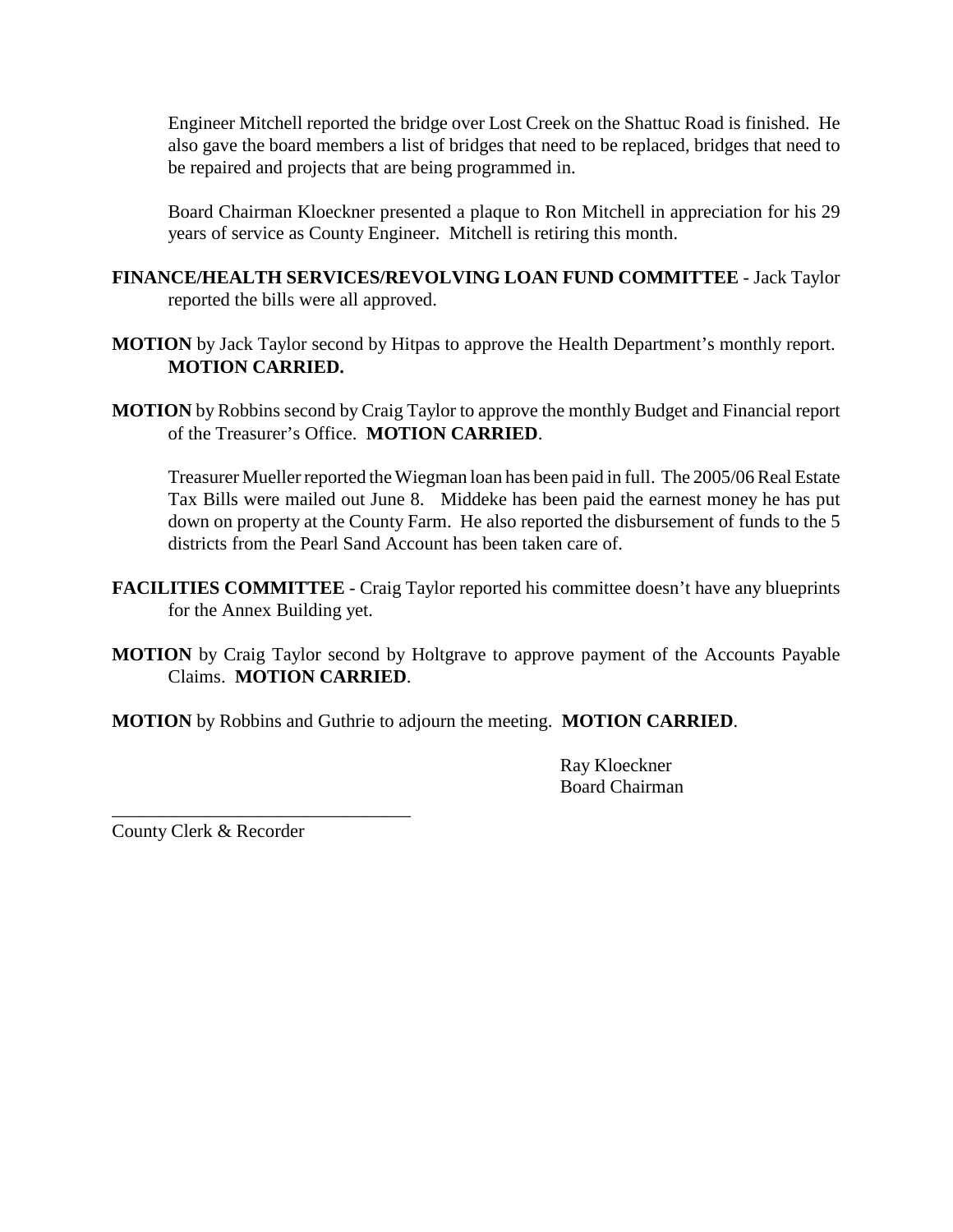### **ORDINANCE # 06-06-01 RESOLUTION TO PLACE REFERENDUM ON BALLOT TO PROVIDE A TAX FOR SOCIAL SERVICES FOR SENIOR CITIZENS**

WHEREAS, Clinton County has been requested to provide funds for social services for senior citizens; WHEREFORE, be it resolved that the following question should be placed on the ballot at the next general election:

> Shall Clinton County levy pursuant to 55ILCS 5/5-1034 an annual Tax of not to exceed .025 percent of the value, as equalized or Yes \_\_\_\_\_ assessed by the Department of Revenue, of all the taxable property in the County for the purpose of providing social services for senior No \_\_\_\_ citizens as described in 55 ILCS 5/5-1005 and 55 ILCS 5/5-1091?

Roll call: Yes - Hitpas, Murray, Robbins, Guthrie, Pingsterhuas, Jack Taylor, Raymond, Fix, Holtgrave, Foppe, Sullivan, Craig Taylor, Beckmann and Lampe.

**ADOPTED, ORDAINED AND APPROVED** June 19, 2006, by a voice/roll call vote of the Corporate Authorities of the County of Clinton, Illinois.

S/ Ray Kloeckner ATTEST Chairman - Clinton County

S/ Thomas LaCaze County Clerk

## **#06-06-02 RESOLUTION APPOINTING COUNTY ENGINEER**

**WHEREAS**, a vacancy will exist in the office of County Engineer in Clinton County, Illinois, due to the resignation if the incumbent County Engineer, Ronald C. Mitchell, which will occur on June 23, 2006, and

**WHEREAS**, the Clinton County Board by resolution dated March 20, 2006, certified the name of one candidate to the Department of Transportation to take the examination for the office of County Engineer, and

WHEREAS, the Department of Transportation Timothy W. Martin, Secretary, certified to the County Clerk of Clinton County under date of May 3, 2006, that Daniel L. Behrens made a satisfactory grade and is eligible for appointment to said office:

**NOW, THEREFORE, BE IT RESOLVED**, by the Clinton County Board that Daniel L. Behrens be, and is hereby appointed, County Engineer for Clinton County for a term of six years effective June 24, 2006, and

**BE IT FURTHER RESOLVED**, by the Clinton County Board that the salary and other benefits of the County Engineer shall be as detailed in a separate contract, and

**BE IT FURTHER RESOLVED,** by the Clinton County Board that the County Clerk be and is hereby directed to forward two certified copies of this resolution to the Department of Transportation.

# **STATE OF ILLINOIS**

## **CLINTON COUNTY**

I, Thomas LaCaze, County Clerk in and for said County, in the State aforesaid, and keeper of the records and files thereof, as provided by statute, do hereby certify the foregoing to be a true, perfect and complete copy of a resolution adopted by the Clinton County Board at its regular meeting held at Carlyle, Illinois on June 19, 2006.

**IN TESTIMONY WHEREOF**, I have hereunto set my hand and affixed the seal of the County at my office in Carlyle in said County this 19th day of June, 2006. **SEAL** S/ Thomas LaCaze

County Clerk & Recorder

## **#06-06-03**

## **CREATION OF POSITION OF PUBLIC DEFENDER**

**WHEREAS**, Clinton County is in need of the services of a Public Defender to represent indigent individuals in criminal and juvenile proceedings from time to time;

**WHEREAS**, 55 ILCS 5/3-4007 (b) provides that the State Treasurer must pay 66 2/3% of the public defender's annual salary;

**WHEREAS**, the Illinois Department of Revenue has determined that only Public Defenders who are classified as County Employees are eligible for said reimbursement from the State Treasury;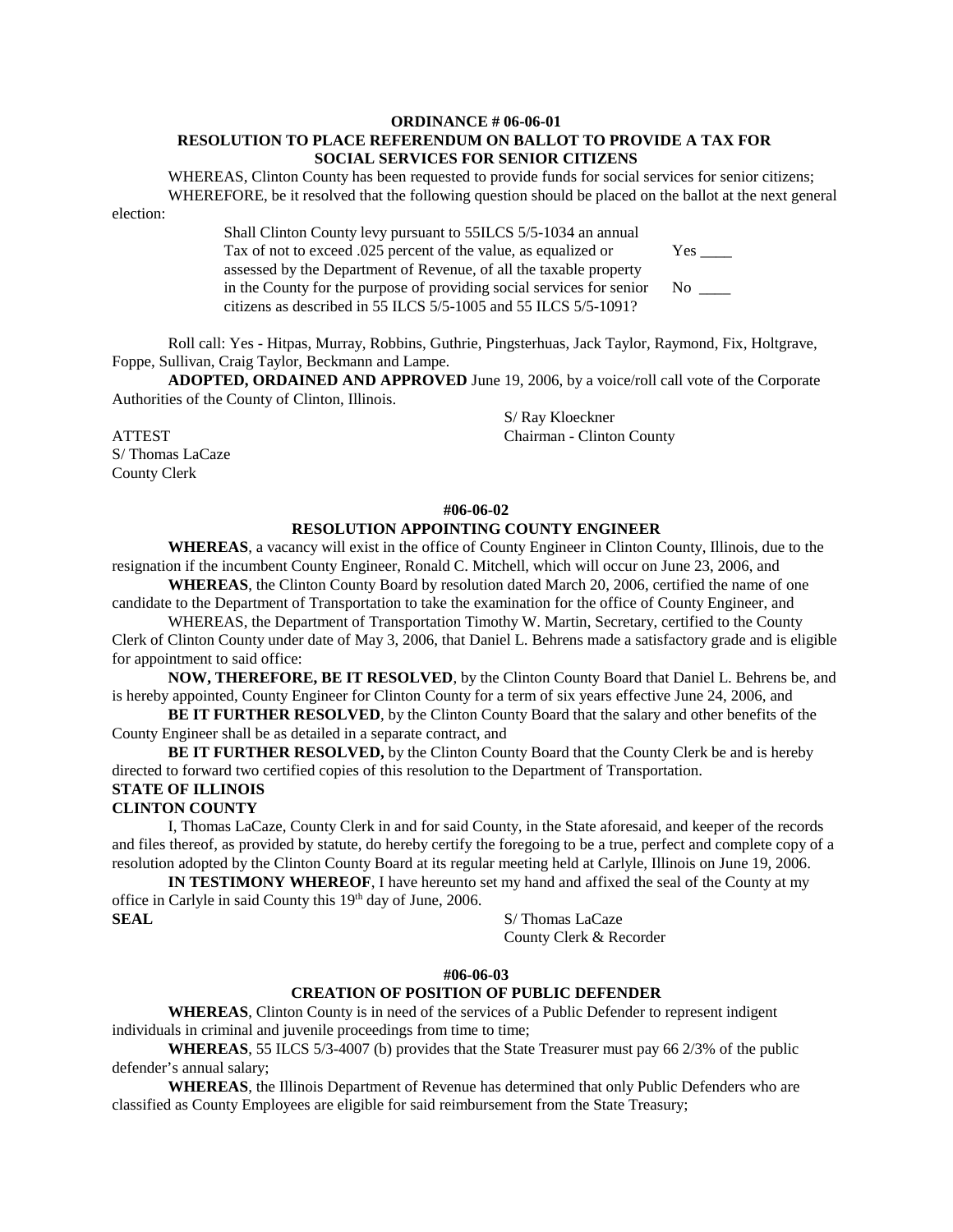**WHEREAS**, John Hudspeth was appointed Public Defender for Clinton County under Administrative Order No. 05-10 dated November 30, 2005 (hereinafter, Order), from December 1, 2005 through November 30, 2006, on an independent contractor basis;

**WHEREAS**, a copy of said Order is attached hereto as exhibit A;

WHEREAS, John Hudspeth has agreed to accept employment with Clinton County upon the creation of the part-time position of Public Defender;

**WHEREAS**, John Hudspeth has agreed that his employment in said position of Public Defender will be pursuant to the same terms and conditions as set forth in said Order except to the extent that said Order provides for employment as an independent contractor;

**WHEREFORE BE IT RESOLVED** that the Clinton County Board does hereby create the part-time position of Public Defender to be filled at the direction of Chief Judge of the Fourth Judicial Circuit and the concurrence of the Clinton County Board;

**WHEREFORE, BE IT RESOLVED** that John Hudspeth is hereby appointed to the position of Public Defender pursuant to the same terms and conditions as outlined in said Order, and not otherwise in conflict with or specifically modified by this Ordinance;

**WHEREFORE, BE IT FURTHER RESOLVED** that John Hudspeth, Chief Judge of the Fourth Judicial Circuit and Clinton County expressly reserve the issue of eligibility for and entitlement to participate in the health, dental, accident, vision and life insurance programs of Clinton County for determination at a later date.

**ADOPTED, ORDAINED AND ADOPTED** June 19, 2006, by a vote of the Corporate Authorities of the Clinton County, Illinois, this 19<sup>th</sup> day of June, 2006. Roll call: Yes - Beckmann, Fix, Foppe, Guthrie, Hitpas, Holtgrave, Lampe, Murray, Pingsterhaus, Raymond, Robbins, Sullivan, Craig Taylor and Jack Taylor.

**APPROVED** by the Corporate Authorities of the County of Clinton, Illinois, this 19<sup>th</sup> day of June, 2006.

Attest: Board Chairman S/ Thomas LaCaze County Clerk & Recorder

**#06-06-04**

**WHEREAS,** the Clinton County Board has authorized the Clinton County Highway Department to take bids for Section 06-12116-00-BR, St. Rose Road District; and

**WHEREAS**, the low bid was by Baxmeyer Construction for \$103,313.83

**NOW THEREFORE BE IT RESOLVED** that the Clinton County Board does hereby award Section 06- 12116-00-BR to:

BAXMEYER CONSTRUCTION, INC., 1034 FLORAVILLE ROAD, WATERLOO, IL 62298-3108

**BE IT FURTHER RESOLVED** that the County Clerk is hereby instructed to furnish the County Engineer with a certified copy of this resolution.

# **STATE OF ILLINOIS**

**CLINTON COUNTY**

I, Thomas LaCaze, County Clerk in and for said County, do hereby certify that this is a true and correct copy of a resolution approved and adopted by the Clinton County Board at its regular meeting held at Carlyle, Illinois on June 19, 2006.

Given under my hand and seal this  $19<sup>th</sup>$  day of June, 2006.

**Seal** S/ Thomas LaCaze County Clerk & Recorder

S/ Ray Kloeckner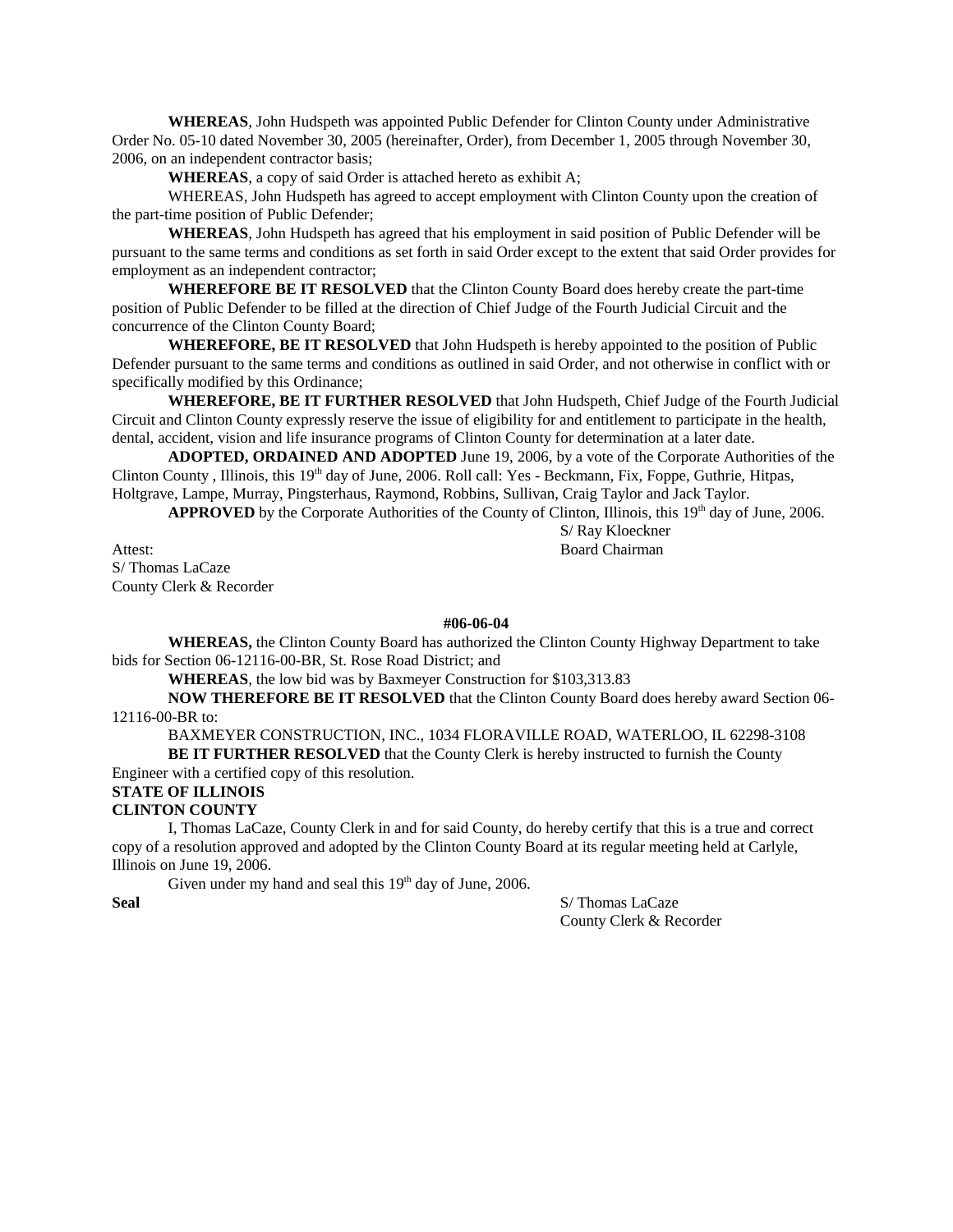# **CLINTON COUNTY BOARD July 18, 2006**

The July meeting of the Clinton County Board was called to order by Sheriff Mike Kreke on Tuesday, July 18, 2006, at 7:00 p.m.

Roll call: Beckmann, Fix, Foppe, Hitpas, Holtgrave, Kloeckner, Lampe, Murray, Pingsterhaus, Raymond, Robbins, Sullivan, Craig Taylor and Jack Taylor.

The Pledge of allegiance was recited. All visitors and guests introduced themselves.

**MOTION** by Lampe & Craig Taylor to approve the minutes of the previous meeting. **MOTION CARRIED.**

**MOTION** by Lampe second by Raymond to approve the appointment of Steve Heiligenstein to fill the vacancy created by the resignation of Brian Guthrie as County Board Member. **MOTION CARRIED**. County Clerk Thomas LaCaze administered the oath of office to Steve Heiligenstein.

**MOTION** by Hitpas second by Robbins to approve the appointment of Wayne Maschhoff as Trustee of the Hoffman Fire Protection District for a three year term. **MOTION CARRIED**.

**MOTION** by Sullivan second by Craig Taylor to approve the appointment of Maurice Buehne as Trustee of the St. Rose Fire Protection District for a three year term. **MOTION CARRIED**.

First Readings of Appointments: Steve Tebbe - St. Rose Public Water District.

**MOTION** by Jack Taylor second by Robbins to approve the semi-annual report of the Circuit Clerk's Office. **MOTION CARRIED**.

Chairman Kloeckner asked if anyone wanted to make changes to Ordinance #03-06-02 Appointment of Personnel Committee to represent the County in negotiations with LIUNA. **MOTION** by Raymond second by Lampe to leave the ordinance as it reads. **MOTION CARRIED**.

Chairman Kloeckner reported Dan Anderson of BPI Energy, Inc. is scouting for a location and doing the title work for drilling the first SCM test well in the county. He anticipates getting the first location staked and permitted within the next 60 days.

Chairman Kloeckner introduced a letter received from the City of Centralia regarding the possible creation of a "drug court" in both Clinton and Marion Counties. Sheriff Kreke and Kloeckner both feel more information is needed. States Attorney Bergman reported the Fourth Judicial Circuit has a pilot program similar ato this in Effingham County. Sheriff Kreke will contact Judge Hitpas and the City of Centralia to look into this.

The following committees had no reports: County Farm, Unincorporated Area Improvement, Safety, Education, Solid Waste, RC&D, Veterans Memorial, Zoning/Subdivision, Law Enforcement, Liquor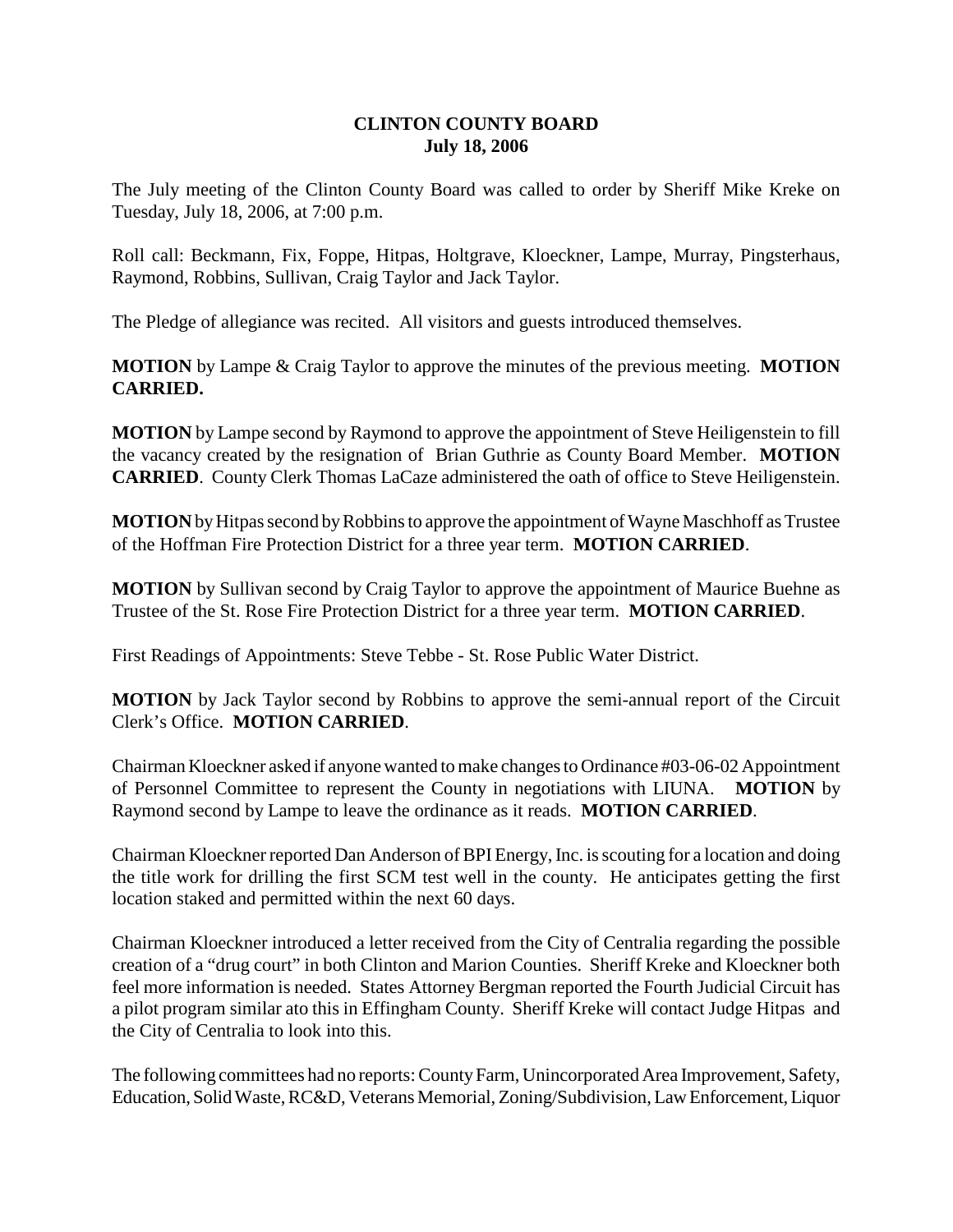and Environmental Concerns.

- **INSURANCE TRUST** Foppe reported there will be two meetings tomorrow. The first meeting will be with the thirteen counties that formed the original Trust in 1986. ICIT is wanting to get the old Trust settled and there is still money owed with it. After that meeting the current nine counties will meet. They will probably absorb anything owed by the original Trust. Foppe will report back next month.
- **INSURANCE COMMITTEE** Raymond reported all bills reviewed and approved. There are two situations that are being looked into and need to be tabled until next month.

Chairman Kloeckner asked Heiligenstein to serve on the same committees that Guthrie had been a member on.

- **708 MENTAL HEALTH BOARD** Foppe will attend the next Finance Committee meeting with the budget requests he has received concerning the Mental Health Board.
- **GIS COMMITTEE** Beckmann reported the completion of townships is moving along well. A meeting of the Committee is scheduled for Monday, July  $24<sup>th</sup>$  at 5:00 p.m.
- **TOURISM COMMITTEE** Holtgrave reported the Executive Committee meeting was canceled. The Committee has a meeting tomorrow evening.

# **911 COMMITTEE -**

Fix reported his committee advertised for bids for 270 pagers along with the programming, batteries, etc. Wireless USA submitted the lowest bid - \$123,249.80.

County Clerk LaCaze reported the backup server was installed last week for his office in the 911 facility. John Skain said the county needs a larger power supply than the one that was included in the bid to support the server. That one has been returned to Fidlar Company. A larger one will serve the 911 facility and the County Clerk's Office The County Clerk's Office will share ½ of the cost of the back-up power supply.

- **PERSONNEL/LABOR COMMITTEE** Hitpas reported the next negotiation session is scheduled for July  $20<sup>th</sup>$ , but his committee has not had a chance to review the proposed changes. He will contact the appropriate people and cancel the July  $20<sup>th</sup>$  meeting. His committee had met on July  $11<sup>th</sup>$  to discuss the county's proposal.
- **ECONOMIC DEVELOPMENT COMMITTEE** Sullivan reported his committee met with the mayor of the City of Lebanon on the Route 50 by-pass. The Mayor was very cooperative and is setting up a meeting with his Chamber of Commerce and the City Council.

# **ROAD & BRIDGE COMMITTEE -**

Engineer Behrens reported the major bridge project south of Hoffman over Crooked Creek was started last Monday. The detour routes are marked. The bridge should be completed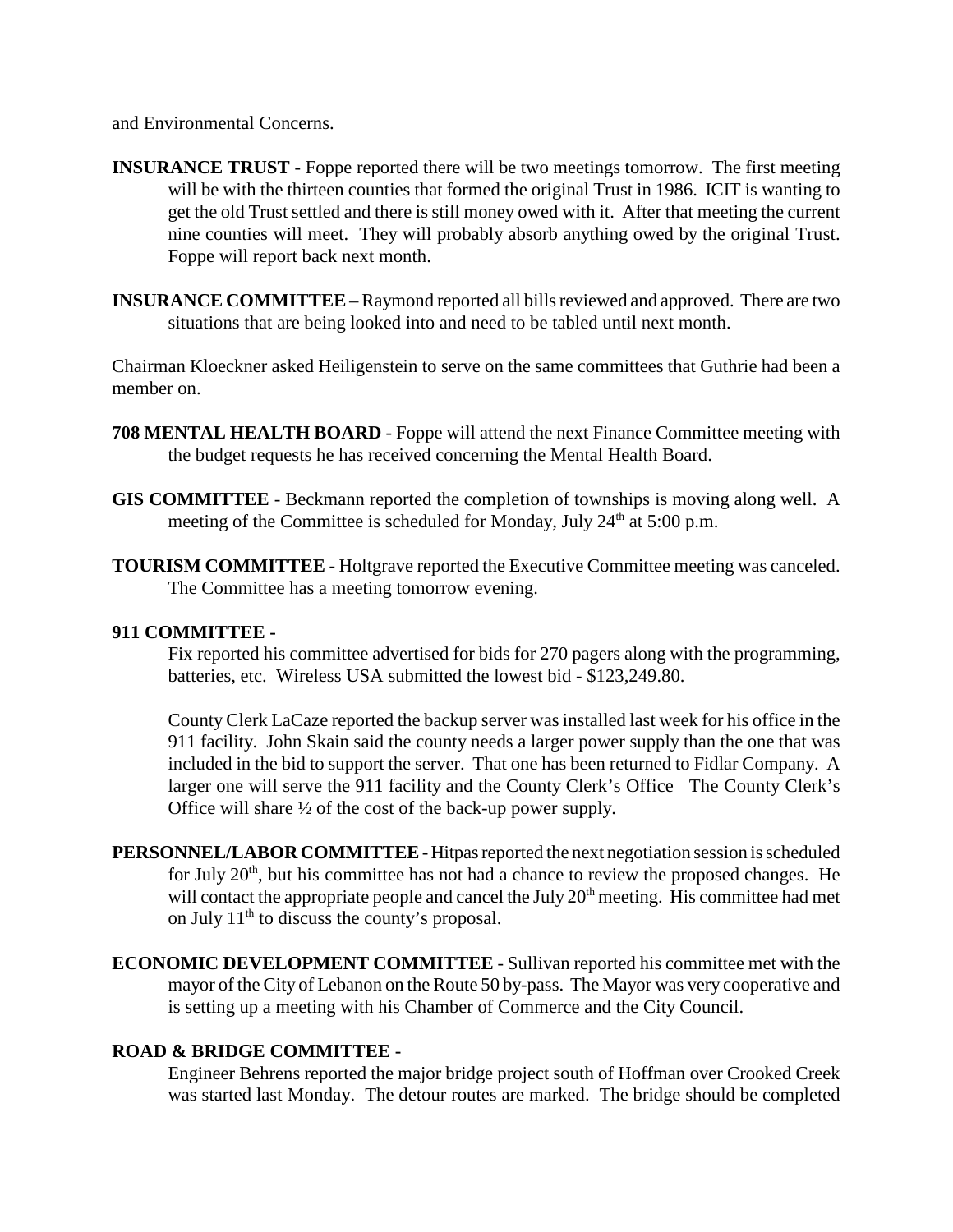within 70 working days.

The Keyesport Road project over Flat Branch has not been awarded by IDOT yet. Plocher Construction was the low bidder with \$276,269.78.

St. Rose Township Bridge (Fricker Road over Spanker Branch) - work should begin around August 1<sup>st</sup>. The project should be completed September 30th.

**FINANCE/HEALTH SERVICES COMMITTEE** - Jack Taylor submitted two bills that came in after his committee had met. **MOTION** by Jack Taylor second by Holtgrave to approve payment of \$218.39 to Ginny Biebel and \$250.00 to Tammy Booth for expenses. **MOTION CARRIED**.

**MOTION** by Jack Taylor second by Robbins to approve the monthly report of the County Health Department. **MOTION CARRIED**.

**MOTION** by Craig Taylor second by Sullivan to approve the six-month Budget and Financial report of the County Treasurer's Office. **MOTION CARRIED**.

Treasurer Mueller also presented the six month report of the Revolving Loan Fund. He reported the first installment of real estate taxes is due tomorrow. The first distribution of real estate tax money will be August 10th.

Jack Taylor reported his committee is working on one revolving loan fund applicant.

States Attorney Bergman reported he is looking at the contract for ambulance service for Special Service Area #5 (St. Rose) and suggests the board table it until next month.

**FACILITIES COMMITTEE** - Craig Taylor reported the committee is meeting tomorrow afternoon at 4:00 p.m.

**GENERAL SERVICES COMMITTEE** - Craig Taylor reported all bills were in order.

**MOTION** by Jack Taylor second by Murray to approve payments of the Accounts Payable Claims. **MOTION CARRIED.**

**MOTION** by Robbins second by Hitpas to adjourn the meeting. **MOTION CARRIED**.

Ray Kloeckner Board Chairman

County Clerk and Recorder

\_\_\_\_\_\_\_\_\_\_\_\_\_\_\_\_\_\_\_\_\_\_\_\_\_\_\_\_\_\_\_\_\_\_\_\_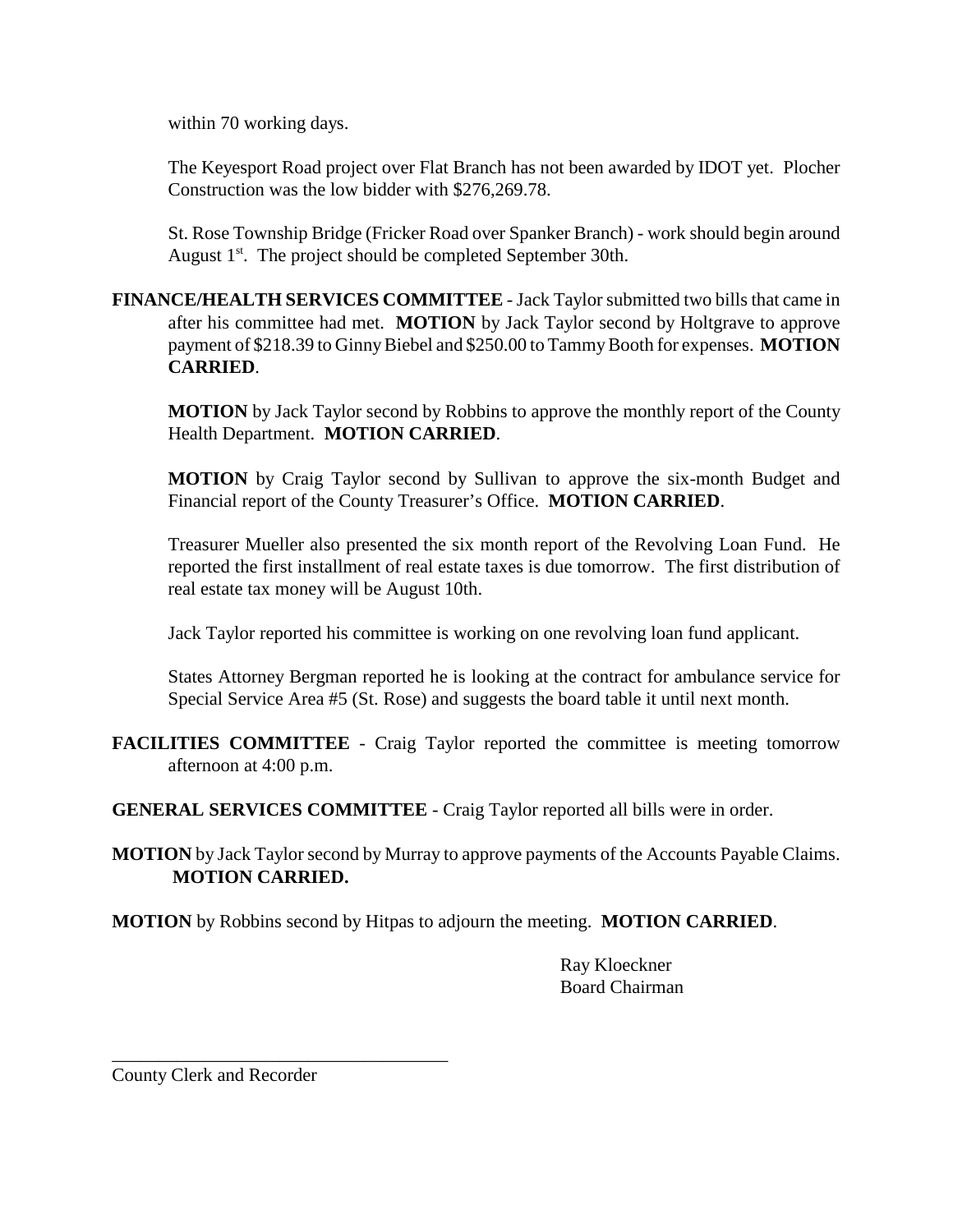# **CLINTON COUNTY BOARD August 21, 2006**

The August meeting of the Clinton County Board was called to order on Monday, August 21, 2006, at 7:00 p.m.

Roll call: Present - Beckmann, Fix, Foppe, Heiligenstein, Hitpas, Kloeckner, Lampe, Murray, Raymond, Robbins, Sullivan, Craig Taylor and Jack Taylor. Absent - Holtgrave and Pingsterhaus.

All visitors and guests introduced themselves. The Pledge of Allegiance was recited.

**MOTION** by Lampe second by Raymond to approve the minutes of the previous meeting. **MOTION CARRIED.**

**MOTION** by Sullivan second by Craig Taylor to approve the appointment of Steve Tebbe as Trustee of the St. Rose Public Water District. **MOTION CARRIED**.

Ed Weilbacker of the Southwestern Illinois Resource Conservation & Development Council informed the Board that his council is in the process of updating their long range plans. They are assessing the needs of the counties and are considering many new things. He would like a letter of support from the County Board for the Conservation Reserve Enhancement Program (CREP). David Lampe said he would get information to the board members before next month's meeting. Weilbacker also said his council is working on legislation for the Kaskaskia Watershed project.

County Clerk LaCaze reminded committee chairmen they need to turn in minutes of their committee meetings. He also read a card of appreciation for flowers from the family of Irene Foppe.

**MOTION** by Lampe second by Jack Taylor to approve the recess of the Board of Review on September 7, 2006. Roll call vote - Beckmann, Fix, Foppe, Heiligenstein, Hitpas, Lampe, Murray, Raymond, Robbins, Sullivan, Craig Taylor and Jack Taylor. **MOTION CARRIED**.

**MOTION** by Beckmann second by Jack Taylor to approve Ordinance #08-06-01 "Setting Compensation for Election Judges and Township Supervisors" increasing pay from \$100.00 a day to \$130.00 a day effective September 1, 2006. Roll call - Yes - Beckmann, Fix, Foppe, Heiligenstein, Hitpas, Lampe, Murray, Raymond, Robbins, Sullivan, Craig Taylor and Jack Taylor. **MOTION CARRIED.**

**MOTION** by Sullivan second by Craig Taylor to approve a budget request of \$4,016.00 from Southwestern Illinois Law Enforcement for FY2007. Roll call: Yes - Beckmann, Fix, Foppe, Heiligenstein, Hitpas, Lampe, Murray, Raymond, Robbins, Sullivan, Craig Taylor and Jack Taylor. **MOTION CARRIED**.

**MOTION** by Craig Taylor second by Robbins to approve the annual report of the Regional Office of Education Office. **MOTION CARRIED**.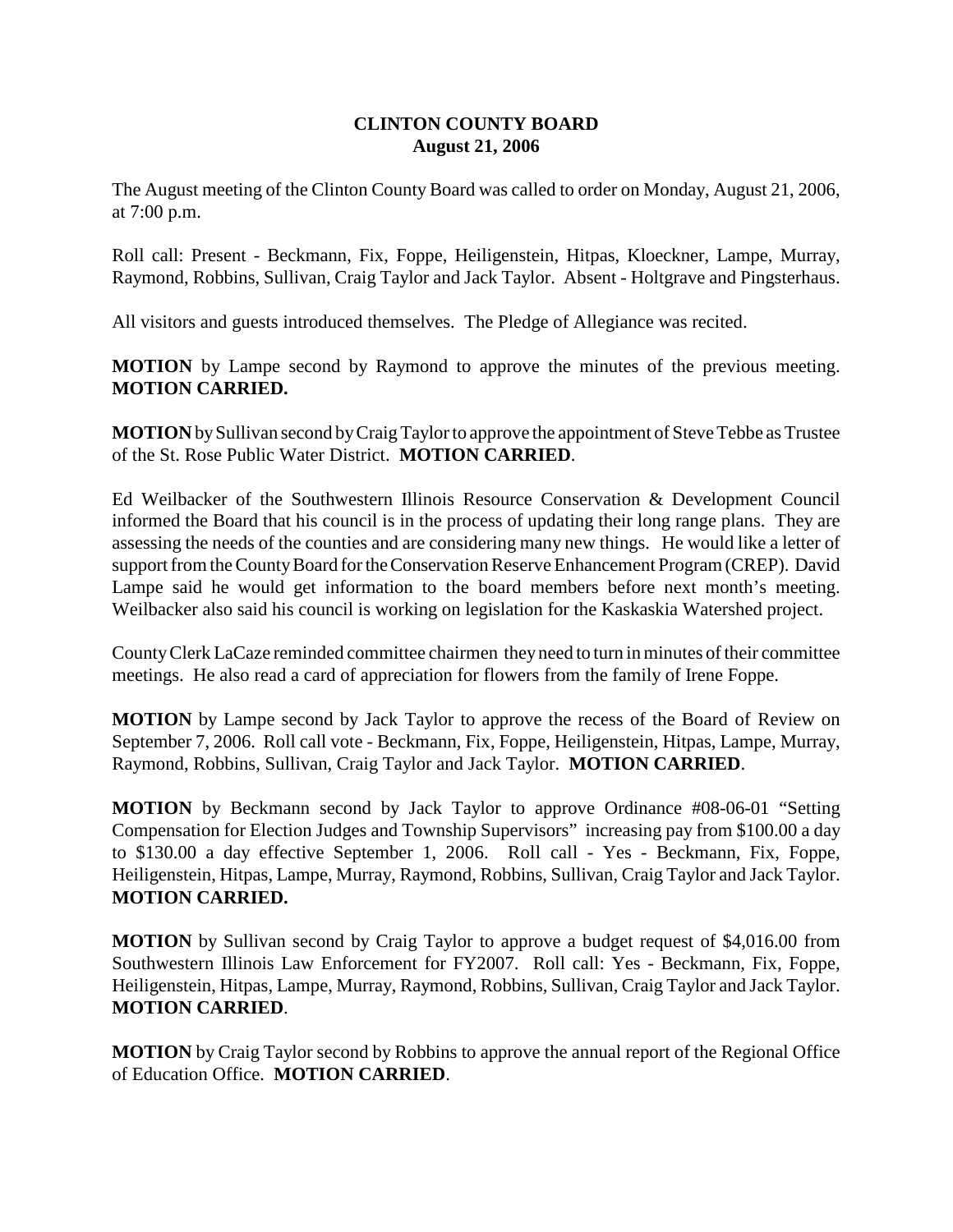- **COUNTY FARM COMMITTEE** Craig Taylor reported the ventilation in the Animal Control building has been corrected. He also reported the committee approved an increase of \$50.00 a month for animal disposal making the monthly fee \$250.00.
- **IL COUNTY INSURANCE TRUST**  Foppe reported the original 13 counties of the Trust had met July 19 and voted to close out the old Trust. On August 16, the nine counties that are remaining in the Trust voted to increase the contribution January 1, 2007 to \$500,000.00 in an effort to keep the Trust going longer. Another meeting is scheduled for August 30 to approve contracts with the providers of legal services, etc.
- **INSURANCE COMMITTEE** Raymond has been negotiating with local pharmacies to provide 90-day supplies of prescription medication for employees. **MOTION** by Raymond second by Foppe to approve agreements with pharmacies that have agreed to participate in this program. **MOTION CARRIED**.

Raymond reported his committee held a quarterly meeting with health providers (Meritain, LDI, and Einstein Group), union stewards and department heads. He presented a comparison of what the county would have paid Blue Cross/Blue Shield (\$258,719.75) and what was paid through our current carrier (\$146,789.34). The savings during the first four months was \$111,930.41. LDI reported that 53% of the prescriptions being filled are with generic drugs and the Committee thanks the employees for their help with this. At the committee's August  $17<sup>th</sup>$  meeting all bills were in order.

**UNINCORPORATED AREA IMPROVEMENT COMMITTEE** - Robbins reported the meeting will be moved to Wednesday night at 6:00 p.m. instead of Thursday.

The following committees had no reports - Safety, Solid Waste, Law Enforcement/ESDA, Liquor, and Environmental Concerns.

- **EDUCATION COMMITTEE** Heiligenstein reported the meeting date has been changed to September  $5<sup>th</sup>$  at 4:45 p.m. in the Regional Office of Education Office.
- **708 MENTAL HEALTH/SCIGA/SWIAAA** Foppe reported the name of SWIAAA is now AAASWI. (Area Agency on Aging, Southwestern Illinois.) At the September meeting there will be an election of officers. Foppe has been serving as President and his term will be completed.

Foppe reported the 708 Board met and approved the budget requests from the various agencies that are currently providing services to the County. **MOTION** by Foppe second Fix to approve the budget requests. Roll call: Yes - Beckmann, Fix, Foppe, Heiligenstein, Hitpas, Lampe, Murray, Raymond, Robbins, Sullivan, Craig Taylor and Jack Taylor. **MOTION CARRIED.**

**GIS COMMITTEE** - Beckmann reported seven townships have been completed by Map Research. The next meeting will be next Monday meeting @ 5:00 p.m.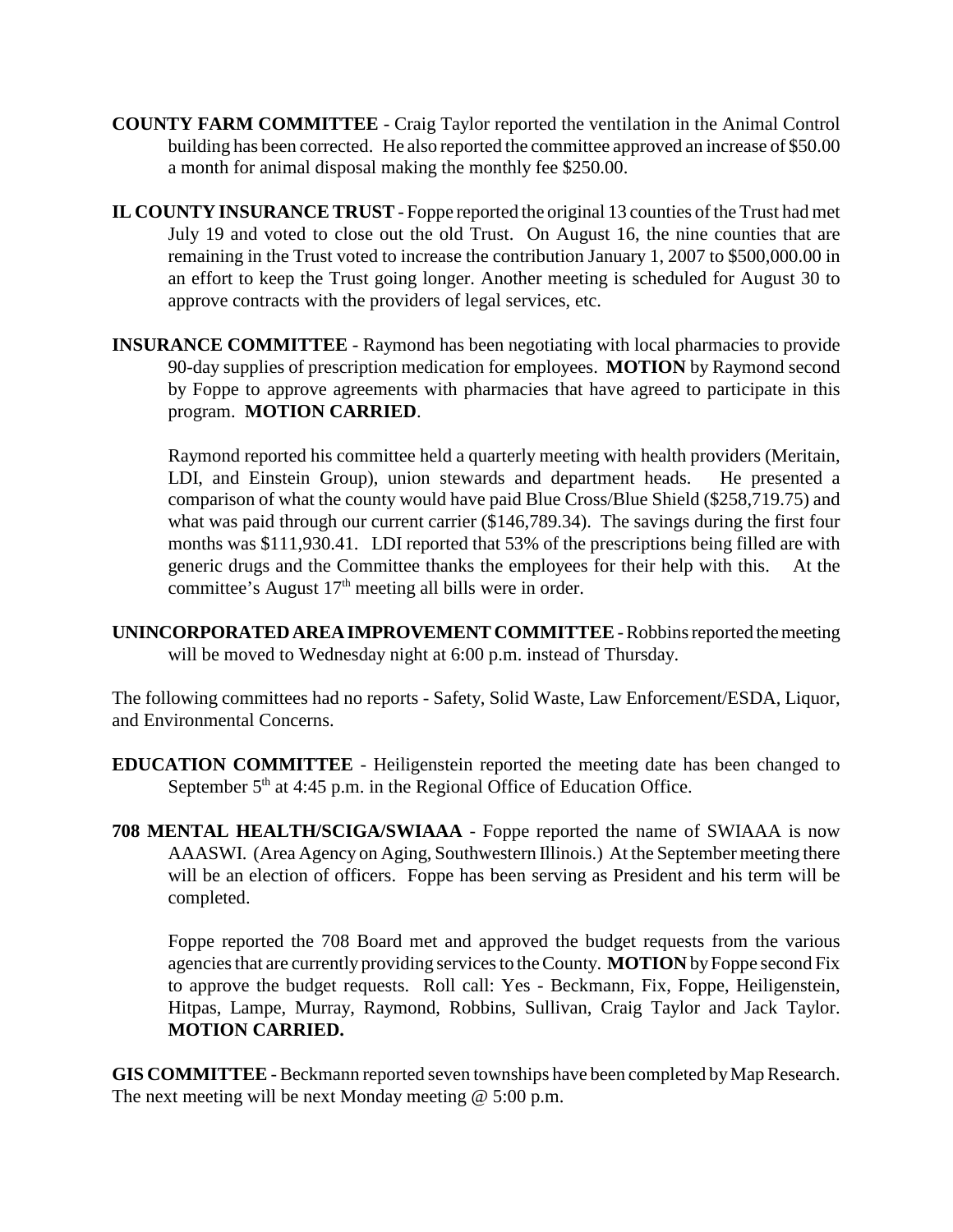- **RC&D COUNCIL**  Lampe reported the Enhancement Meeting at the Corps of Engineers Office was attended by John Raymond and himself.
- **TOURISM COMMITTEE** Fix reported the Tourism Bureau has been very active with Mid-America airport and the shooting range.
- **911 COMMITTEE** Fix reported the pagers have been ordered and they should be delivered by the end of September.
- **PERSONNEL/LABOR COMMITTEE** Hitpas reported his committee has finished up with the laborer's union at the Highway Department. It is not on this meeting's agenda so it cannot be approved tonight.

**MOTION** by Hitpas second by Raymond to approve a \$.45 anniversary increase for parttime Animal Control assistant Don Dieters effective July 1, 2006. **MOTION CARRIED.**

**MOTION** by Hitpas second by Fix to approve a 2.5% increase for ESDA Director Richard Crocker effective September 30, 2006. **MOTION CARRIED**.

Hitpas reported he is waiting to hear from the IL Fraternal Order of Police on the overtime issue. The Midamerica Workforce Investment Board is wanting 2 area business men to serve on their Board.

**VETERAN'S MEMORIAL COMMITTEE** - Lampe reported Germantown is setting up a veterans memorial. They have between 250 to 275 names submitted.

### **ZONING/SUBDIVISION COMMITTEE -**

**MOTION** by Craig Taylor second by Beckmann to approve the final plat of Lazy Acres Subdivision. Roll call: Yes - Beckmann, Fix, Foppe, Heiligenstein, Hitpas, Lampe, Murray, Raymond, Robbins, Sullivan, Craig Taylor and Jack Taylor. **MOTION CARRIED.**

**MOTION** by Craig Taylor second by Beckmann to approve the preliminary plat of Laux Addition Subdivision. **MOTION CARRIED**.

**ECONOMIC DEVELOPMENT/SWIDA/SCIGA COMMITTEE** - Sullivan reported the meeting scheduled this month has been canceled. SCIGA has a meeting on August  $23<sup>rd</sup>$  in Greenville.

# **ROAD & BRIDGE COMMITTEE -**

**MOTION** by Sullivan second by Beckmann to approve a permit for the Corps of Engineers for a waterline crossing on County Highway 20 (Lake Road). **MOTION CARRIED**.

Engineer Behrens gave a report on the construction projects. The bridge over Crooked Creek on the Hoffman Road is 25% complete. The bridge on Flat Branch Road has been awarded and work should begin after Labor Day. The bridge on Fricker Road in St. Rose Township should be completed by the end of September.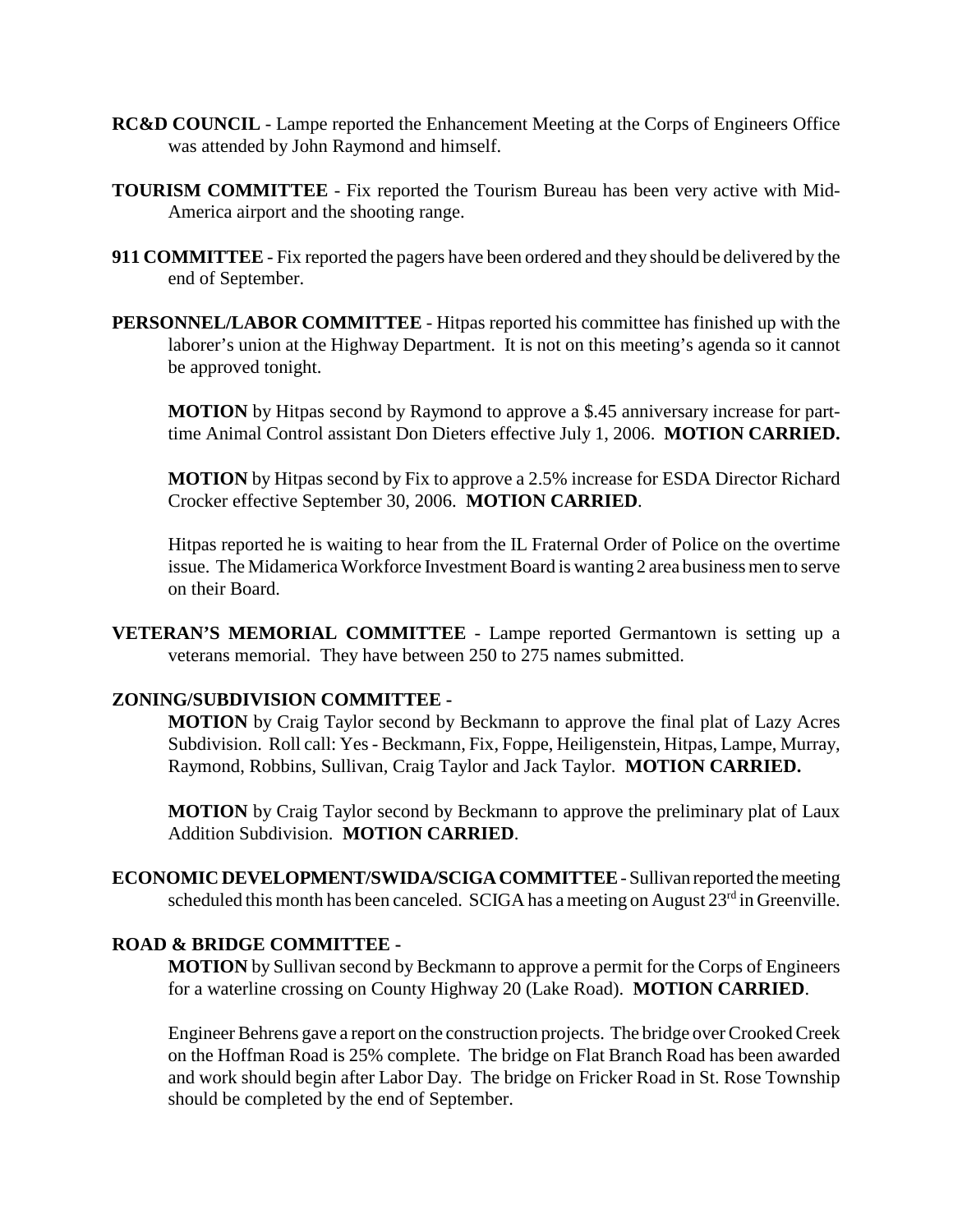County Clerk LaCaze asked Behrens to check on needed improvements at two railroad crossings on Route 161.

**FINANCE/HEALTH SERVICES COMMITTEE** - Jack Taylor reported the bills were in order and approved. **MOTION** by Jack Taylor second by Lampe to approve the monthly report of the Health Department and the 2005 annual report. **MOTION CARRIED**.

**MOTION** by Craig Taylor second by Robbins to approve monthly Budget and Financial Report of the Treasurer's Office. **MOTION CARRIED**.

Treasurer Mueller reported the Pearl Sand Account has been closed and the first distribution of the Real Estate Taxes of \$16,698,947.19 has been completed.

**FACILITIES/HEALTH SERVICES/RLF COMMITTEE** - Craig Taylor reported his committee is working on specifications for heating and cooling at the Annex. The Court house has several water leaks and Tom Athmer, the maintenance supervisor will do some repairs to the flashing. The Annex building has a water leak and so does the Sally Port roof. **MOTION** by Craig Taylor second by Raymond to approve \$4,925.00 to Kehrer Brothers Construction for repairs to the roof at the Annex and Sally Port. **MOTION CARRIED**.

**GENERAL SERVICES/JUDICIARY COMMITTEE** - Craig Taylor reported all bills were in order.

**MOTION** by Craig Taylor second by Raymond to approve payment of the Accounts Payable Claims. **MOTION CARRIED**.

**MOTION** by Robbins second by Fix to adjourn the meeting. **MOTION CARRIED**.

Ray Kloeckner Board Chairman

\_\_\_\_\_\_\_\_\_\_\_\_\_\_\_\_\_\_\_\_\_\_\_\_\_\_\_\_\_\_\_\_\_\_\_ Thomas LaCaze, County Clerk & Recorder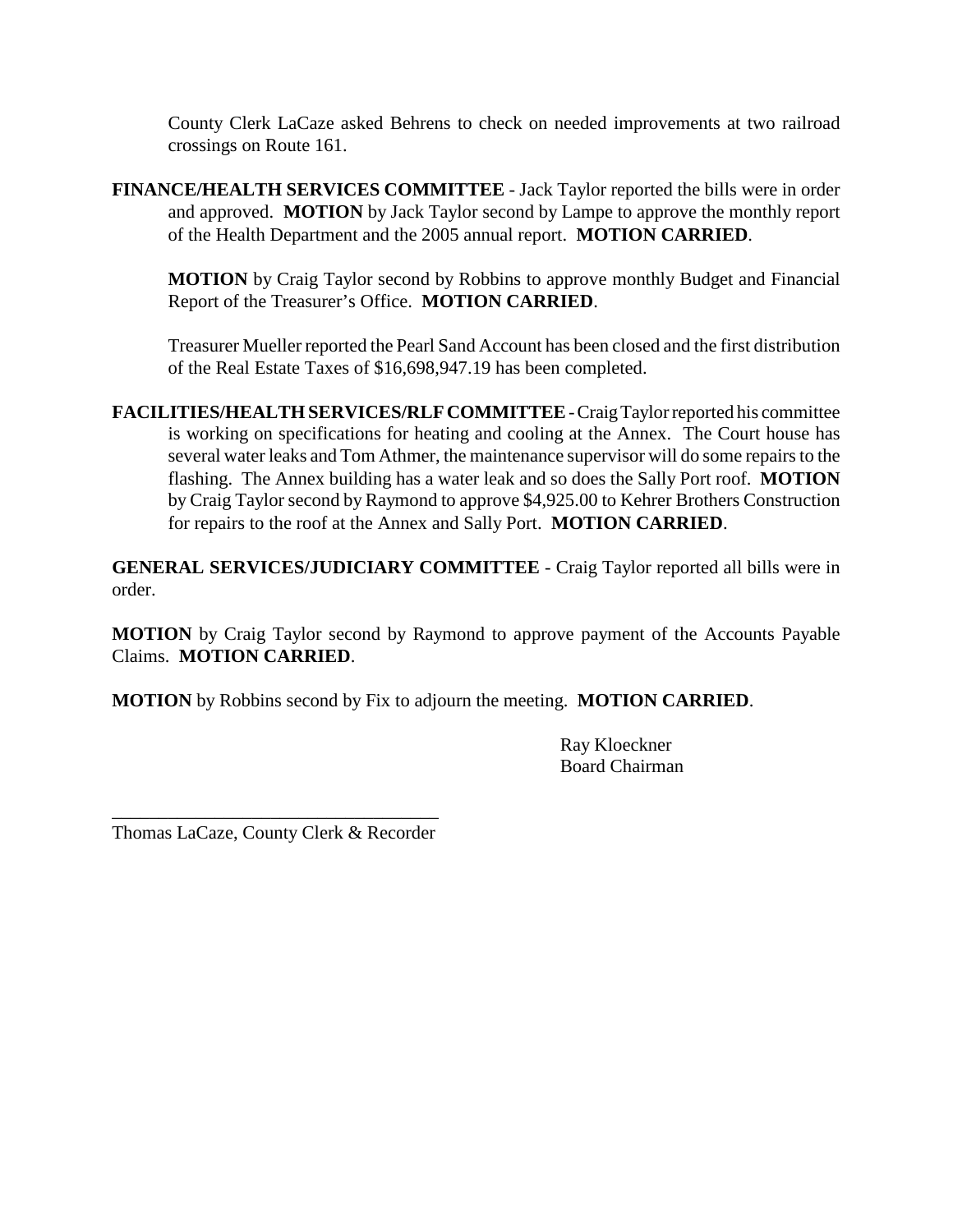# **ORDINANCE #08-06-01**

# **RESOLUTION SETTING COMPENSATION FOR ELECTION JUDGES AND TOWNSHIP SUPERVISORS**

**WHEREAS,** it is necessary that Clinton County employ the services of Election Judges and Township Supervisors at least twice annually to manage the various polling places located through the County;

**WHEREAS,** said individuals are currently compensated at the rate of \$100.00 per day;

**WHEREAS,** said individuals provide the County with more than 12 hours of their time on each election day;

**WHEREAS**, the Finance Committee has reviewed this matter and recommends that compensation for said individuals be set at \$130.00 per day;

**WHEREFORE, BE IT RESOLVED** that the compensation of Election Judges and Township Supervisors is hereby increased from \$100.00 per day to \$130.00 per day effective September 1, 2006.

**ADOPTED, ORDAINED AND APPROVED** August 21, 2006, by a roll call vote of the Corporate Authorities of the County of Clinton, Illinois.

> S/ Ray Kloeckner County Board Chairman

Atttest: S/ Thomas LaCaze County Clerk & Recorder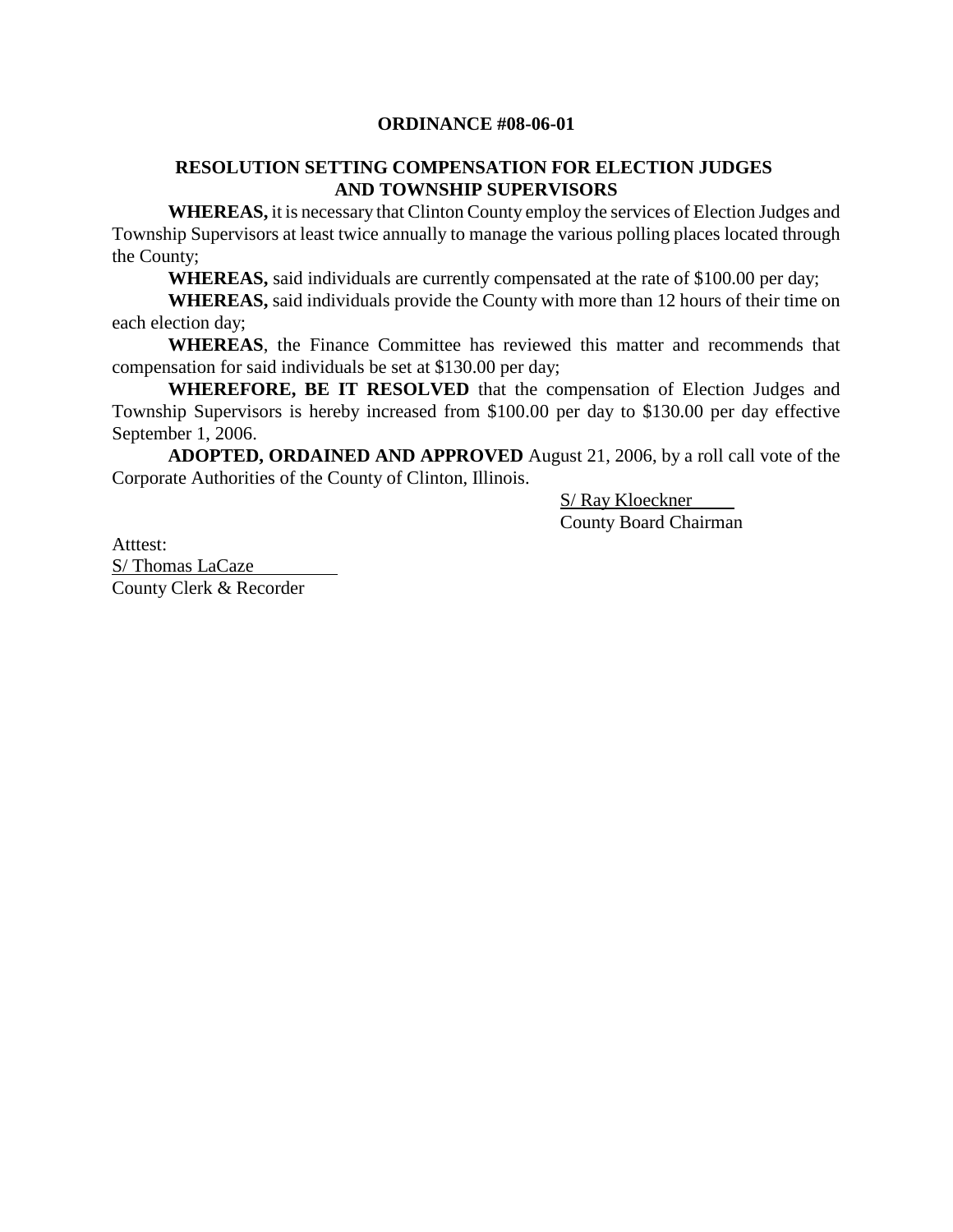# **CLINTON COUNTY BOARD September 18, 2006**

The September meeting of the Clinton County Board was called to order on Monday, September 18, 2006, at 7:00 p.m.

Roll call: Present - Beckmann, Fix, Heiligenstein, Hitpas, Holtgrave, Kloeckner, Lampe, Murray, Pingsterhaus, Raymond, Robbins, Sullivan, Craig Taylor and Jack Taylor. Absent - Foppe.

All visitors and guests introduced themselves. The Pledge of Allegiance was recited.

**MOTION** by Lampe second by Craig Taylor to approve the minutes of the previous meeting. **MOTION CARRIED.**

First Reading of the appointment of Gene Rennegarbe as Trustee for the Santa Fe Drainage & Levee District. **MOTION** by Craig Taylor second by Robbins to approve the appointment of Darren Santel as Trustee of the New Memphis Sanitary District. **MOTION CARRIED**.

Chairman Kloeckner gave a report on BPI Energy, Inc. He announced they will be starting the first test well in Clinton County within the next few weeks. It will be located in Wade Township Nortwest of Beckemeyer.

A resolution was read by County Clerk LaCaze in recognition of Wendy Parks as receiptant of an individual achievement award from Mid-America Workforce Investment Board. Bill Gagen spoke on Ms. Parks and her achievements. She will also be recognized in Springfield. **MOTION** by Hitpas, second by Holtgrave. **MOTION CARRIED.**

County Clerk LaCaze reported he has received \$75,780.53 reimbursement for allowable costs for implementation of the Help America Vote Act of 2002. This is in addition to \$4,363.93 received earlier this year and \$192,732.64 that was received as part of the punch card buyout. All these funds were received because of the efforts of his office applying for grants that were made available. Another \$20,775.73 is pending approval by the State.

**INSURANCE COMMITTEE** - Raymond reported on monthly claims. **MOTION** by Raymond second by Sullivan to approve Ordinance 09-06-02 Family and Medical Leave Revised Policy for Clinton County. Roll Call: Yes - Beckmann, Fix, Heiligenstein, Hitpas, Holtgrave, Lampe, Murray, Pingsterhaus, Raymond, Robbins, Sullivan, Craig Taylor and Jack Taylor. **MOTION CARRIED.**

**UNINCORPORATED AREA IMPROVEMENT COMMITTEE** - **MOTION** by Robbins second by Beckmann to approve Ordinance 09-06-03 Approval Contract for Appraisal Services in Support of New Memphis Sanitary District for the sum not to exceed \$300.00. Roll Call. Yes - Beckmann, Fix, Heiligenstein, Hitpas, Holtgrave, Lampe, Murray, Pingsterhaus, Raymond, Robbins, Sullivan, Craig Taylor and Jack Taylor. **MOTION CARRIED.**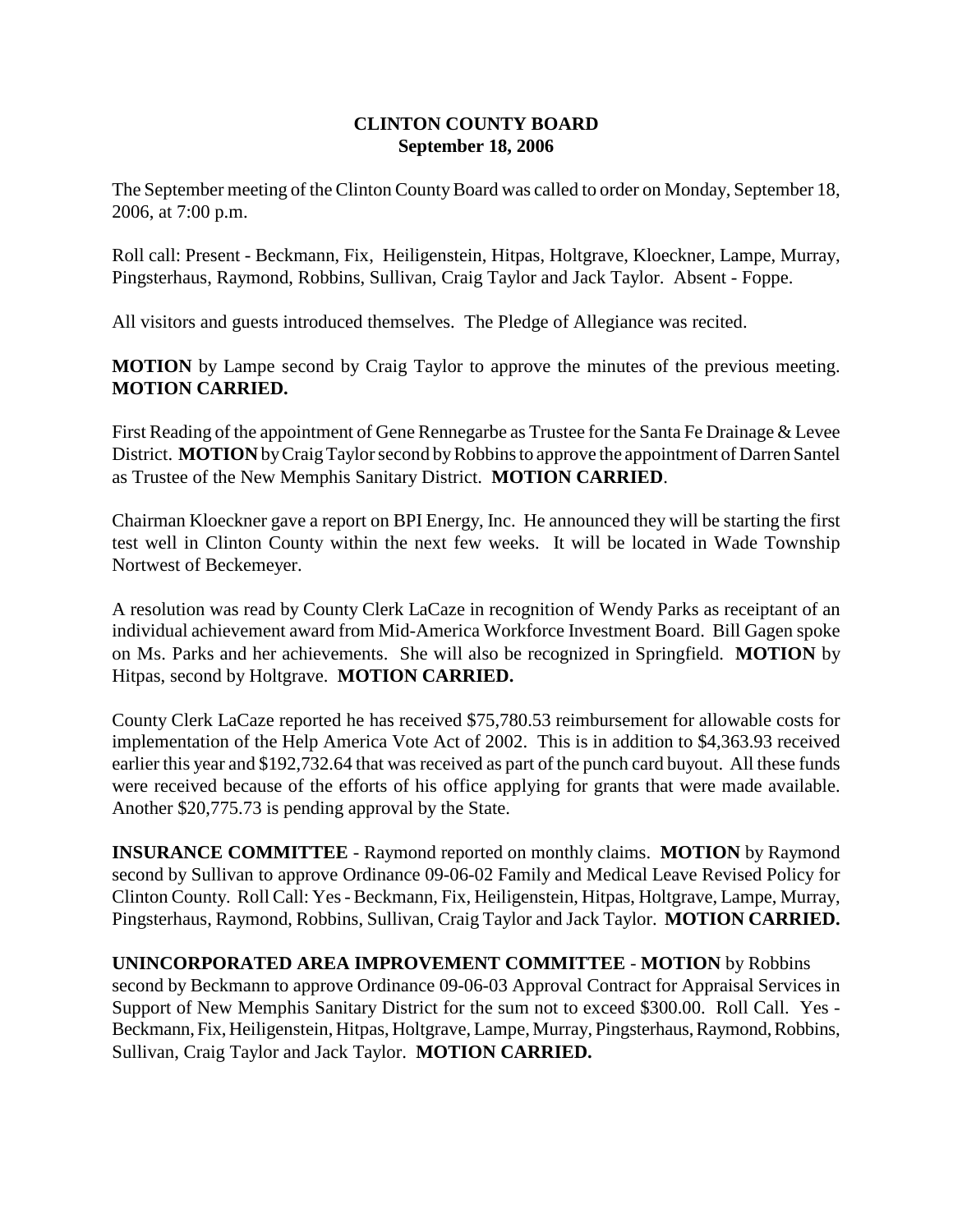**SAFETY COMMITTEE** - Pingsterhaus reported a sexual harassment class will be offered to all offices. There will be a tape available that all employees will be encouraged to view.

**EDUCATION COMMITTEE** - Heiligenstein reported on the September 5<sup>th</sup> committee meeting.

**GIS COMMITTEE** - Beckmann reported ten townships have been completed by Map Research. It is estimated that all townships will be completed by October.

**RC&D COUNCIL** - Lampe reported the committee recommends supporting the implementation of a Conservation Reserve Enhancement Program within the Kaskaskia River Watershed. A letter expressing the County's support was read by Clerk LaCaze. **MOTION** by Lampe second by Jack Taylor to approve support. **MOTION CARRIED.**

**TOURISM COMMITTEE** - Holtgave reported there has been several changes in leadership within the Southwestern Tourism Council. The current interim president will remain in place until January.

**PERSONNEL/LABOR COMMITTEE** - **MOTION** by Hitpas second by Robbins to approve ordinance 09-06-04 Approval of Collective Bargaining Agreement with Laborers' International Union of North America as Representative of Maintenance Employees at County Highway Department. Roll Call. Yes - Beckmann, Fix, Heiligenstein, Hitpas, Holtgrave, Lampe, Murray, Pingsterhaus, Raymond, Robbins, Sullivan, Craig Taylor, Jack Taylor. **MOTION CARRIED**

The following committees had no report. County Farm, Insurance Trust, 708 Mental Health Board/AAASWI, Solid Waste, 911, Veteran's Memorial, Liquor, Environmental Concerns.

# **ZONING/SUBDIVISION COMMITTEE -**

**MOTION** by Craig Taylor second by Beckmann to approve the reviewed preliminary plat of Laux subdivision. **MOTION CARRIED.**

**MOTION** by Craig Taylor second by Beckmann to approve the final plat of Laux Subdivision. **MOTION CARRIED**.

**MOTION** by Murray second by Taylor to approve the preliminary plat of Rose Hill Subdivision **MOTION CARRIED.**

**MOTION** by Sullivan, second by Beckmann to approve final plat of Rose Hill Subdivision.

**MOTION** by Craig Taylor second by Beckmann to wave the first reading for R. Keck Subdivision. **MOTION CARRIED.**

**MOTION** by Raymond second by Sullivan to approve second and final reading for R. Keck Subdivision. **MOTION CARRIED.**

**MOTION** by Lampe second by Raymond to waive first reading for DMG Subdivision **MOTION CARRIED.**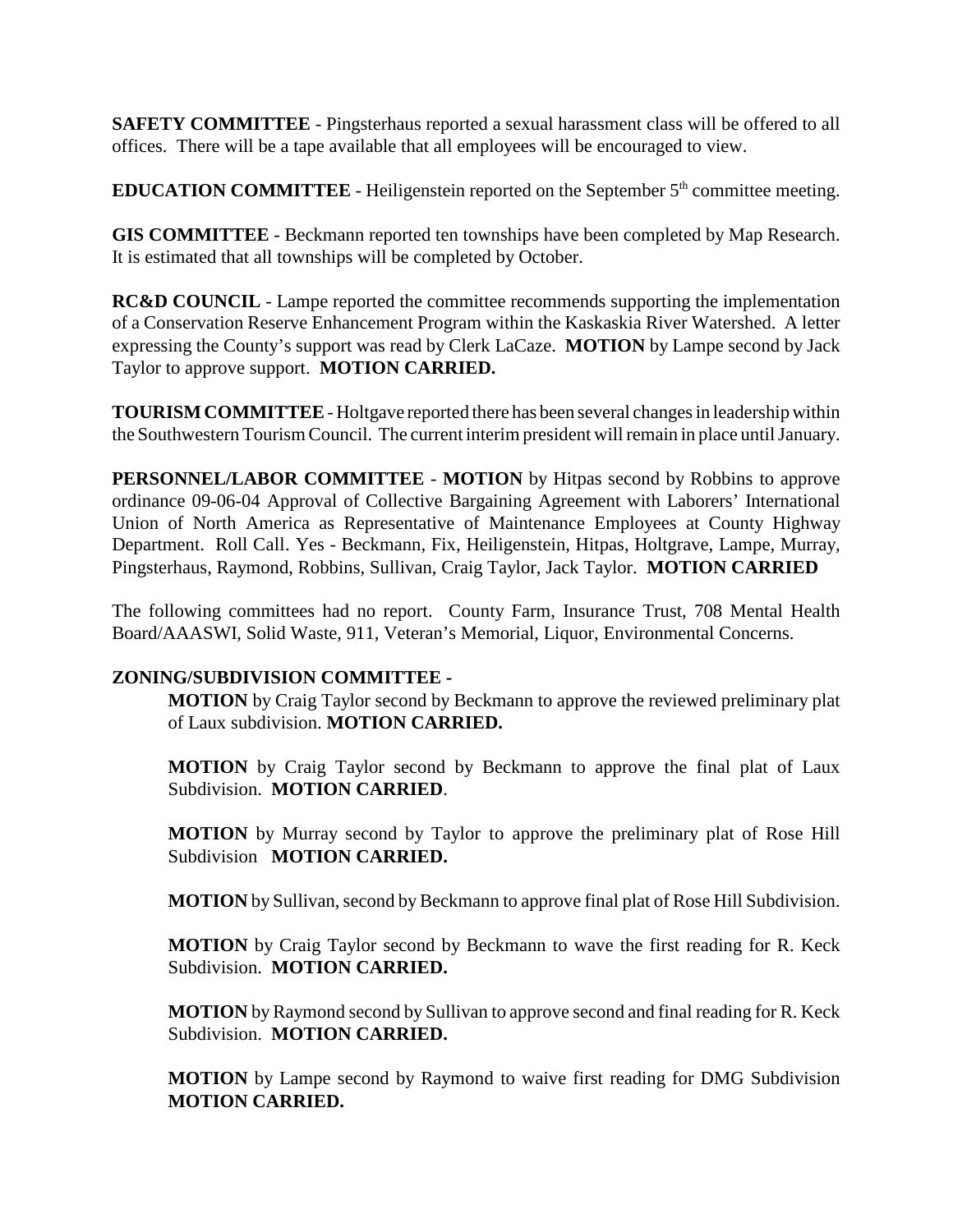**MOTION** by Lampe second by Beckmann to approve the second and final reading for DMG Subdivision. **MOTION CARRIED.**

**LAW ENFORCEMENT/ESDA COMMITTEE** - Sullivan reported the committee met and found all the bills to be in order.

**ECONOMIC DEVELOPMENT/SCIGA/SWIIDA -** Sullivan reported on a new Wal-Mart that is to be built in Clinton County. He suggested it could be an economic boom for the county. The remark was not well received by several board members.

**ROAD & BRIDGE COMMITTEE -** Dan Behrens, County Engineer, presented the County Motor Fuel Tax Audit for 2005. No action was required. He also reported he has contacted the Norfolk Southern Railroad in regard to improvements needed on railroad crossings on Route 161. They are aware of the problems and are working with the state to correct them.

Engineer Behrens also reported that Keeley and Sons has been awarded the contract for the Old U.S. Route 50 Bridge over Shoal Creek. Originally the County Board agreed to a seven day closure and utilizing County Highway 14 (St. Rose Road) and County Highway 13 (Stolletown Road) for a temporary detour route. At a later meeting the Board agreed to extend this detour period to 14 days. Keeley & Sons has requested this full closure be extended to six months. The City of Breese's safety concerns were discussed at length. **MOTION** by Sullivan seconded by Holtgrave to referr back to the highway committee and table it until next month. **MOTION CARRIED.**

Reports were given on the following construction problems: Crooked Creek Bridge on Hoffman Road; Flat Branch Bridge on Keyesport Road; and St. Rose Township Bridge on Fricker Road.

**FINANCE/HEALTH SERVICES COMMITTEE** - Jack Taylor reported the bills were in order and approved. **MOTION** by Jack Taylor second by Hitpas to approve the monthly report of the Health Department. **MOTION CARRIED**.

**MOTION** by Jack Taylor second by Robbins to approve monthly Budget and Financial Report of the Treasurer's Office. **MOTION CARRIED**.

Treasurer Mueller reported receiving an oil check in the amount of \$9,846.21. He also gave the 2006 Real-Estate update:  $2<sup>nd</sup>$  installment due Sept.  $20<sup>th</sup>$ ,  $2<sup>nd</sup>$  distribution Oct.  $11<sup>th</sup>$  and certified letters to delinquents Oct. 19<sup>th</sup>. The 2006-2007 budget process had started.

**MOTION** by Jack Taylor second by Raymond to waive 68 parcels in the amound of \$3,827.08. **MOTION CARRIED.**

**FACILITIES/HEALTH SERVICES/RLF COMMITTEE** - Craig Taylor reported that Kehrer Bros. Roofing has started working on the roofing projects. He also reported Nettemeyer Engineering is working on changes for the Wiegmann Building. There will be a meeting on September  $25<sup>th</sup>$  to review the changes. **MOTION** by Craig Taylor second by Beckmann to close the bids for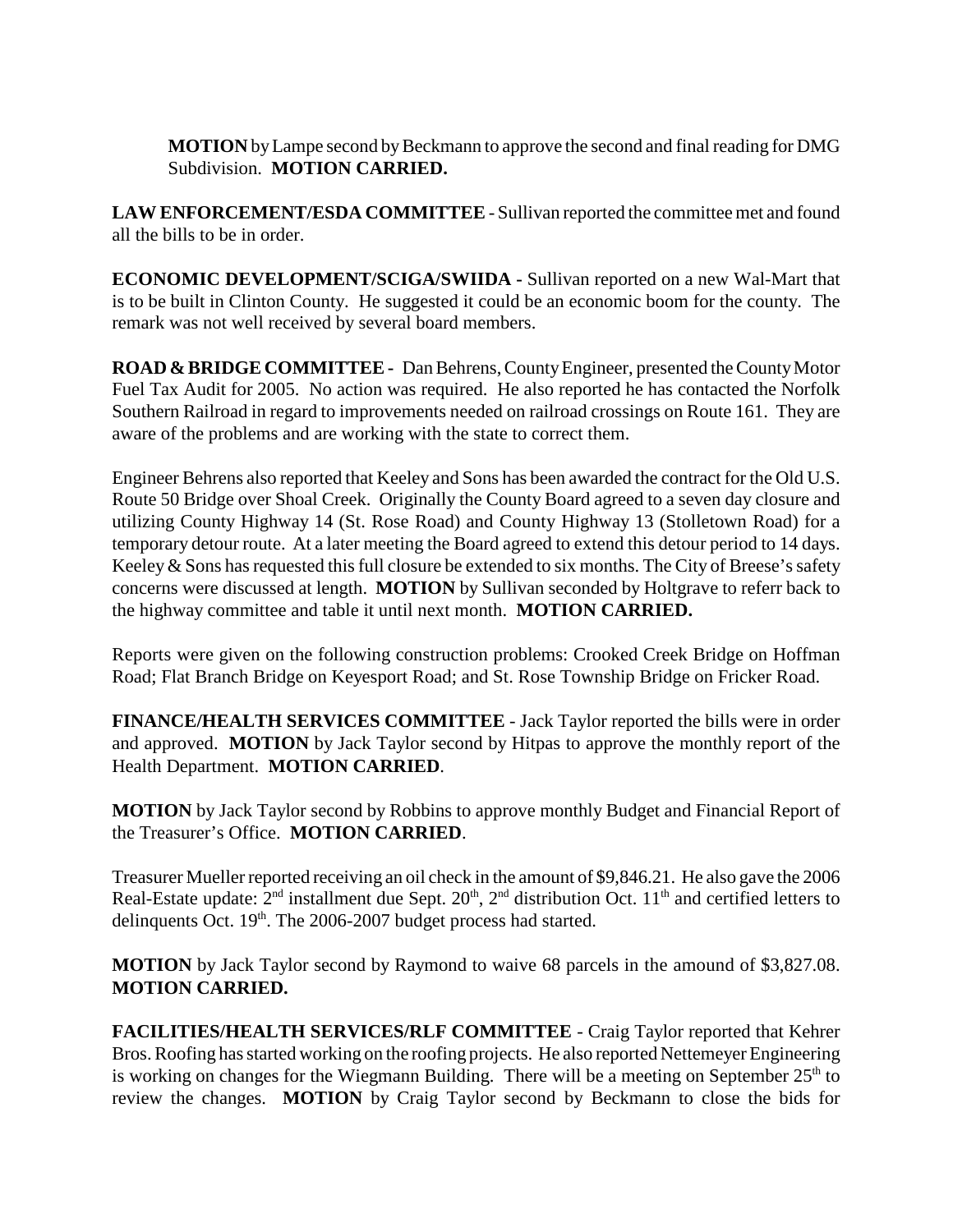improvements on October 11. **MOTION CARRIED.**

**GENERAL SERVICES/JUDICIARY COMMITTEE** - New additions for the Revised Code of Ordinances book were distributed. .

**MOTION** by Craig Taylor second by Raymond to approve payment of the Accounts Payable Claims. **MOTION CARRIED**.

**MOTION** by Robbins second by Holtgrave to adjourn the meeting. **MOTION CARRIED**.

Ray Kloeckner Board Chairman

\_\_\_\_\_\_\_\_\_\_\_\_\_\_\_\_\_\_\_\_\_\_\_\_\_\_\_\_\_\_\_\_\_\_\_ Thomas LaCaze, County Clerk & Recorder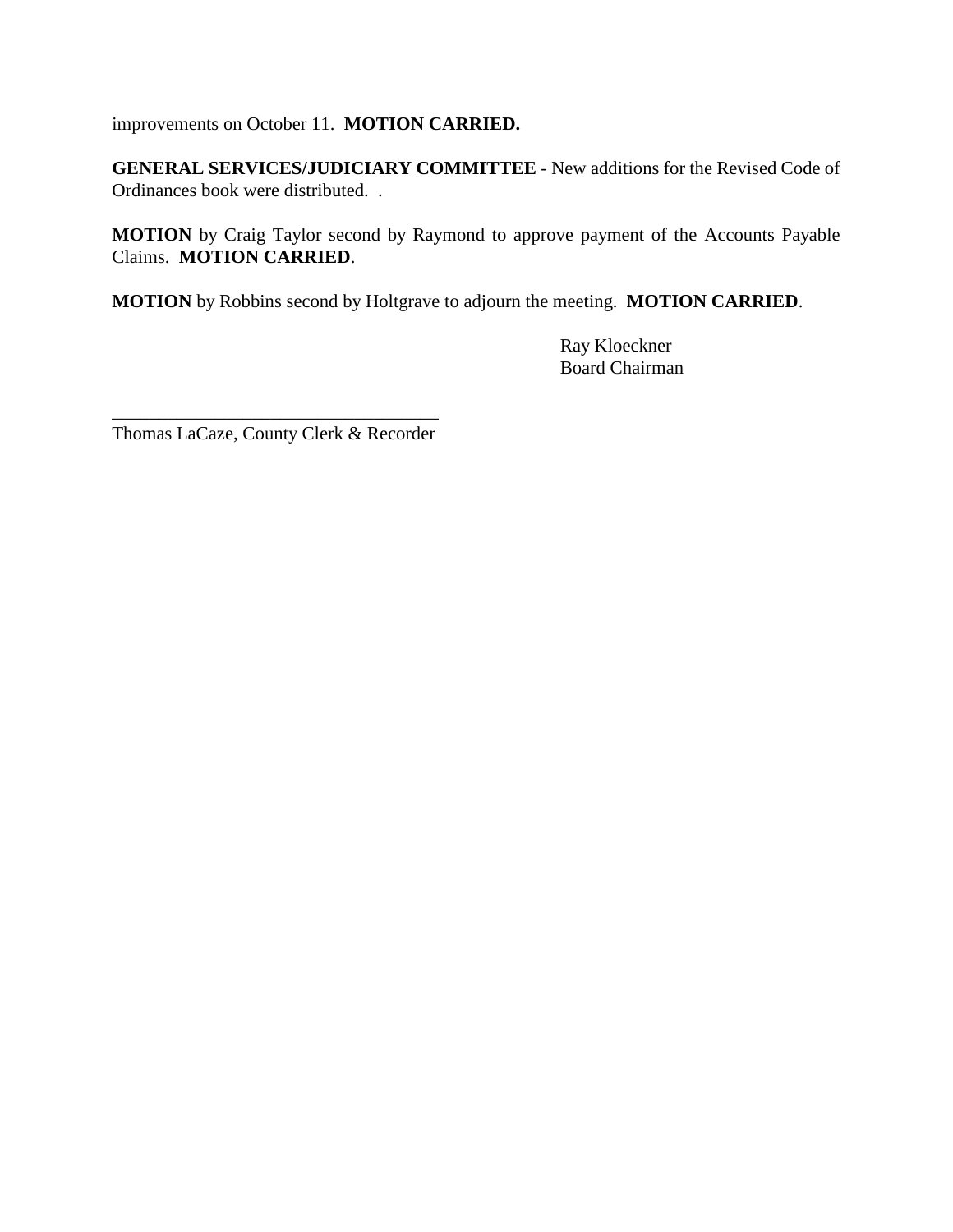#### **#09-06-01**

### **RECOGNITION OF WENDY PARKS AS RECIPIENT OF AN INDIVIDUAL ACHIEVEMENT AWARD FROM MID-AMERICA WORKFORCE INVESTMENT BOARD**

**WHEREAS**, the Mid-America Workforce Investment Board was established to promote workforce development in St. Clair, Clinton, Monroe, Randolph and Washington counties in southwestern Illinois;

**WHEREAS,** Wendy Parks has recently completed her degree in the Nursing Program at Kaskaskia College; **WHEREAS,** completion of her nursing degree at Kaskaskia College required a level of discipline and dedication that can serve as an example for college student;

**WHEREAS,** completion of her nursing degree at Kaskaskia College has allowed Wendy Parks to obtain employment as a nurse at Memorial Hospital in Belleville, Illinois;

**WHEREAS,** Wendy Parks has been named recipient of an Individual Achievement Award by the Mid-America Workforce Investment Board;

**BE IT RESOLVED** that the Clinton County Board hereby commends Wendy Parks as recipient of an Individual Achievement Award from the Mid-America Workforce Investment Board;

**BE IT FURTHER RESOLVED** that the Clinton County Board hereby congratulates Wendy Parks on the completion of her nursing degree.

Approved this 18<sup>th</sup> day of September, 2006, by the Corporate Authority of the County of Clinton, Illinois.

S/ Ray Kloeckner Clinton Board Chairman

#### **Attest:**

S/ Thomas LaCaze Clinton County Clerk

#### **ORDINANCE # 09-06-02**

#### **FAMILY AND MEDICAL LEAVE - REVISED POLICY**

**WHEREAS**, the County of Clinton has a Family Medical Leave Policy and said policy needs to be revised; **WHEREFORE, BE IT RESOLVED** that the County Board of Clinton County does hereby adopt the attached three page Family and Medical Leave Policy,

Roll call: Yes - Hitpas, Murray, Robbins, Heiligenstein, Pingsterhaus, Jack Taylor, Raymond, Fix, Holtgrave, Foppe, Sullivan, Craig Taylor, Beckmann, and Lampe.

**ADOPTED, ORDAINED AND APPROVED** September 18, 2006, by a voice/roll call vote of the Corporate Authorities of the County of Clinton, Illinois.

> S/ Ray Kloeckner County Board Chairman

Attest: S/ Thomas LaCaze

Clinton County Clerk

#### **CLINTON COUNTY FAMILY AND MEDICAL LEAVE POLICY ("FMLA")**

Clinton County complies with and provides to eligible employees up to twelve (12) weeks of unpaid leave in a rolling calendar year for designated family and medical reasons. This leave is granted for one or more of the following reasons:

- 1) The birth of a newborn child or the placement in the family of n adopted child or a child for foster care (entitlement during the first 12 months subsequent to date of birth, adoption, or placement)
- 2) To care for the employee's spouse, child, or parent who has been diagnosed with a serious health/medical condition (as defined by federal regulations)
- 3) Due to an employee's own diagnosed serious health condition, a condition that has rendered the employee unable to perform the functions of their position under normal working conditions (as defined by federal regulations)

To be eligible the employee must meet both of the following conditions:

1) Been an employee of Clinton County for a minimum of twelve months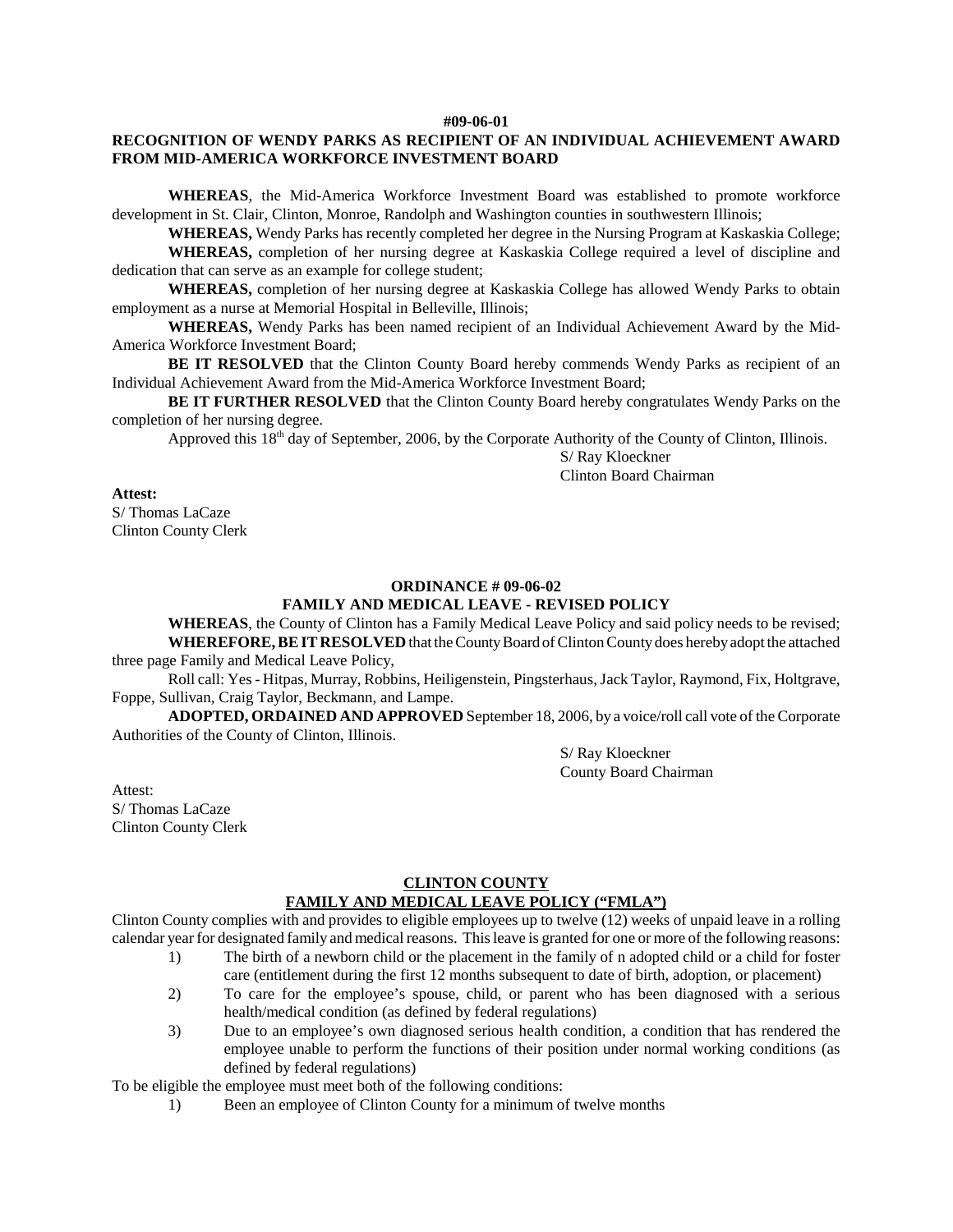2) Have worked at least 1,250 hours during the twelve month period immediately preceding the commencement of a requested leave

### **NOTIFICATION:**

The standard advance notification to Clinton County for *foreseeable* leave is thirty days. If leave is necessitated by an emergency, notification to the County must be within 2 days.

## **CERTIFICATION:**

If the leave is necessitated by the serious health condition of the employee or their spouse, child, or parent then medical certification is required prior to the commencement of the leave or as soon as is practical after the leave begins (maximum of 15 working days). The employee will be requested to recertify the condition approximately every thirty days.

### **BENEFITS:**

The employee's health coverage/s will be maintained on the same basis as if they were not on leave, continuing to pay their contributory amount where applicable. 401 (K) match and pension contributions will be suspended during the leave and will continue at the same level upon return to the job.

### **USE OF PAID TIME OFF:**

Employees who request Family and Medical Leave will be required to use earned Vacation, Personal and/or Sick Time as part of the leave. An employee will not earn any such benefits while on leave. Time will begin to be enacted to provide as consistent a workforce as possible upon completion of leaves. Leaves taken that qualify for FMLA status will be counted toward the twelve month benefit, regardless of the employee's request to do so.

### **MARRIED COUPLES WORKING FOR CLINTON COUNTY:**

A husband and wife who work for Clinton County are permitted to take a combined total of twelve weeks during a rolling twelve month period under the following circumstances:

- 1) Birth of a child
- 2) Placement of an adopted or foster child
- 3) Care for a parent diagnosed with a serious health condition

### **INTERMITTENT LEAVE OR REDUCED WORK SCHEDULES**

When leave is necessitated by the employee's or designated family member's, serious health condition it may be taken intermittently or on a reduces schedule at the employee's request and upon medical certification. (For example weekly dialysis treatments, or reduced work schedules while recovering from a heart attack or surgery)

### **REINSTATEMENT:**

Per FMLA requirements the employee will be able to return to the same job, or a job with equivalent status, pay, benefits and other employment terms upon return from leave. A physician's "Release to Return to Work" must be presented on their first day back on the job, without which they will not be allowed to work.

### **CONCURRENT BENEFITS:**

Leaves which qualify as FMLA may, and frequently do, run concurrently with Vacation, Personal, and/or Sick Time, Worker's Compensation, and Short Term Disability coverage. But, they are governed independently by the distinct policies.

### **MEDICAL/PERSONAL LEAVE**

There may be instances when a leave is requested and either the employee or the circumstances do not qualify for FMLA leave, never the less the need is of an urgent nature. In that instance an employee is required to complete a "Request for Leave of Absence" form & submit it to their Department Head for approval.

The employee and their Department Heal will be required to appear before the Clinton County Personnel Committee which has the final authority to approve or deny the request. Approvals or denials of leave will be made consistent with decisions granted other employees who have had similar requests and circumstances, and without discrimination.

The employee will be required to use any earned Vacation, Personal, and/or Sick Time as a part of their leave and no such time will be earned while they are on leave. Time Off will begin to be earned again upon their return to the job. The remainder of the leave will be unpaid by the County.

The employee's health coverage/s will be maintained on the same basis as if they were not on leave, continuing to pay their contributory amount where applicable. All other benefits, including IMRF pension, will be suspended until the employee returns to the job.

The employee must give their manager a physician's "Release to Return to Work" on the day they return to the job, without which they will not be allowed to work.

If all employees meet all required criteria, approval will be given.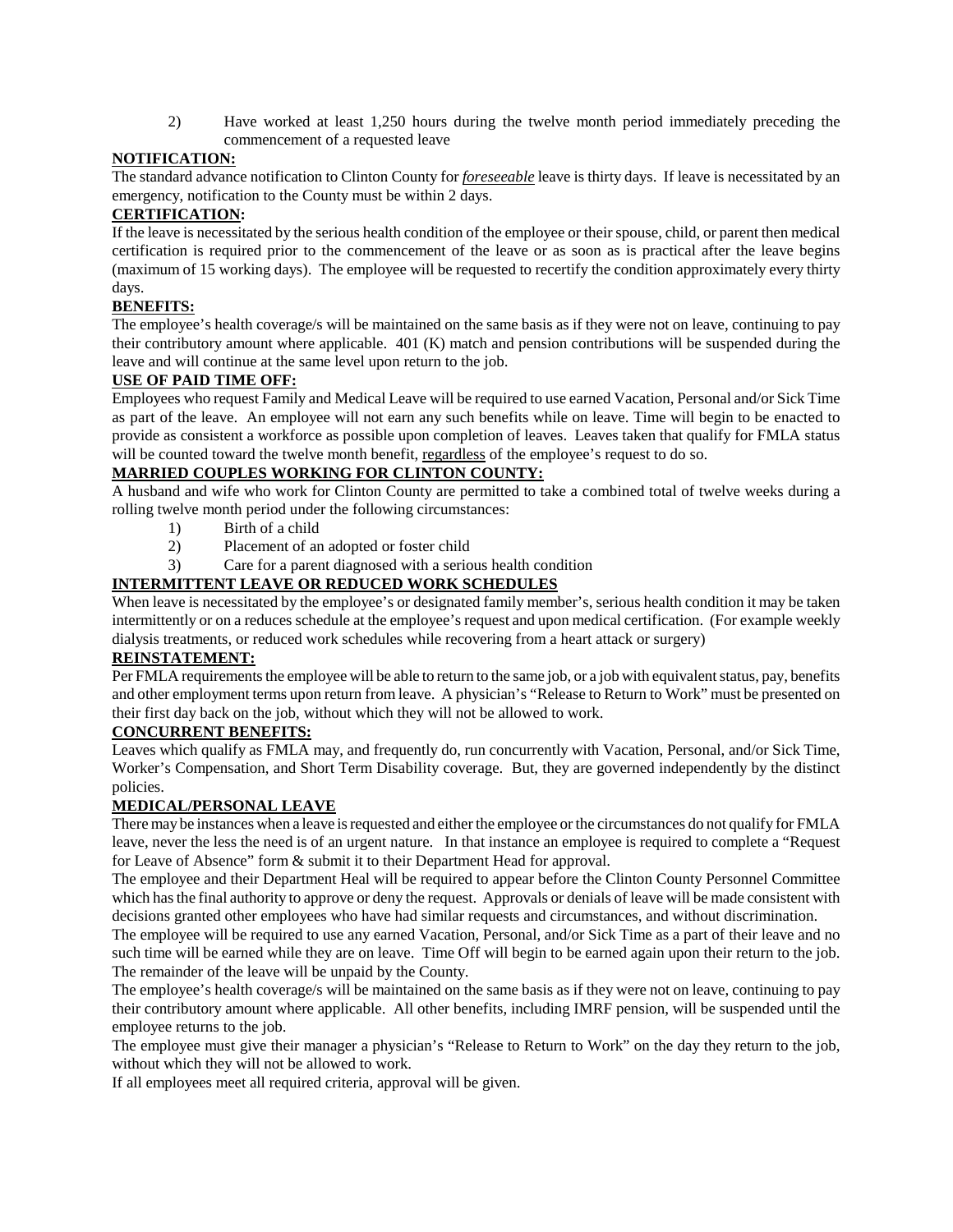#### **ORDINANCE # 09-06-03 APPROVAL CONTRACT FOR APPRAISAL SERVICES IN SUPPORT OF NEW MEMPHIS SANITARY DISTRICT**

**WHEREAS,** County of Clinton is the current sponsor of an IL Department of Commerce and Economic Opportunity (DECO) CDAP Grant #05-24211 in support of the creation of the New Memphis Sanitary District and necessary infrastructure (hereinafter, the Project);

**WHEREAS**, the New Memphis Sanitary District must purchase a tract of land for the construction of a treatment facility in order to complete the Project;

**WHEREAS**, the New Memphis Sanitary District is in need of an appraisal of a certain tract of real estate in order to complete an option agreement for the purchase of said tract of real estate,

**WHEREAS,** Rakers Appraisal Services of Carlyle, Illinois is willing to complete said appraisal for a sum not to exceed \$300.00 for Clinton County and the New Memphis Sanitary District pursuant to the Agreement attached hereto to Exhibit A;

**WHEREAS**, the New Memphis Sanitary District currently has no regular revenue or assets to pay for the cost of said appraisal;

**WHEREAS**, the lack of said appraisal will place the New Memphis Sanitary District in jeopardy of not being able to complete an option agreement, and consequently the Project as well;

**WHEREAS**, the several citizens of New Memphis have already contributed in excess of \$5,000.00 toward various expenses in support of the Project; and

**WHEREAS**, the completion of the Project will be a substantial asset and benefit to the said unincorporated area known as New Memphis;

**WHEREFORE BE IT RESOLVED** that Clinton County Board does hereby authorize Raymond Kloeckner, County Board Chairman to enter into the agreement attached hereto as Exhibit A for completion of said Appraisal at a cost not to exceed \$300.00, and

**WHEREFORE BE IT FURTHER RESOLVED** that said Appraisal when completed shall be forwarded without cost the Board of the New Memphis Sanitary District for their use in support of CDAP Grant #05-24211, Voting yes - Hitpas, Murray, Robbins, Heiligenstein, Pingsterhaus, Jack Taylor, Raymond, Fix, Holtgrave, Sullivan, Craig Taylor, Beckmann and Lampe. Absent - Foppe.

**ADOPTED, ORDAINED AND APPROVED** September 18, 2006, by a voice/roll call vote of the Corporate Authorities of the County of Clinton, Illinois.

> S/ Ray Kloeckner County Board Chairman

ATTEST: S/ Thomas LaCaze County Clerk

### **ORDINANCE # 09-06-04 APPROVAL OF COLLECTIVE BARGAINING AGREEMENT WITH LABORER'S INTERNATIONAL UNION OF NORTH AMERICA AS REPRESENTATIVE OF MAINTENANCE EMPLOYEES AT COUNTY HIGHWAY DEPARTMENT**

**WHEREAS,** a Certificate of Representative was issued on February 8, 2006, in the case of the County of Clinton (Highway Department)(hereinafter, County) and Laborers' International Union of North America (Midwest Region)(hereinafter, LIUNA), S-RC-06-120, recognizing said LIUNA as the representative of Maintenance Employees (Class M) at the County Highway Department;

**WHEREAS**, the Personnel Committee for Clinton County has negotiated the terms and conditions of a Collective Bargaining Agreement ("CBA" with the LIUNA representative for the Maintenance Employees at the County Highway Department;

**WHEREAS**, a copy of the proposed CBA is attached hereto as Exhibit A;

**WHEREAS**, said CBA has been reviewed by members of the Finance and Insurance Committees for Clinton County;

**WHEREAS,** the terms of the CBA are acceptable to Daniel L. Behrens, County Engineer;

**WHEREAS,** the Maintenance Employees of the County Highway Department voted unanimously in favor of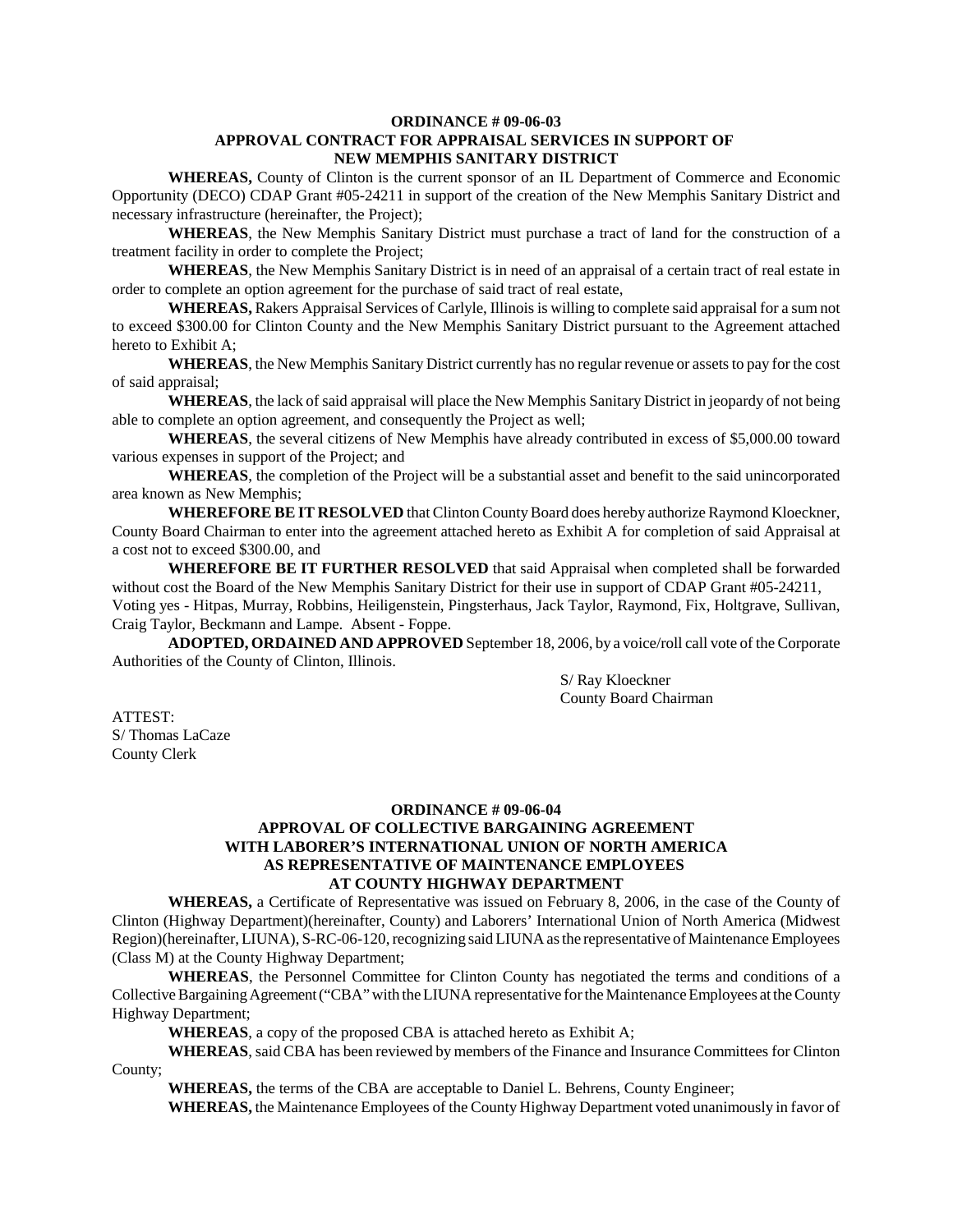accepting said CBA by way of an advisory poll taken of the membership in August following the last negotiating session with the Personnel Committee;

**WHEREAS,** the duly authorized representatives for LIUNA have executed six (6) originals of said CBA;

**WHEREAS,** the Personnel Committee unanimously recommends the adoption of said CBA by the Clinton County Board;

**WHEREFORE BE IT RESOLVED** that the Clinton County Board does hereby approve the CBA attached hereto as Exhibit A;

**FURTHER BE IT RESOLVED** that the Clinton County Board does hereby authorize Board Chairperson Ray Kloeckner to execute said originals of the CBA on behalf of the County of Clinton.

Voting yes - Hitpas, Murray, Robbins, Heiligenstein, Pingsterhaus, Jack Taylor, Raymond, Fix, Holtgrave, Sullivan, Craig Taylor, Beckmann, and Lampe. Absent - Foppe.

**ADOPTED, ORDAINED AND APPROVED** September 18, 2006, by a voice/roll call vote of the Corporate Authorities of the County of Clinton, Illinois.

> S/ Ray Kloeckner Board Chairman

Attest: S/ Thomas LaCaze County Clerk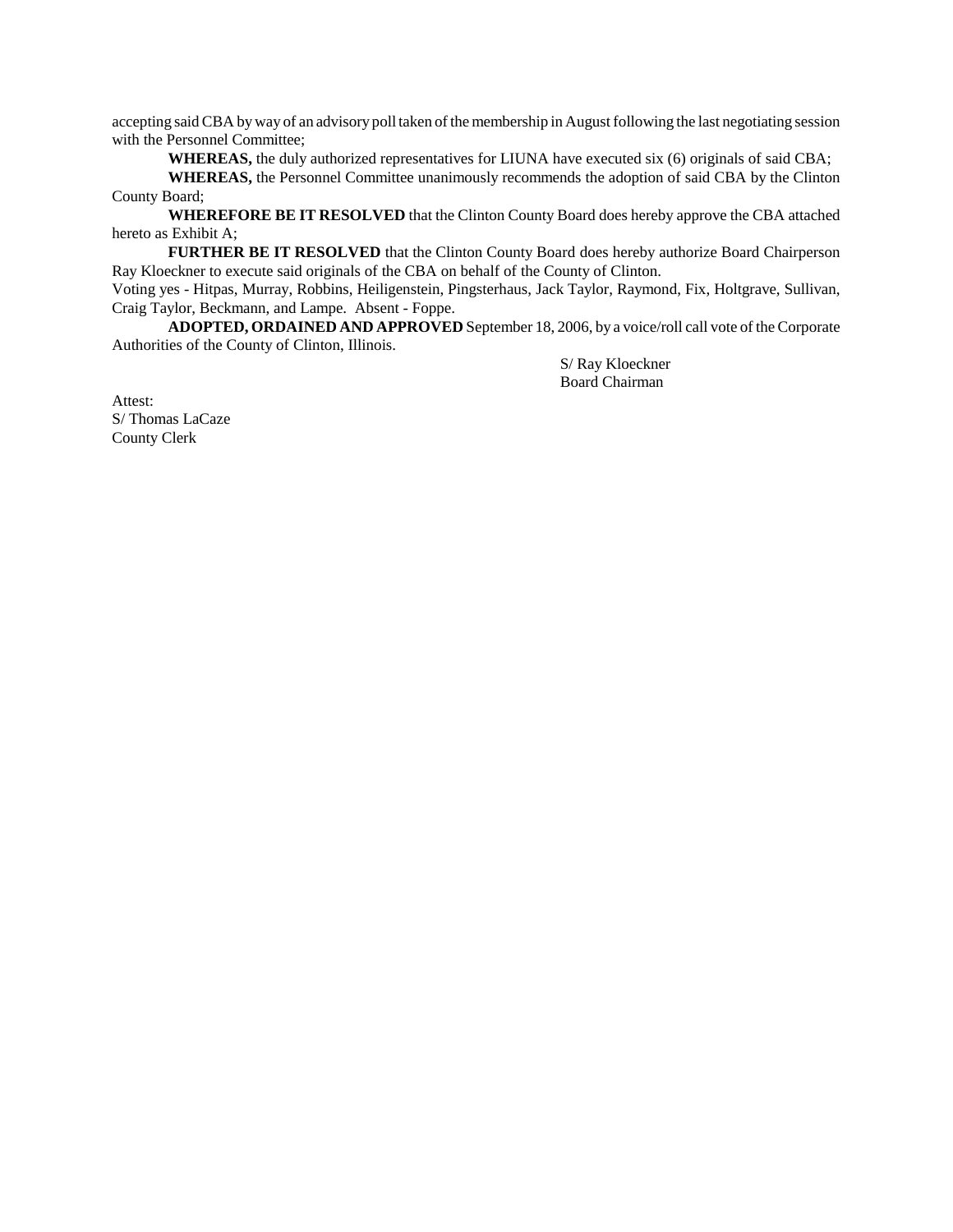# **CLINTON COUNTY BOARD October 16, 2006**

The October meeting of the Clinton County Board was called to order by Chief Deputy Sheriff Mark Etter on Monday, October 16, 2006, at 7:00 p.m.

**ROLL CALL**: Present - Beckmann, Fix, Foppe, Heiligenstein, Hitpas, Holtgrave, Kloeckner, Lampe, Murray, Pingsterhaus, Raymond, Robbins, Sullivan, Craig Taylor and Jack Taylor.

**MOTION** by Lampe second by Craig Taylor to approve the minutes of the previous meeting. **MOTION CARRIED.**

The Pledge of Allegiance was recited. All visitors and guests introduced themselves.

**MOTION** by Lampe second by Holtgrave to approve the appointment of Gene Rennegarbe as commissioner of the Santa Fe Drainage & Levee District. **MOTION CARRIED**.

First reading of appointment: Edwin Luebbers - Zoning Board of Appeals.

Chairman Kloeckner reported that BPI has completed the coring of the #1 well in Clinton County. They went down 700 feet and took samples that were sent to their Houston office. It will take approximately 4 to 5 months to determine the gas content. The decision by BPI to continue will be 6 to 9 months away.

**MOTION** by Jack Taylor second by Robbins to approve a contract with Manatron, Inc. for Schedules for Master Agreement for Licensed Software, Hardware and Services. **MOTION CARRIED**. The original contract was for GRM software but Manatron acquired a company that already had the necessary software in place. This contract is basically a change of name. There is no cost to the county regarding the software because we are a BETA site for Manatron.

**MOTION** by Murray second by Fix to approve a "Proclamation in Recognition and Honor of the Faculty and Staff at Roc-Nijmegen in the Netherlands and their Collaboration with Kaskaskia College. **MOTION CARRIED**.

County Clerk LaCaze read a letter concerning audit requirements from the Division of Child Support Enforcement concerning federal funds the county was a subrecipient of for FY2006.

# **COUNTY FARM COMMITTEE** -

Craig Taylor reported Animal Control Warden Gerhard Kluemke is not working because of a work related accident. Don Dieters is filling in for him.

# **IL COUNTY INSURANCE TRUST -**

Foppe reported the county has been assessed a contribution of \$33,900.00 for participation in ICIT for fiscal year 2007.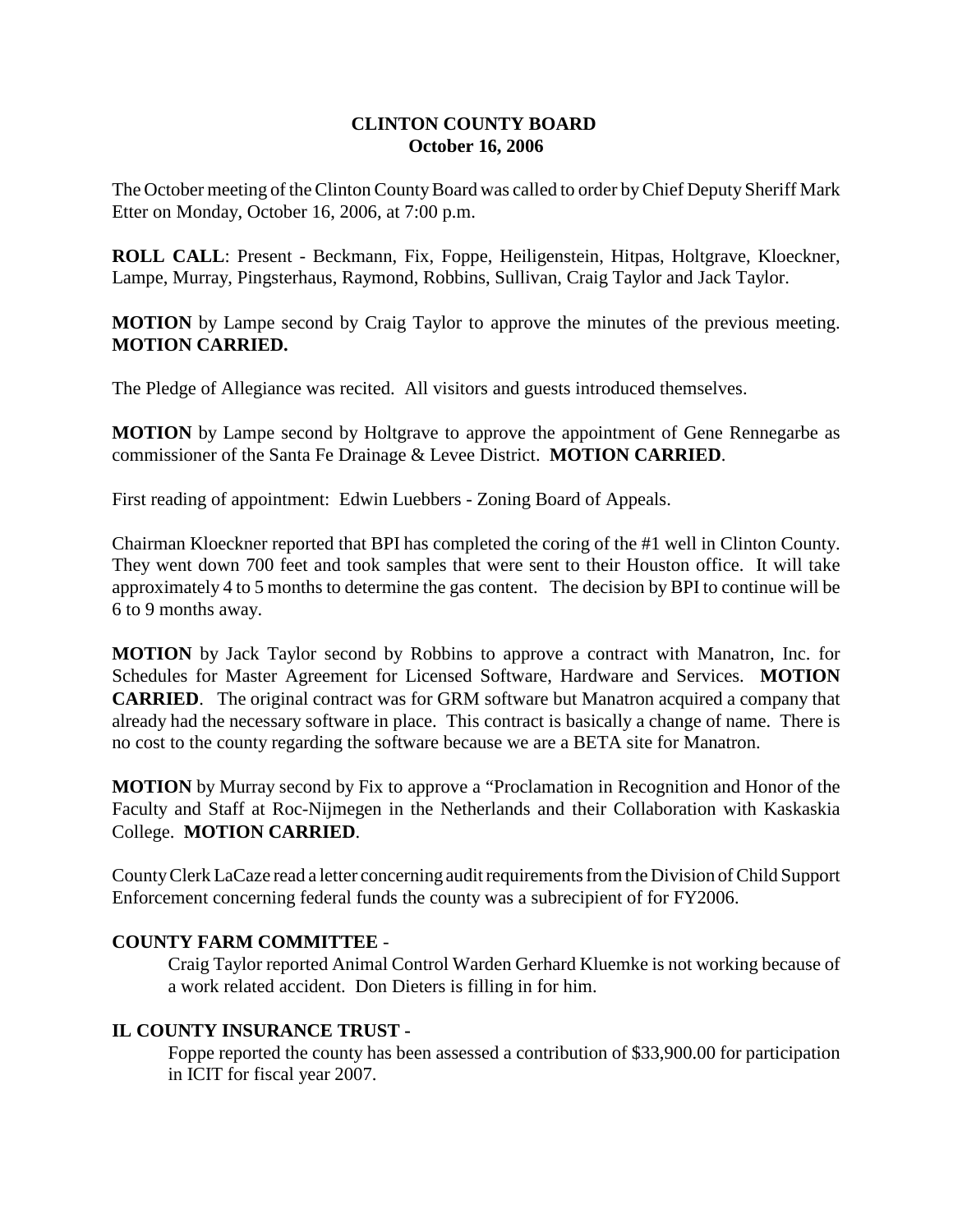He also reported ICIT has changed the billing arrangement with Becker, Paulson, Hoerner, Thompson, PC. Beginning September 1, 2006, all legal questions concerning worker's compensation and liability coverage should be directed to Canon, Cochran Management Systems, Inc. CCMSI has agreed to do the investigating portion of the worker's compensation and liability claims instead of the ICIT attorneys. Foppe asked County Clerk LaCaze notify all department heads of this change.

# **INSURANCE COMMITTEE** -

Raymond received a report from Einsten Group concerning the savings the county has realized to date on health insurance. Meritain's fixed cost was \$120,839.94 and the medical and Rx claims for the same period were \$181,532.67. The premium Blue Cross/Blue Shield would have charged us for the same period was \$380,078.50. The average savings per month is \$14,128.34.

At the last committee meeting past claims were discussed and all bills were approved.

The following committees had no reports: Unincorporated Area Improvement, Education, 708 Mental Health, Solid Waste, Tourism, 911, Veteran's Memorial, General Services, Liquor and Environmental Concerns.

# **SAFETY COMMITTEE** -

Pingsterhaus reported the next meeting will be November  $1<sup>st</sup>$  at 1:00 p.m. At this meeting department heads will be viewing a tape on sexual harassment. The Committee is suggesting that all employees watch the tape also.

## **GIS COMMITTEE -**

Beckmann reported the parcel mapping has been completed for the entire county. The new database will be installed tomorrow. The next meeting is scheduled for Monday, October  $23^{\text{rd}}$  at 5:00 p.m.

### **RC&D COUNCIL -**

Lampe reported the Committee has received \$20,000.00 from contributors for the lake clean up project. The next meeting will be November  $21<sup>st</sup>$  at 7:30 p.m. in Mascoutah.

# **PERSONNEL COMMITTEE** -

Hitpas said his committee will be updating the county's Personnel Policy at their meeting on November  $6<sup>th</sup>$  at 6:00 p.m. He asked the County Clerk to file letters from the IL Labor Relations Board that contain contract numbers for the Fraternal Order of Police union.

## **ZONING/SUBDIVISION COMMITTEE -**

Zoning Administrator Joyce Lucas reported Anthony Emig has withdrawn his request for a Map Amendment.

**MOTION** by Murray second by Craig Taylor to approve an Ordinance #10-06-01 for a Map Amendment from Agricultural to Commercial requested by Arentsen Brothers on 5 acres in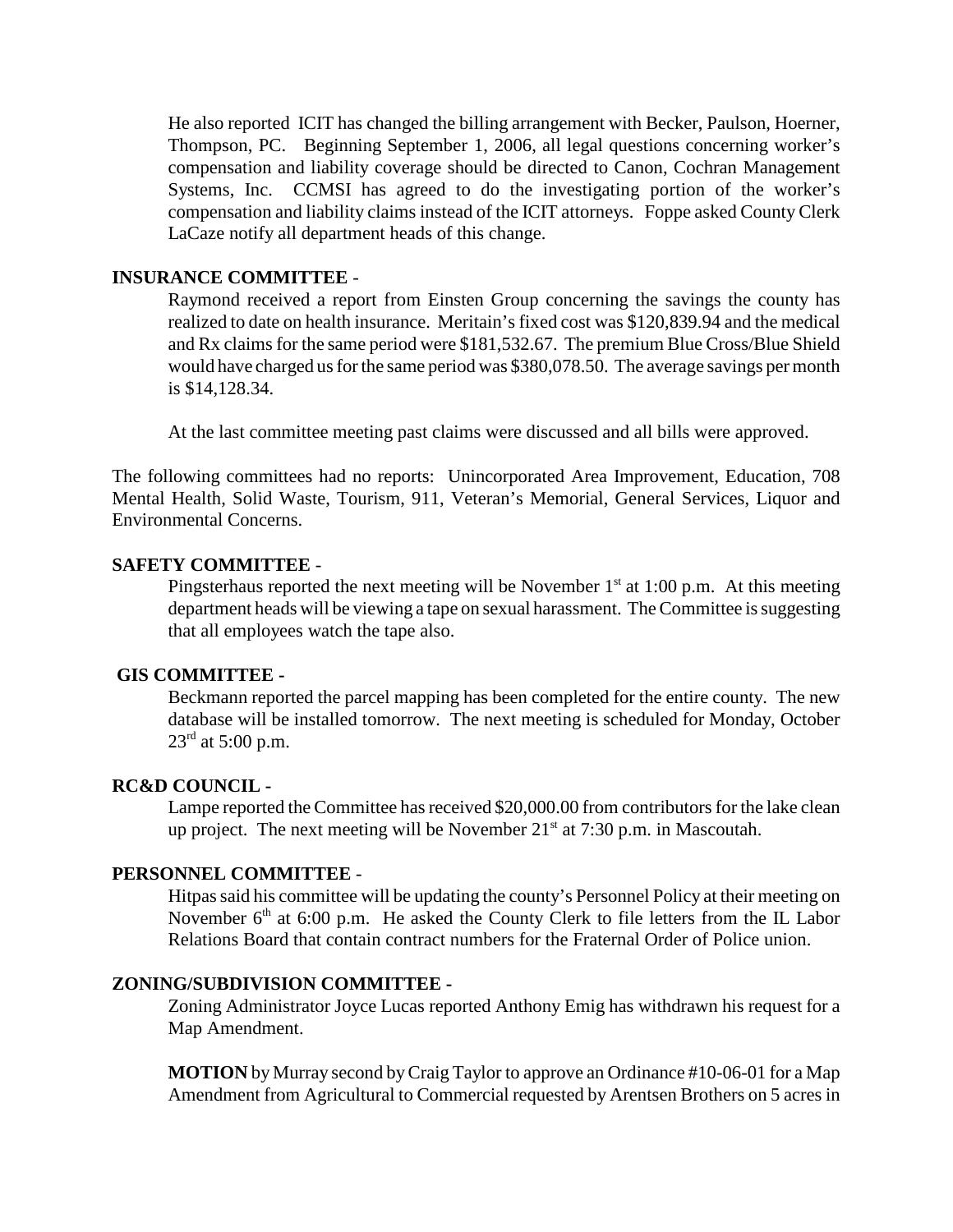Section 23 of Lookingglass Township. Roll call: Yes - Hitpas, Murray, Robbins Heiligenstein, Pingsterhaus, Jack Taylor, Raymond, Fix, Holtgrave, Foppe, Sullivan, Craig Taylor, Beckmann and Lampe. **MOTION CARRIED**.

# **LAW ENFORCEMENT/ESDA COMMITTEE** -

Sullivan reported his committee decided to wait on responding to a request of a commitment concerning the establishment of a Drug Court in Marion and Clinton Counties.

# **ECONOMIC DEVELOPMENT/SCIGA/SWIIDA COMMITTEE -**

Sullivan reported the next meeting will be November 6th at 7:00 p.m. Hitpas asked Sullivan for clarification on a newspaper item concerning the new Wal-Mart Store. After some discussion Sullivan said he would provide Hitpas with documentation on a statement he had made regarding businesses in areas where Wal-Mart stores are located.

# **ROAD & BRIDGE COMMITTEE -**

County Engineer Behrens reported on the bridge on Old US Route 50 over Shoal Creek that IDOT will be replacing. The county had agreed to the state using St. Rose Road an Stolletown Road as a detour route during the 14 day closure of the bridge. The contractor, Keeley & Sons, is requesting full closure of the bridge for six months. The City of Breese is in favor of the 14 day full closure and one lane traffic during the remainder of the construction period. MOTION by Holtgrave to approve option 1 which is what the City of Breese favors. Fix questioned voting again since this had already been approved by the County Board at the May 2006 meeting. Heiligenstein said the contractor told him there would be a \$200,000.00 savings to the taxpayers if the bridge was closed for a six month period. They are not going to start until next Spring. There are two options: The State wants permission to use Stolletown Road and St. Rose Road for the 14 days. Contractor wants to use the roads for 6 months. Holtgrave rescinds his motion since it was already voted on at the May meeting,

Engineer Behrens gave an update on the following projects: Crooked Creek Bridge on Hoffman Road, Flat Branch Bridge on Keyesport Road and St. Rose Township Bridge on Fricker Road.

County Clerk asked about Engineer Behrens about the status of the railroad crossing on Slant Road and Route 161 near Albers. Behrens said the State is aware of the problem, but don't want to close the roads for the repairs until they have detour routes in place.

# **FINANCE/HEALTH SERVICES/RLF COMMITTEE -**

Jack Taylor passed out a draft of the budget for members to look over. The Committee will meet October  $23<sup>rd</sup>$  to finalize the budget before presenting it at the November board meeting.

**MOTION** by Jack Taylor second by Hitpas to transfer \$8,000.00 from the contingency fund to the Coroner's line items to cover his expenses until the end of the year. **MOTION CARRIED**.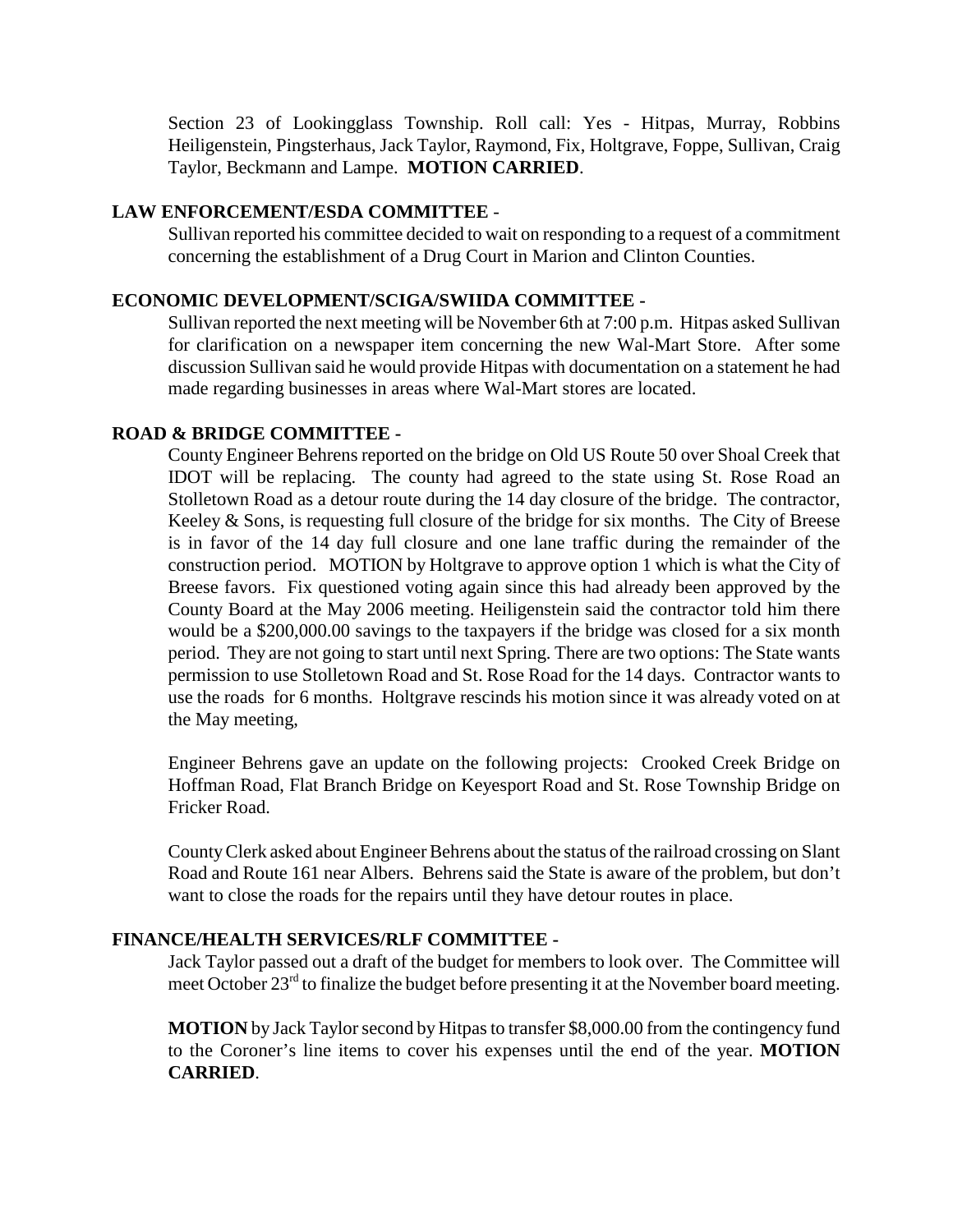**MOTION** by Robbins second by Raymond to approve the monthly Budget and Financial Report of Treasurer's Office. **MOTION CARRIED**.

**MOTION** by Jack Taylor second by Robbins to approve a Resolution #10-06-02 authorizing the execution of a deed of conveyance for Lot #92 in Harbor Light Bay PIN #03-03-10-251- 020. **MOTION CARRIED**.

**MOTION** by Jack Taylor and second by Robbins to approve Resolution #10-06-03 authorizing the sale of Lot #100 in North Harbor #2, PIN #03-03-10-251-028. **MOTION CARRIED.**

**MOTION** by Craig Taylor second by Holtgrave approving the sale of PIN # 03-03-10-251- 020. **MOTION CARRIED**.

**MOTION** by Murray second by Hitpas approving the sale of PIN #03-03-10-251-028. **MOTION CARRIED.**

Treasurer Mueller reported the second distribution of Real Estate taxes was made in the amount of \$13,400,000.00. The county's portion was \$1,826,800.00.

**MOTION** by Jack Taylor second by Holtgrave to approve the budget request of Southwestern IL Planning Commission for \$13,6430.00 for services in the next fiscal year. **MOTION CARRIED.**

# **FACILITIES COMMITTEE -**

Craig Taylor reported the bids have been let for the remodeling at the Annex (Wiegman Building) The bid opening will be November  $14<sup>th</sup>$  at 1:00 p.m.

**MOTION** by Craig Taylor second by Holtgrave to approve the Accounts Payable Claims. **MOTION CARRIED.**

**MOTION** by Robbins second by Murray to adjourn the meeting. **MOTION CARRIED**.

Ray Kloeckner County Board Chairman

Thomas LaCaze, County Clerk

\_\_\_\_\_\_\_\_\_\_\_\_\_\_\_\_\_\_\_\_\_\_\_\_\_\_\_\_\_\_\_\_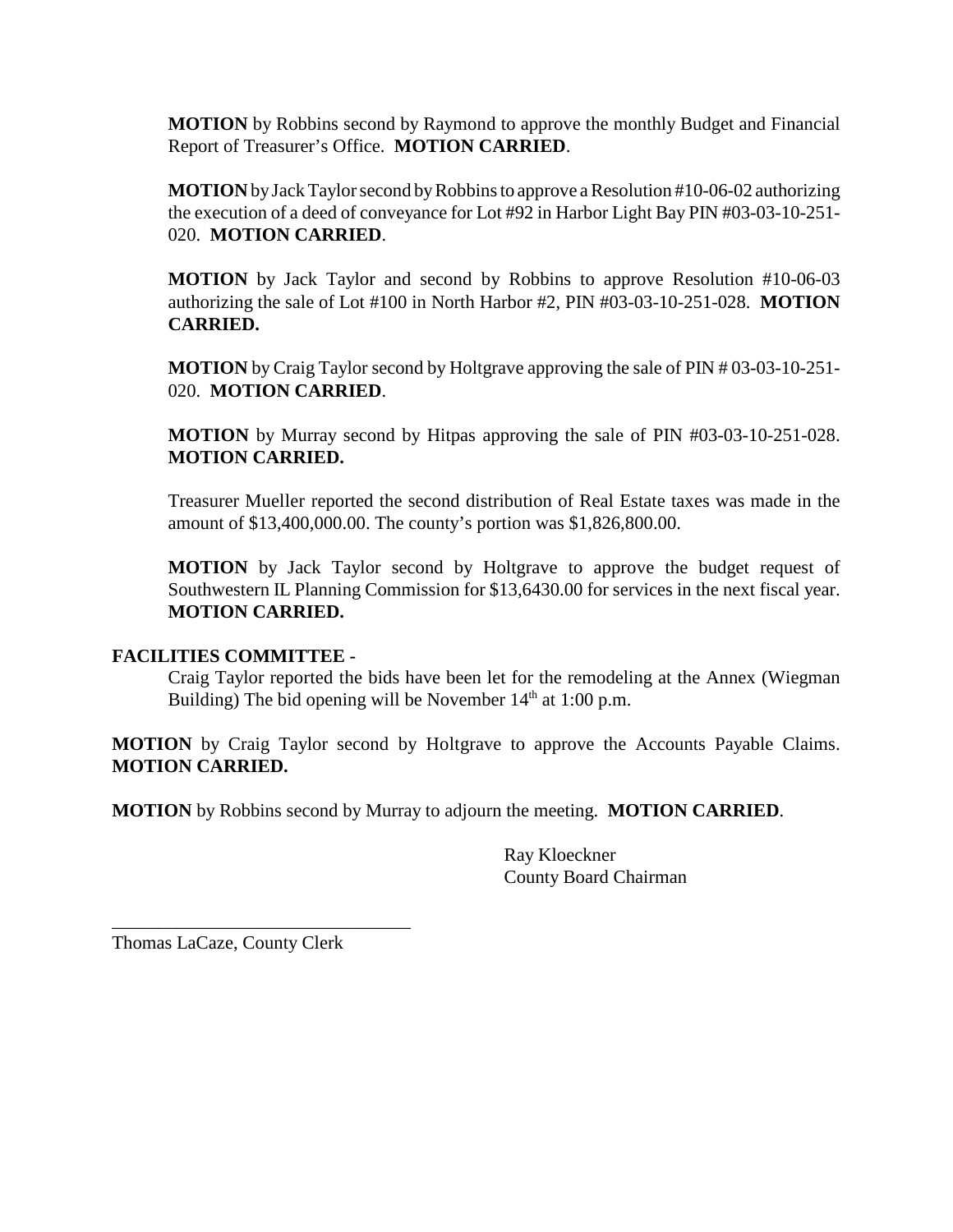### **PROCLAMATION IN RECOGNITION AND HONOR OF THE FACULTY AND STAFF AT ROC-NIJMEGEN IN THE NETHERLANDS AND THEIR COLLABORATION WITH KASKASKIA COLLEGE**

**WHEREAS**, ROC-Nijmegen, as an institution of higher education in The Netherlands, and Kaskaskia College are committed to global education and building work-wide relationships for the purpose of preparing a workforce with an international perspective;

**WHEREAS,** both institutions are exchanging knowledge, systems, curricula, and information to enhance the learning of students in The Netherlands and the United States of America;

**WHEREAS,** faculty and student exchanges are planned to allow for the sharing of teaching disciplines, and gaining of an understanding and apapreciation of cultural, economic and political similarities and differences;

**WHEREAS**, this affiliation will continue to foster learning with an international perspective among the administrators, faculty and students at both institutions for the betterment of humankind; and

**WHEREAS**, nine representatives from ROC-Nijmegen will visit the Kaskaskia College District during the week of October 8, 2006, to attend educational workshops and tours in the Kaskaskia College District;

**WHEREFORE BE IT RESOLVED**, that the Clinton County Board does hereby proclaim the week of October 8, 2006, in honor of ROC-Nijmegen, and extends a warm welcome to our guests from The Netherlands. On behalf of the citizens of Clinton County, the County Board does hereby extend to our guests best wishes for a prosperous and enjoyable stay in the United States of America, and for a safe journey home; and

**FURTHERMORE BE IT RESOLVED**, that Clinton County Board hereby supports the continuing affiliation betweeen ROC-Nijmegen and Kaskaskia College, and declares that representatives of ROC-Nijmegen shall always be welcome in United States of America and Clinton County, Illinois.

Approved this  $16<sup>th</sup>$  day of October, 2006 by the Corporate Authority of the County of Clinton, Illinois.

S/ Ray Kloeckner County Board Chairman

**ATTEST:**

S/ Thomas LaCaze Clinton County Clerk

#### **ORDINANCE # 10-06-01**

#### **BE IT ORDAINED BY THE COUNTY OF CLINTON, ILLINOIS, AS FOLLOWS:**

Pursuant to Article 40-3-2 of the Clinton County Zoning Code, as amended, the following described real estate shall be re-zoned from Agricultural (A) to Commercial (C);

Part of the North half of the Northeast Quarter of the Northeast Quarter of Section 23, Township 1 North, Range 5 West of the Third Principal Meridian, Clinton County, Illinois, being more particularly described as follows:

Beginning at the intersection of the South R.O.W. line of Monterey Road and West R.O.W. line of Albers/Damiansville Road; thence, South, (bearing assumed) along the said West R.O.W. line of Albers/Damiansville Road, 635 feet to a point on the South line of said North ½ of the Northwest 1/4 of the Northeast 1/4; thence, West, along said South line of the North ½ of the Northeast 1/4 of the Northeast 1/4, 343 feet; thence, North, 635 feet to a point on said South R.O.W. line of Monterey Road; thence, East, along South R.O.W. line of Monterey Road, 343 feet to the point of beginning, containing 5 acres, more or less.

Case No. 10-4-2006-2

Property location: Looking Glass Township

Request for a Map Amendment (40-9-30) submitted by: Arentsen Brothers Partnership,

6612 Hunter Road, Albers, IL 62215.

**Roll call:** Yes - Hitpas, Murray, Robbins, Heiligenstein, Pingsterhaus, Jack Taylor, Raymond, Fix, Holtgrave, Foppe, Sullivan, Craig Taylor, Beckmann, and Lampe.

**ADOPTED, ORDAINED AND APPROVED** October 16, 2006, by a voice/roll call vote of the Corporate Authorities of the County of Clinton, Illinois.

> S/ Ray Kloeckner, Chairman Clinton County Board

**ATTEST:** S/ Thomas LaCaze Clinton County Clerk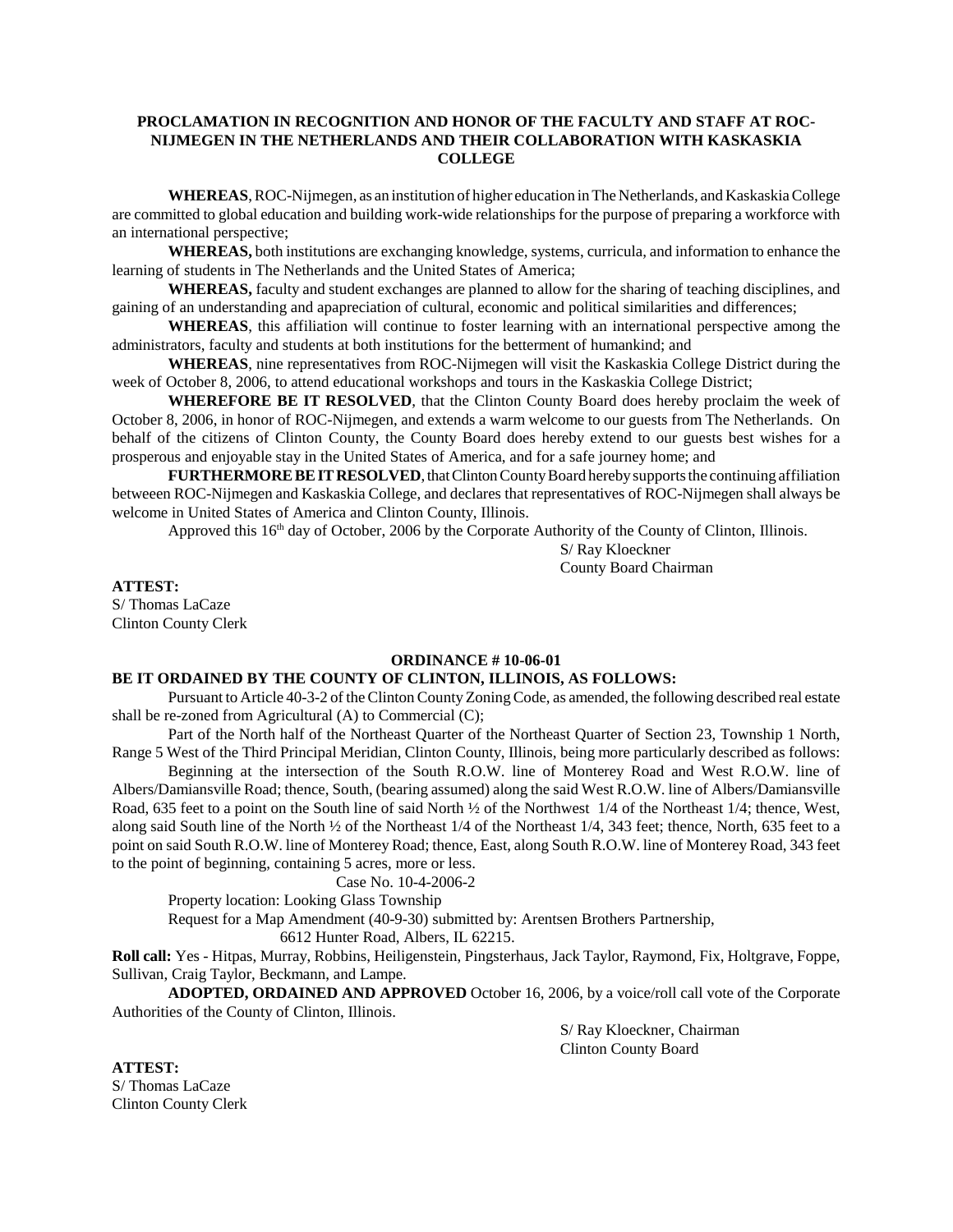#### **RESOLUTION # 10-06-02**

**WHEREAS,** pursuant to Section 21-90 of the Illinois Property Tax Code (35 ILCS 200/21-90), the County Board of Clinton County, Illinois, has undertaken a Delinquent Tax Program for the purposes of:

- **(1)** bringing about the recovery of delinquent real estate taxes for the benefit of all taxing districts having an interest in the particular parcel of real estate, and,
- **(2)** in the case of property to which the County of Clinton, as Trustee, ultimately takes a Tax Deed pursuant to the Revenue Act, it will aid in the expeditious transfer of ownership and the return of that property to a tax paying status.

**WHEREAS**, pursuant to this program the County of Clinton has acquired an interest in the following described real estate:

Lot #92 in North Harbor, being platted on part of the Northeast Quarter (NE1/4) of the Northeast Quarter (NE1/4) of Section Ten (10), Township 3 North Range 2 West of the Third Principal Meridian, Clinton County, Illinois, Parcel Index # 03-03-10-251-020

as described in Certificate No. 8 sold October 31, 1994.

**WHEREAS**, a public auction was held February 24, 2005, where the subject property was offered for sale. A bid price was offered of at least or in excess of the minimum bid set prior thereto.

**NOW, THEREFORE BE IT RESOLVED** by the County Board of Clinton County, Illinois, that the Chairman of the Board of Clinton County, Illinois, be authorized to execute a deed of conveyance of the County's interest of the above described real estate. Proceeds from sale shall be paid to the Treasurer of Clinton County, Illinois, and to be distributed according to law.

**APPROVED AND ADOPTED** at the regular meeting of the Clinton County Board, Clinton County, State of Illinois, this  $16<sup>th</sup>$  day of October, 2006.

> S/ Ray Kloeckner Chairman - County Board

**ATTEST:**

S/ Thomas LaCaze Clinton County Clerk

#### **RESOLUTION # 10-06-03**

**WHEREAS,** pursuant to Section 21-90 of the Illinois Property Tax Code (35 ILCS 200/21-90), the County Board of Clinton County, Illinois, has undertaken a Delinquent Tax Program for the purposes of:

- **(1)** bringing about the recovery of delinquent real estate taxes for the benefit of all taxing districts having an interest in the particular parcel of real estate, and,
- **(2)** in the case of property to which the County of Clinton, as Trustee, ultimately takes a Tax Deed pursuant to the Revenue Act, it will aid in the expeditious transfer of ownership and the return of that property to a tax paying status.

**WHEREAS**, pursuant to this program the County of Clinton has acquired an interest in the following described real estate:

Lot #100 in North Harbor #2, being platted on part of the Northeast Quarter (NE1/4) of the Northeast Quarter (NE1/4) of Section Ten (10), Township 3 North Range 2 West of the Third Principal Meridian, Clinton County, Illinois, Parcel Index # 03-03-10-251-028

as described in Certificate No. 11 sold December 14, 1998.

**WHEREAS**, a public auction was held February 24, 2005, where the subject property was offered for sale. A bid price was offered of at least or in excess of the minimum bid set prior thereto.

**NOW, THEREFORE BE IT RESOLVED** by the County Board of Clinton County, Illinois, that the Chairman of the Board of Clinton County, Illinois, be authorized to execute a deed of conveyance of the County's interest of the above described real estate. Proceeds from sale shall be paid to the Treasurer of Clinton County, Illinois, and to be distributed according to law.

**APPROVED AND ADOPTED** at the regular meeting of the Clinton County Board, Clinton County, State of Illinois, this  $16<sup>th</sup>$  day of October, 2006.

> S/ Ray Kloeckner Chairman - County Board

**ATTEST:** S/ Thomas LaCaze Clinton County Clerk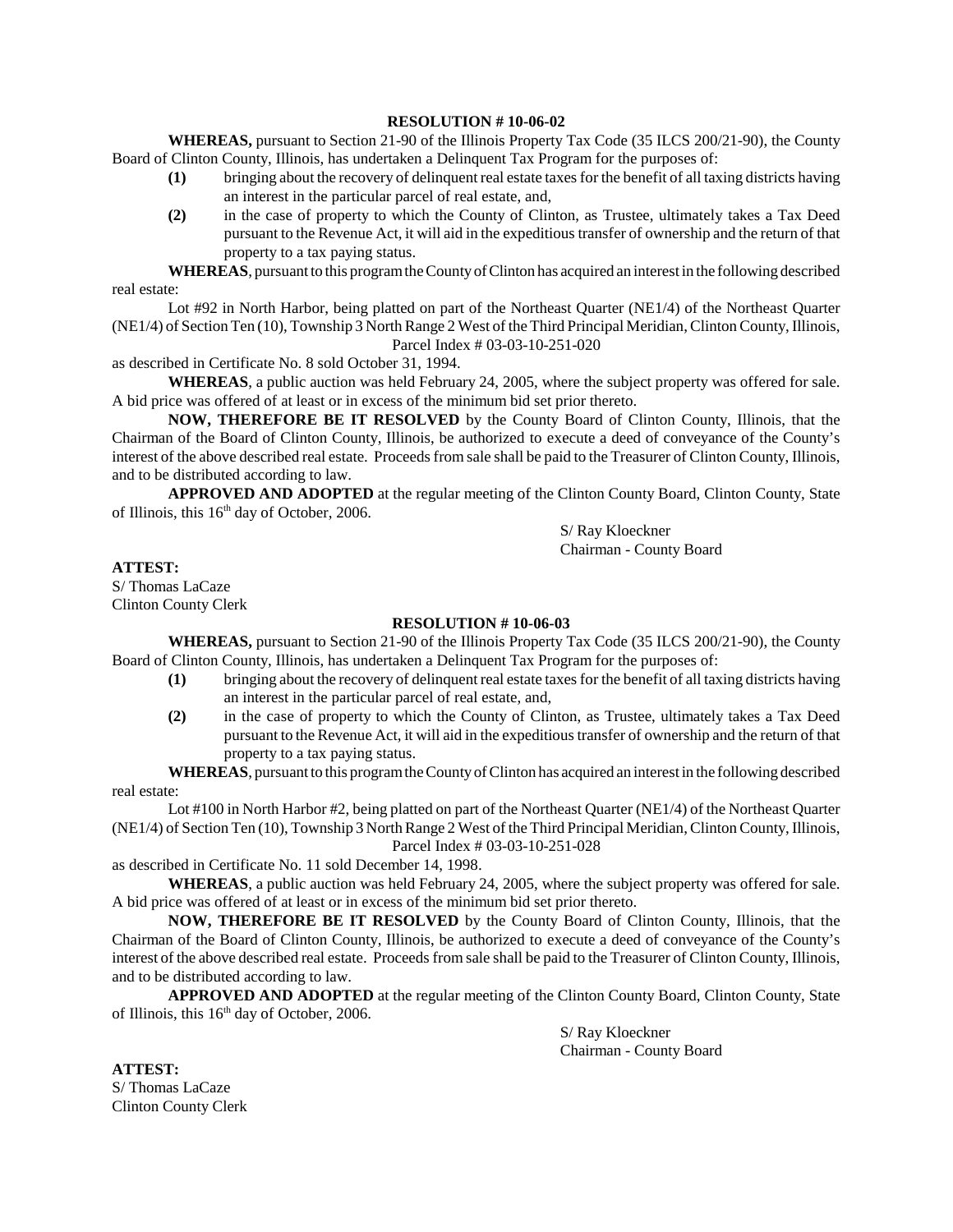## **CLINTON COUNTY BOARD November 20, 2006**

The November meeting of the Clinton County Board was called to order by Sheriff Mike Kreke on Monday, November 20, 2006, at 7:00 p.m.

Roll call: Present - Beckmann, Fix, Foppe, Heiligenstein, Hitpas, Holtgrave, Kloeckner, Lampe, Pingsterhaus, Raymond, Robbins, Sullivan, Craig Taylor and Jack Taylor. Absent - Murray

The Pledge of Allegiance was recited. All visitors and guests introduced themselves.

**MOTION** by Lampe second by C. Taylor to approve minutes of the October board meeting. **MOTION CARRIED.**

**MOTION** by Holtgrave second by Lampe to appoint Edwin Luebbers to the Zoning Board of Appeals. **MOTION CARRIED**

**MOTION** by J. Taylor second by Fix to approve ordinance # 11-06-02 Authorization for Funds to be Deposited within Clinton County State's Attorney Drug Asset Forfeiture Fund. Roll Call Vote. Yes - Hitpas, Robbins, Heiligenstein, Pingsterhaus, J. Taylor, Raymond, Fix, Holtgrave, Foppe, Sullivan, C. Taylior, Beckmann, Lampe. Absent - Murray **MOTION CARRIED.**

**MOTION** by Lampe second by C. Taylor to approve resolution # 11-06-03 to support the continued operation of the Office of the State's Attorneys Appellate Prosecutor, and designates the Office of the State's Attorneys Appellate Prosecutor as its Agent to administer the operation of the appellate offices and process said appellate court cases for this County. Roll call vote. Yes - Hitpas, Robbins, Heiligenstein, Pingsterhaus, J. Taylor, Raymond, Fix, Holtgrave, Foppe, Sullivan, C. Taylor, Beckmann, Lampe. Absent - Murray **MOTION CARRIED.**

**MOTION** by J. Taylor second by Raymond to approve ordinance # 11-06-04 Amending Section 1- 8-5 of the Administration-Bidding and Contract Procedures of the Clinton County Code. Roll Call Vote. Yes - Hitpas, Robbins, Heiligenstein, Pingsterhaus, J. Taylor, Raymond, Fix, Holtgrave, Foppe, Sullivan, C. Taylor, Beckmann, Lampe. Absent - Murray. **MOTION CARRIED.**

The following committees had no reports: Unincorporated Area Improvement, RC&D Council, Tourism, 9-1-1, Veteran's Memorial, Law Enforcement/ESDA, General Services/Judiciary.

- **COUNTY FARM COMMITTEE -** The committee met and found all the bills to be in order. It was announced that the committee is seeking part-time weekend help for the animal control office.
- **INSURANCE TRUST COMMITTEE**  Foppe reported on the financial status of The Illinois County Insurance Trust. They are currently taking steps to improve the financial situation.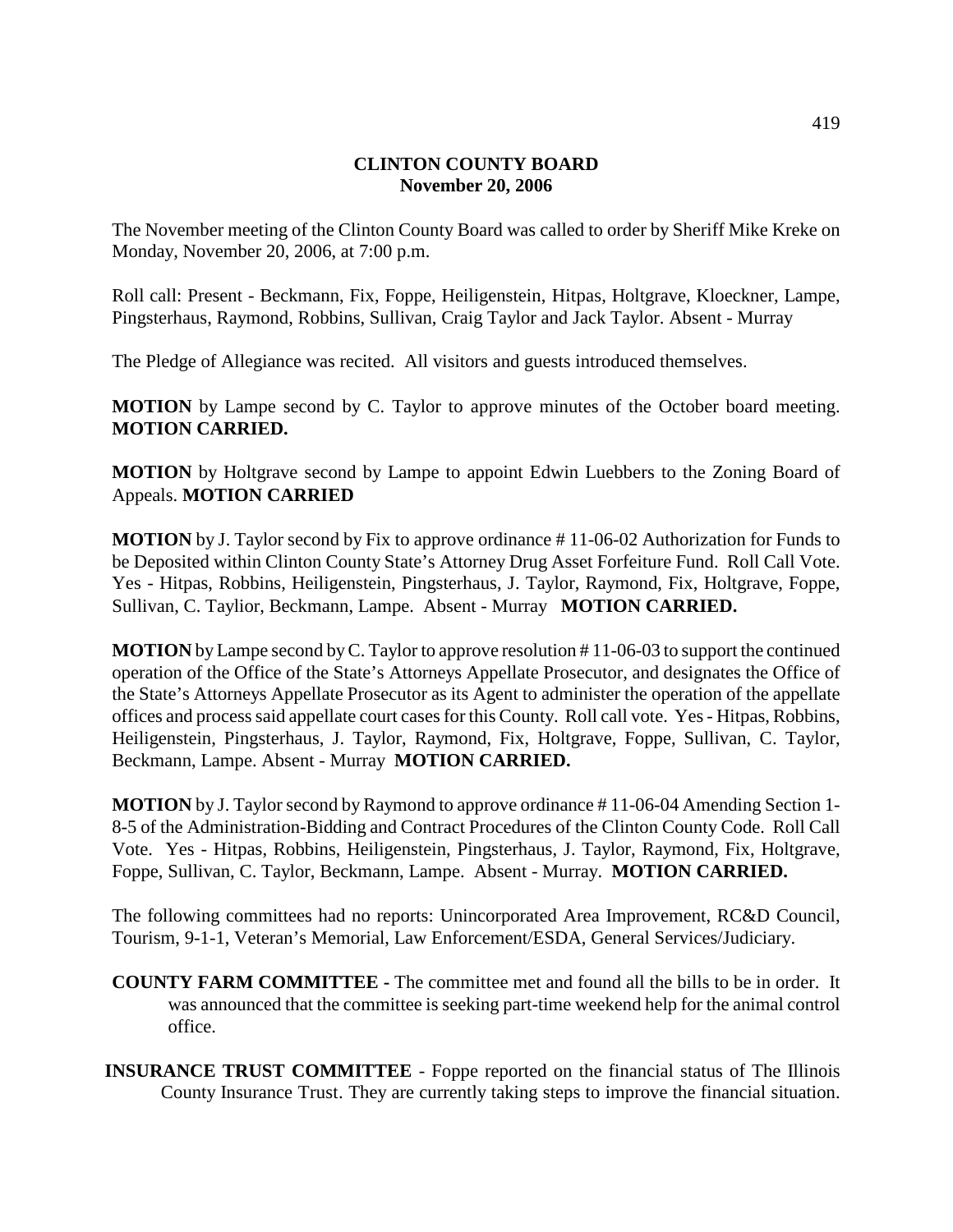Seminars will be given at all nine counties for the Family Medical Act.

- **INSURANCE COMMITTEE -** It was reported at the recent semi-annual meeting that the group sustained some larger medical claims in August, September and October, however the County saved \$75,586.27 versus the amount it would have cost with our previous carrier. It was announced that the prescription reimbursement will end December 1.
- **SAFETY COMMITTEE -** All departments will be asked to watch a video on sexual harassment. It was suggested that employees would be asked to sign a check list indicating they viewed the video. A two month viewing period was suggested. Pingsterhaus stated he was disappointed with the turn out at the recent safety meeting.
- **EDUCATION COMMITTEE**  On November 2 the committee met with the regional superintendent and the assistant. Heiligenstein reported on the highlights of that meeting.
- **708 MENTAL HEALTH BOARD/SWIAAA COMMITTEE -** Foppe reported that these committees are basically inactive committees which meet only three times a year. Since he is retiring, he volunteered to serve on these committees as a non-board member.
- **GIS COMMITTEE MOTION** by Beckmann second by C. Taylor, to debit \$5,900 from account 067-00-494 (Office/Field Supplies) and credit \$5,900 to account 067-00-400-09 (GIS Salary). **MOTION CARRIED.**
- **SOLID WASTE** A meeting is scheduled for November 27.

**PERSONNEL/LABOR COMMITTEE** - **MOTION** by Hitpas second by Sullivan to approve hiring a full-time deputy by Sheriff Kreke. **MOTION CARRIED. MOTION** by Hitpas second by J. Taylor to increase the Assistant State's Attorney's salary by \$2,500. Roll call vote. Yes - Hitpas, Robbins, Heiligenstein, Pingsterhaus, J. Taylor, Raymond, Fix, Foppe, Sullivan, C. Taylor, Beckmann, Lampe. No - Holtgrave. Absent - Murray. **MOTION CARRIED**

**ZONING/SUBDIVISION COMMITTEE - MOTION** by C. Taylor second by Beckmann to approve ordinance # 11-06-05 for map amendment to re-zone from Agriculture (A) to Commercial (C) the Anthony Emig property. Part of the Northwest Quarter of the Southwest Quarter of Section 15, Township 2 North, Range 5 West of the Third Principal Meridian. Roll Call vote. Yes - Hitpas, Robbins, Heiligenstein, Pingsterhaus, J. Taylor, Raymond, Fix, Holtgrave, Foppe, Sullivan, C. Taylor, Beckman Lampe. Absent - Murray. **MOTION CARRIED.** 

**MOTION** by Beckmann second by Sullivan to approve Ordinance # 11-06-06 for map amendment to re-zone from Agriculture (A) to Agricultural Residential (A-R) the property owned by Virgil and Delores Toennies. Part of the Southeast Quarter of the Southeast Quartr of Section 15, Township 1 North, Ragne 5 West of the Third Principal Meridian. Request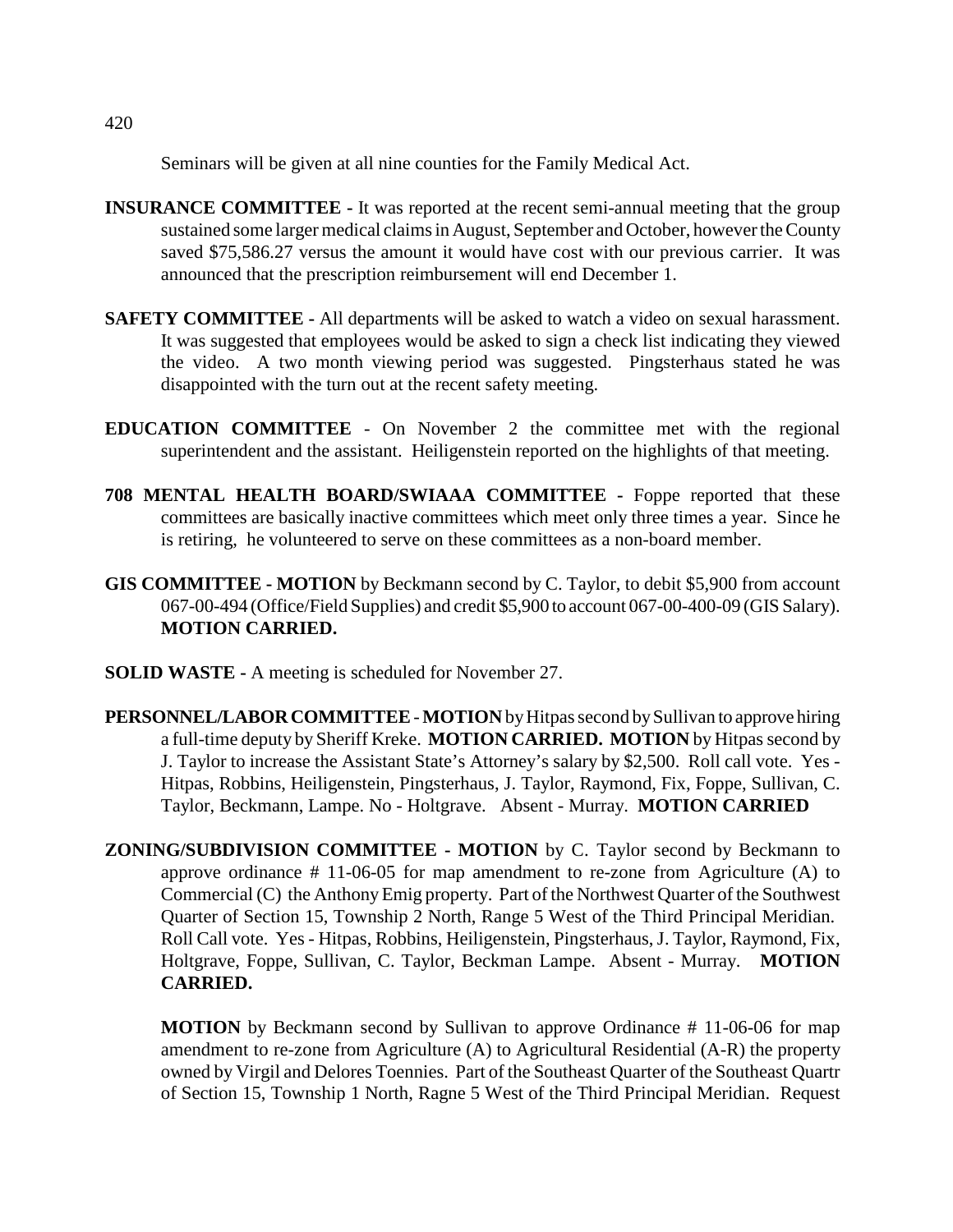submitted by Ken and Jan Mank. Roll Call vote. Yes - Hitpas, Robbins, Heiligenstein, Pingsterhaus, J. Taylor, Raymond, Fix, Holtgrave, Foppe, Sullivan, C. Taylor, Beckmann, Lampe. Absent - Murray. **MOTION CARRIED.**

- **ECONOMIC DEVELOPMENT/SCIGA/SWIIDA COMMITTEE**  Sullivan reported the meeting with IDOT concerning the Route 50 by-pass will not be held until the end of January or the first part of February.
- **ROAD & BRIDGE COMMITTEE MOTION** by J. Taylor second by Hitpas to approve a resolution to appropriate \$700,000 of Motor Fuel Tax funds for maintenance for 2007. **MOTION CARRIED**.

**MOTION** by Holtgrave second by J. Taylor to approve resolution to take the salary of the County Engineer from Motor Fuel Tax for 2006. **MOTION CARRIED.**

County Engineer Behrens reported that the Crooked Creek Bridge/Hoffman Road Project should be completed this week..

**FINANCE/HEALTH SERVICES/REVOLVING LOAN FUND -** J. Taylor passed out a detailed monthly report from the Health Department

**MOTION** by Robbins second by Hitpas to approve the Treasurer's Monthly Budget and Financial Report. **MOTION CARRIED.** 

The Treasurer reported that an oil check in the amount of \$33,772.84 was received The annual tax sale will be held on December 18<sup>th</sup>.

Fred Becker with Glass and Shuffet presented the 2007 budget for the County. A copy will be available in the County Clerk's and Treasurer's offices. A summary was passed out to all board members for review. A Senior Services line item has been added due to the recent approval by voters for this tax.

**GENERAL SERVICES/JUDICIARY COMMITTEE -** The committee met for opening of bids for the remodeling at the Annex (Wiegman Building). The low bid was Rehkemper Construction Company with a bid of \$39,3801. **MOTION** by C. Taylor second by Heiligenstein to approve the bid. **MOTION CARRIED.** They have 120 days to complete the project.

**LIQUOR COMMITTEE** - Holtgrave reported the annual dinner was held.

**MOTION** by Holtgrave second by Hitpas to approve payment of the Accounts Payable Claims. **MOTION CARRIED**.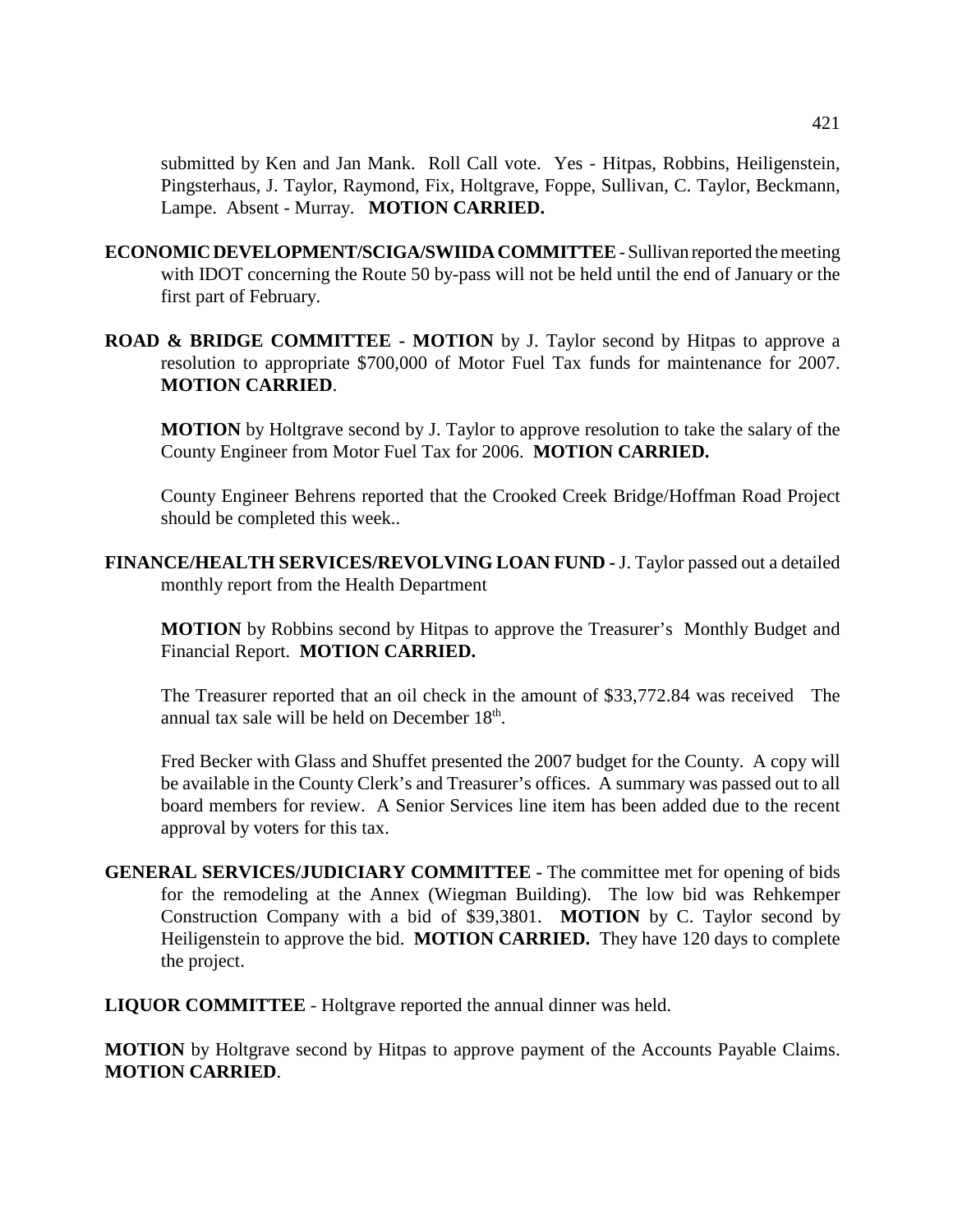**MOTION** by J. Taylor second by Holtgrave to recess the meeting. **MOTION CARRIED**.

Ray Kloeckner Board Chairman

\_\_\_\_\_\_\_\_\_\_\_\_\_\_\_\_\_\_\_\_\_\_\_\_\_\_\_\_\_\_\_\_\_\_ Thomas LaCaze, County Clerk & Recorder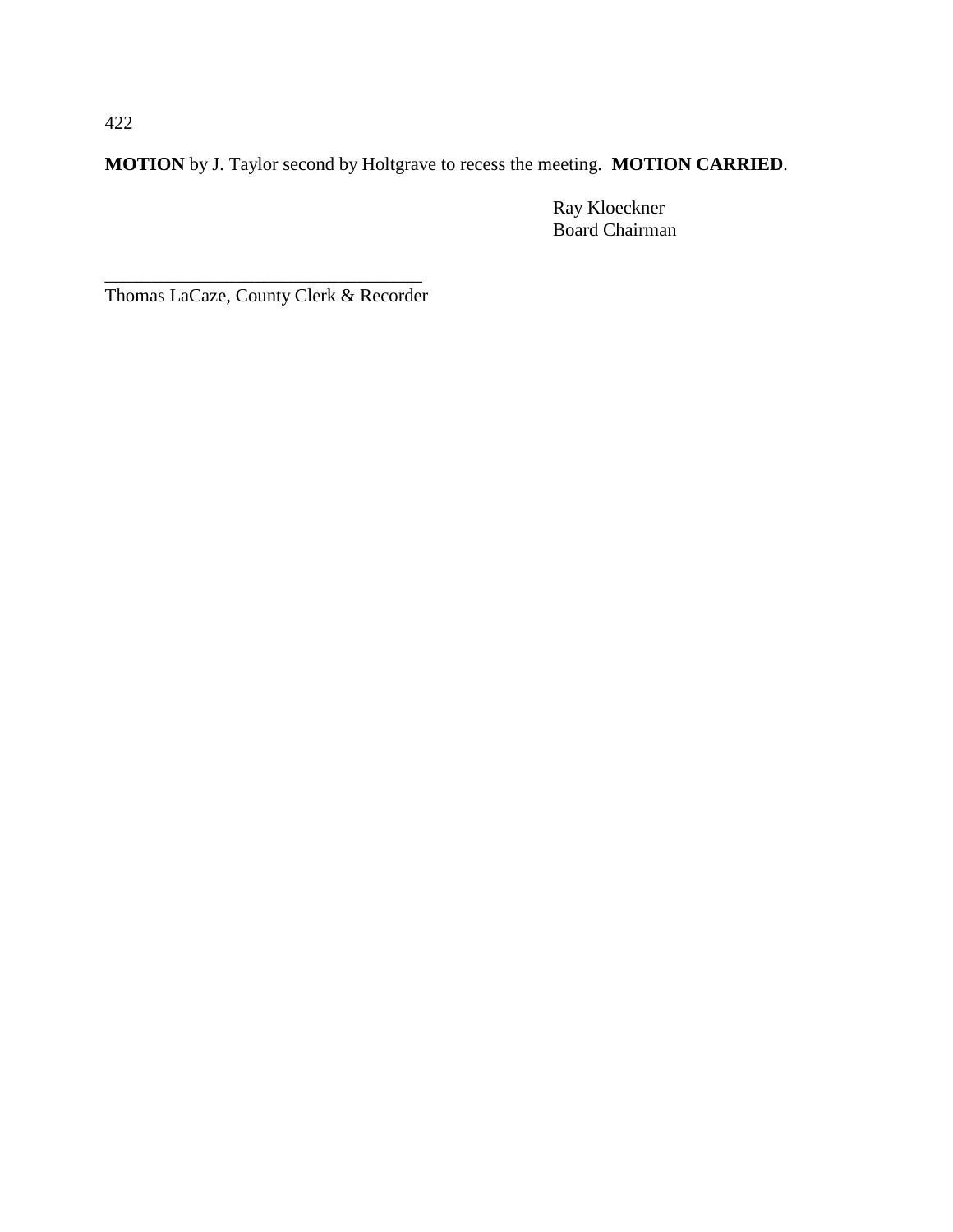#### **# 11-06-01**

#### **A RESOLUTION RECOGNIZING MRS. ADDIE LINE SHELTON ON THE JOYOUS OCCASION OF HER 90TH BIRTHDAY**

**WHEREAS,** Addie Line Shelton celebrated her 90<sup>th</sup> birthday surrounded by numerous friends and family on November 18, 2006; and

**WHEREAS**, this truly noteworthy milestone in her life, and her lifelong commitment to her family and community makes it not the least surprising that on such a memorable occasion, she would find herself in the company of so many people who hold her dear; and

**WHEREAS**, since this is her 90<sup>th</sup> birthday, Mrs. Addie Line Shelton has been privileged to witness events most of us can only read about in history books; and

**WHEREAS**, this remarkable lady maintains a wonderful attitude and outlook and her faith, perseverance, and cheerful spirit are an inspiration to all who know her; and

WHEREAS, it is fitting and proper that Clinton County recognize Mrs. Addie Line Shelton on her 90<sup>th</sup> birthday and extend to her sincere best wishes for continued health and happiness.

**WHEREAS**, this remarkable lady maintains a wonderful attitude and outlook and her faith, perserverance, and cheerful spirit are an inspiration to all who know her; and

WHEREAS, it is fitting and proper that Clinton County recognize Mrs. Addie Line Shelton on her 90<sup>th</sup> birthday and extend to her sincere best wishes for continued health and happiness.

**WHEREFORE BE IT RESOLVED** that the Clinton County Board does hereby recognize Mrs. Addie Line Shelton on the joyous occasion of her 90<sup>th</sup> birthday, and

That the Clinton County Board does hereby extend its best wishes to Mrs. Addie Line Shelton for many more years of continues health and happiness.

Approved this  $20<sup>th</sup>$  day of November, 2006, by the Corporate Authority of the County of Clinton, Illinois.

**Attest:**

S/ Thomas LaCaze, County Clerk

#### **ORDINANCE# 11-06-02**

#### **AUTHORIZATION FOR FUNDS TO BE DEPOSITED WITHIN CLINTON COUNTY STATE'S ATTORNEY DRUG ASSET FORFEITURE FUND**

**WHEREAS**, the Legislature of the State of Illinois has declared that the civil forfeiture of property which is used or intended to be used in, is attributable to or facilitates the manufacture, sale, transportation, distribution, possession or use of substances in certain violations of the Controlled Substances Act, the Cannabis Control Act, and the Methamphetamine Control and Community Protection Act will have a beneficial effect in deterring the rising incidence of the abuse and trafficking of such substances within this statement;

**WHEREAS,** the Clinton County Board finds that the Clinton County State's Attorney's Office would benefit from the use of civil forfeitures as described in, 720 ILCS 550/12, 720 ILCS 5050, 720, ILCS 646/85 and 725 ILCS 150 et. Seq. for the purpose of deterring the incidence of the abuse and trafficking of Controlled Substances, Cannabis and Methamphetamine;

**WHEREFORE**, be it resolved that Clinton County authorizes the creation of the Clinton County State's Attorney Drug Asset Forfeiture Fund, (hereinafter, Fund);

**WHEREFORE,** be it further resolved that said Fund shall be held by the Clinton County Treasurer;

**WHEREFORE,** be it further resolved that the proceeds of civil drug forfeitures or other collections by the Circuit Court of Clinton County shall deposited into said Fund; and

**WHEREFORE,** be it further resolved that said Fund shall be used at the sole discretion of the Clinton County State's Attorney for the purpose of deterring the incidence of the abuse and trafficking of the Controlled Substances, Cannabis, and Methamphetamine;

**ADOPTED, ORDAINED AND APPROVED** November 20, 2006, by a voice/roll call vote of the Corporate Authorities of the County of Clinton, Illinois.

S/ Ray Kloeckner, Chairman

S/ Ray Kloeckner, Chairman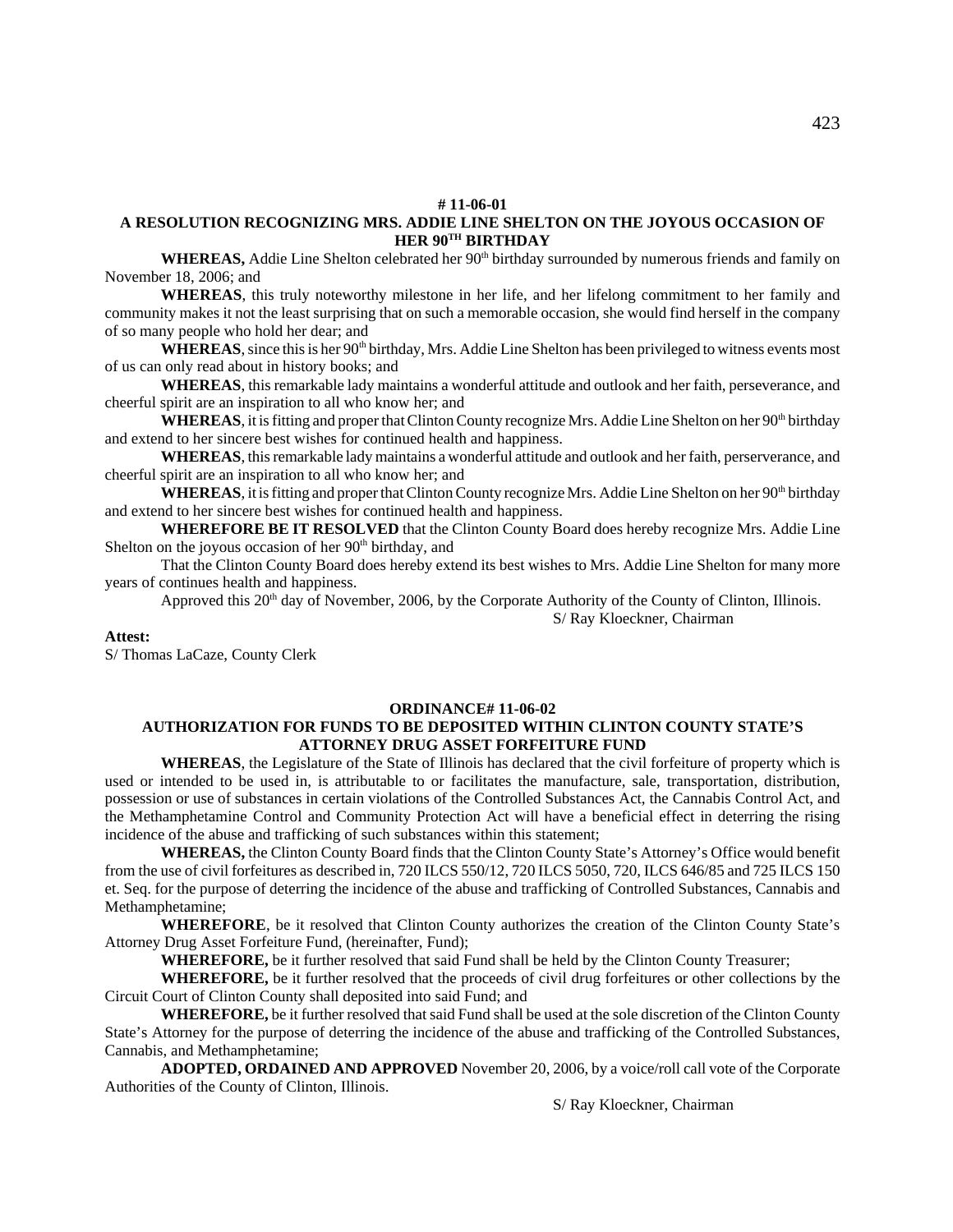**Attest:** S/Thomas LaCaze, County Clerk

#### **RESOLUTION #11-06-03**

**WHEREAS**, the Office of the State's Attorneys Appellate Prosecutor was created to provide services to State's Attorneys in Judicial Districts containing less than 3,000,000 inhabitants; and,

**WHEREAS**, the powers and duties of the Office of the State's Attorneys Appellate Prosecutor are defined an enumerated in the "State's Attorneys Appellate Prosecutor's Act", 725 ILCS 210/1 et. seq., as amended; and,

**WHEREAS**, The Illinois General Assembly appropriates monies for the ordinary and contingent expenses of the Office of the State's Attorneys Appellate Prosecutor, one-third from the State's Attorneys Appellate Prosecutors County Fund and two-thirds from the General Revenue Fund, provided that such funding receives county approval and support from within the respective Judicial Districts eligible to apply; and,

**WHEREAS,** the Office of the State's Attorneys Appellate Prosecutor shall administer the operation of the appellate offices so as to insure that all participating State's Attorneys continue to have final authority in preparation, filing, and arguing of all appellate briefs and any trial assistance; and

**WHEREAS**, the Office of the State's Attorneys Appellate Prosecutor and the Illinois General Assembly have reviewed and approved a budget for Fiscal Year 2006, which funds will provide for the continued operation of the Office of the State's Attorneys Appellate Prosecutor.

**NOW THEREFORE Be IT RESOLVED** that the Clinton County Board, in regular session, this 20<sup>st</sup> of November, 2006, does hereby support the continued operation of the Office of the State's Attorneys Appellate Prosecutor, and designates the Office of the State's Attorneys Appellate Prosecutor as its Agent to administer the operation of the appellate offices and process said appellate court cases for this County.

**BE IT FURTHER RESOLVED** that the attorneys employed by the Office of the State's Attorneys Appellate Prosecutor are hereby authorized to act as Assistant State's Attorneys on behalf of the State's Attorneys of this county n the appeal of all cases, when requested to do so by the State's Attorney, and with the advice and consent of the State's Attorney prepare, file, and argue appellate briefs for those cases; and also, as may be requested by the State's Attorney, to assist in the prosecution of cases under the Illinois Controlled Substances Act, the Cannabis Control Act, the Drug Asset Forfeiture Procedure Act and the Narcotics Profit Forfeiture Act. Such attorneys are further authorized to assist the State's Attorney in the State's Attorney's duties under the Illinois Public Labor Relations Act, including negotiations thereunder, as well as in the trial and appeal of tax objections.

**BE IT FURTHER RESOLVED** that the attorneys employed by the Office of the State's Attorneys Appellate Prosecutor may also assist State's Attorneys in the discharge of their duties in the prosecution and trial of other cases, and may act as Special Prosecutor if duly appointed to do so by a court having jurisdiction.

**BE IT FURTHER RESOLVED** that the Clinton County Board hereby agrees to participate in the service program of the Office of the State's Attorneys Appellate Prosecutor for Fiscal Year 2007 commencing December 1, 2006 and ending November 30, 2007 by hereby appropriating the sum of \$11,000.00 for the express purpose of providing a portion of the funds required for financing the operation of the Office of the State's Attorneys Appellate Prosecutor and agrees to deliver the same to the Office of the State's Attorneys Appellate Prosecutor on request during the Fiscal Year 2006.

Passed and adopted by the County Board of Clinton County, Illinois this 20th day of November, 2006. Attest: S/ Thomas LaCaze, County Clerk S/ Ray Kloeckner, Board Chairman

#### **ORDINANCE # 11-06-04**

### **ORDINANCE AMENDING SECTION 1-8-5 OF THE ADMINISTRATION - BIDDING AND CONTRACT PROCEDURES OF THE CLINTON COUNTY CODE**

**WHEREAS,** Public Act 93-157, effective January 1, 2004 increased the minimum purchase amount from \$10,000.00 to \$20,000.00 for which competitive bidding must be utilized by counties in Illinois;

**WHEREAS**, Section 1-9-5 of the Clinton County Code currently provides as follows:

**1-8-05 BIDDING AND CONTRACT PROCEDURES.**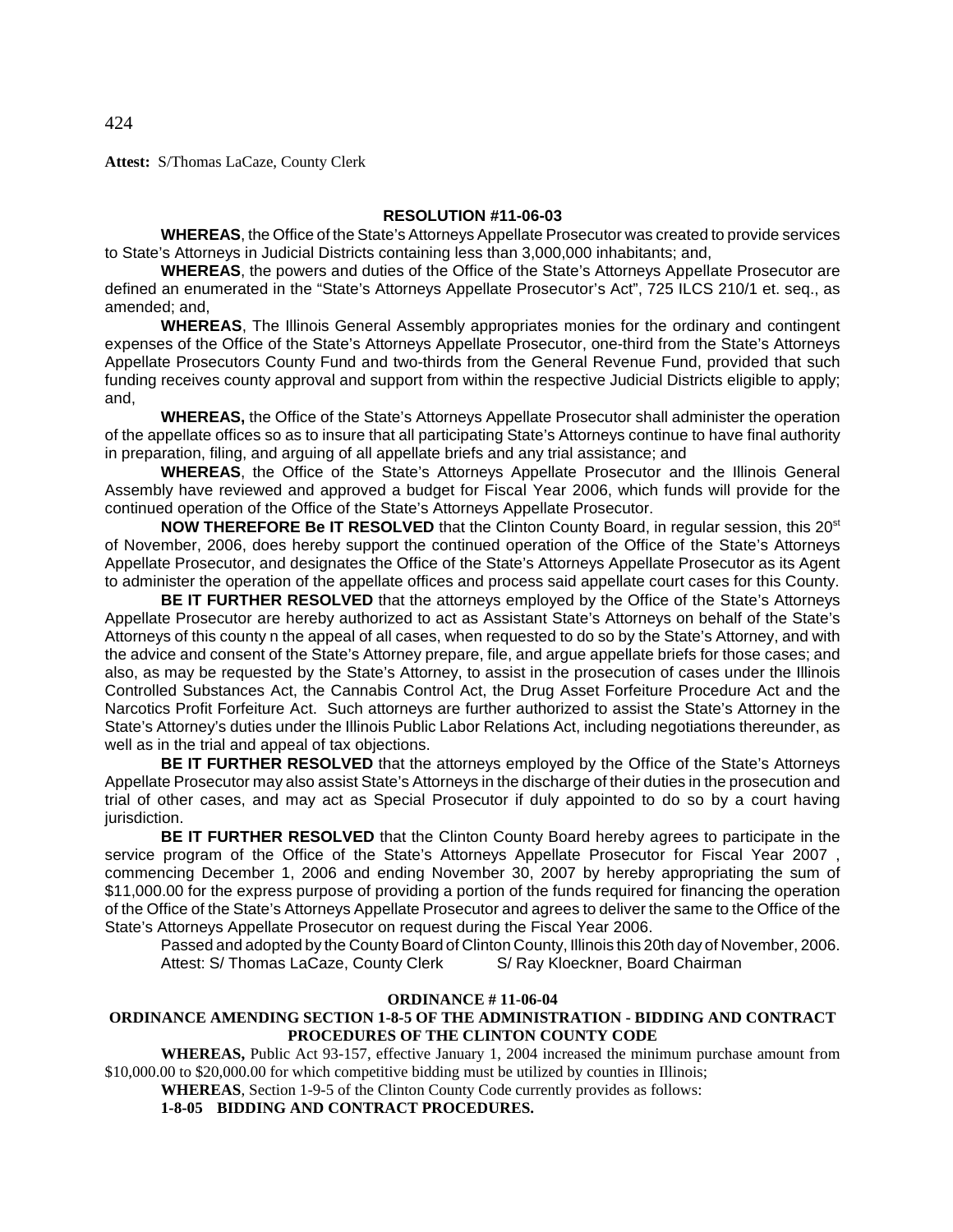$(A)$  ...

(B) **Formal Contract Procedure**. All work or other public improvement which is not to be paid for in whole or in part by special assessment or special taxation, and all purchases, orders or contracts for supplies, materials, equipment or contractual services, except as otherwise provided herein, when the estimated cost thereof shall exceed Ten Thousand Dollars (\$10,000.00), shall be purchased from the lowest responsible bidder, after due notice inviting bids.

**WHEREFORE, BE IT RESOLVED**, that Section 1-8-5 of the Clinton County Code be amended as follows: **1-8-5 BIDDING AND CONTRACT PROCEDURES.**

- 
- $(A)$  ...
- (C) **Formal Contract Procedure.** All work or other public improvement which is not to be paid for in whole or in part by special assessment or special taxation, and all purchases, orders, or contracts for supplies, materials, equipment or contractual services, except as otherwise provided herein, when the estimated cost thereof shall exceed **Twenty Thousand Dollars \$20,000.00** (not Ten Thousand Dollars), shall be purchased from the lowest responsible bidder, after due notice inviting bids.

**ROLL CALL** to approve: Yes - Hitpas, Robbins, Heiligenstein, Pingsterhaus, Jack Taylor, Raymond, Fix, Holtgrave, Foppe, Sullivan, Craig Taylor, Beckmann, and Lampe. Absent - Murray

 **ADOPTED, ORDAINED AND APPROVED** November 20, 2006, by a voice/roll call vote of the Corporate Authorities of the County of Clinton, Illinois.

**ATTEST:** S/ Ray Kloeckner, Chairman

S/ Thomas LaCaze, County Clerk

#### **ORDINANCE #11-06-05**

#### **BE IT ORDAINED BY THE COUNTY OF CLINTON, ILLINOIS, AS FOLLOWS**:

Pursuant to Article 40-3-2 of the Clinton County Zoning Code, as amended, the following described real estate shall be re-zoned from Agricultural (A) to Commercial (C);

A part of the Northwest Quarter of the Southwest Quarter of Section 15, Township 2 North, Range 5 West of the Third Principal Meridian, Clinton County, Illinois, being more particularly described as follows:

Beginning at the intersection of the east right-of-way line of Crackerneck Road and the north right-of-way line of F.A. Route 409, thence northerly along said east right-of-way line having an assumed bearing of N. 06degrees-44'-38" W. 353.16 feet; thence S 89 degrees -01'-19" E. 1266.81feet to point on the east line of said Quarter Quarter, thence S. 01 degree-11'-56" E. 350.21 feet along said Quarter Quarter line to a point on said north right-of-way line; thence N. 89 degrees-01'-19" W. along said north right-of-way line 1232.66 feet to the point of beginning.

Containing 10 Acres, more or less.

Case No. 11-1-2006-1

Property location: Sugar Creek Township

Request for a Map Amendment (40-9-30) submitted by: Anthony Emig, 2809 Old US Hwy Rt 50, Trenton, Illinois, to re-zone from Agricultural (A) to Commercial (C). Property is owned by Anthony Emig, 2809 Old US Hwy 50, Trenton, IL 62293.

**ADOPTED, ORDAINED AND APPROVED** by a voice/roll call vote of the Corporate Authorities of the County of Clinton, Illinois, this 20<sup>th</sup> day of November, 2006.

#### **ORDINANCE # 11-06-06**

### **BE IT ORDAINED BY THE COUNTY OF CLINTON, ILLINOIS, AS FOLLOWS:**

Pursuant to Article 40-3-2 of the Clinton County Zoning Code, as amended, the following described real estate shall be re-zoned from Agriculture (A) to Agricultural Residential (A-R);

Case No. 11-01-06-03

Property location: Lookingglass Township

Request for a Map Amendment (40-9-30) submitted by: Ken and Jan Mank, 3775 Haselhorst Road, New Baden, Illinois, 62265 to re-zone from Agricultural (A) to Agricultural/Residential (A-R).

Legal Description Part of the Southeast Quarter of the Southeast Quarter of Section 15, T1N, R5W of the 3rd Principal Meridian, Clinton County, Illinois, being more particularly described as follows:

Commencing at an iron pin marking the southwest corner of said Quarter Quarter; thence northerly along the west line of said Quarter Quarter having an assumed bearing of N.00 degrees-08'-56" W. 302.56 feet to an iron pin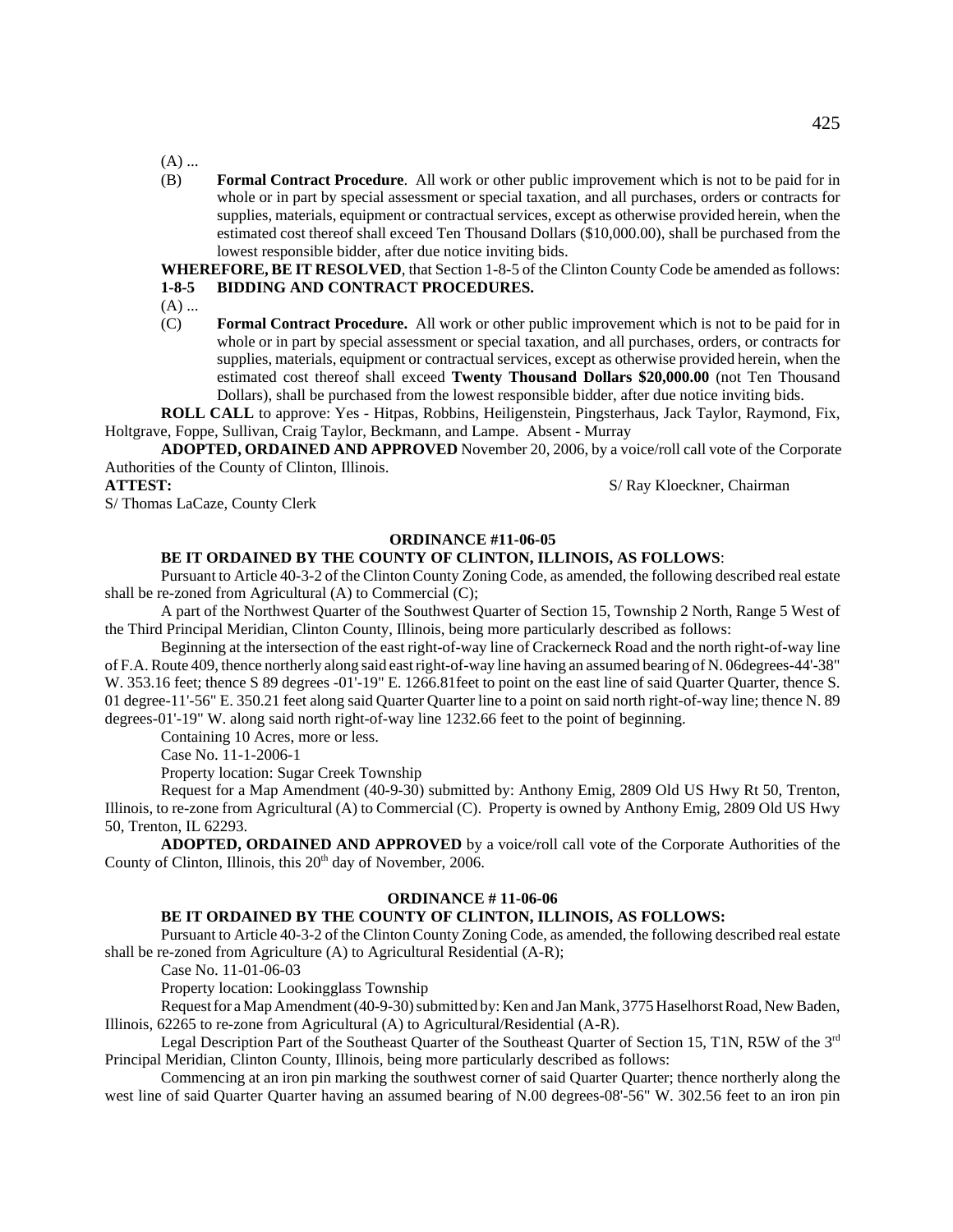426

marking the point of beginning; thence continuing N. 00 degree -08'-56" W. along said west line 390.73 feet; thence N. 88 degrees -41'-32" E. 399.08 feet; thence S. 00 degrees -08'-56" E. parallel with said west line 390.73 feet to an iron pin; thence S. 88 degrees -41'-32" W. 399.08 feet to the point of beginning.

Containing 3.58 Acres more or less.

Property is owned by Virgil and Delores Toennies, 7234 Winter Road, New Baden, IL 62265.

**ADOPTED, ORDAINED AND APPROVED** by a voice/roll call vote of the Corporate Authorities of the County of Clinton, Illinois, this 20<sup>th</sup> day of November, 2006.

**Roll call** vote: Yes - Hitpas, Robbins, Heiligenstein, Pingsterhaus, Jack Taylor, Raymond, Fix, Holtgrave, Foppe, Sullivan, Craig Taylor, Beckmann and Lampe. Absent - Murray.

APPROVED by the Corporate Authorities of the County of Clinton, Illinois, this 20<sup>th</sup> day of November, 2006. **ATTEST:** S/Ray Kloeckner, Chairman

S/ Thomas LaCaze, County Clerk

### **RESOLUTION #11-07-07**

#### **SALARY OF COUNTY ENGINEER**

**WHEREAS**, the salary of the County Engineer may be paid from the County's portion of Motor Fuel Tax Funds, and

**WHEREAS**, it is the desire of the Clinton County Board to pay the majority of the salary of the County Engineer from the motor Fuel Tax Allotment;

**NOW, THEREFORE, BE IT RESOLVED** that the sum of \$79,400 be hereby appropriated from the County's share of Motor Fuel Tax Funds for the payment of the salary of the County Engineer from January 1, 2006 to December 31, 2006.

**BE IT FURTHER RESOLVED** that the County Clerk is hereby requested to submit two (2) certified copies of this resolution to the Department of Transportation through its District Engineer at Collinsville, IL.

Given under my hand and seal this  $20<sup>th</sup>$  day of November, 2006.

Seal S/ Thomas LaCaze, County Clerk.

#### **#11-06-08**

#### **COUNTY MAINTENANCE RESOLUTION**

**RESOLVED,** by the County Board of Clinton County, that \$700,000.00 is appropriated from the Motor Fuel Tax Allotment for the maintenance on county or State highways and meeting the requirements of the IL Highway Code, and be it further

**RESOLVED,** that maintenance sections or patrols be maintained under the provision of said IL Highway Code beginning 1/1/07 and ending 12/31/07, and be it further

**RESOLVED**, that the County Engineer shall, as soon as practicable after the close of the period as given above, submit to the Department of Transportation, on forms furnished by said Department, a certified statement showing expenditures from and balances remaining in funds authorized for expenditure by said Department under this appropriation, and be it further

**RESOLVED**, that the County Clerk is hereby directed to transmit two certified copies of this resolution to the district office of the Department of Transportation.

**IN TESTIMONY WHEREOF**, I have hereunto set my hand and affixed the seal of said County at my office in Carlyle in said County, this  $20<sup>th</sup>$  day of November, 2006. Seal S/ Thomas LaCaze, County Clerk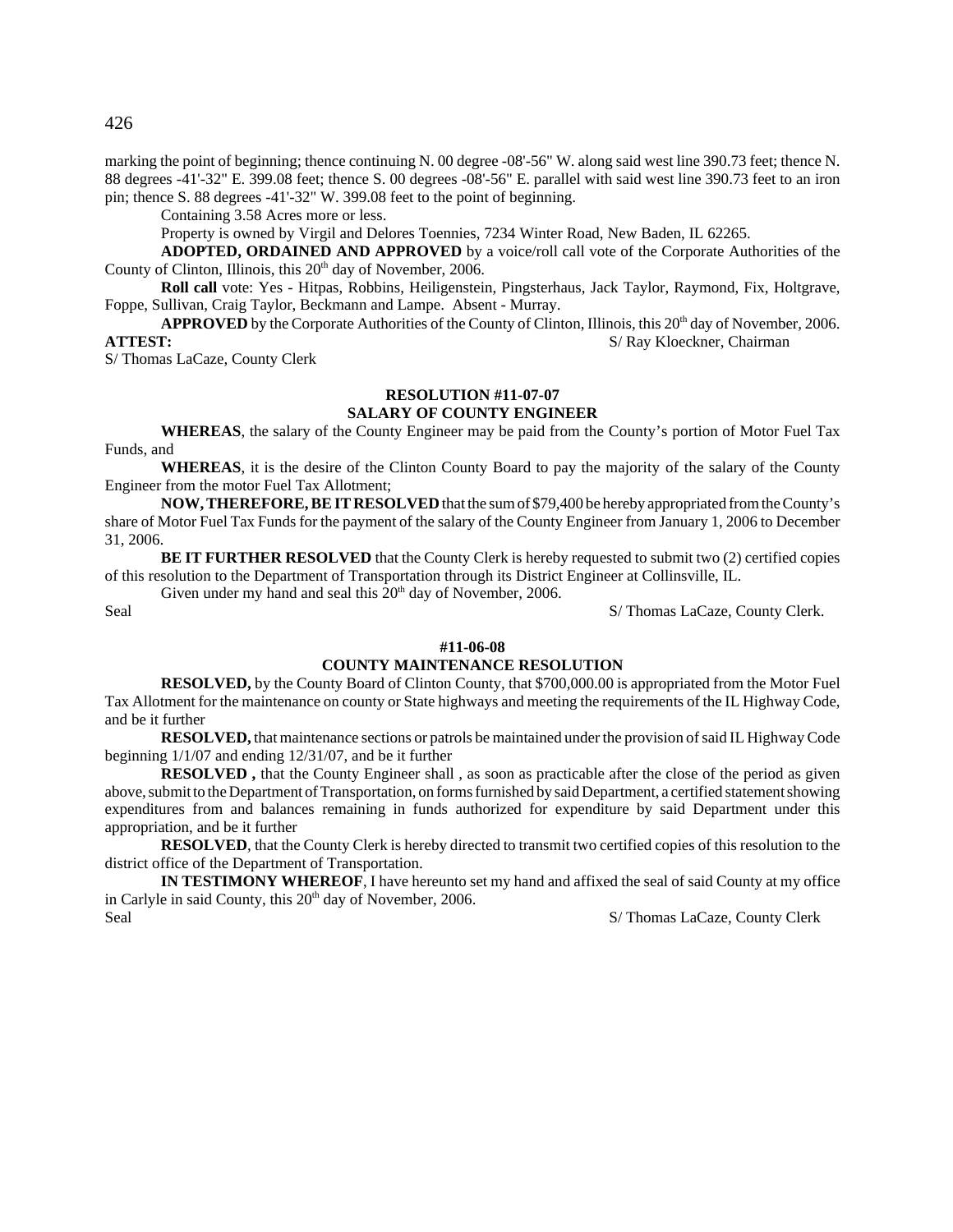# **CLINTON COUNTY BOARD 12/4/06 Reorganization Meeting**

The reorganization meeting of the Board was called to order by County Clerk Thomas LaCaze.

**Roll call:** Beckmann, Fix, Foppe, Heiligenstein, Hitpas, Holtgrave,Kloeckner, Lampe, Murray, Pingsterhaus, Raymond, Robbins, Sullivan, Craig Taylor and Jack Taylor.

The Pledge of Allegiance was recited.

Chairman Kloeckner asked if there was any old business to bring before the Board. There being none, he asked for a motion to recess the meeting.

**MOTION** by Robbins second by Fix to recess the meeting. **MOTION CARRIED**.

Chairman Kloeckner presented plaques to outgoing board members David Lampe, Mark Robbins and Ron Foppe in appreciation for their service on the Board..

Chairman Kloeckner vacated the chair.

County Clerk LaCaze administered the oath of office to the newly elected board members Ronald Schroeder, Allan Huelsmann and Craig Roper, and re-elected board members Brian Hitpas, Jack Taylor, Steven Heiligenstein, Lavern Holtgrave, Jim Sullivan and Mark Beckmann.

++++++++++++++++++++++++

**Roll call**: Present: Beckmann, Fix, Heiligenstein, Hitpas, Holtgrave, Huelsmann, Kloeckner, Murray, Raymond, Roper, Schroeder, Sullivan, Craig Taylor and Jack Taylor.

County Clerk LaCaze asked for nominations for board chairman. **MOTION** by Pingsterhaus second by Jack Taylor to nominate Ray Kloeckner as Chairman. **MOTION** by Jack second by Lavern to close the nominations. **MOTION CARRIED**. Kloeckner was declared Chairman for the next two years..

County Clerk LaCaze asked for nominations for vice chairman. **MOTION** by Beckmann second by Holtgrave to nominate Craig Taylor as Vice-Chairman. **MOTION** by Jack Taylor second by Holtgrave to close the nominations. **MOTION CARRIED**. Craig Taylor was declared Vice-Chairman for the next two years.

MOTION by Craig Taylor second by Holtgrave to recess the meeting. MOTION CARRIED.

Ray Kloeckner Board Chairman

Thomas LaCaze, County Clerk

\_\_\_\_\_\_\_\_\_\_\_\_\_\_\_\_\_\_\_\_\_\_\_\_\_\_\_\_\_\_\_\_\_\_\_\_\_\_\_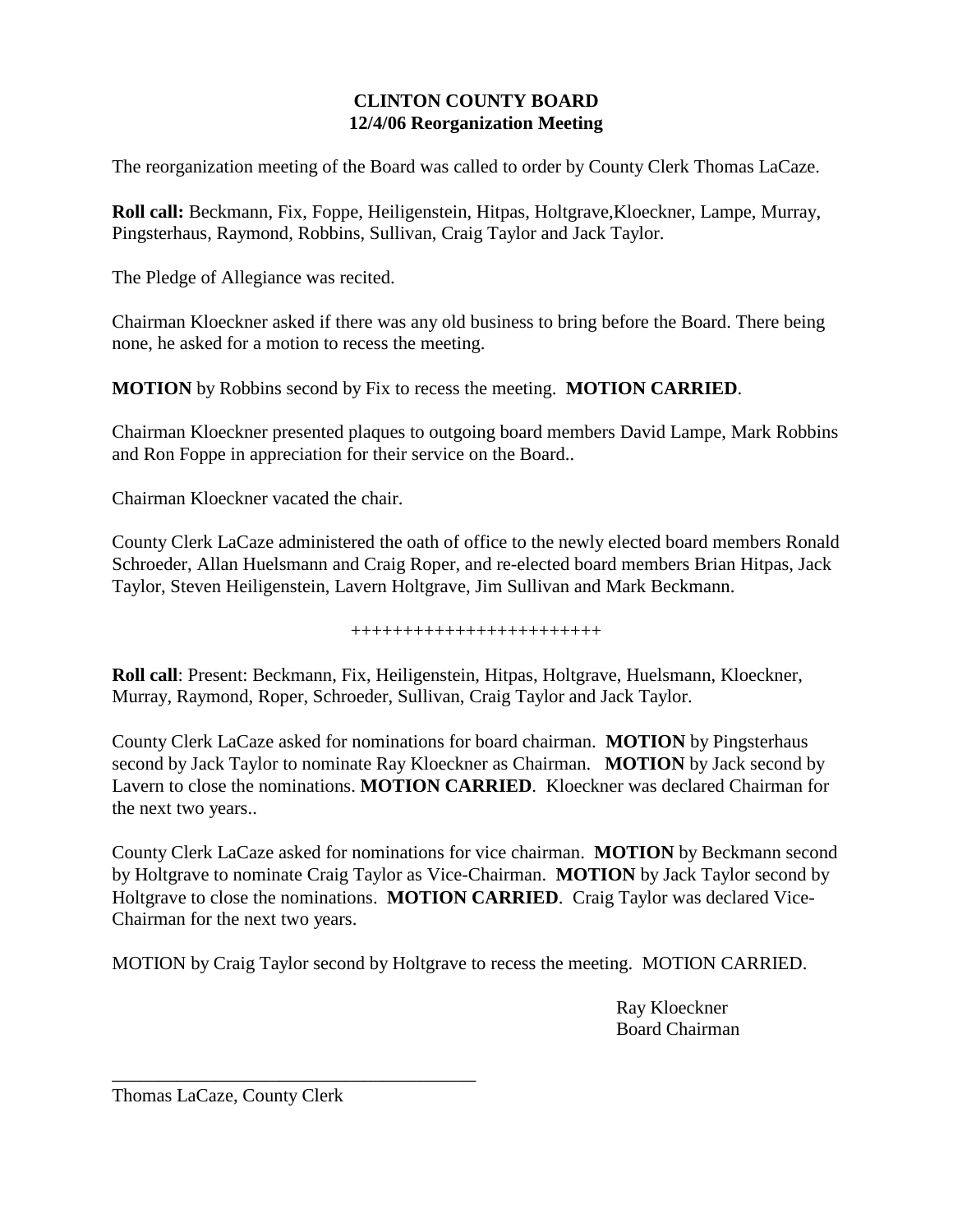# **CLINTON COUNTY BOARD December 18, 2006**

The recessed November meeting of the Clinton County Board was called to order on Monday, December 18, 2006, at 7:00 p.m. by Sheriff Mike Kreke.

Roll call: Present - Beckmann, Fix, Heiligenstein, Holtgrave, Huelsmann, Kloeckner, Murray, Pingsterhaus, Raymond, Roper, Schroeder, Sullivan, Craig Taylor and Jack Taylor.

The Pledge of allegiance was recited. All visitors and guests introduced themselves.

**MOTION** by Raymond second by Craig to approve minutes of the previous meetings. **MOTION CARRIED.**

County Clerk LaCaze informed the board of the appointment of James Mason as Trustee of the Breese Fire Protection District to replace Duane Grapperhaus who resigned.

**MOTION** by Craig Taylor second by Fix to approve a Resolution #12-06-01 "Approving Emergency Purchase of Courthouse Boilers." Roll call: Yes - Beckmann, Fix, Heiligenstein, Holtgrave, Huelsmann, Kloeckner, Murray, Pingsterhaus, Raymond, Roper, Schroeder, Sullivan, Craig Taylor and Jack Taylor. **MOTION CARRIED**.

**MOTION** by Fix second by Holtgrave to approve the purchase of two boilers needed for the heating system at the Court House. **MOTION CARRIED**.

**MOTION** by Holtgrave second by Raymond to approve payment of \$1,500.00 membership dues to the United Counties Council of Illinois. **MOTION CARRIED**.

**MOTION** by Hitpas second by Holtgrave to approve the committee appointments that were passed out at the Reorganization meeting. **MOTION CARRIED**.

**MOTION** by Jack Taylor second by Pingsterhaus to approve Ordinance #12-06-02 "Appointment of Revolving Loan Fund Legal Counsel" (Richard Kuiken) by a roll call vote. Roll call: Yes - Beckmann, Fix, Heiligenstein, Holtgrave, Huelsmann, Murray, Pingsterhaus, Raymond, Roper, Schroeder, Sullivan, Craig Taylor and Jack Taylor. **MOTION CARRIED**.

The agreement for remodeling project for the Wiegman building will be brought up at a later date. The agreement shouldn't be signed until the area is cleared out and work can begin since there is a deadline for completion once the contract is signed.

**MOTION** by Jack Taylor second by Pingsterhaus to approve the Semi-Annual Report of the County Clerk and Recorder's Office. **MOTION CARRIED**.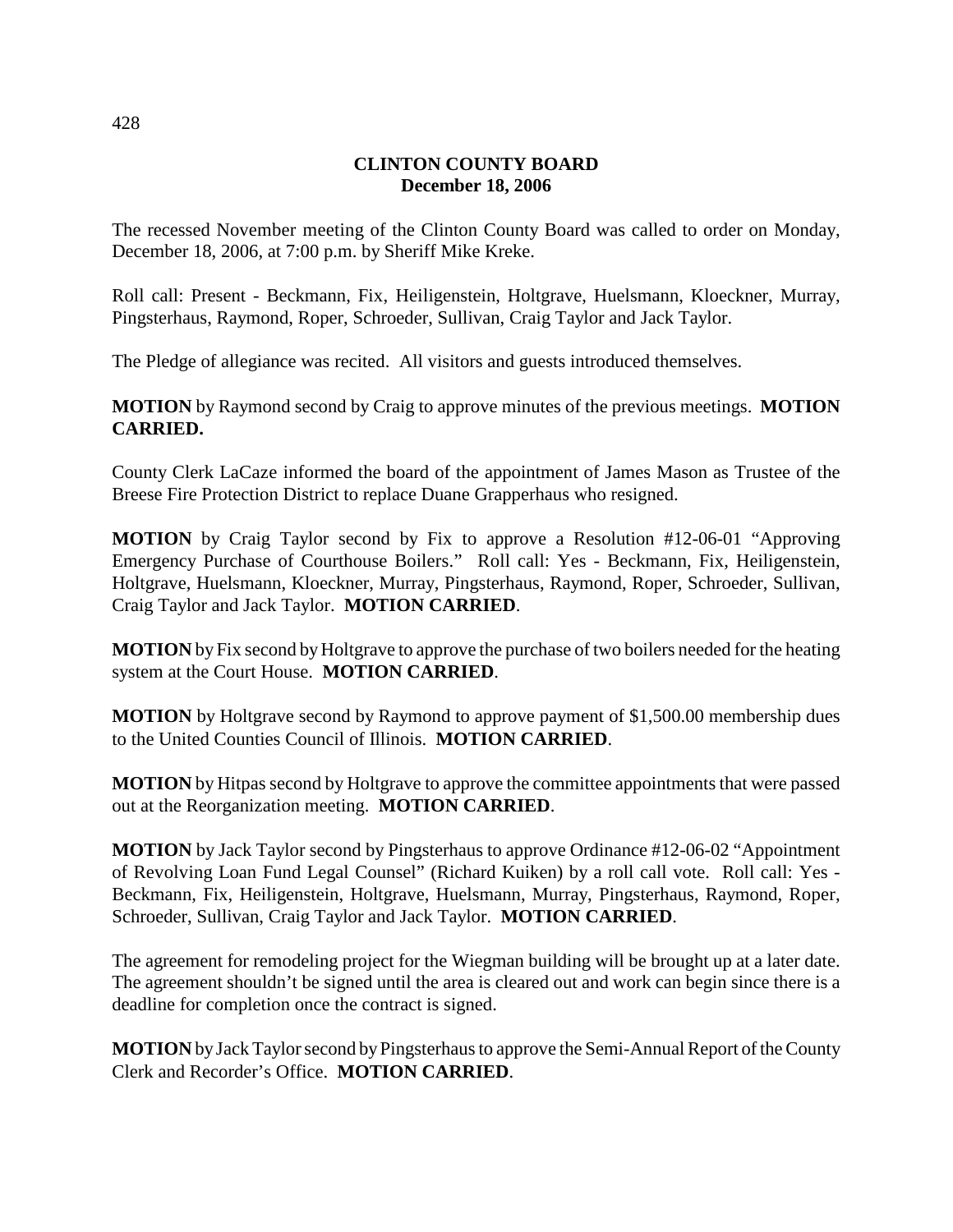**MOTION** by Sullivan second by Raymond to approve the semi-annual report of the Circuit Clerk's Office. **MOTION CARRIED**.

**COUNTY FARM COMMITTEE** - Craig Taylor reported the County Farm property was let for bids, but upon reviewing the contract, the States Attorneys office found some discrepancies. **MOTION** by Craig Taylor second by Pingsterhaus to reject all bids received and re-submit the property for the bidding process. **MOTION CARRIED**.

The animal control warden reported he had received 240 calls concerning animal control. There were15 animals adopted this month and 13 were reclaimed.

- **INSURANCE TRUST** Raymond reported the assessment fee of \$33,900.00 from the IL County Insurance Trust was reviewed at the last meeting.
- **INSURANCE COMMITTEE** Raymond said some employees have questioned whether CVS Pharmacy has been approved for the 90 day supply of prescription drugs. As of now, only Family Care Pharmacy and Comprehensive Care Pharmacy are approved . The report from Einstein Group shows that the past 4 months the county has had a higher than average claim experience bringing the surplus down to approximately \$32,000.00. None of these claims will be on-going so we should see some improvement in the next few months. The Committee will be looking into a security benefits program presented at their last meeting that could be available to employees at no cost to the county.
- **UNINCORPORATED AREA IMPROVEMENT COMMITTEE** Huelsmann reported New Memphis will be purchasing property where the sewer project will be located. They are working on obtaining the necessary easements and then will be going out for bids.

The following committees had no reports: Safety, Education, Mental Health, RC&D Council, Solid Waste, Veteran's Memorial, Welfare, and Environmental Concerns.

- **GIS COMMITTEE**  Beckmann reported the original loan for mapping has been reduced to \$100,000.00. The next meeting will be December 21, 2006, at 5:00 p.m.
- **TOURISM COMMITTEE** Holtgrave mentioned the County has 120,000 tourism pamphlets that will be distributed around the county and other various locations. There are also brochures for newspaper circulation.
- **911 COMMITTEE** Fix reported they are looking at a site for an additional tower. There is also the possibility of using existing towers and/or cellular towers. A login recorder has been purchased and has been installed. The Sheriff's Office and the 911 center are being evaluated for grounding purposes and the necessary repairs will be made. The Committee is also taking bids for an additional 185 pagers for the Fire Departments.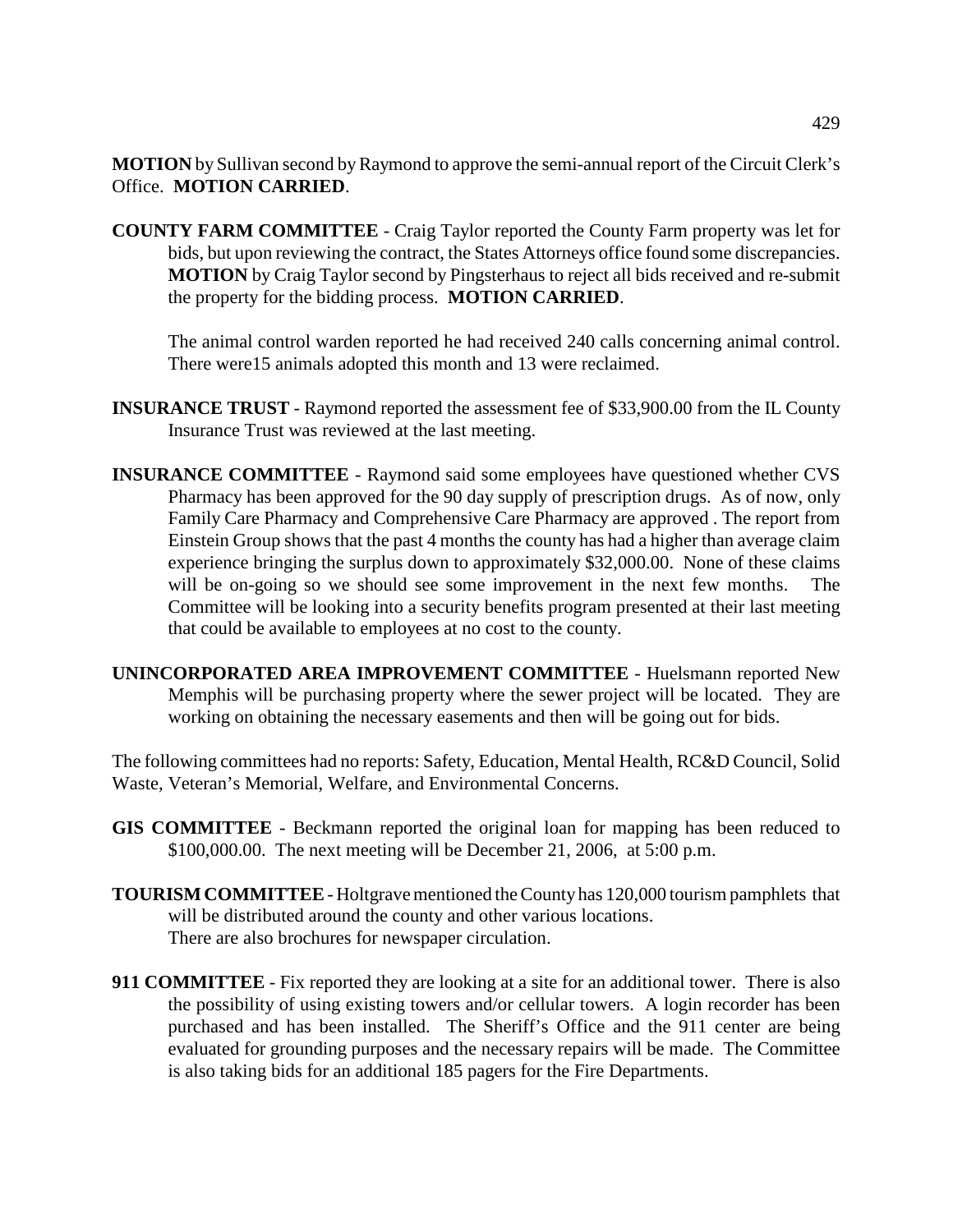- **PERSONNEL/LABOR COMMITTEE** Hitpas reported his committee is looking at amending the current Personnel Policy and will have the States Attorneys office look it over before presenting it for approval.
- **ZONING/SUBDIVISION COMMITTEE MOTION** by Craig Taylor second by Sullivan to waive the first reading of Darlene Schrage's First Subdivision. **MOTION CARRIED**.

**MOTION** by Craig Taylor second by Beckmann to approve the plat of Darlene Schrage's First Subdivision located in St. Rose Township. **MOTION CARRIED**.

- **LAW ENFORCEMENT/ESDA COMMITTEE**  Sheriff Kreke reported the pictures of the Board Members have been received and are ready to be displayed in the lobby.
- **ECONOMIC DEVELOPMENT/SWIIDA COMMITTEE**  Sullivan reported SWIIDA did not have a meeting this month. He gave a report on the Wal-Mart project. Some businesses are interested in putting up a strip mall next to the Wal-Mart location. Sullivan also mentioned he has scheduled a meeting with the Department of Transportation on February 5, 2007, concerning the Breese area. He also had a meeting at the Lebanon City Hall about the bypass project but did not get much satisfaction.
- **ROAD & BRIDGE COMMITTEE MOTION** by Raymond second by Pingsterhaus to adopt Resolution #12-06-03 Approving a Joint Agreement with IDOT for resurfacing Aviston Road (CH#8) and appropriate \$300,000 from County Matching Funds for this project. **MOTION CARRIED.**

Engineer Behrens reported the bridge over Crooked Creek on the Hoffman Road has been completed. The Road & Bridge Committee will be meeting on the Tuesday before the County Board meeting at 9:00 a.m.

**FINANCE/HEALTH SERVICES COMMITTEE** - **MOTION** Jack Taylor second by Hitpas to approve the monthly report of the Health Department. **MOTION CARRIED**.

**MOTION** by Craig Taylor second by Schroeder to approve the Monthly Budget and Financial Report which is also the 6-month report of the County Treasurer's Office. **MOTION CARRIED**.

The oil check received this month was for \$8,927.41. The Tax Sale was held this morning. Final distribution will be December 29, 2006.

**MOTION** by Hitpas second by Holtgrave to approve the Treasurer's Office to conduct business with County banks and with the IL Treasurer's Pool. **MOTION CARRIED**.

The January County Board meeting will be Tuesday, January 16, 2006, at 7:00 p.m.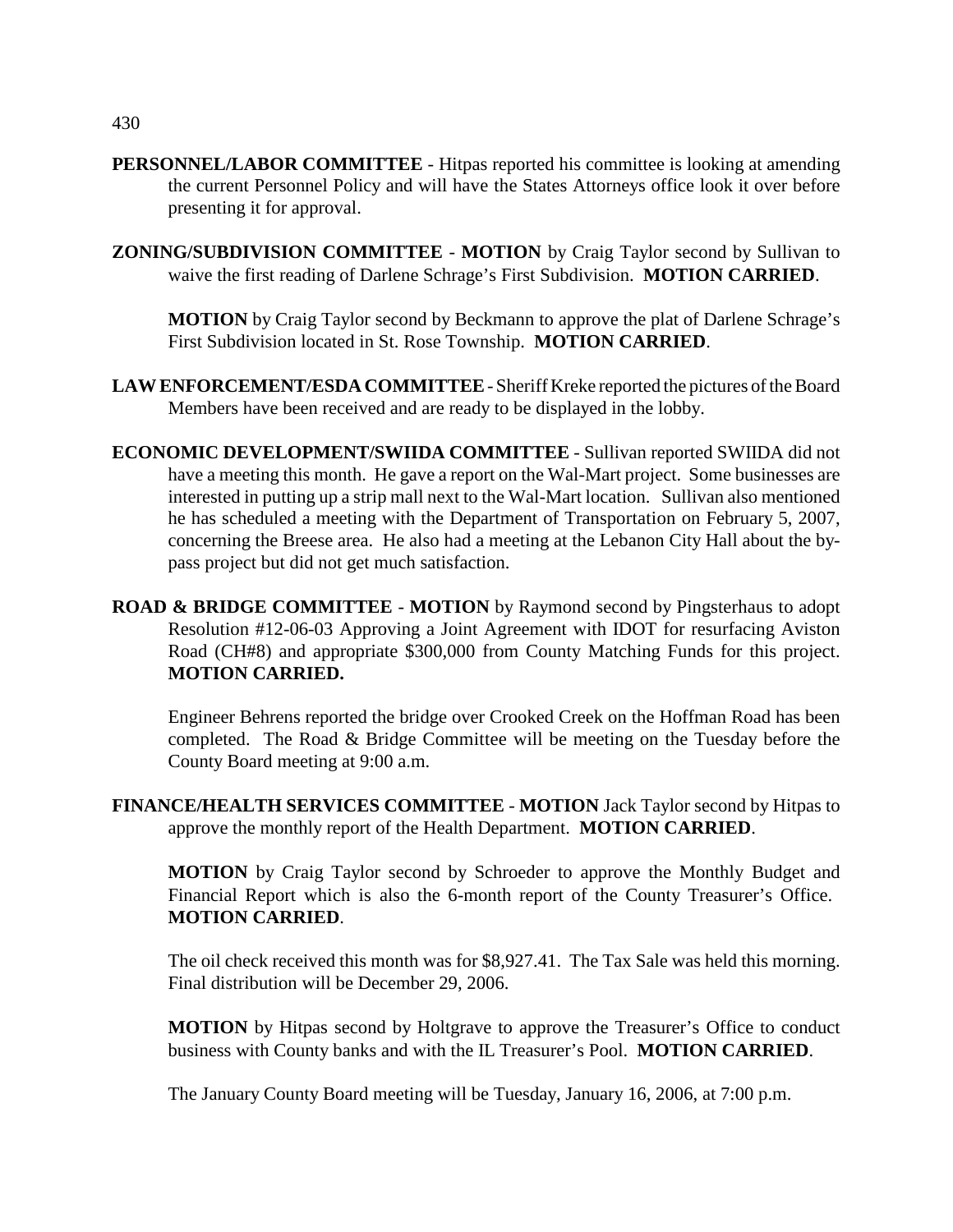Fred Becker of Glass & Shuffet presented the Budget and Levy Ordinance for December 1, 2006 through November 30, 2007. **MOTION** by Craig Taylor second by Murray to have a roll call vote to approve the budget. Roll call: Yes - Beckmann, Fix, Heiligenstein, Holtgrave, Huelsmann, Murray, Pingsterhaus, Raymond, Roper, Schroeder, Sullivan, Craig Taylor and Jack Taylor. **MOTION CARRIED**.

**MOTION** by Hitpas second by Jack Taylor to approve the tax levies by roll call vote for the General Corporate, IMRF, Liability Insurance, Workers Compensation, Unemployment Compensation, FICA, Extension Service, TB, Mental Health, Social Services for Senior Citizens, General Highway, Bridge and Roads, Matching Federal Funds, Bondss, and ambulance service contracts. Roll call: Yes - Beckmann, Fix, Heiligenstein, Holtgrave, Huelsmann, Murray, Pingsterhaus, Raymond, Roper, Schroeder, Sullivan, Craig Taylor and Jack Taylor. **MOTION CARRIED**.

- **FACILITIES COMMITTEE** Fix reported the Public Building Commission will be paying \$36,500.00 toward the purchase of the two boilers. Sheriff Kreke said the shipping date will be January 19th with installation the end of January.
- **GENERAL SERVICES CLAIMS**  All the bills were in order.
- **LIQUOR COMMITTEE** Holtgrave reported the annual Christmas party of the Clinton County Tavern Association is at Fuehne's in Damiansville tonight. County Clerk LaCaze reported there have been requests for liquor licenses for wine tasting events. The Committee and the States Attorney will look into this.
- **SOUTH CENTRAL GROWTH ALLIANCE -** The next meeting is scheduled for January 24, 2007. The Village of Albers has committed to being a financial partner.

**MOTION** by Beckmann second by Holtgrave to approve payment of the Accounts Payable Claims. **MOTION CARRIED.**

**MOTION** by Jack Taylor second by Holtgrave to approve a \$10.00 Christmas Gift Certificate for county employees in appreciation of their service to the County. The gift certificates will be paid from the Oil Surplus Fund and are to be used within Clinton County by January 15, 2007. **MOTION CARRIED.**

**MOTION** by Jack Taylor second by Heiligenstein to adjourn the meeting. **MOTION CARRIED**.

Ray Kloeckner Board Chairman

County Clerk

\_\_\_\_\_\_\_\_\_\_\_\_\_\_\_\_\_\_\_\_\_\_\_\_\_\_\_\_\_\_\_\_\_\_\_\_\_\_\_\_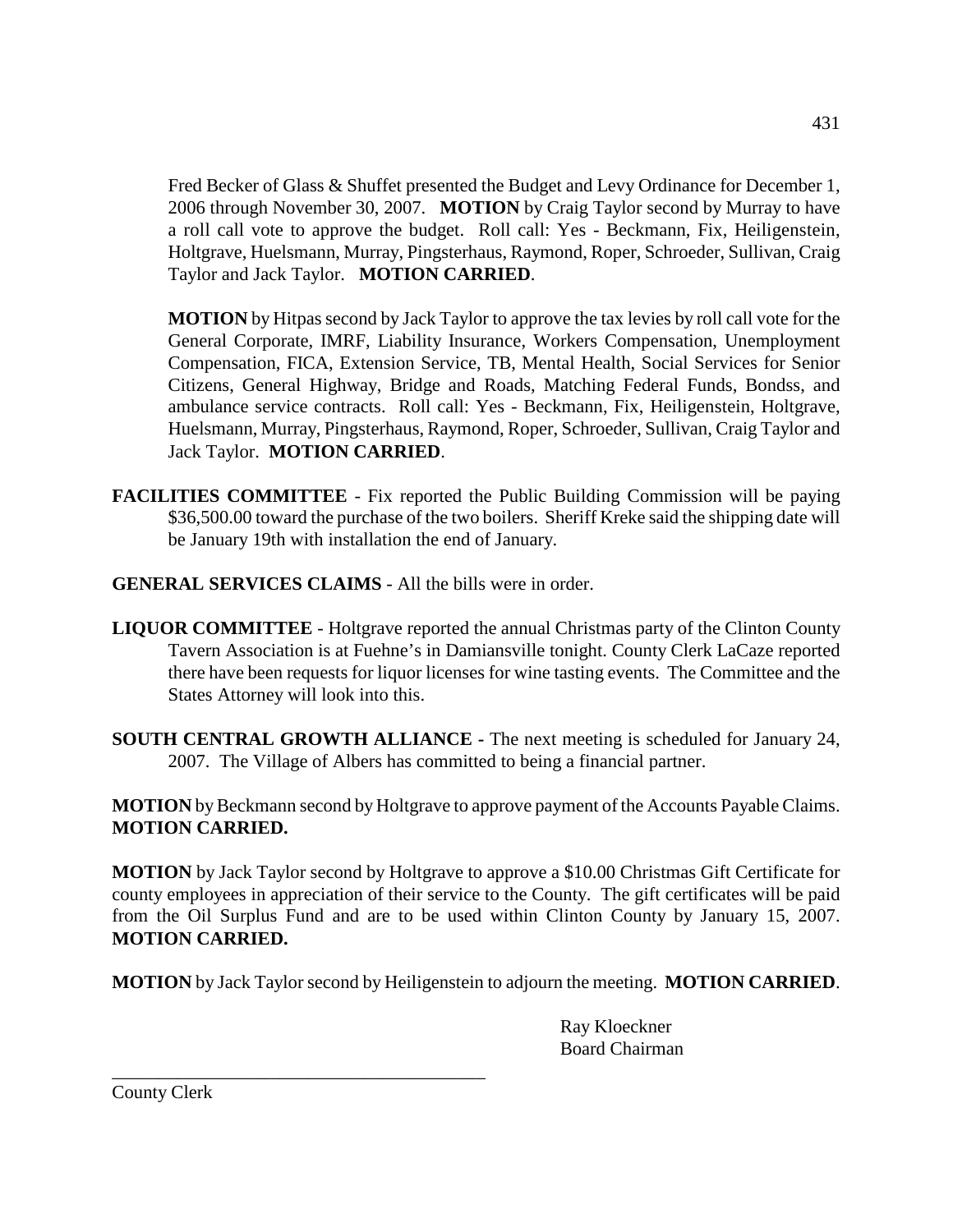#### **#12-06-01 RESOLUTION APPROVING EMERGENCY PURCHASE OF COURTHOUSE BOILERS**

**WHEREAS**, the boilers for the heating system at the Clinton County Courthouse failed on or about December 4, 2006;

**WHEREAS**, the repair of the existing boilers is not possible due to the nature of the failure;

**WHEREAS,** the immediate replacement of the boilers is necessary to prevent further damage to the Courthouse and to maintain essential County services provided only at the Courthouse;

**WHEREAS,** the expenditure for the equipment and labor is expected to exceed \$20,000.00;

**WHEREAS,** Section 1-8-5 of the County Code currently requires competitive bidding for all expenditures in excess of \$20,000.00, unless an emergency exist under Subsection (L);

**WHEREFORE**, be it resolved that Clinton County does hereby find that an emergency exist, and the need for competitive bidding is hereby waived for purposes of immediately purchasing and installing two replacement boilers at the Clinton County Courthouse at the direction of the Clinton County Facilities Committee and Sheriff Mike Kreke;

**WHEREFORE**, be it further resolved that the Facilities Committee and Sheriff Mike Kreke shall furnish a complete report on the final cost at the February 2007 County Board meeting regarding this emergency expenditure.

Roll call: Yes - Hitpas, Murray, Roper, Heiligenstein, Pingstserhaus, Jack Taylor, Raymond, Fix, Holtgrave, Huelsmann, Sullivan, Craig Taylor, Beckmann, and Schroeder.

**ADOPTED, ORDAINED AND APPROVED** December 18, 2006, by a voice/roll call vote of the Corporate Authorities of the County of Clinton, Illinois.

Attest: S/ Ray Kloeckner, Board Chairman

S/ Thomas LaCaze, County Clerk

# **ORDINANCE #12-06-02**

### **APPOINTMENT OF REVOLVING LOAN FUND LEGAL COUNSEL**

**WHEREAS**, Clinton County maintains an active Revolving Loan Fund program for the benefit of local development;

**WHEREAS**, the Revolving Loan Fund is in need of legal counsel to assist from time to time in the completion of various revolving loan fund transactions;

**WHEREAS**, the Finance, Health Services and Revolving Loan Fund Committee previously passed a resolution approving the employment of Richard Kuiken Law Office as said legal counsel for the Revolving Loan Fund;

**WHEREFORE**, be it resolved that Clinton County does hereby appoint Richard Kuiken Law Office as legal counsel for the Clinton County Revolving Loan Fund.

Roll call: Yes - Hitpas, Murray, Roper, Heiligenstein, Pingsterhaus, Jack Taylor, Raymond, Fix, Holtgrave, Huelsmann, Sullivan, Craig Taylor, Beckmann, and Schroeder.

**ADOPTED, ORDAINED, AND APPROVED** December 18, 2006, by a voice/roll call vote of the Corporate Authorities of the County of Clinton, Illinois.

Attest: S/ Ray Kloeckner, Board Chairman

S/ Thomas LaCaze, County Clerk

#### **RESOLUTION #12-06-03 RESOLUTION FOR IMPROVEMENT BY COUNTY UNDER THE ILLINOIS HIGHWAY CODE**

**BE IT RESOLVED**, by the County Board of Clinton County, Illinois, that the following described County Highway be improved under the Illinois Highway Code:

**COUNTY HIGHWAY 8** (Aviston Road), a beginning at a point near the edge of Old U.S. Route 50 in Aviston at Station 0+00 and extending along said route in a southerly direction to a point near the edge of Illinois Route 161 in Albers at Station 254+69, a distance of approximately 4.82 miles; and

**BE IT FURTHER RESOLVED,** that the type of improvement shall be resurface the roadway with +2-1/4 inches of bituminous concrete and add 2 foot wide stabilized shoulders on each side of the road and shall be designated as Section 03-00081-00-RS and,

**BE IT FURTHER RESOLVED**, that the improvement shall be constructed by contract;